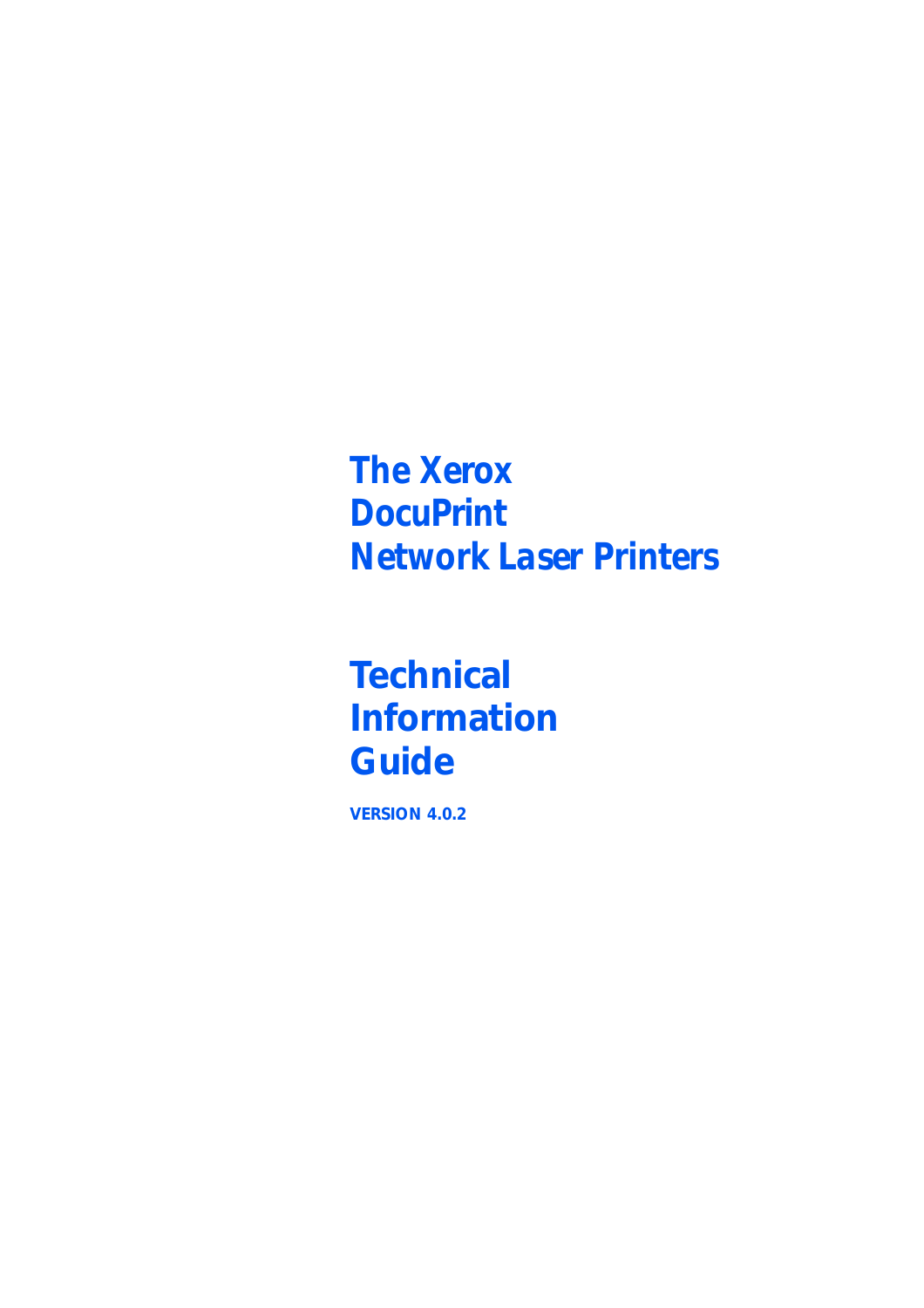Copyright © 1999/2000 Xerox Corporation. All Rights Reserved.

Copyright protection claimed includes all forms of matters of copyrightable materials and information now allowed by statutory or judicial law or hereinafter granted, including without limitation, material generated from the software programs which are displayed on the screen such as styles, templates, icons, screen displays, looks, etc.

XEROX®, The Document Company®, the stylized X, and DocuPrint are trademarks of Xerox Corporation or its subsidiaries.

Adobe® and PostScript® are trademarks of Adobe Systems Incorporated.

PCL, HP, and LaserJet are trademarks of Hewlett-Packard Company. IBM is a trademark of International Business Machines Corporation. Microsoft, Microsoft Windows, Microsoft Word, MS, and MS-DOS are trademarks of Microsoft Corporation. Univers is a trademark of Linotype AG or its subsidiaries. WordPerfect is a trademark of WordPerfect Corporation. Centronics is a trademark of Centronics Corporation. Macintosh and TrueType are trademarks of Apple Computer, Incorporated. OnPage is a trademark of COMPUTER:applications, Inc. All other product names are trademarks/tradenames of their respective owners.

*PCL, PCL 5e* and *PCL 6* are trademarks of Hewlett Packard Company. This printer contains an emulation of the Hewlett Packard PCL command language, recognizes HP PCL commands, and processes these commands in a manner comparable with Hewlett Packard LaserJet printer products.

**Notice** Specifications described in this publication are subject to change without notice. Use of some features may be limited by your hardware or software configuration. Contact your dealer, Xerox, or Xerox Limited for details.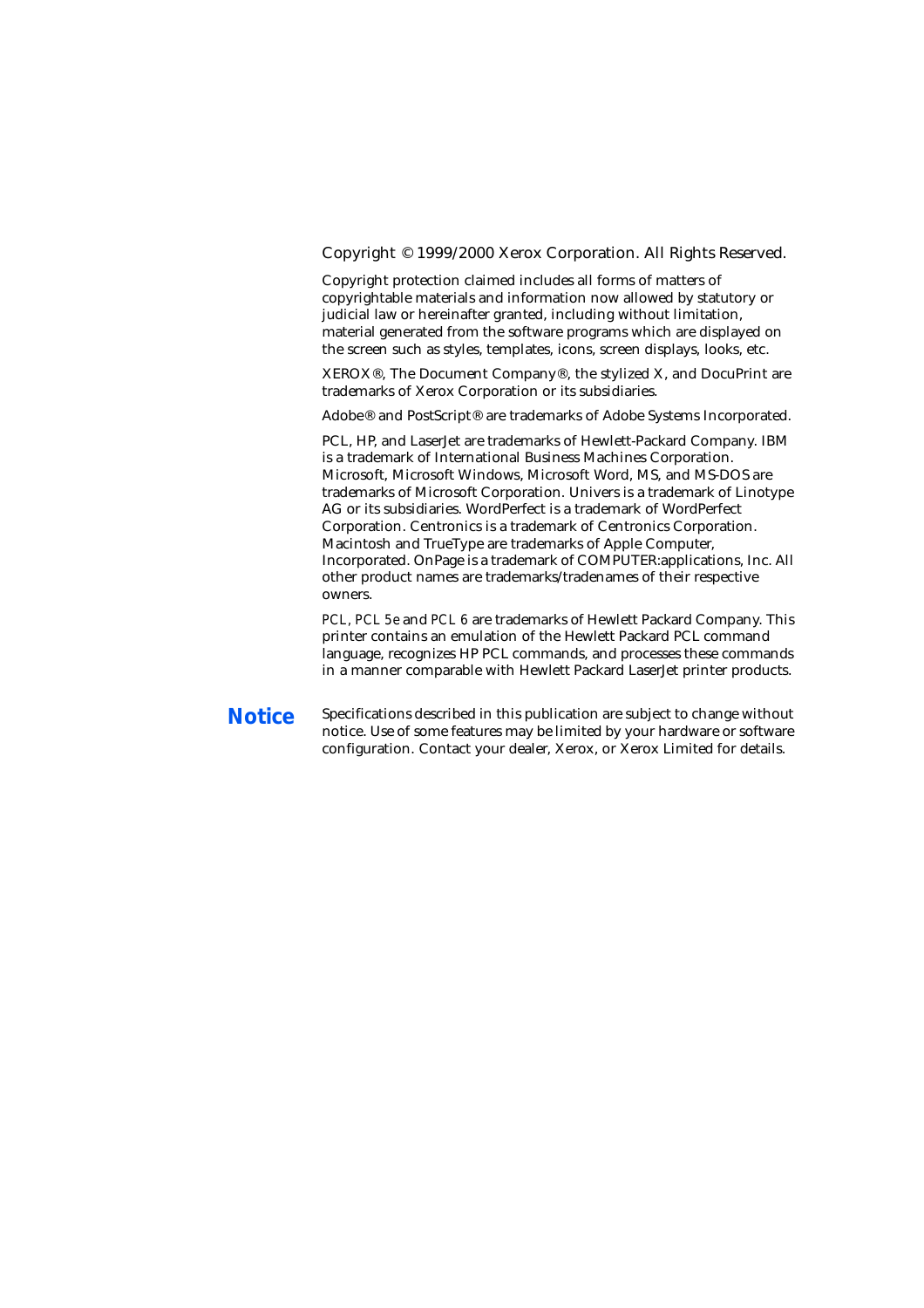# **Contents**

| <b>Chapter 1</b> |                                                     |
|------------------|-----------------------------------------------------|
|                  |                                                     |
|                  |                                                     |
|                  |                                                     |
|                  |                                                     |
|                  |                                                     |
|                  |                                                     |
|                  |                                                     |
|                  |                                                     |
|                  |                                                     |
| <b>Chapter 2</b> |                                                     |
|                  |                                                     |
|                  |                                                     |
|                  |                                                     |
|                  |                                                     |
|                  |                                                     |
|                  |                                                     |
|                  |                                                     |
|                  | Setting from the Control Panel 2-7                  |
|                  | Setting from Windows Operating Systems 2-9          |
|                  | Setting from Unix Operating Systems 2-11            |
|                  |                                                     |
|                  | <b>Dynamic Addressing</b>                           |
|                  |                                                     |
|                  | Setting a SUBNET MASK at the Control Panel 2-15     |
|                  | Setting from Windows or Unix Operating Systems 2-16 |
|                  |                                                     |
|                  | Setting from Windows or Unix Operating Systems 2-18 |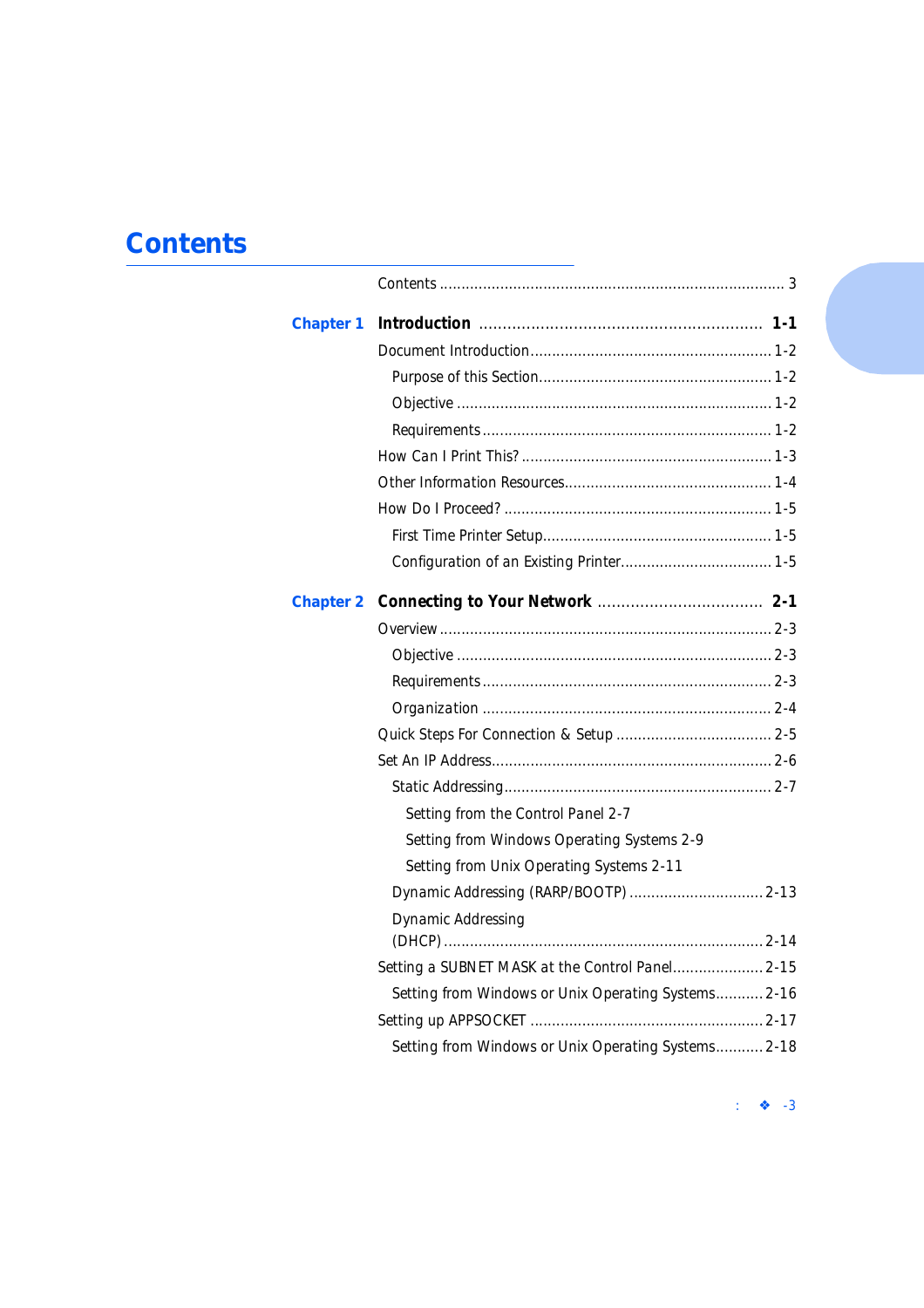|                  | Setting DEFAULT GATEWAY at the Control Panel 2-19                                                                      |
|------------------|------------------------------------------------------------------------------------------------------------------------|
|                  | Setting from Windows or Unix Operating Systems 2-20                                                                    |
|                  |                                                                                                                        |
|                  | To print the Configuration Sheet from the Control Panel: 2-21                                                          |
|                  | To Print the Configuration Sheet from the Xerox CentreDirect<br>External Print Server (External Ethernet Adapter) 2-22 |
|                  |                                                                                                                        |
|                  | To Reset your printer from the Control Panel:  2-23                                                                    |
|                  | To Reset your CentreDirect External Print Server (External Ether-                                                      |
|                  | To Reset your CentreDirect External Print Server (External Ether-                                                      |
|                  | DIP Switch settings for your CentreDirect External Print Server                                                        |
|                  |                                                                                                                        |
| <b>Chapter 3</b> |                                                                                                                        |
|                  |                                                                                                                        |
|                  |                                                                                                                        |
|                  |                                                                                                                        |
|                  | NetWare 3.1X Print Server Setup NetWare 4.X/5.0 (NDS) Print                                                            |
|                  |                                                                                                                        |
|                  | Advanced Setup in Bindery Mode or for NDS (NetWare Direc-                                                              |
|                  | Netware (NDPS/NEPS) Novell Distributed Print Services™. 3-4                                                            |
|                  |                                                                                                                        |
|                  |                                                                                                                        |
|                  | NetWare Troubleshooting Quick Check 3-6                                                                                |
|                  | Novell NetWare Troubleshooting Step-by-Step 3-7                                                                        |
|                  | Novell NetWare Hardware Step-by-Step 3-7                                                                               |
|                  | Novell NetWare Software Step-by-Step 3-9                                                                               |
|                  |                                                                                                                        |

 **Chapter 4** *[Windows / Peer-to-Peer Network Setup](#page-31-0) ................... 4-1*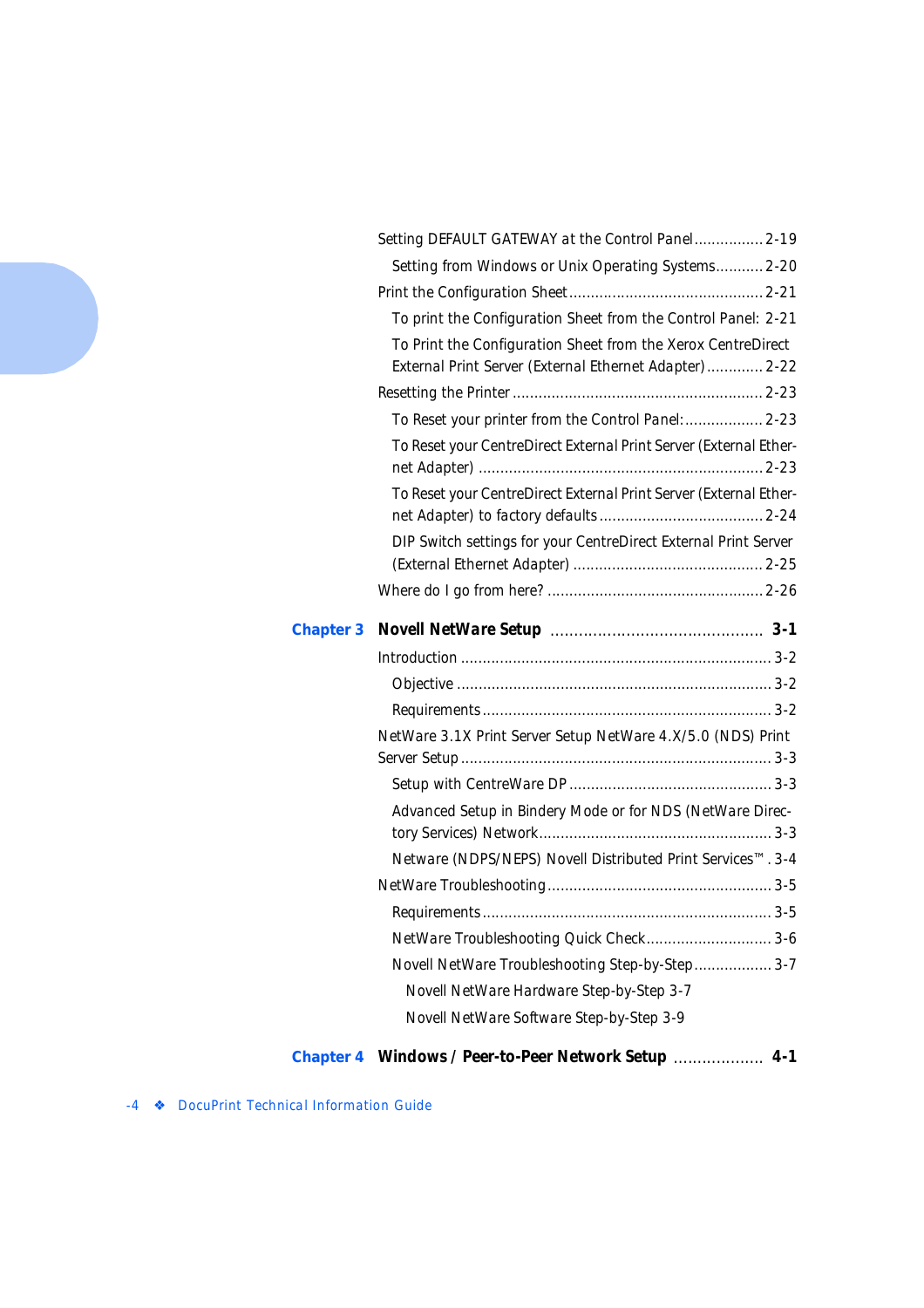|                  | Windows 95/98 Peer-to-Peer Network (NetBEUI)  4-4                             |
|------------------|-------------------------------------------------------------------------------|
|                  |                                                                               |
|                  | Quick Install Steps 4-4                                                       |
|                  | For CentreDirect External Print Server (External Ethernet Adapter)<br>$4 - 7$ |
|                  | Quick Install Steps 4-7                                                       |
|                  | Windows 95/98 Peer-to-peer Network (Peer-ro-Peer IPP) 4-11                    |
|                  |                                                                               |
|                  |                                                                               |
|                  |                                                                               |
|                  |                                                                               |
|                  |                                                                               |
|                  |                                                                               |
|                  | Quick Install Steps (DLC/LLC Protocol)  4-16                                  |
|                  | Quick Install Steps (AppleTalk Protocol)  4-18                                |
|                  |                                                                               |
|                  |                                                                               |
|                  | Windows (all versions) Quick Check 4-20                                       |
|                  | Quick Check For CentreDirect External Print Server (External                  |
|                  | Windows 95/98 Troubleshooting for DocuPrint Network Printers<br>$4 - 23$      |
|                  | Windows 95/98 For CentreDirect External Print Server (Exter-                  |
|                  | Windows NT 4.0 Troubleshooting (TCP/IP) 4-26                                  |
|                  | Windows NT 4.0 Troubleshooting (DLC/LLC) 4-28                                 |
|                  | Windows NT 4.0 Troubleshooting (AppleTalk)  4-30                              |
| <b>Chapter 5</b> |                                                                               |
|                  |                                                                               |
|                  |                                                                               |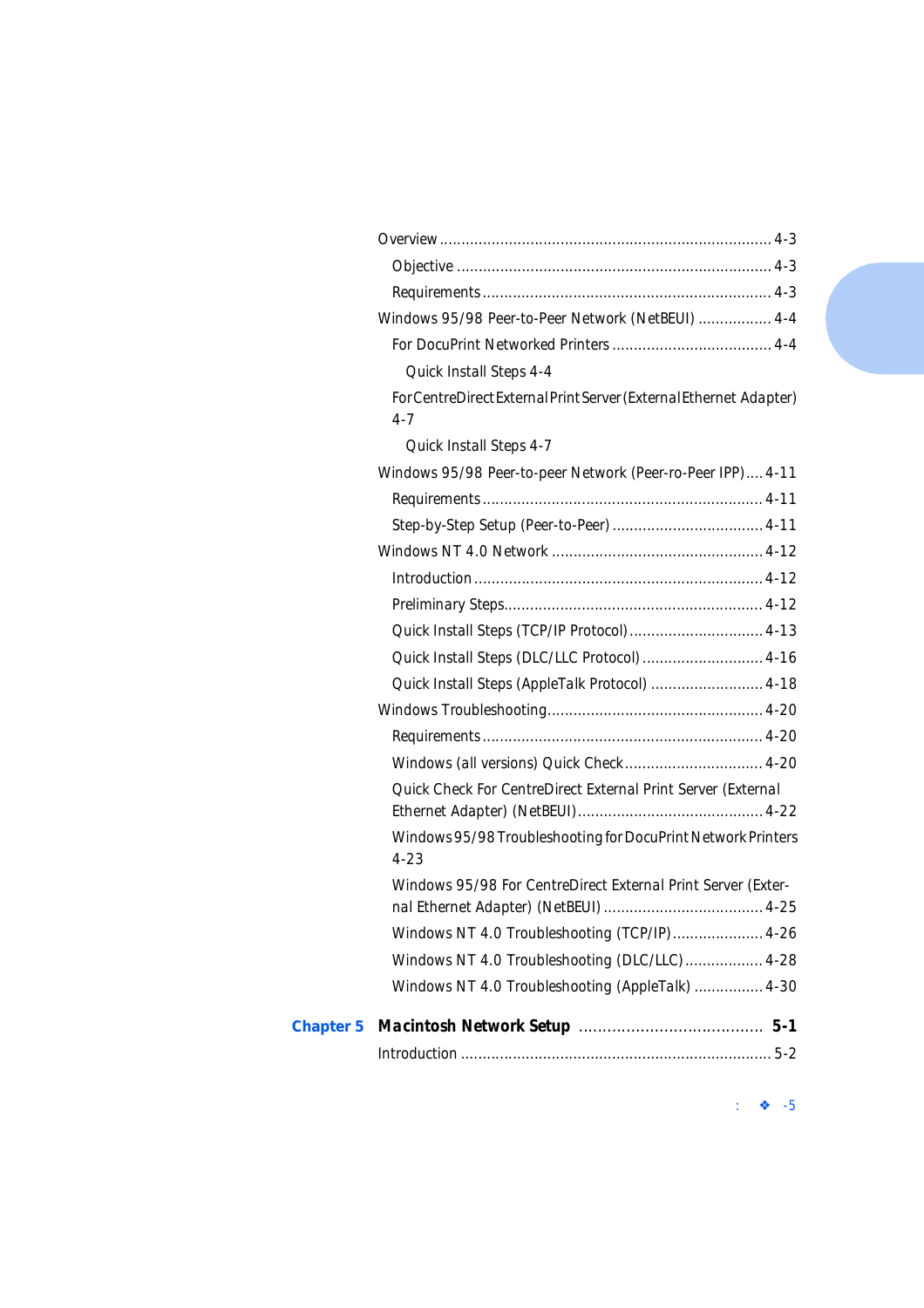| Driver Installation for Macintosh System 7.0+ 5-4 |  |
|---------------------------------------------------|--|
|                                                   |  |
| Configuring EtherTalk at the Control Panel 5-5    |  |
| Selecting the Printer from the Chooser 5-6        |  |
|                                                   |  |
|                                                   |  |
|                                                   |  |
| Macintosh Troubleshooting Step-by-Step 5-9        |  |
|                                                   |  |
|                                                   |  |
|                                                   |  |
|                                                   |  |
|                                                   |  |
|                                                   |  |
|                                                   |  |
|                                                   |  |
|                                                   |  |
|                                                   |  |
|                                                   |  |
|                                                   |  |
|                                                   |  |
| Step-by-Step Setup for IBM TCP/IP for OS/2  7-6   |  |
| TCP/IP Protocol Configuration 7-6                 |  |
|                                                   |  |
|                                                   |  |
|                                                   |  |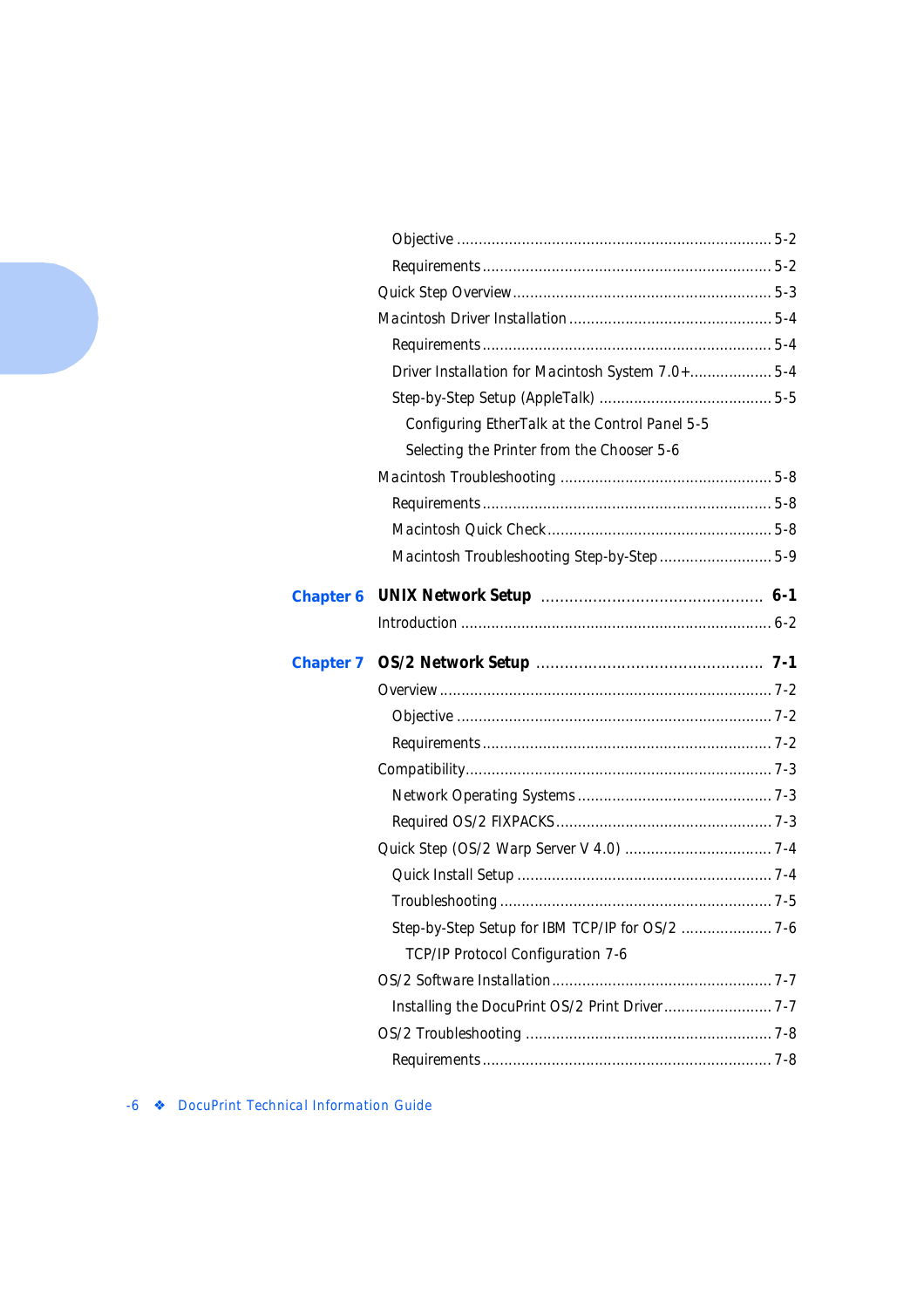|                   | OS/2 Warp V 4.0, OS/2 Warp V 3.0 (all versions), Warp<br>Server, LAN Server 4.0, & Warp Connect using TCP/IP for<br>OS/2 versions 2.0, 3.0, 3.1, 4.0 7-9 |
|-------------------|----------------------------------------------------------------------------------------------------------------------------------------------------------|
| <b>Chapter 8</b>  | CentreWare DP and CentreWare MC  8-1                                                                                                                     |
|                   |                                                                                                                                                          |
| <b>Chapter 9</b>  |                                                                                                                                                          |
|                   |                                                                                                                                                          |
|                   |                                                                                                                                                          |
|                   |                                                                                                                                                          |
|                   | Additional information on Internet Services  9-4                                                                                                         |
| <b>Appendix A</b> | Telnet and NBMON command mode options  A-1                                                                                                               |
|                   |                                                                                                                                                          |
|                   |                                                                                                                                                          |
|                   |                                                                                                                                                          |
|                   | Display summary configuration parameters:A-4                                                                                                             |
|                   |                                                                                                                                                          |
|                   |                                                                                                                                                          |
|                   |                                                                                                                                                          |
|                   |                                                                                                                                                          |
|                   |                                                                                                                                                          |
|                   | AppleTalk options: A-7                                                                                                                                   |
|                   | HP DLC options: A-7                                                                                                                                      |
|                   | Microsoft Windows print services options: A-8                                                                                                            |
|                   | Netware options: A-8                                                                                                                                     |
|                   | SNMP options: A-9                                                                                                                                        |
|                   | TCP/IP options: A-9                                                                                                                                      |
|                   | Display/set parallel port parms and status:A-11                                                                                                          |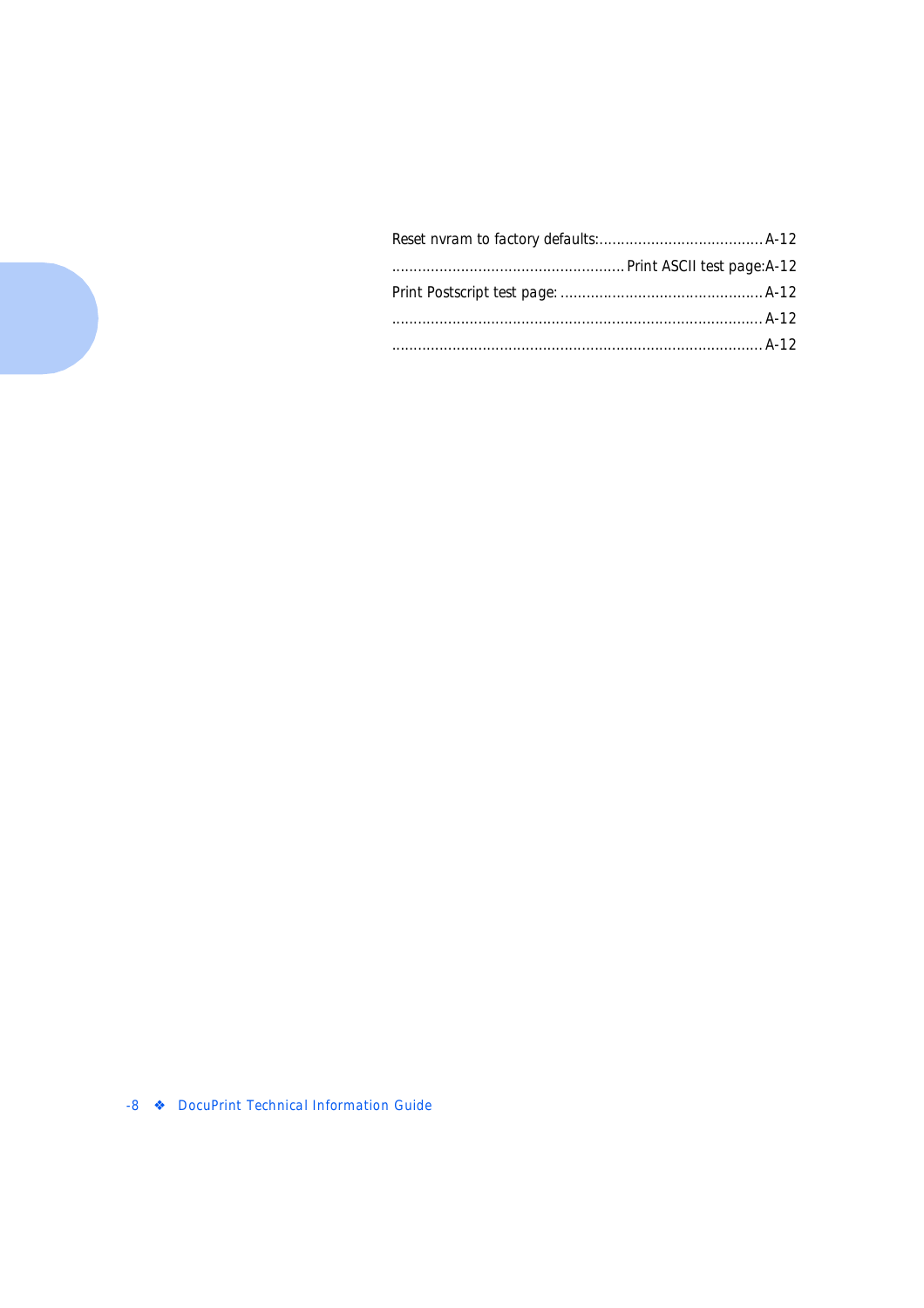

# *Introduction*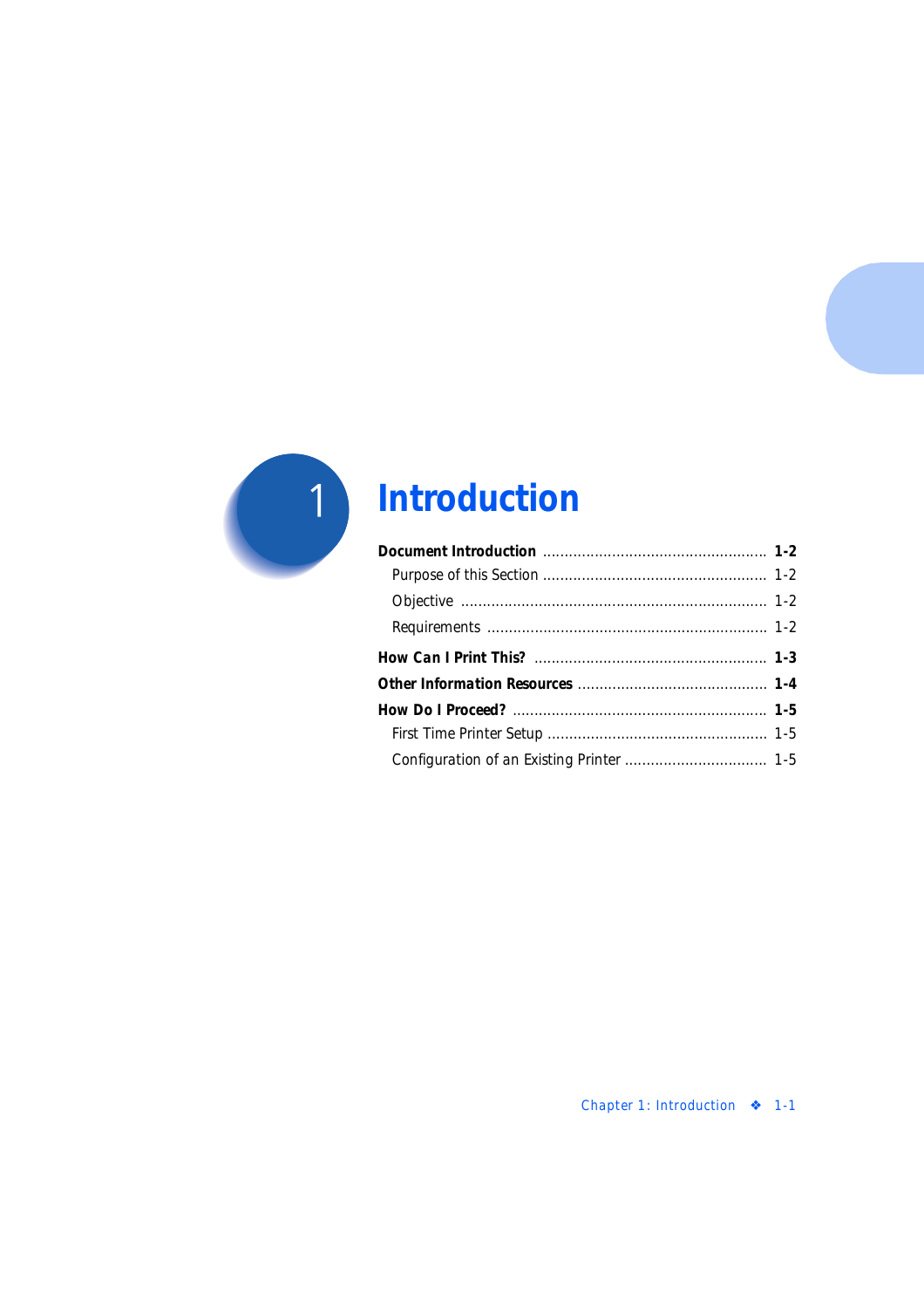# <span id="page-9-0"></span>**Document Introduction**

|                                          | The purpose of this Technical Information Guide (TIG) is<br>to serve the informational needs of System Administrators<br>with a reference providing the platform-specific<br>information necessary during the DocuPrint network<br>setup and configuration. Software-related information is<br>organized by platform-specific chapters. |
|------------------------------------------|-----------------------------------------------------------------------------------------------------------------------------------------------------------------------------------------------------------------------------------------------------------------------------------------------------------------------------------------|
| <b>Purpose of this</b><br><b>Section</b> | The purpose of this introductory section is to give a brief<br>overview of the network installation process, and to<br>provide a guide to the information contained in this<br>Technical Information Guide (TIG).                                                                                                                       |
| <b>Objective</b>                         | Using the information contained in this document,<br>System Administrators will be able to connect the<br>DocuPrint printer to their network, configure the printer<br>for optimum printing performance, and troubleshoot<br>printing problems.                                                                                         |
| <b>Requirements</b>                      | To correctly install and configure your printer based on<br>the information in this document you will need:                                                                                                                                                                                                                             |
|                                          | A DocuPrint network printer or a printer with a Xerox<br>$\bullet$<br>CentreDirect External Print Server (External Ethernet<br>Adapter).                                                                                                                                                                                                |
|                                          | A Windows, Macintosh, UNIX or OS/2 workstation<br>$\bullet$<br>with appropriate operating system software installed.                                                                                                                                                                                                                    |
|                                          | A working knowledge of your operating system and<br>٠<br>your network topology.                                                                                                                                                                                                                                                         |
|                                          | In this manual there are many examples utilizing Ethernet.<br>$\mathbf{r}$ , $\mathbf{r}$ , $\mathbf{r}$ , $\mathbf{r}$ , $\mathbf{r}$ , $\mathbf{r}$                                                                                                                                                                                   |

*These same examples apply to Token Ring if that option is installed.*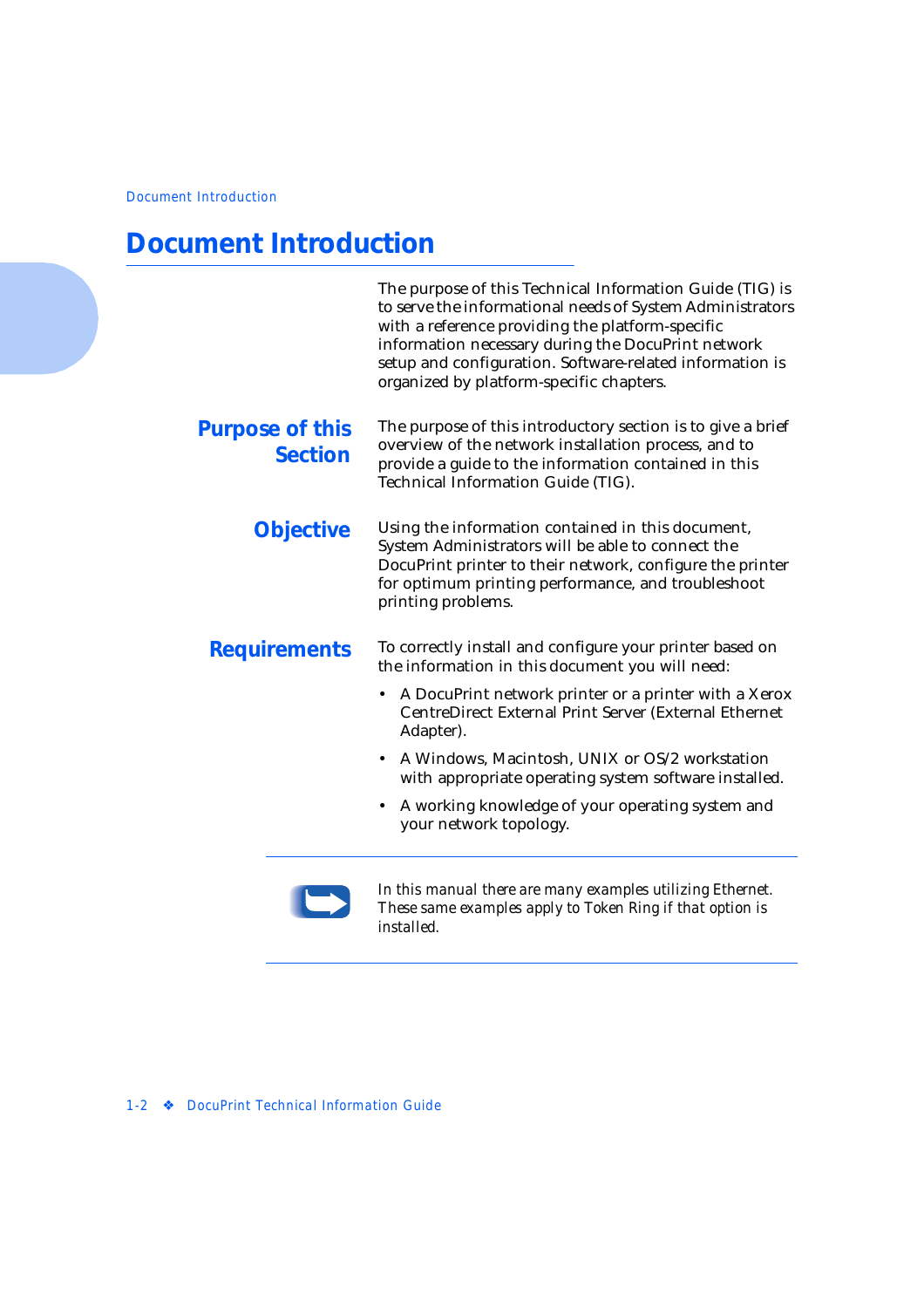## <span id="page-10-0"></span>**How Can I Print This?**

Printing this TIG in hard copy form must be accomplished with the Print command in the File drop-down menu of Adobe Acrobat Reader.

To print, simply click your mouse on the File drop-down menu and select Print.

Please, be aware that this is a large document. You may want to select specific pages to print rather than the entire document. You can do this in the Print dialogue box.

You may get Help on operating the Adobe Acrobat Reader application at any time by clicking the Help drop-down menu and selecting Acrobat Reader Help, or by pressing the F1 key on your keyboard.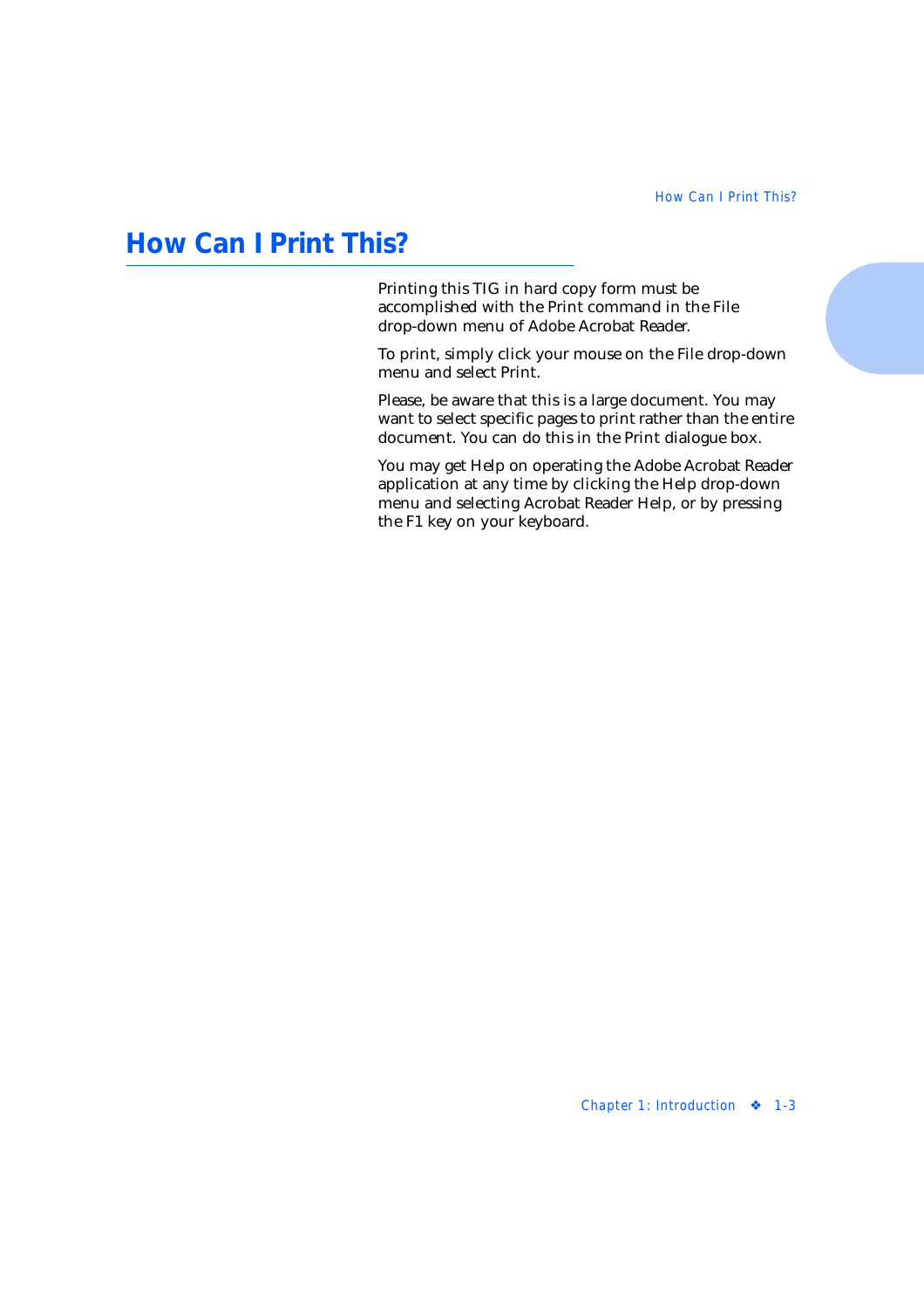## <span id="page-11-0"></span>**Other Information Resources**

This Technical Information Guide complements use of other documentation that is supplied with your printer as hardcopy or as electronic pdf file on the Printer Management Software CD or the DocuPrint CD. The electronic pdf files are contained on the CDs in the folder  $\dot{\alpha}$ .

- The Quick Installation Guide explains procedures for physically setting up the printer.
- The DocuPrint Quick Network Install Guide provides an outline of the network setup process for an "As Soon As Possible" installation.
- The User Guide explains all procedures related to routine printer maintenance and day-to-day use.
- The System Administrator Guide provides more detailed printer information than is contained in the User Guide.
- The CentreWare DP User Guide explains how to install and use CentreWare DP Services to install, connect, and configure Xerox printers on a network.
- The CentreWare for Unix Systems and TTY User Guides provide an experienced System Administrator with information required to install the printer in various Unix environments
- User Guide and set up information for other utilities supplied on the CDs may be contained in the same folder as the utility. Consult the CD cover booklet for information on these utilities.
- This Technical Information Guide provides procedures for establishing a physical printer network connection, information on establishing network printing by platform, and provides procedures for tasks typically performed by a System Administrator.
- Electronic Help is available for installation of software, CentreWare DP, and all printer drivers supplied with your DocuPrint printer.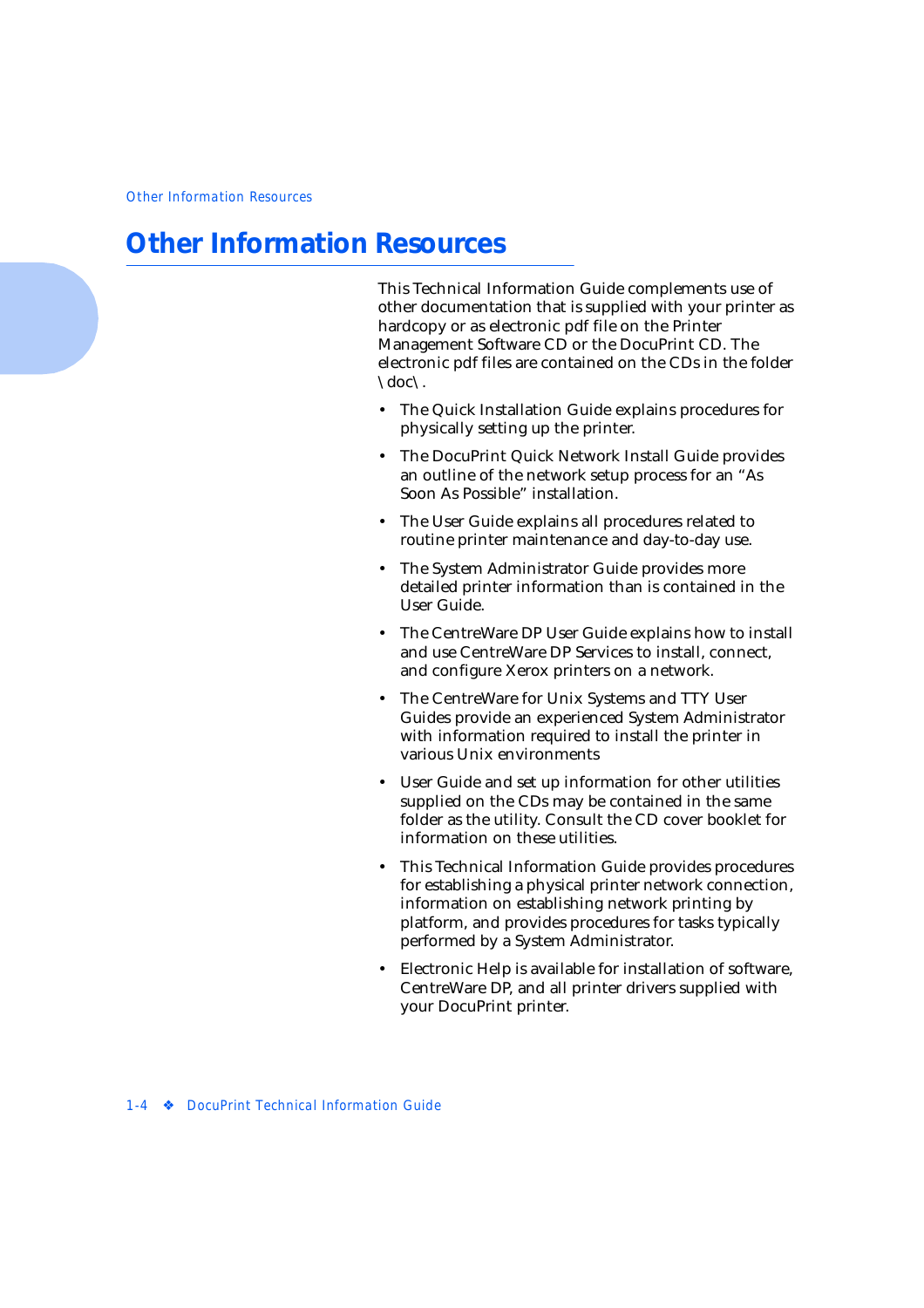### <span id="page-12-0"></span>**How Do I Proceed?**

#### **First Time Printer Setup**

*[Chapter 2: Connecting to Your Networ](#page-14-0)k* provides instruction on connecting your printer to the network.

*[Chapter 3: Novell NetWare Setu](#page-40-0)p* contains Software Installation and Troubleshooting information for NetWare versions 3.1X, 4.X and 5.0.

*[Chapter 4: Windows / Peer-to-Peer Network Setu](#page-52-0)p* contains Software Installation and Troubleshooting information for the various Windows versions.

*[Chapter 5: Macintosh Network Setu](#page-84-0)p* contains Software Installation and Troubleshooting information for the Macintosh.

*[Chapter 6: UNIX Network Setu](#page-94-0)p* contains a reference to Software Installation for the various supported UNIX platforms.

*[Chapter 7: OS/2 Network Setu](#page-96-0)p* contains Software Installation and Troubleshooting information for the OS/ 2 operating system.

#### **Configuration of an Existing Printer**

*[Chapter 8: CentreWare DP and CentreWare M](#page-106-0)C* provides references for using the CentreWare DP and CentreWare MC applications.

*[Chapter 9: Internet Printer Service](#page-108-0)s* provides references for using a web browser and the embedded web server in your printer, if it contains one, for such tasks as set up, monitoring the status of your printer and submitting print jobs.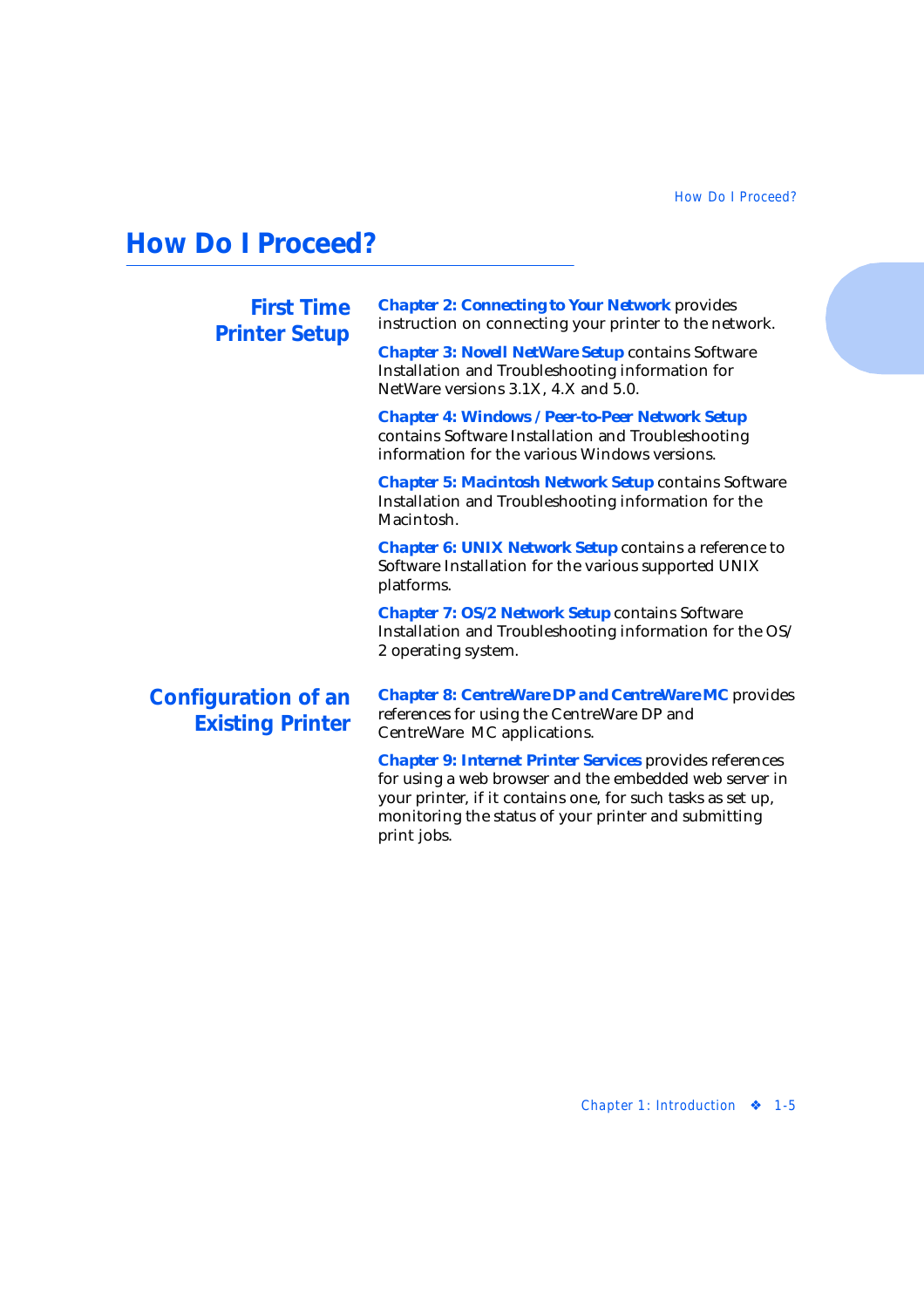*How Do I Proceed?*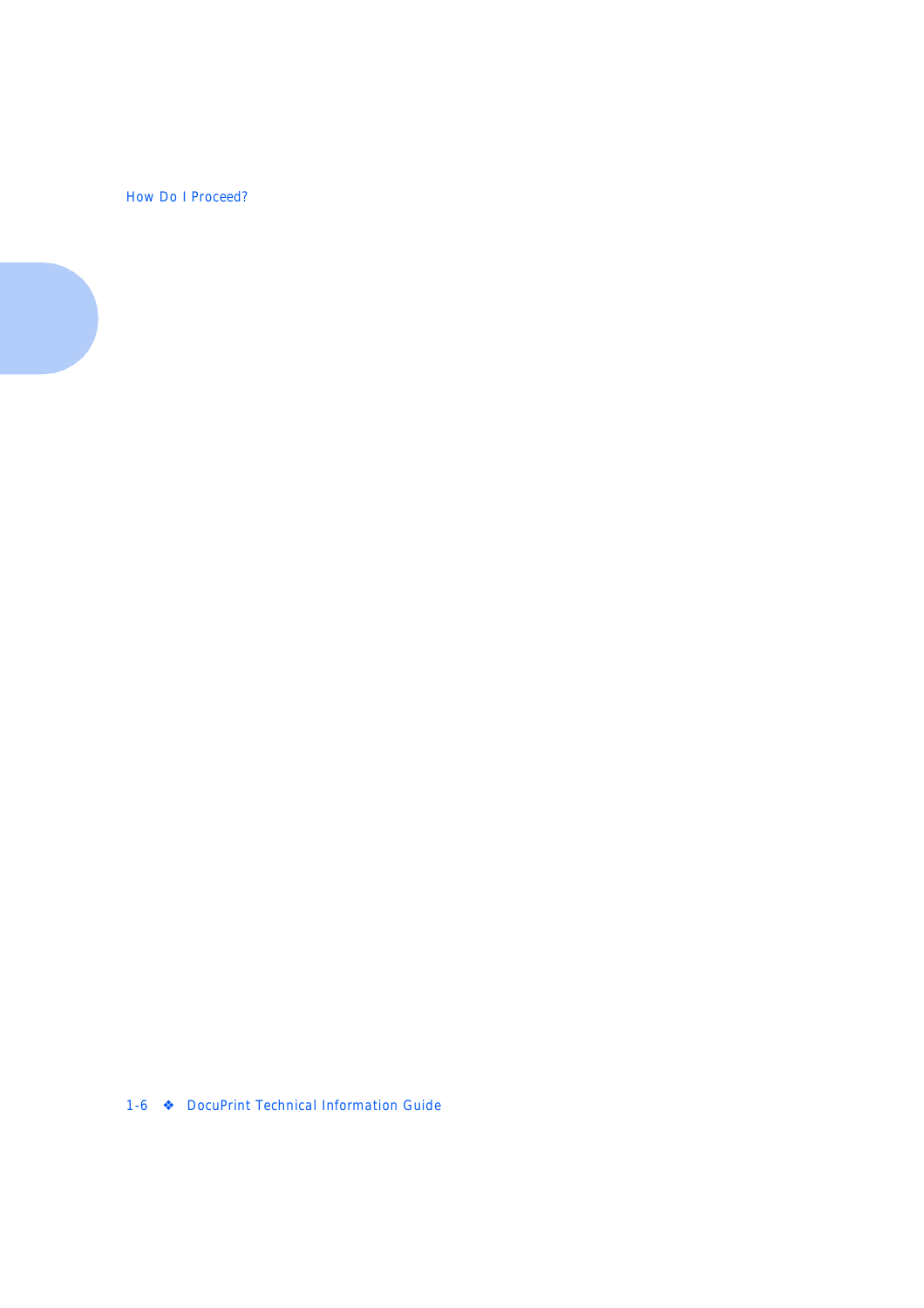<span id="page-14-0"></span>

# *Connecting to Your*   $Network$

| Dynamic Addressing (RARP/BOOTP)  2-13                             |
|-------------------------------------------------------------------|
|                                                                   |
| Setting a SUBNET MASK at the Control Panel  2-15                  |
|                                                                   |
| Setting DEFAULT GATEWAY at the Control Panel  2-19                |
|                                                                   |
|                                                                   |
| To Reset your printer from the Control Panel:  2-23               |
| To Reset your CentreDirect External Print Server (External Ether- |
|                                                                   |
| To Reset your CentreDirect External Print Server (External Ether- |
|                                                                   |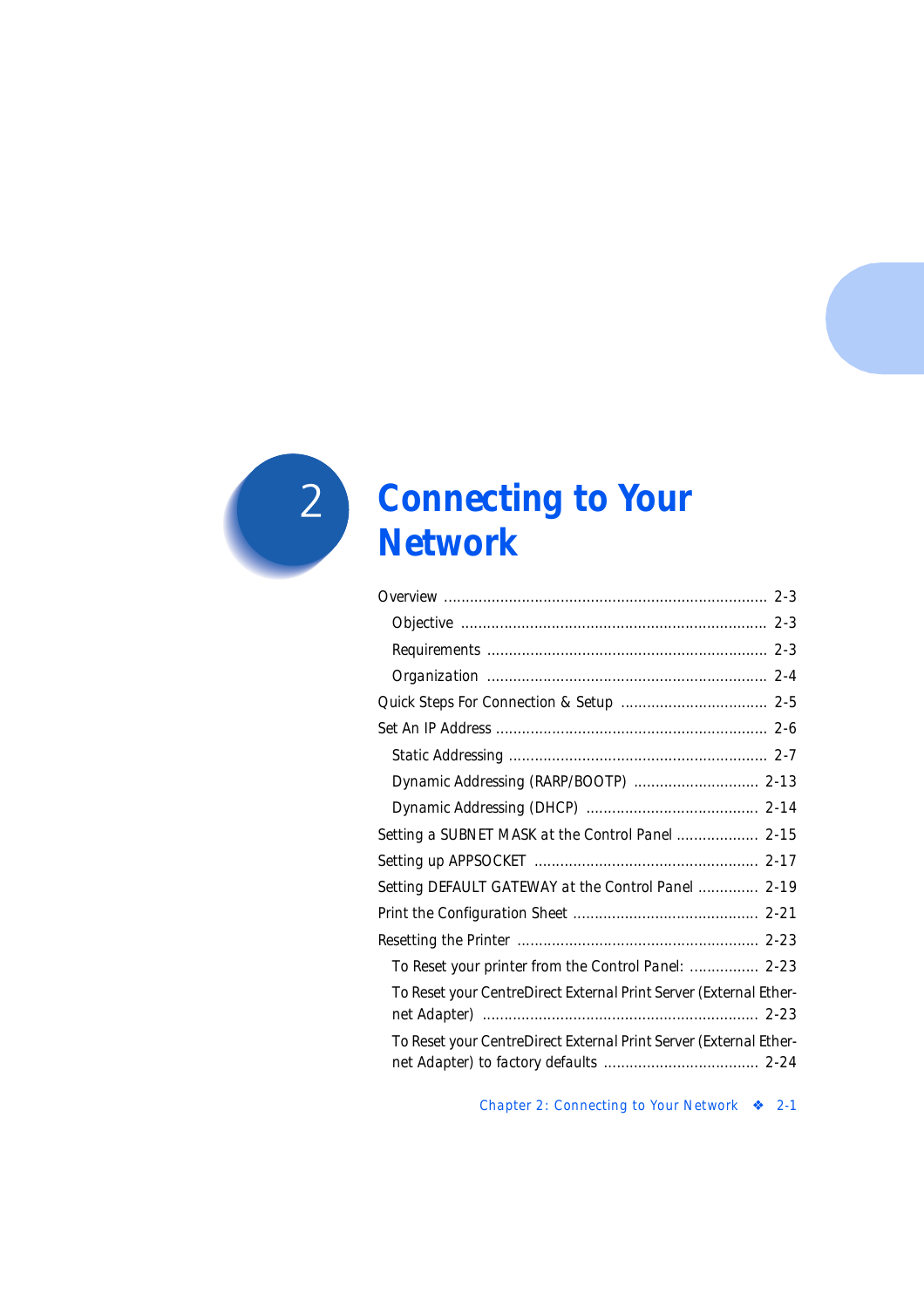| DIP Switch settings for your CentreDirect External Print Server |  |
|-----------------------------------------------------------------|--|
|                                                                 |  |
|                                                                 |  |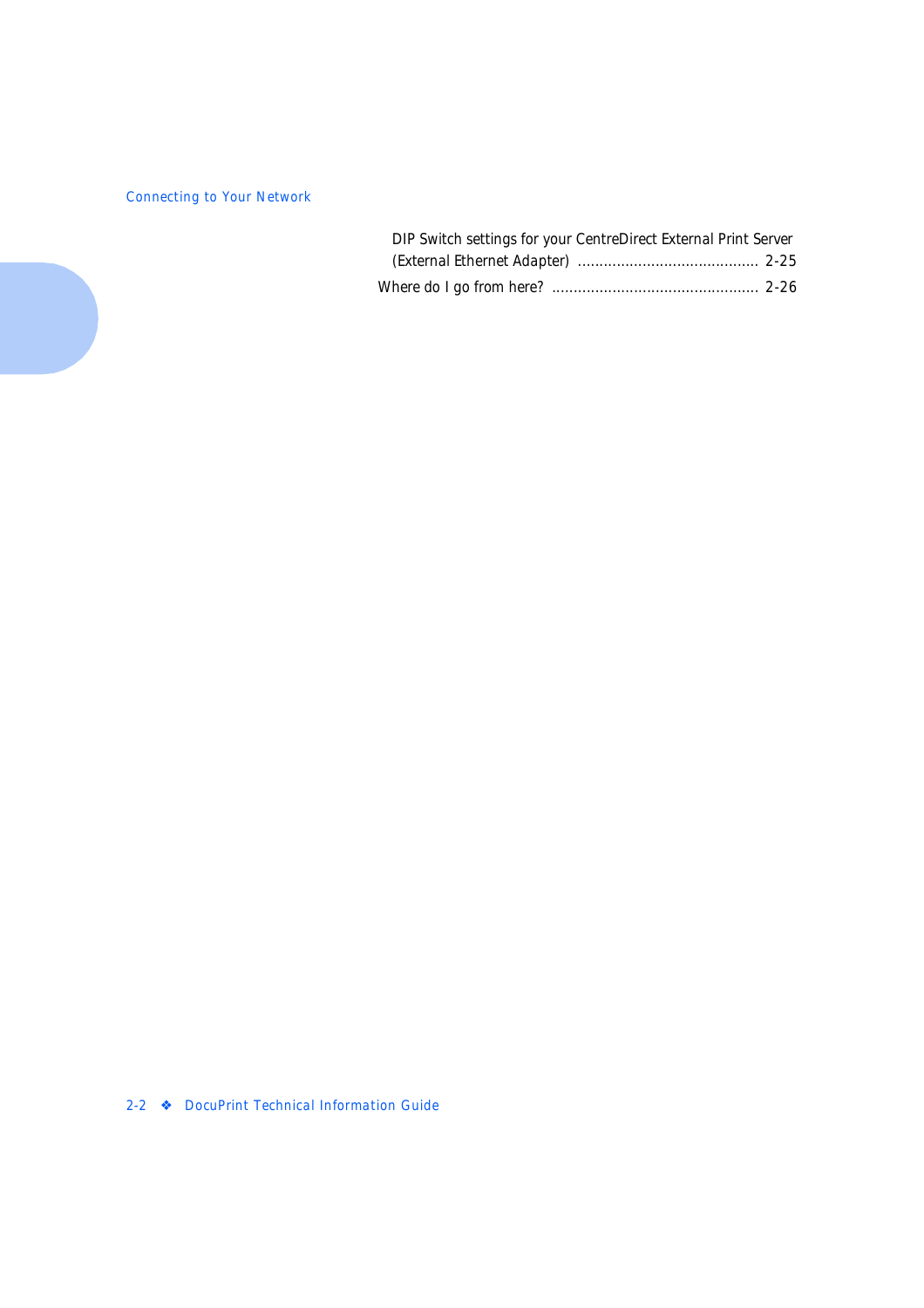## <span id="page-16-0"></span>**Overview**

The purpose of this Connection & Setup chapter is to outline the physical connection and configuration of your DocuPrint printer for use on a network. This task would ordinarily be performed by an experienced System Administrator.

#### **Objective** The objective of this chapter is to enable you to:

- Identify the overall steps to physically connect and configure your printer to work with your network.
- Connect network cabling to your printer.

**Requirements** In general, the requirements needed for printer connection and setup include:

- Appropriate cabling to link the printer to your network.
- A working knowledge of your network cabling scheme (for example, coaxial cable; shielded or unshielded twisted pair; RJ45 or DB9 connection).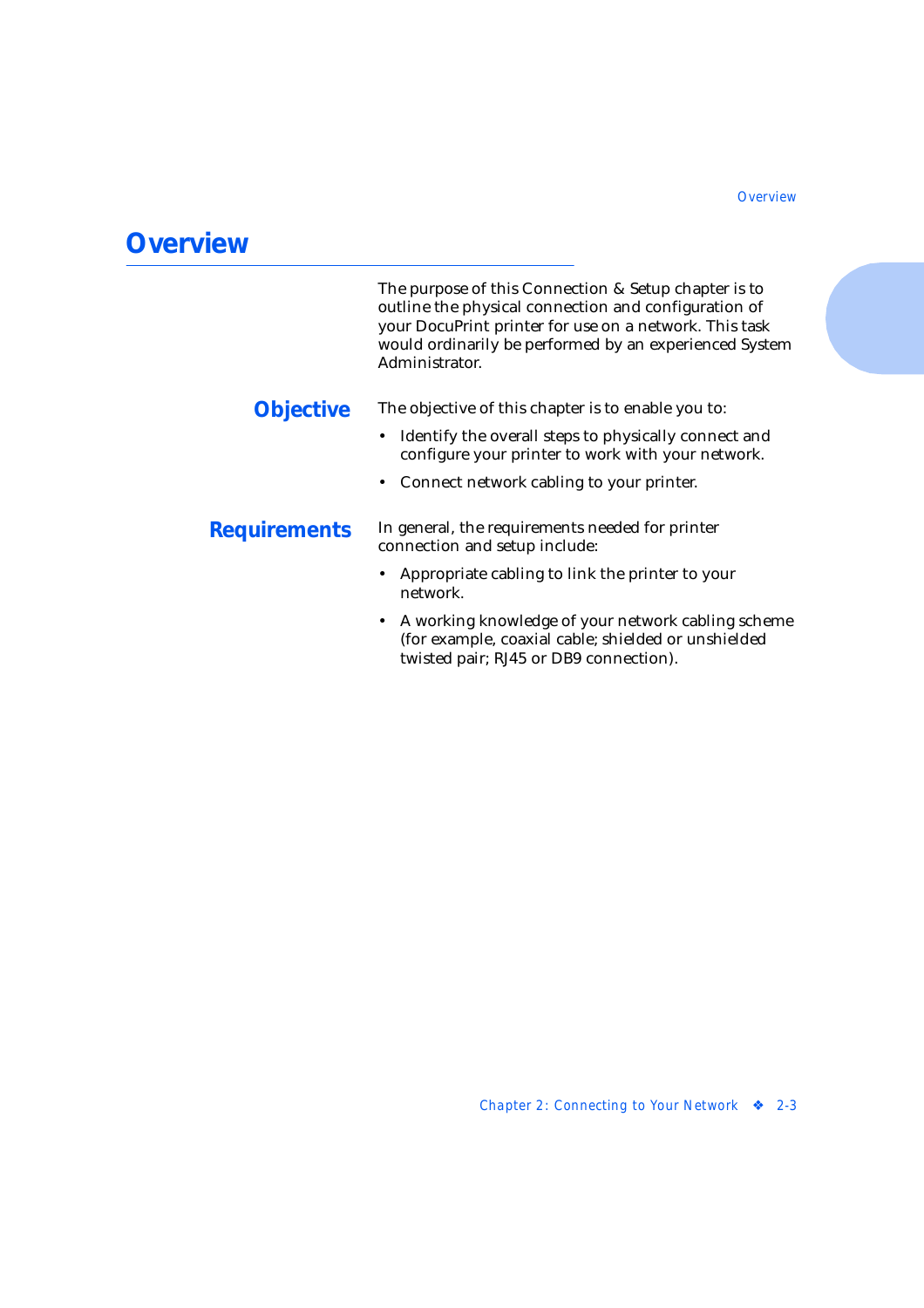<span id="page-17-0"></span>**Organization** This chapter contains the following sections:

- *["Quick Steps For Connection & Setup" \(page 2-](#page-18-0)5)* provides the experienced System Administrator with enough information to quickly connect the printer to the network.
- *["Set An IP Address" \(page 2-6](#page-19-0))* provides the detailed steps for connecting the printer to a TCP/IP network.
- *["Setting a SUBNET MASK at the Control Panel"](#page-28-0)  [\(page 2-15\)](#page-28-0)* provides the detailed steps for setting a security mask on a TCP/IP network.
- *["Setting up APPSOCKET" \(page 2-17](#page-30-0))* provides the detailed steps for configuring the printer to use the AppSocket protocol on your network.
- *["Setting DEFAULT GATEWAY at the Control Panel"](#page-32-0)  [\(page 2-19\)](#page-32-0)* provides the detailed steps for setting your gateway address.
- *["Print the Configuration Sheet" \(page 2-21](#page-34-0))* provides the detailed steps for obtaining the current printer settings.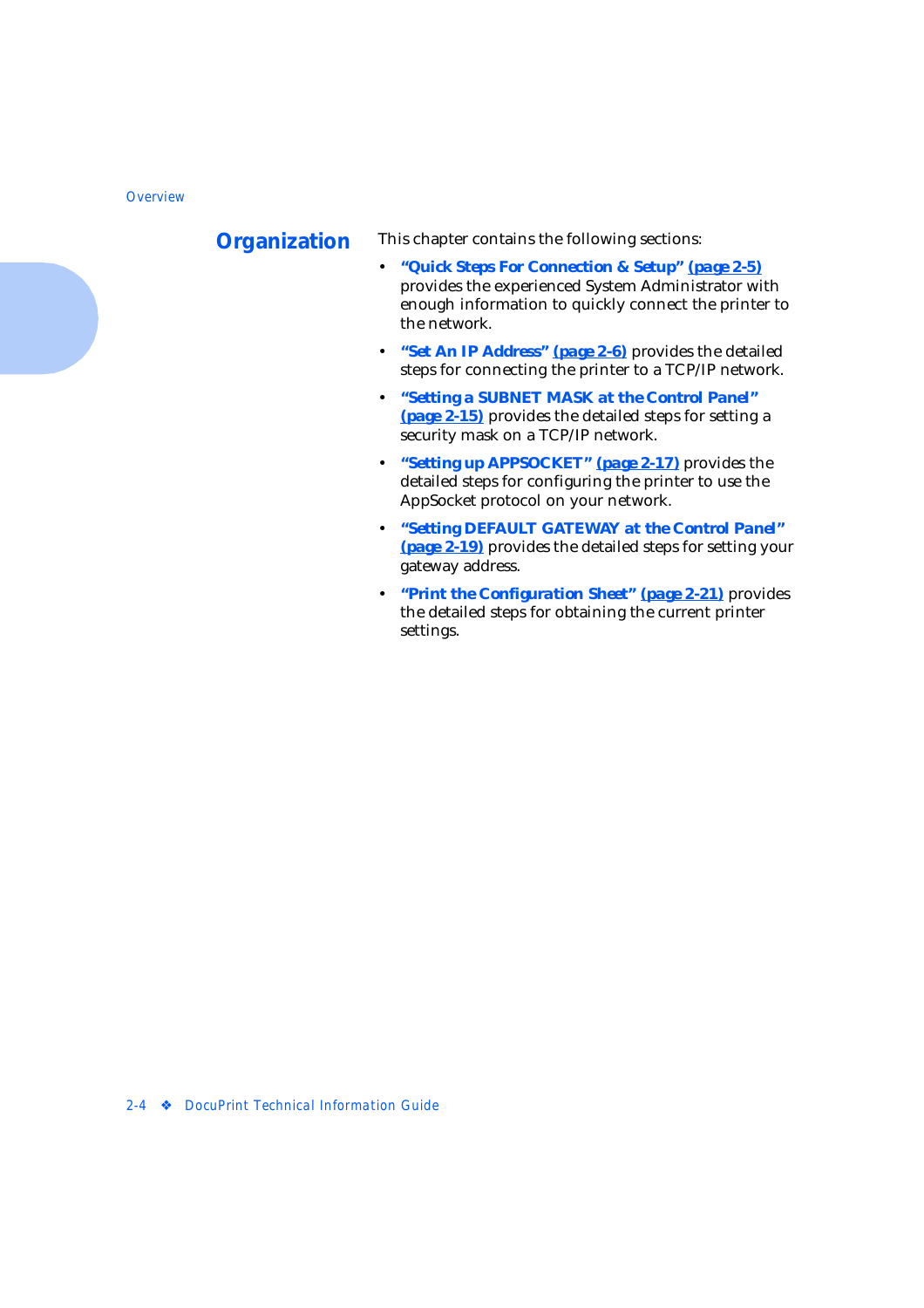## <span id="page-18-0"></span>**Quick Steps For Connection & Setup**

Quick Steps for printer connection and setup, for use by the experienced System Administrator, are provided within this section.

Quick Steps common to virtually all platforms include:

- 1. Install cabling to link the Network Interface to your network.
- 2. Print a Configuration Sheet to determine the printer's current Network settings. See the section *["Print the](#page-34-0)  [Configuration Sheet" \(page 2-21](#page-34-0))*.
- 3. If you are connecting this printer using TCP/IP protocol, refer to the section *["Set An IP Address"](#page-19-0)  [\(page 2-6\)](#page-19-0)*.
- 4. Go to the appropriate chapter(s) within this Technical Information Guide (TIG) covering your workstation Operating System and follow the setup instructions provided.
- 5. If your job doesn't print correctly, refer to the Troubleshooting section within the applicable Operating System chapter of this TIG for problem-solving information.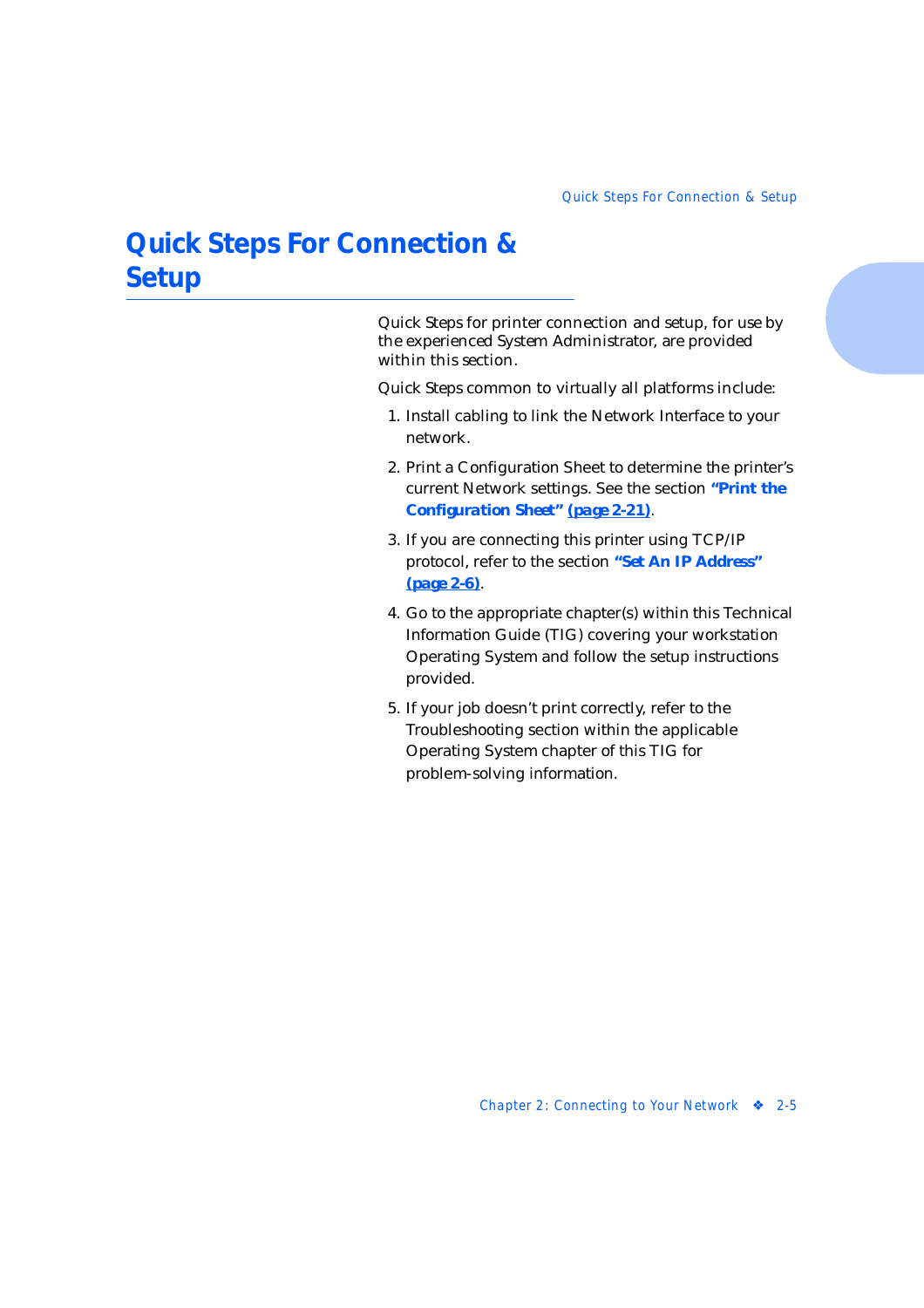# <span id="page-19-0"></span>**Set An IP Address**

Your DocuPrint printer can be set up on a variety of TCP/ IP networks. There are several ways in which your printer can be assigned a TCP/IP address depending on your network.

• Static Addressing

TCP/IP address is assigned manually by the System Administrator.

• Dynamic Addressing RARP/BOOTP

TCP/IP address is assigned automatically by the Server.

• Dynamic Addressing DHCP (Dynamic Host Resolution Protocol)

TCP/IP address is assigned automatically by the Server.

This section contains procedures for each of these methods. Determine which method will be used for your network and follow the steps of the appropriate procedure.



*The following examples refer to Ethernet but are also applicable to Token Ring if you have that option.*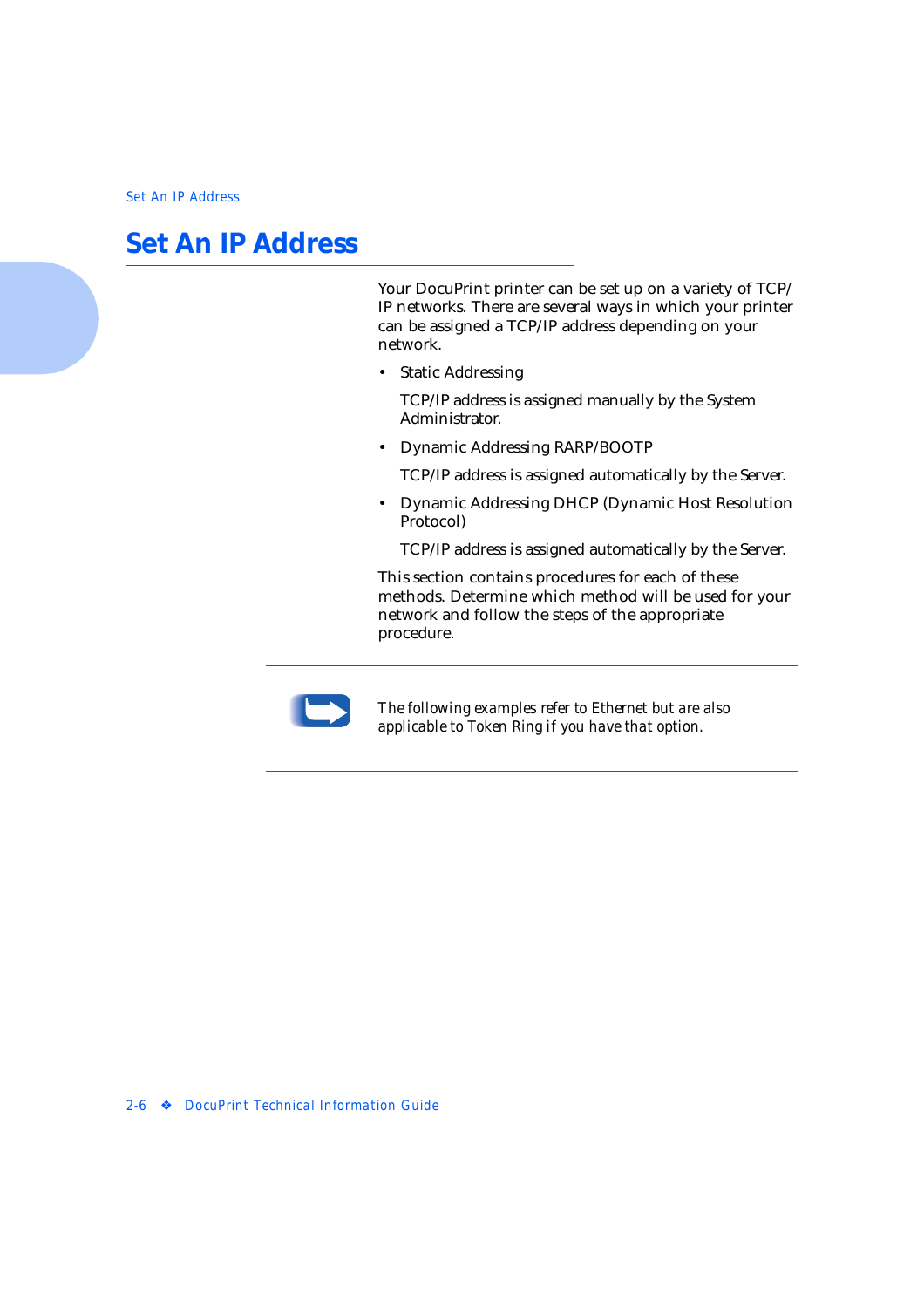<span id="page-20-0"></span>**Static Addressing** The printer is assigned a TCP/IP address by a network administrator. The address can be set at the control panel or by using ARP and telnet commands.



*If you use the Xerox CentreDirect External Print Server (External Ethernet Adapter) to connect your printer to the network, you cannot use the control panel to set a Static IP Address. Use the ARP and telnet procedures that are described in the sections for Windows or Unix Operating Systems.*

#### **Setting from the Control Panel**

Perform these steps to set the Static IP Address at the control panel:

**1** Press **Menu Up** or **Menu Down** until you see:

Menus Ethernet Menu

**2** Press **Item Up** or **Item Down** until you see:

Ethernet Menu IP Address Res.

**3** Press **Value Up** or **Value Down**. You will see:

IP Address Res.= Static

**4** Press **Enter**. You will see:

Ethernet Menu IP Address Res.

**5** Press **Item Up** or **Item Down** until you see:

```
Ethernet Menu
IP Address
```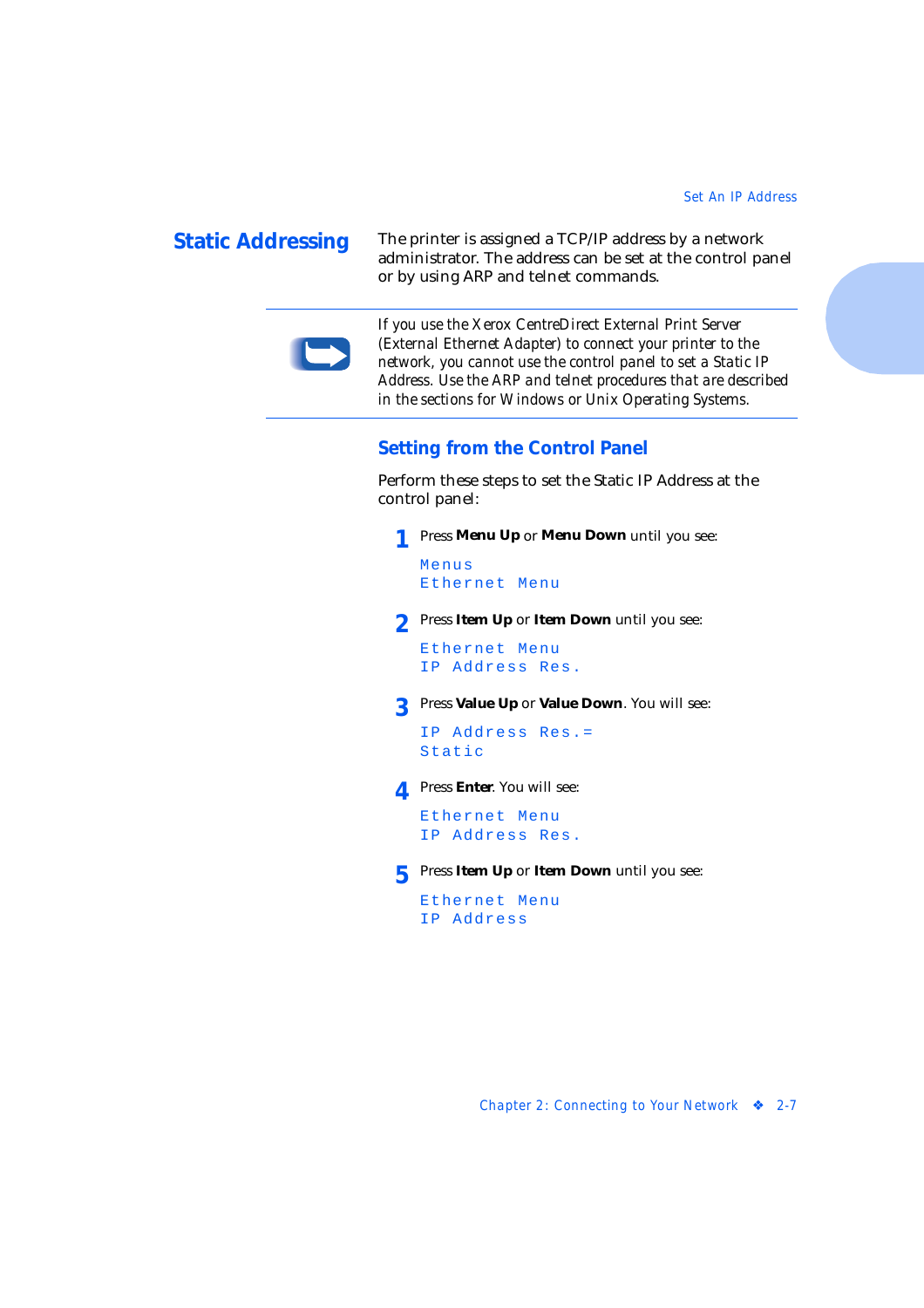**6** Press **Value Up** or **Value Down**. You will see:

IP Address = **xxx.xxx.xxx.xxx**

- **7** Press **Value Up** or **Value Down** to change the value of the character above the cursor. The value is incremented or decremented by 1 each time the key is pressed. Holding down **Value Up** or **Value Down** causes continuous scrolling through the values.
- **8** To change other characters in the IP address, press **Item Up** or **Item Down** to scroll right or left respectively through the character string, then press **Value Up** or **Value Down** to change the value of the character above the cursor (as in Step 4).
- **9** When you have completed setting the IP address, press **Enter**. You will see:

Ethernet Menu IP Address

**10** Press **On Line**. You will see: Ready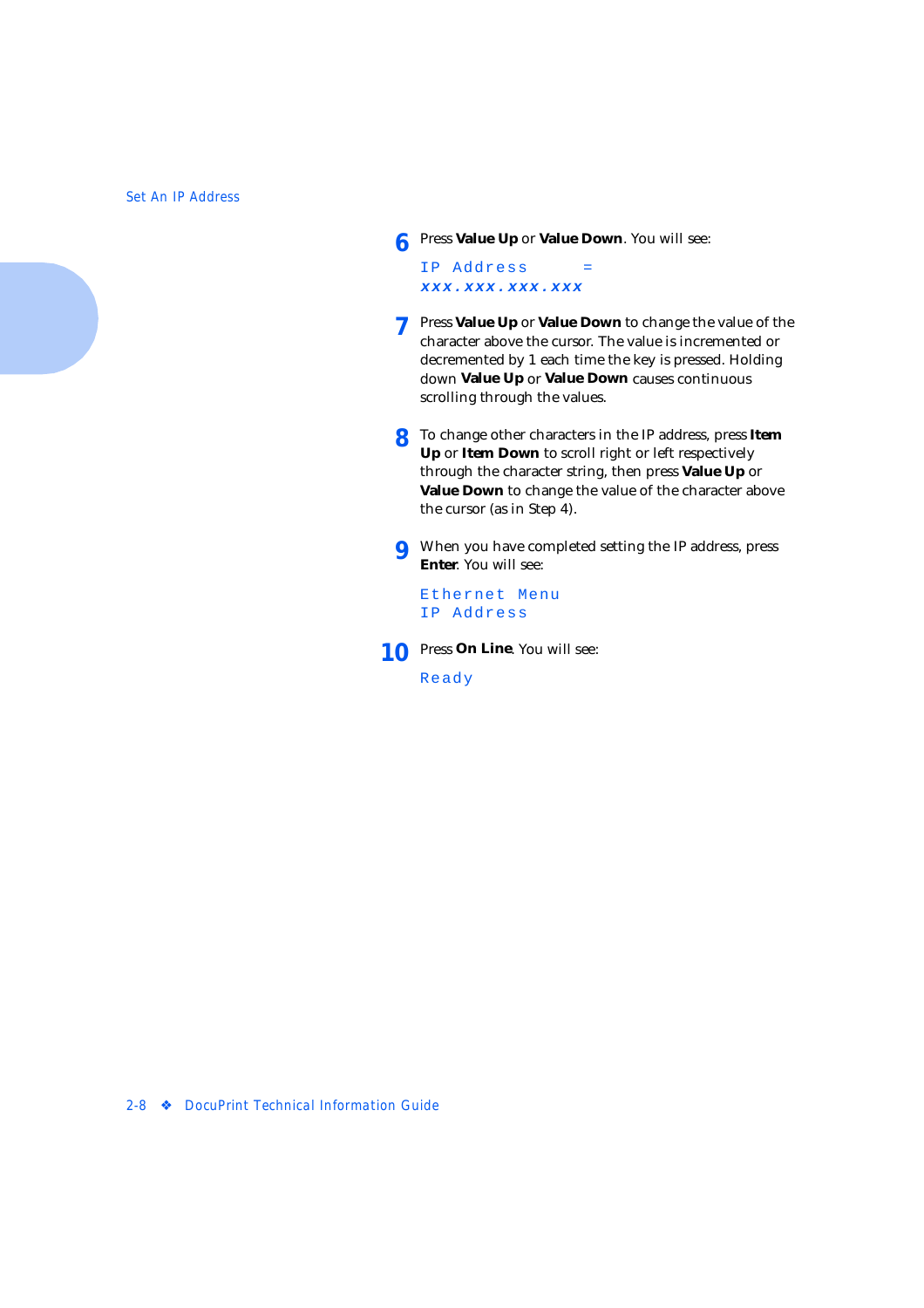#### <span id="page-22-0"></span>**Setting from Windows Operating Systems**

Perform these steps to enter the IP Address using ARP and telnet from a Windows OS. Some DocuPrint network printers do not support telnet. For these printers, enter the IP address from the Control Panel as described in the previous section.



*Telnet only works if the device is on the same subnet as the host (i.e. computer or workstation).*

- **1** Open an MS-DOS session
- **2** 2 Ping a known IP address on the network by typing **ping x.x.x.x**, where x.x.x.x is the IP address of a device on the network.



- **3** Create a static ARP entry by typing the following command: **arp -s x.x.x.x aa-aa-aa-aa-aa-aa [Enter]** where x.x.x.x is the IP address you are assigning and aa-aa-aa-aa-aa-aa is the Ethernet Address
	- *The Ethernet Address can be found on the Configuration Sheet. If you are using a XeroxCentreDirect External Print Server (External Ethernet Adapter) the Ethernet Address can be found on a label located on the bottom of the Adapter.*
- **4** Type **arp -a [Enter]**. A list should appear that shows the host that was pinged and the new entry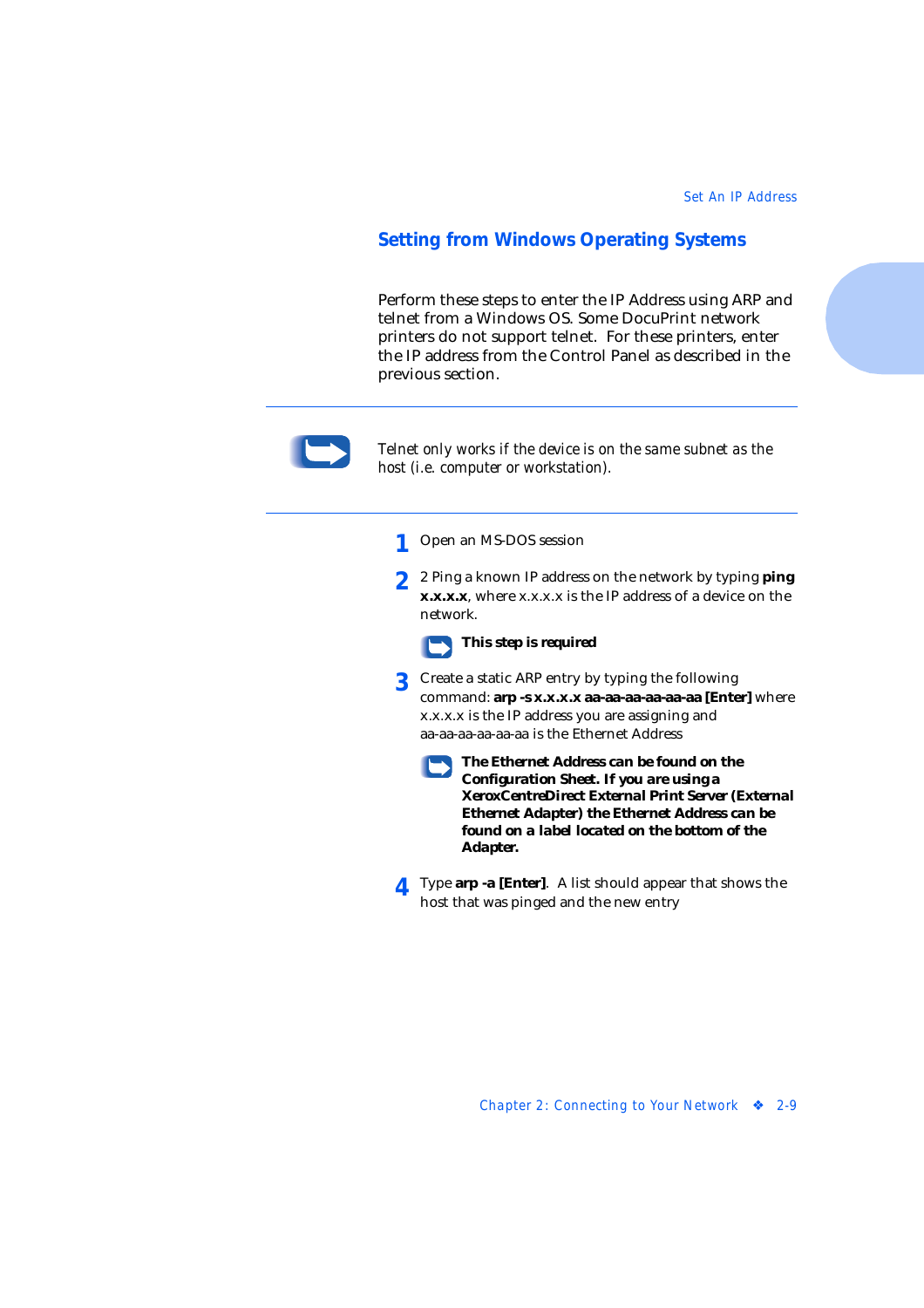**5** Type **Telnet x.x.x.x[Enter]**.

*Make sure that telnet is enabled on the External Ethernet Adapter by examining the position of the DIP switches which are located on the rear panel. D1 should be in the up position and D2 should be in the down position. If you change the position of the switches, make sure you cycle the power off and on before proceeding.*

- **6** When the telnet window appears, type **! [Enter]**  (exclamation point) and then **yes [Enter]** to enter monitor mode.
- **7** Type **I [Enter]** to enter the IP address. Enter the desired IP address.
- **8** Reboot the network interface by typing **R[Enter]**.

*When you reboot the network interface, you will lose your telnet connection. Close the telnet session window and open a new connection after the network interface has rebooted.*



*When the Xerox CentreDirect External Print Server (External Ethernet Adapter) acquires an IP Address, the SYS LED blinks once per second. If the IP Address is not set the SYSLED blinks 5 times per second.*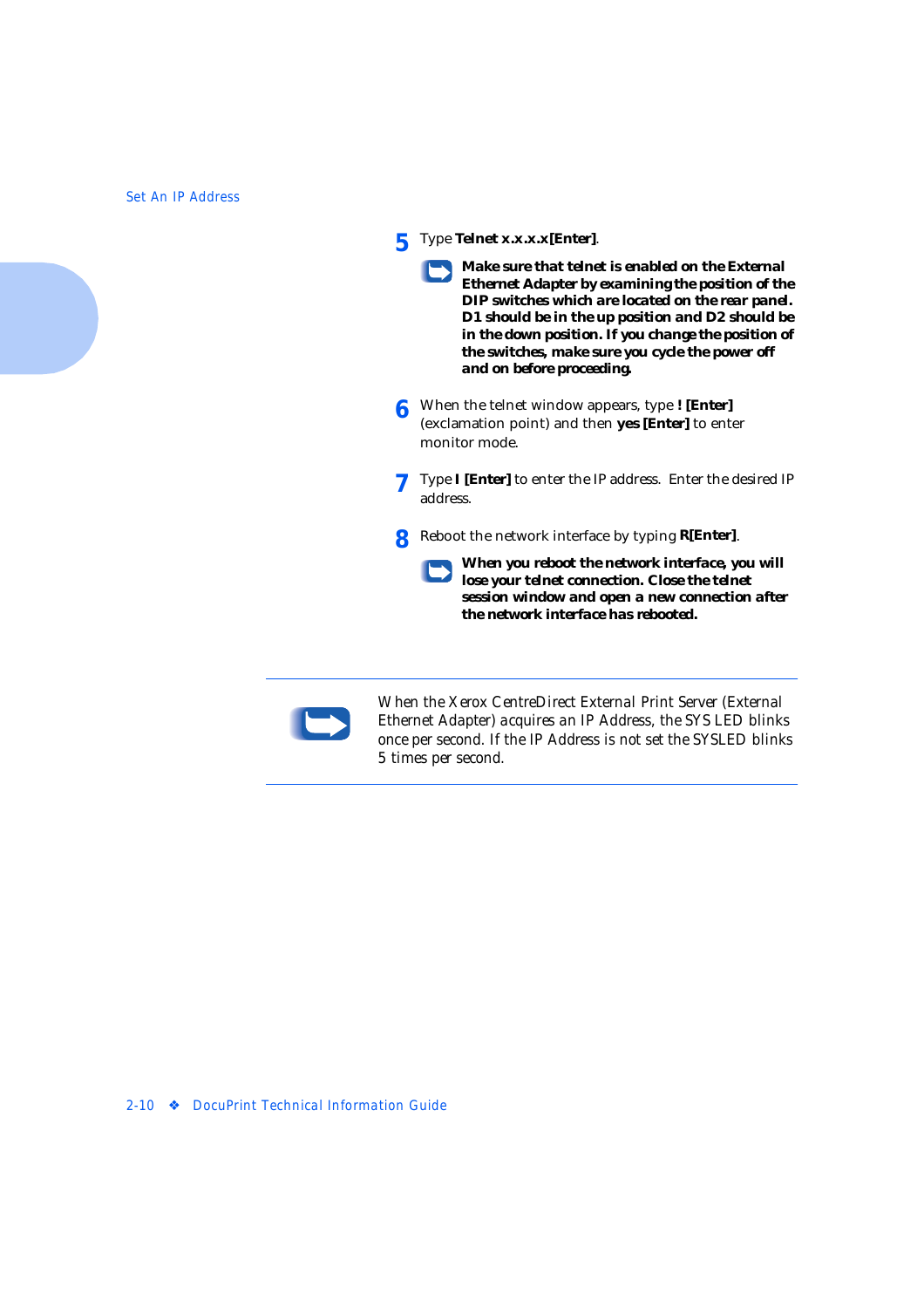#### <span id="page-24-0"></span>**Setting from Unix Operating Systems**

Perform these steps to enter the IP Address using ARP and telnet from a Unix OS. Some DocuPrint network printers do not support telnet. For these printers, enter the IP address from the Control Panel as described in the previous section.



*Telnet only works if the device is on the same subnet as the host (i.e. computer or workstation).*

- Use a text editor to open the /etc/hosts file.
- **2** Add the following line: **x.x.x.x name**, where x.x.x.x is the IP address you are assigning and name is the host name.
- **3** Save the /etc/hosts file.
- **4** Create a static ARP entry by typing one of the following commands, depending on your system:
	- arp -s ether name aa:aa:aa:aa:aa:aa[Enter] (no leading zeros: RS-6000)
	- arp -s name aa:aa:aa:aa:aa:aa[Enter] (no leading zeros: most UNIX systems)
	- arpbypass set name 0xaa. 0xaa. 0xaa. 0xaa. 0xaa. 0xaa[Enter] (AT&T and NCR)

where aa-aa-aa-aa-aa-aa is the Ethernet Address

For example, on a SunOS system if the Ethernet Address was "0040C800012B" and the host name was Alpha you would type: arp -s alpha 0:40:C8:0:1:2B

*The Ethernet Address can be found on the Configuration Sheet. If you are using a Xerox CentreDirect External Print Server (External Ethernet Adapter) the Ethernet Address can be found on a label located on the bottom of the CentreDirect.*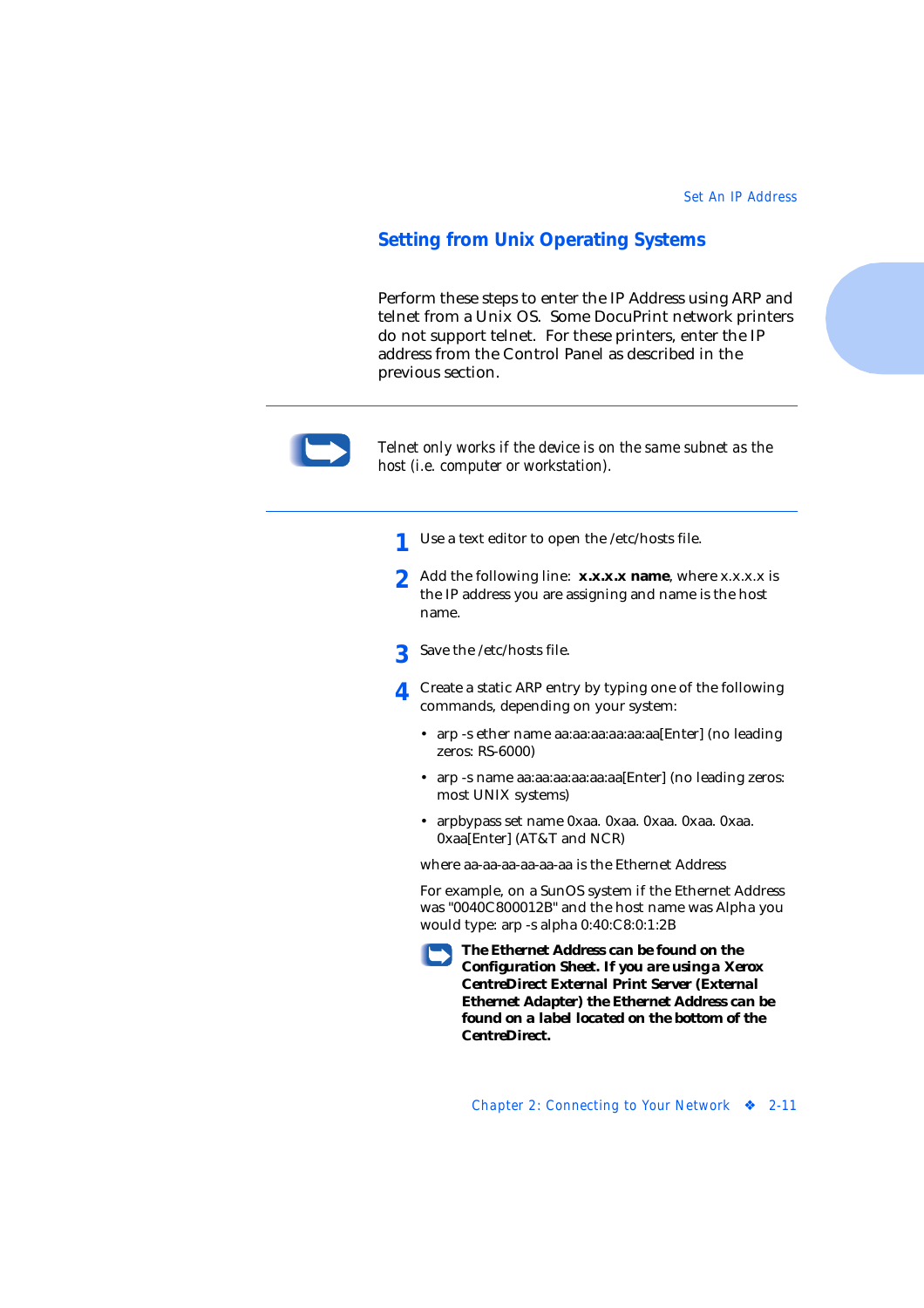**5** Open a telnet session by typing **telnet name[Enter]**.

*Make sure that telnet is enabled on the CentreDirect External Print Server (External Ethernet Adapter) by examining the position of the DIP switches which are located on the rear panel. D1 should be in the up position and D2 should be in the down position. If you change the position of the switches, make sure you cycle the power off and on before proceeding.*

- **6** When the telnet window appears, type **! [Enter]**  (exclamation point) and then **yes [Enter]** to enter monitor mode.
- **7** Type **I[Enter]** to enter the IP address. Enter the desired IP address.
- **8** Reboot the network interface by typing **R [Enter]**.

*When you reboot the network interface, you will lose your telnet connection. Close the telnet session window and open a new connection after the network interface has rebooted.*



*When the Xerox CentreDirect External Print Server (External Ethernet Adapter) acquires an IP Address, the SYS LED blinks once per second. If the IP Address is not set the SYSLED blinks 5 times per second.*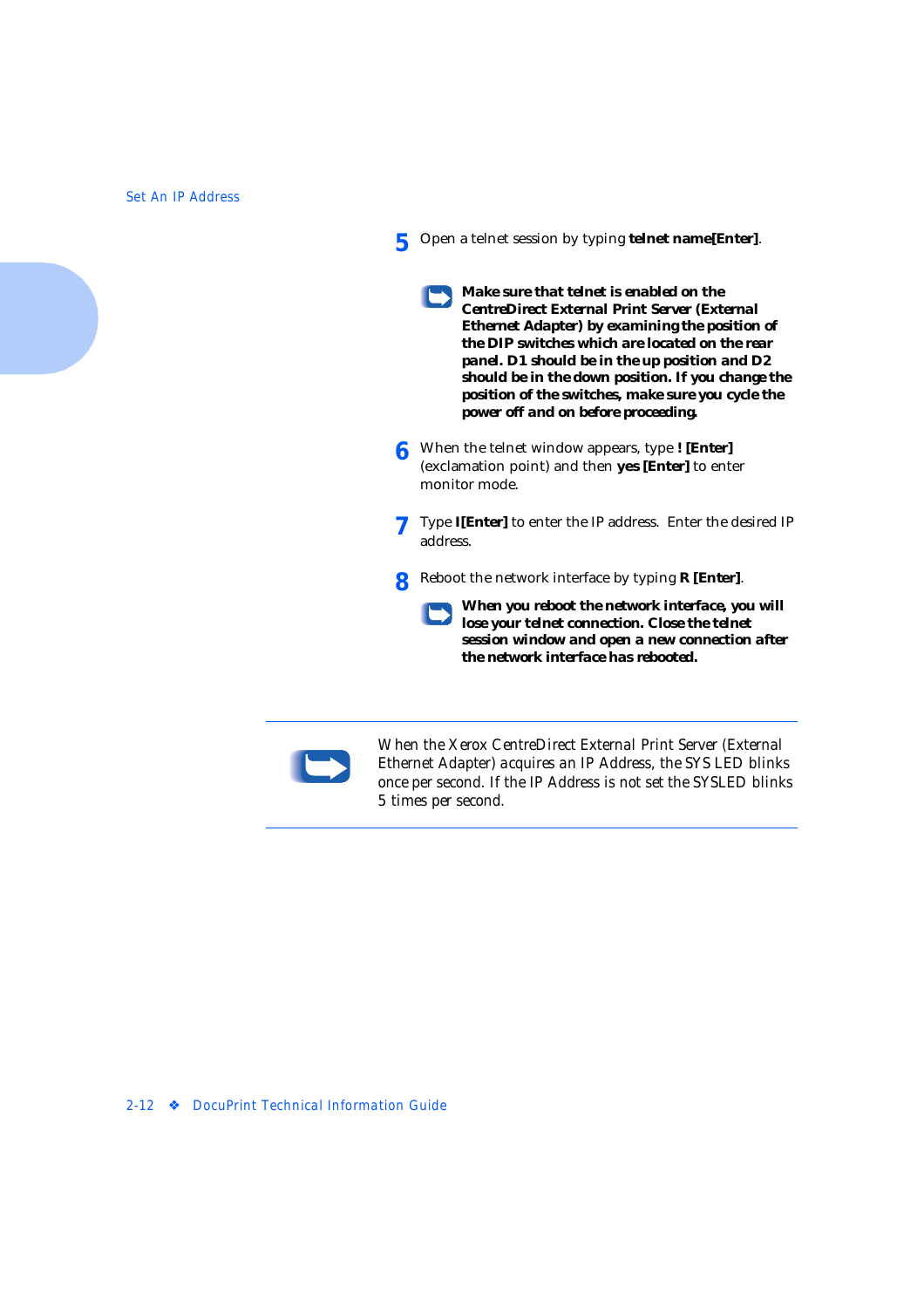#### <span id="page-26-0"></span>**Dynamic Addressing (RARP/BOOTP)**

The TCP/IP address is assigned automatically by the Server. Follow the steps below:

**1** Power on your DocuPrint network printer and allow time for an IP address to be assigned by the RARP/BOOTP server (this time may vary depending on network traffic).

*If you are using the Xerox CentreDirect External Print Server (External Ethernet Adapter) to connect your printer to the network, make sure the Adapter is powered on in addition to the printer.*

*When the CentreDirect External Print Server acquires an IP Address, the SYS LED blinks once per second. If the IP Address is not set the SYSLED blinks 5 times per second.*

- **2** Perform the steps contained in the section *["Print the](#page-34-0)  [Configuration Sheet" \(page 2-21](#page-34-0))*.
- **3** Obtain the hardware and TCP/IP addresses from the Configuration Sheet.
- **4** Update the RARP/BOOTP server's /etc/ethers, and the / etc/hosts files with a host name, TCP/IP and hardware addresses. Consult your UNIX documentation for more RARP/BOOTP server configuration details.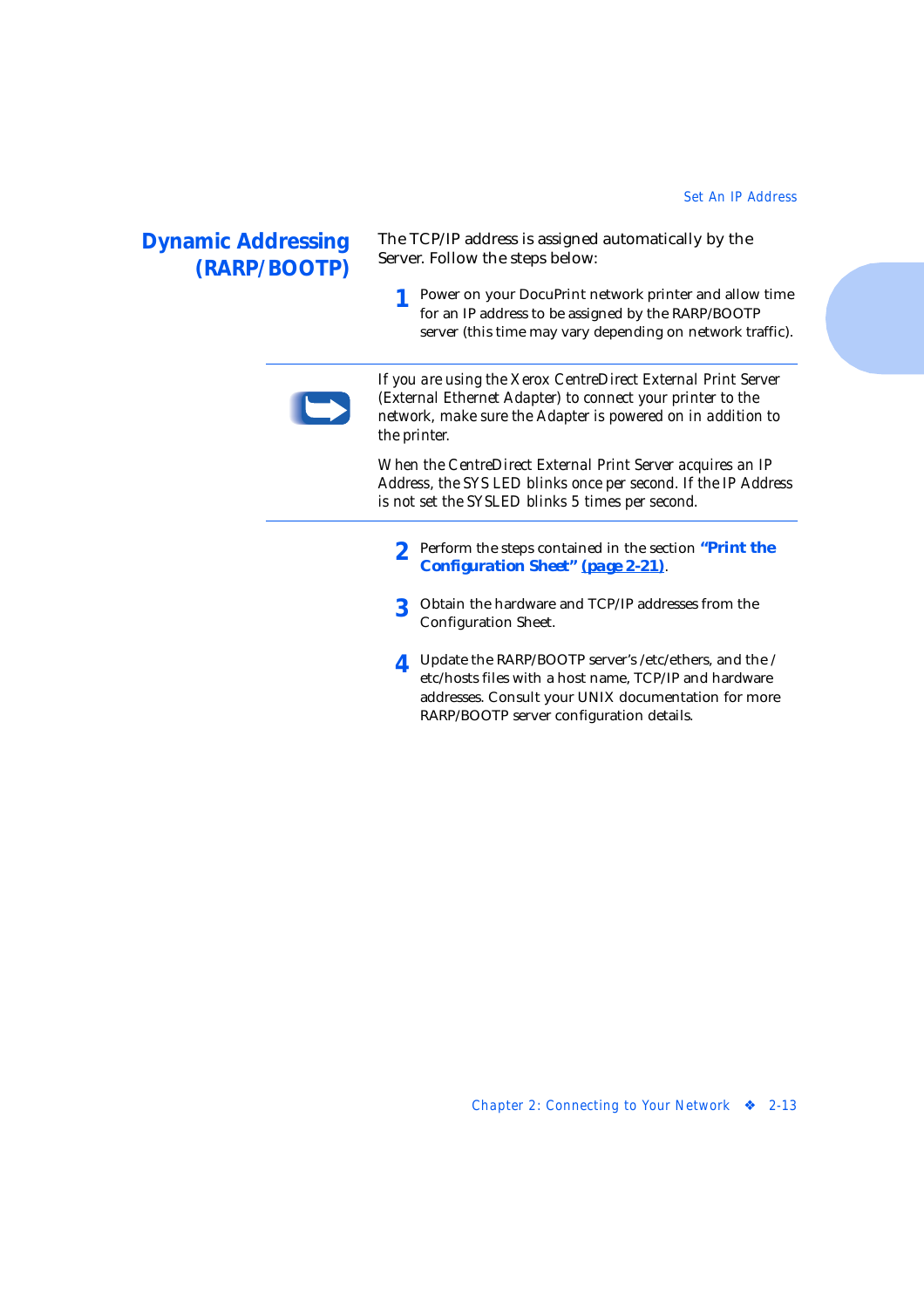#### <span id="page-27-0"></span>**Dynamic Addressing (DHCP)**

The TCP/IP address is assigned automatically by the Server.

**1** Power on your DocuPrint network printer and allow time for an IP address to be assigned by the DHCP server (this time may vary depending on network traffic).



*If you are using the Xerox CentreDirect External Print Server (External Ethernet Adapter) to connect your printer to the network, make sure the Adapter is powered on in addition to the printer.*

*When the CentreDirect External Print Server acquires an IP Address, the SYS LED blinks once per second. If the IP Address is not set the SYSLED blinks 5 times per second.*

- **2** Perform the steps contained in the section *["Print the](#page-34-0)  [Configuration Sheet" \(page 2-21](#page-34-0))*.
	- *On the Xerox CentreDirect External Print Server (External Ethernet Adapter) set both DIP switches, D1 and D2, to the UP position to disable automatic printing of the configuration page.*
- **3** Obtain the hardware and TCP/IP addresses from the Configuration Sheet.
- **4** Update the lease time, if necessary, depending on your printer usage patterns.



*If your network is using this protocol to assign TCP/IP addresses, be aware that the lease on the assigned address can run out if your printer is taken off the network for longer than the allocated lease time.*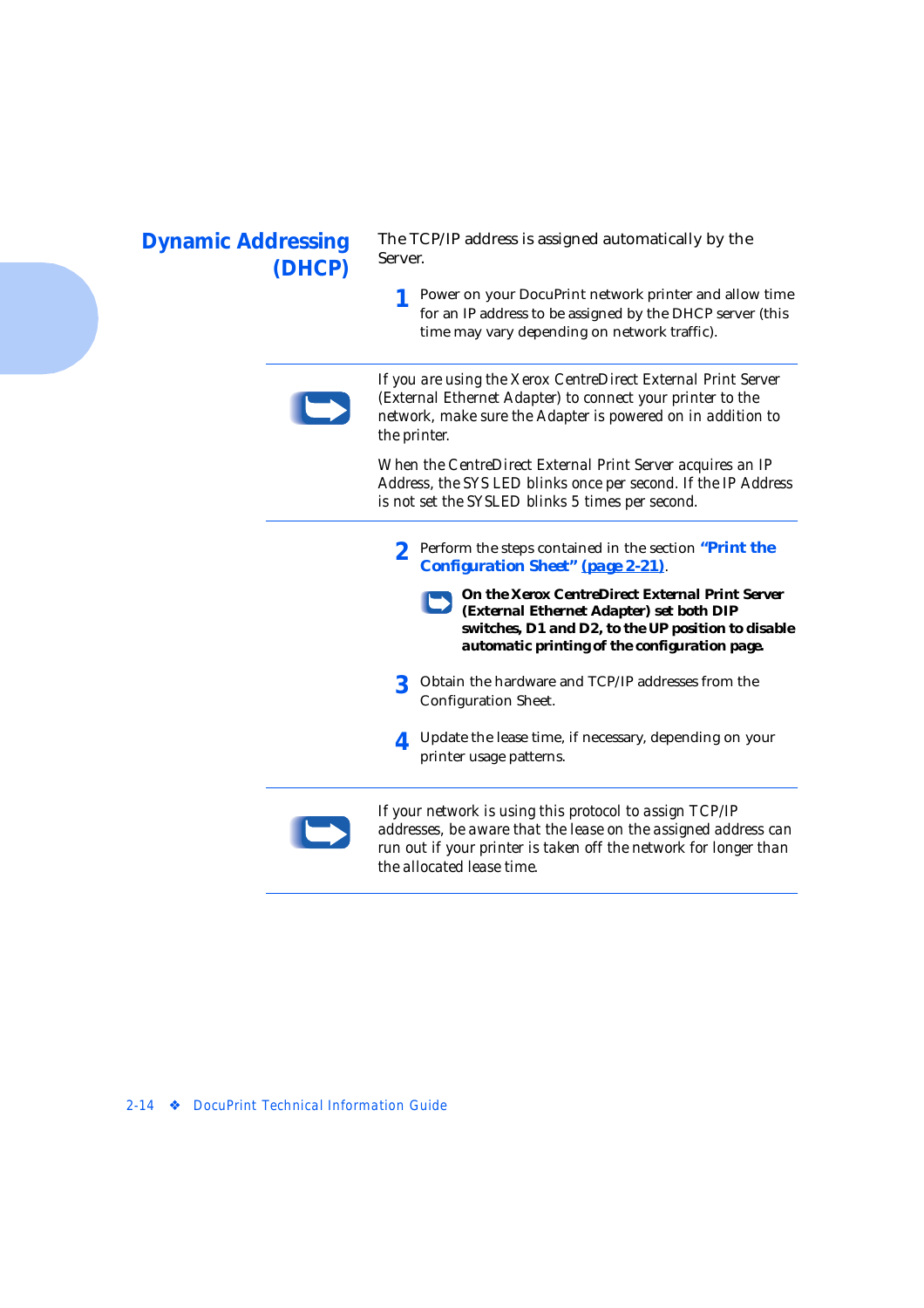## <span id="page-28-0"></span>**Setting a SUBNET MASK at the Control Panel**

If your printer is connected to a WAN (Wide Area Network) you may restrict user access by setting a Subnet Mask.



*If you are using the Xerox CentreDirect External Print Server (External Ethernet Adapter) to connect your printer to the network, you cannot use the control panel to set a subnet mask. Use the telnet procedure that is described in the section for Windows and Unix Operating Systems.*

**1** Press **Menu Up** or **Menu Down** until you see:

```
Menus
Ethernet Menu
```
**2** Press **Item Up** or **Item Down** until you see:

Ethernet Menu Subnet Mask

**3** Press **Value Up** or **Value Down**. You will see:

Subnet Mask = **xxx.xxx.xxx.xxx**

- **4** Press **Value Up** or **Value Down** to change the value of the character above the cursor. The value is incremented or decremented by 1 each time the key is pressed. Holding down **Value Up** or **Value Down** causes continuous scrolling through the values.
- **5** To change other characters in the Subnet Mask, press **Item Up** or **Item Down** to scroll right or left respectively through the character string, then press **Value Up** or **Value Down** to change the value of the character above the cursor (as in Step 4).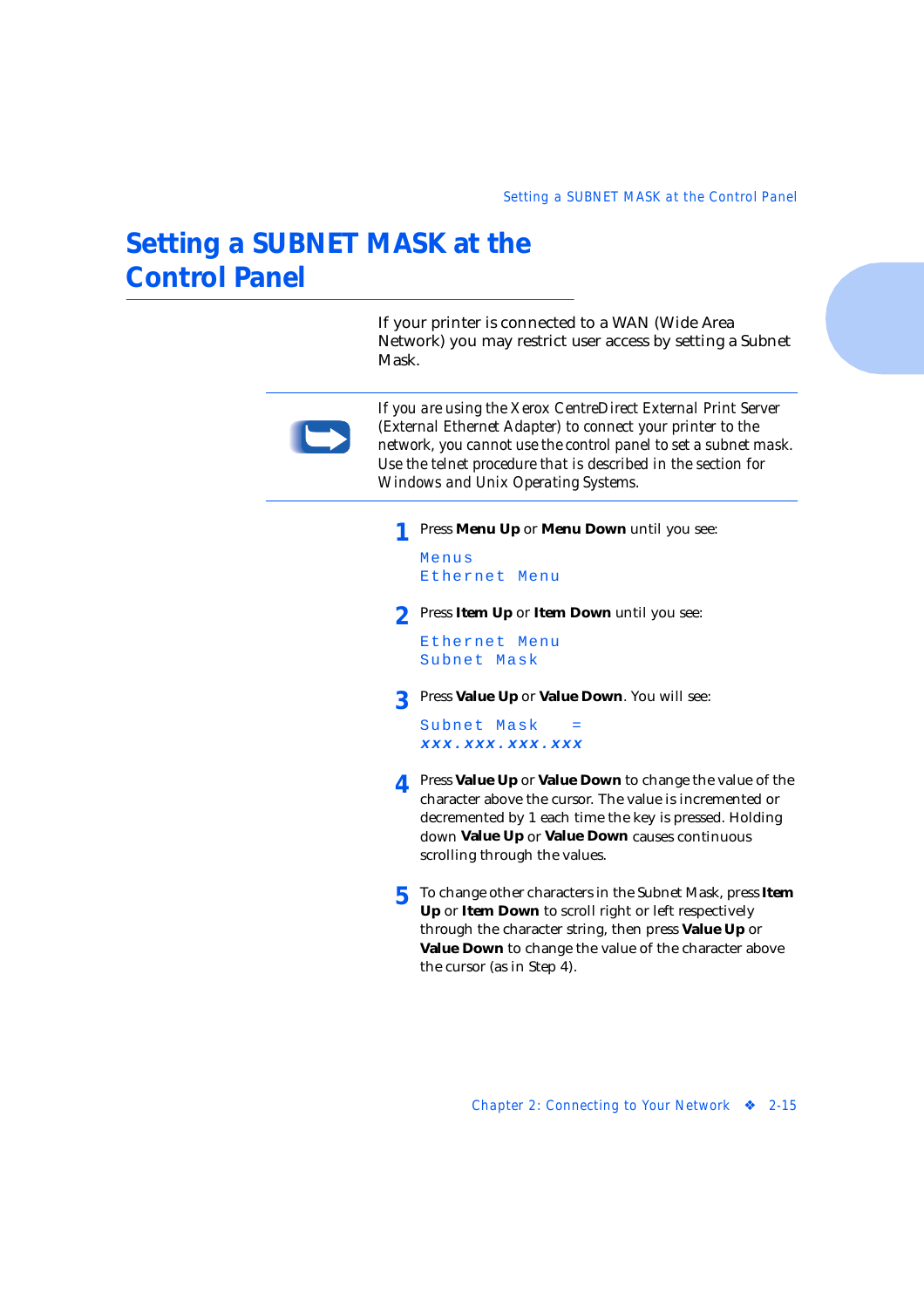**6** When you have completed setting the IP address, press **Enter**. You will see:

```
Ethernet Menu
Subnet Mask
```
**7** Press **On Line**. You will see:

Ready

<span id="page-29-0"></span>**Setting from Windows or Unix Operating Systems** Perform these steps to enter the Subnet Mask using telnet from a Windows or Unix OS. Some DocuPrint network printers do not support telnet. For these printers, enter the Subnet Mask from the Control Panel as described in the previous section.



*Telnet only works if the device is on the same subnet as the host (i.e. computer or workstation).*

**1** Open a telnet session.

Windows: Open a MS-DOS window type **telnet x.x.x.x[Enter]**, where **x.x.x.x** is the IP address

Unix: Type **telnet hostname** in a shell

- **2** Type **![Enter]** and then **yes[Enter]** to enter monitor mode.
- **3** Select the Network Protocols Menu, **N[Enter]**.
- **4** Select the TCP/IP Options Menu, **T[Enter]**.
- **5** Select the Engine Options Menu, **E[Enter]**.
- **6** Type **y[Enter].**
- **7** Select Subnet mask, **m[Enter]**.
- **8** Enter the new Subnet Mask, **[Enter].**
- **9** Select **X [Enter]** to exit this menu or end the telnet session.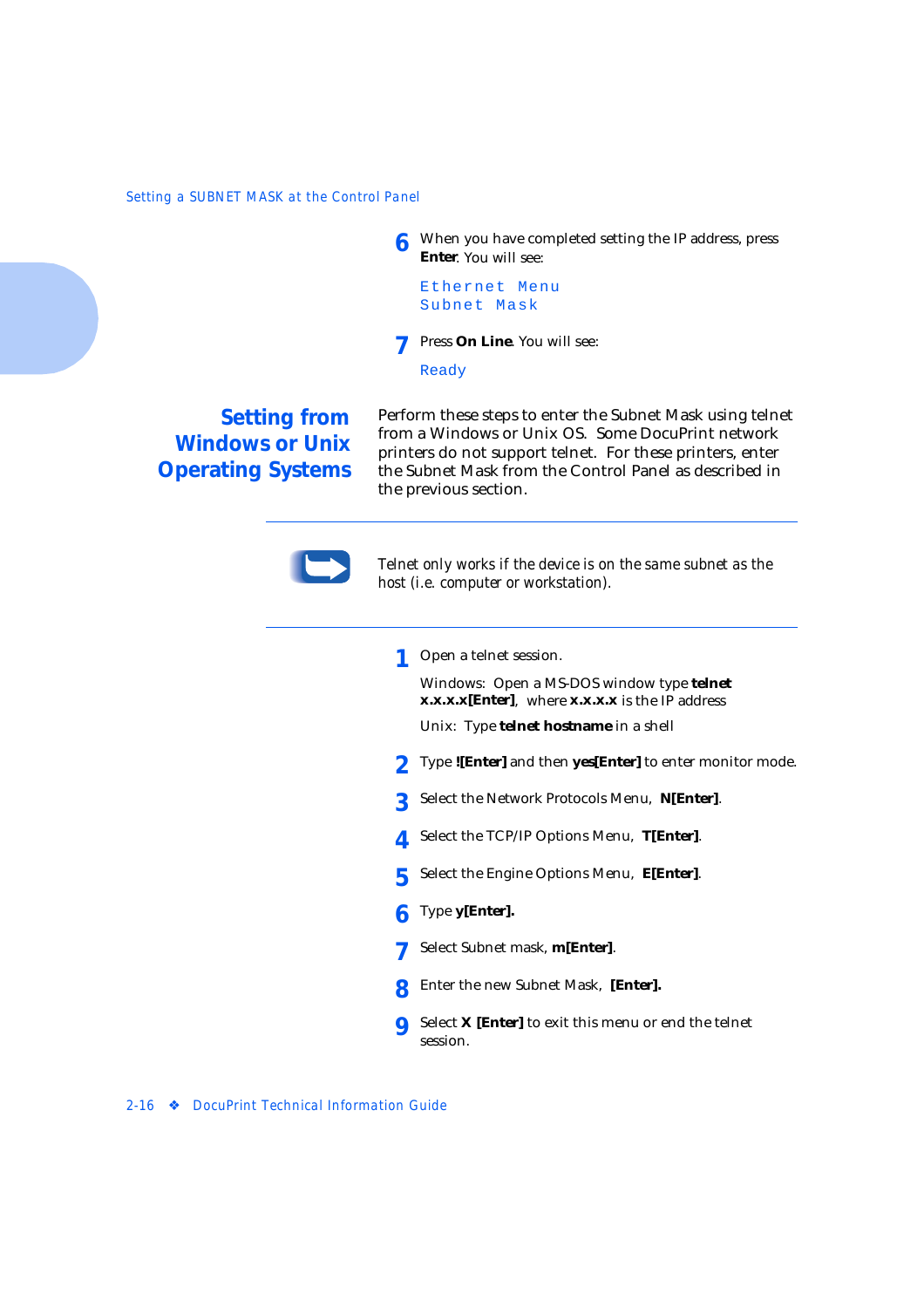# <span id="page-30-0"></span>**Setting up APPSOCKET**

To enable or disable the AppSocket protocol, perform the following steps:



*If you are using the Xerox CentreDirect External Print Server (External Ethernet Adapter) to connect your printer to the network, you cannot use the control panel to enable AppSocket. Use the telnet procedure that is described in the section for Windows and Unix Operating Systems.*

**1** Press **Menu Up** or **Menu Down** until you see:

```
Menus
Ethernet Menu
```
**2** Press **Item Up** or **Item Down** until you see:

Ethernet Menu AppSocket Enabl

**3** Press **Value Up** or **Value Down** until you see:

AppSocket Enabl= On or Off

**4** Press **Enter**. You will see:

Ethernet Menu AppSocket Enabl

**5** Press **On Line**. You will see:

Ready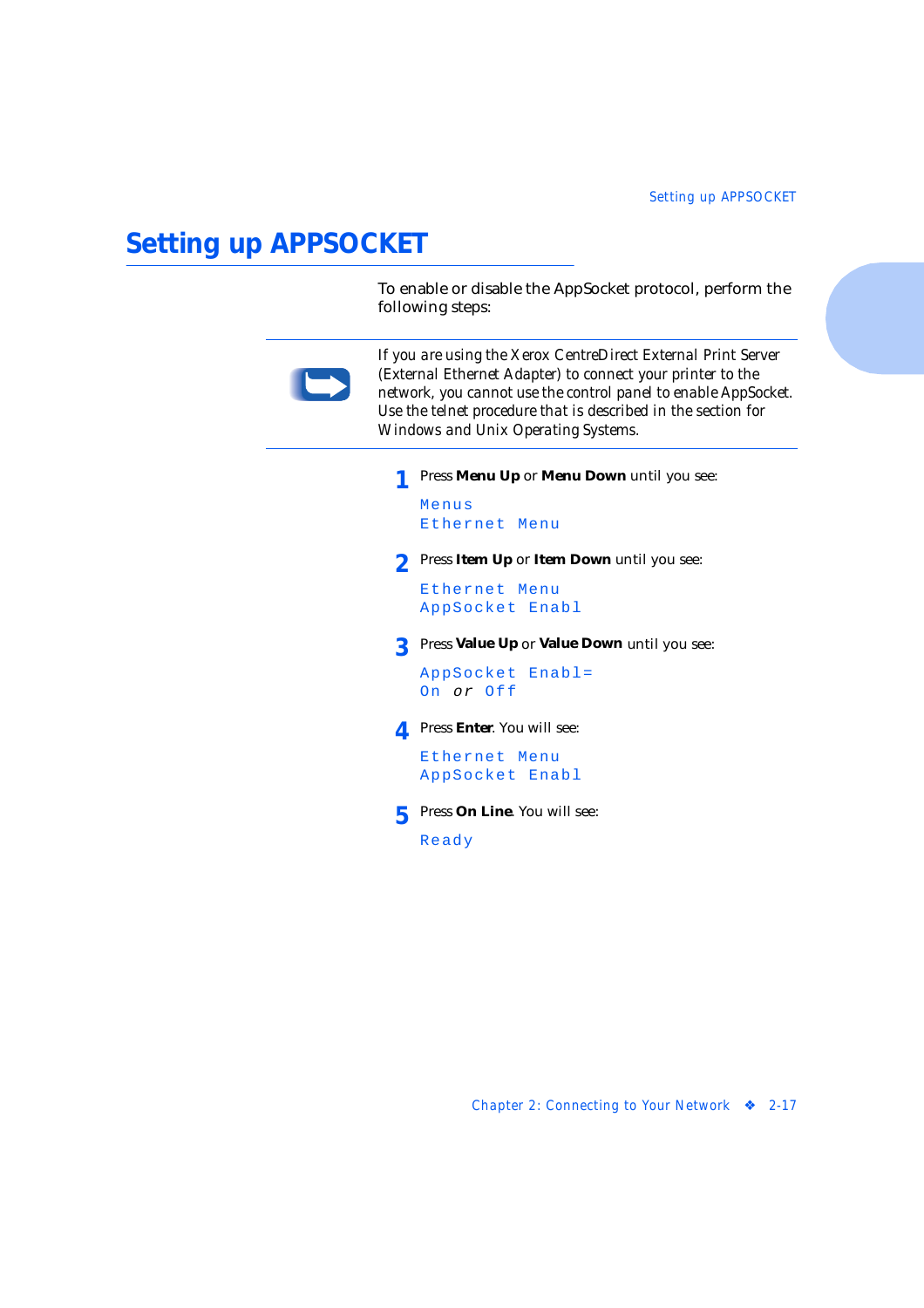<span id="page-31-0"></span>**Setting from Windows or Unix Operating Systems** Perform these steps to enable or disable AppSocket using telnet from a Windows or Unix OS. Some DocuPrint network printers do not support telnet. For these printers, change the AppSocket setting from the Control Panel as described in the previous section.



*Telnet only works if the device is on the same subnet as the host (i.e. computer or workstation).*

**1** Open a telnet session.

Windows: Open a MS-DOS window, type **telnet x.x.x.x[Enter]**, where **x.x.x.x** is the IP address

Unix: Type **telnet hostname** in a shell

- **2** Type **![Enter]** and then **yes[Enter]** to enter monitor mode.
- **3** Select the Network Protocols Menu, **N[Enter]**.
- **4** Select the TCP/IP Options Menu, **T[Enter]**.
- **5** Select the Socket Options Menu, **S[Enter]**.
- **6** Type **y[Enter]**.
- **7** Select **y [Enter]** to enable or **n [Enter]** to disable AppSocket (TCP Sockets)
- **8** Type **[Enter]**.
- **9** Select **X [Enter]** to exit this menu or end the telnet session.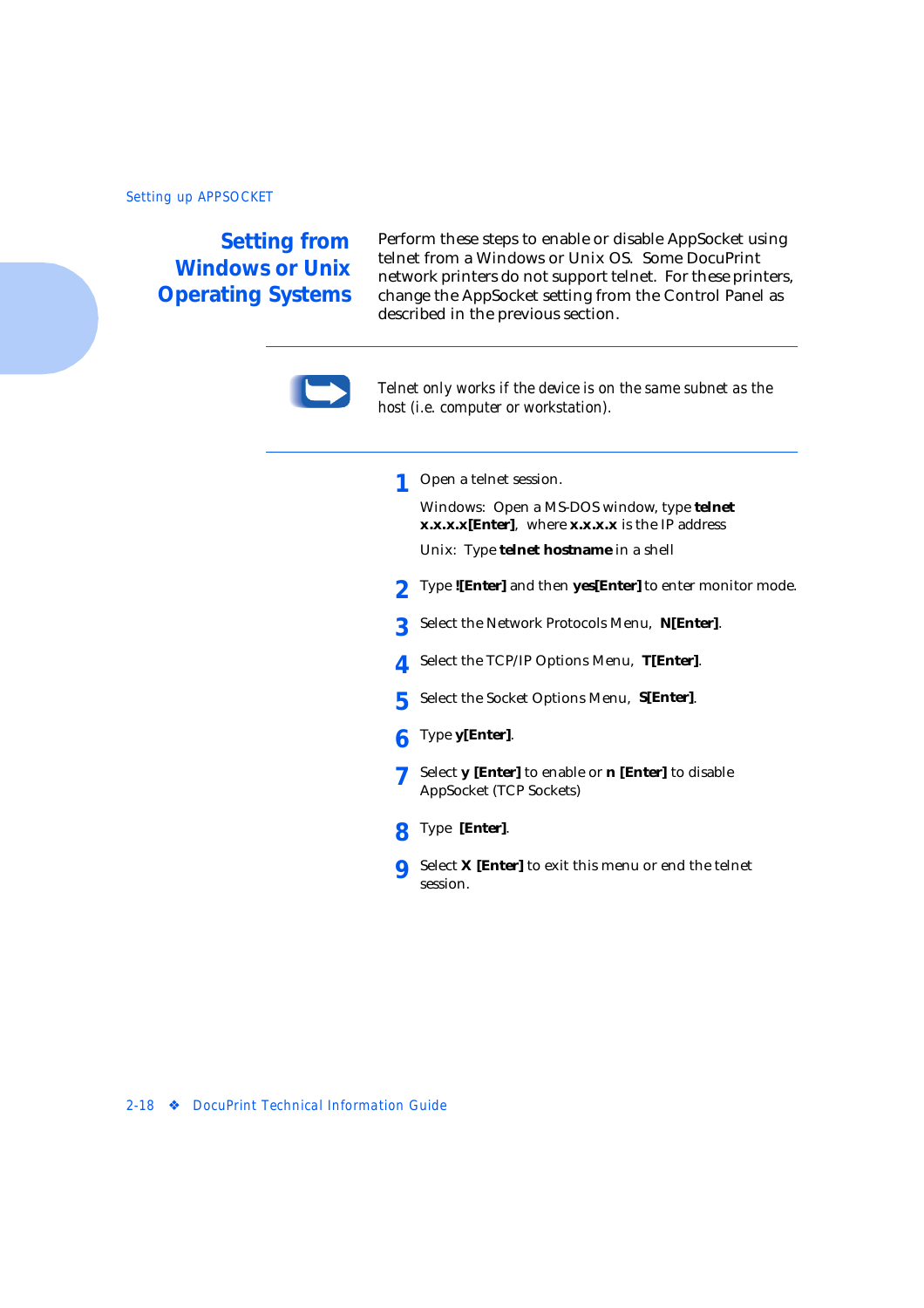# <span id="page-32-0"></span>**Setting DEFAULT GATEWAY at the Control Panel**

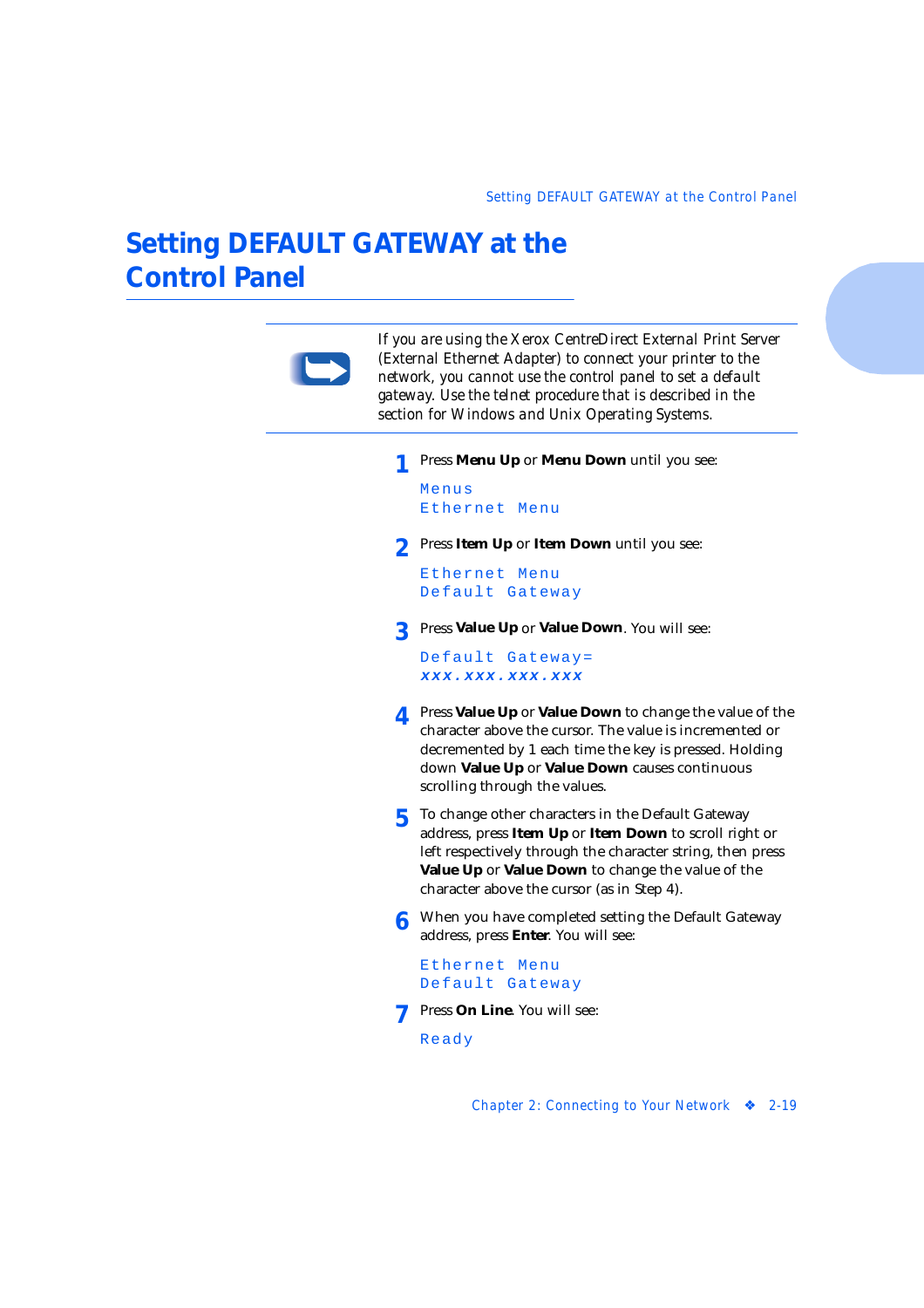<span id="page-33-0"></span>**Setting from Windows or Unix Operating Systems**

Perform these steps to enter the Default Gateway using telnet from a Windows or Unix OS. Some DocuPrint network printers do not support telnet. For these printers, enter the Default Gateway from the Control Panel as described in the previous section.



*Telnet only works if the device is on the same subnet as the host (i.e. computer or workstation).*

**1** Open a telnet session.

Windows: Open a MS-DOS window, type **telnet x.x.x.x[Enter]**, where **x.x.x.x** is the IP address

Unix: Type **telnet hostname** in a shell

- **2** Type **![Enter]** and then **yes[Enter]** to enter monitor mode.
- **3** Select the Network Protocols Menu, **N [Enter]**.
- **4** Select the TCP/IP Options Menu, **T [Enter]**.
- **5** Select the Engine Options Menu, **E [Enter]**.
- **6** Type **y [Enter]**.
- **7** Select Default router (gateway), **g [Enter]**.
- **8** Enter the new Default Gateway address, **[Enter]**.
- **9** Select **X [Enter]** to exit this menu or end the telnet session.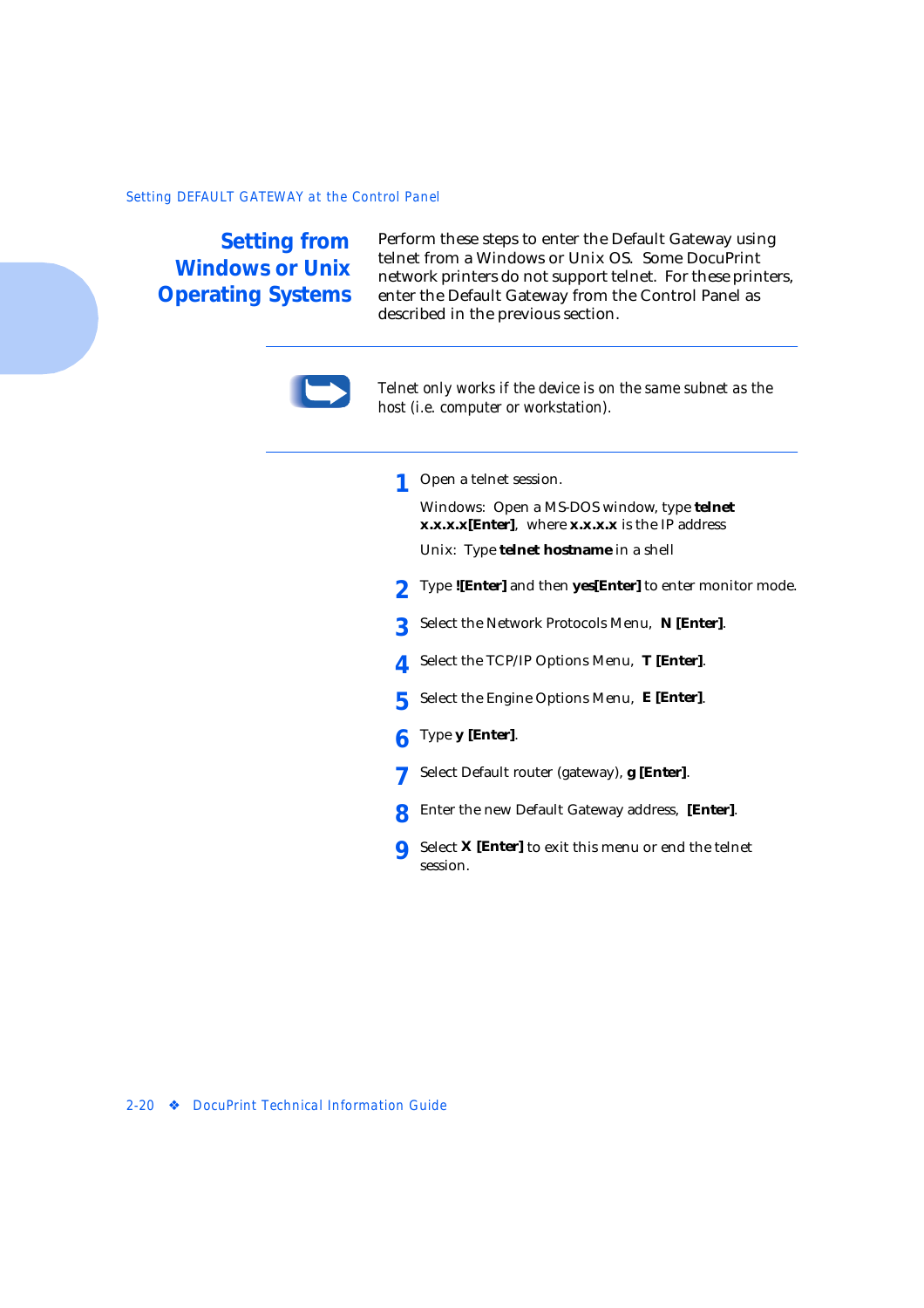# <span id="page-34-0"></span>**Print the Configuration Sheet**

It is important to print a Configuration Sheet from the printer to determine the current network settings of your DocuPrint printer. The default settings will enable all ports, which will be suitable for most applications.



*If you are using the Xerox CentreDirect External Print Server (External Ethernet Adapter) to connect your printer to the network, you cannot use the control panel to print a Configuration Sheet that contains the Adapter's current network settings.*

**To print the Configuration Sheet from the Control Panel:** **1** Press **Menu Up** or **Menu Down** until you see:

```
Menus
Print Menu
```
on the Display.

- **2** Press **Item Up** or **Item Down** until you see:
	- Print Menu Config Sheet

on the Display.

**3** Press **Enter**. You will see:

Ready

**4** Review the current settings and make any modifications necessary for your network application.



*If you change any settings, print another Configuration Sheet to verify that your changes were made as desired.*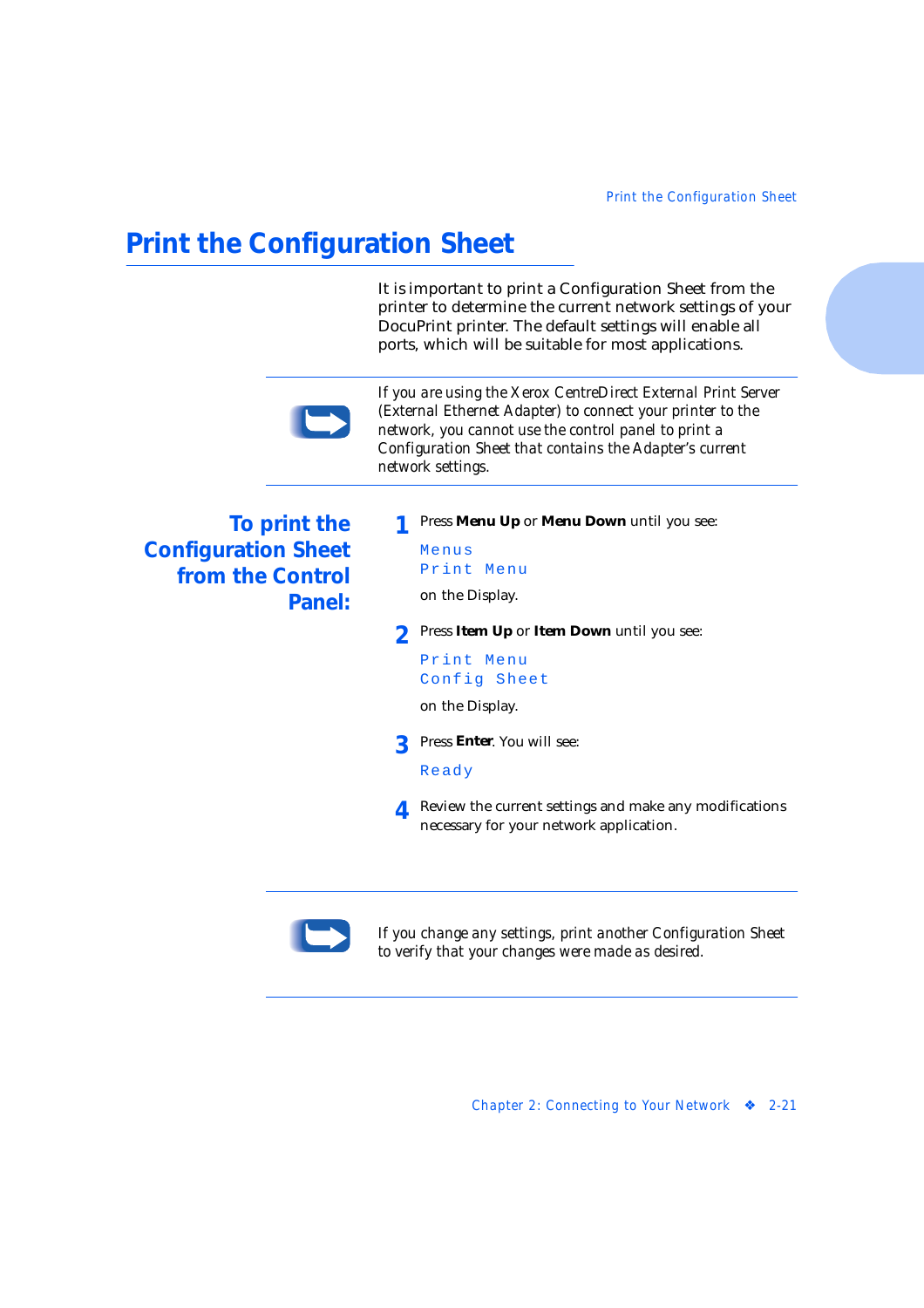#### <span id="page-35-0"></span>*Print the Configuration Sheet*

**To Print the Configuration Sheet from the Xerox CentreDirect External Print Server (External Ethernet Adapter)**

- **1** Set the DIP switches that are located on the rear of the CentreDirect External Print Server (External Ethernet Adapter) to D1 in the up position and D2 in the down position.
- **2** Unplug the power cord from the Adapter.
- **3** Wait 5 seconds and plug the power cord into the Adapter.
- **4** The Adapter will print a Configuration Sheet after approximately 15 seconds

*Male sure that the Xerox CentreDirect External Print Server (External Ethernet Adapter) is attached to the printer. If a Configuration Sheet does not print, Make sure that the DIP switches are in the proper position. Also, power the printer and the Ethernet Adapter off and on. Sometimes the devices may become unsynchronized.*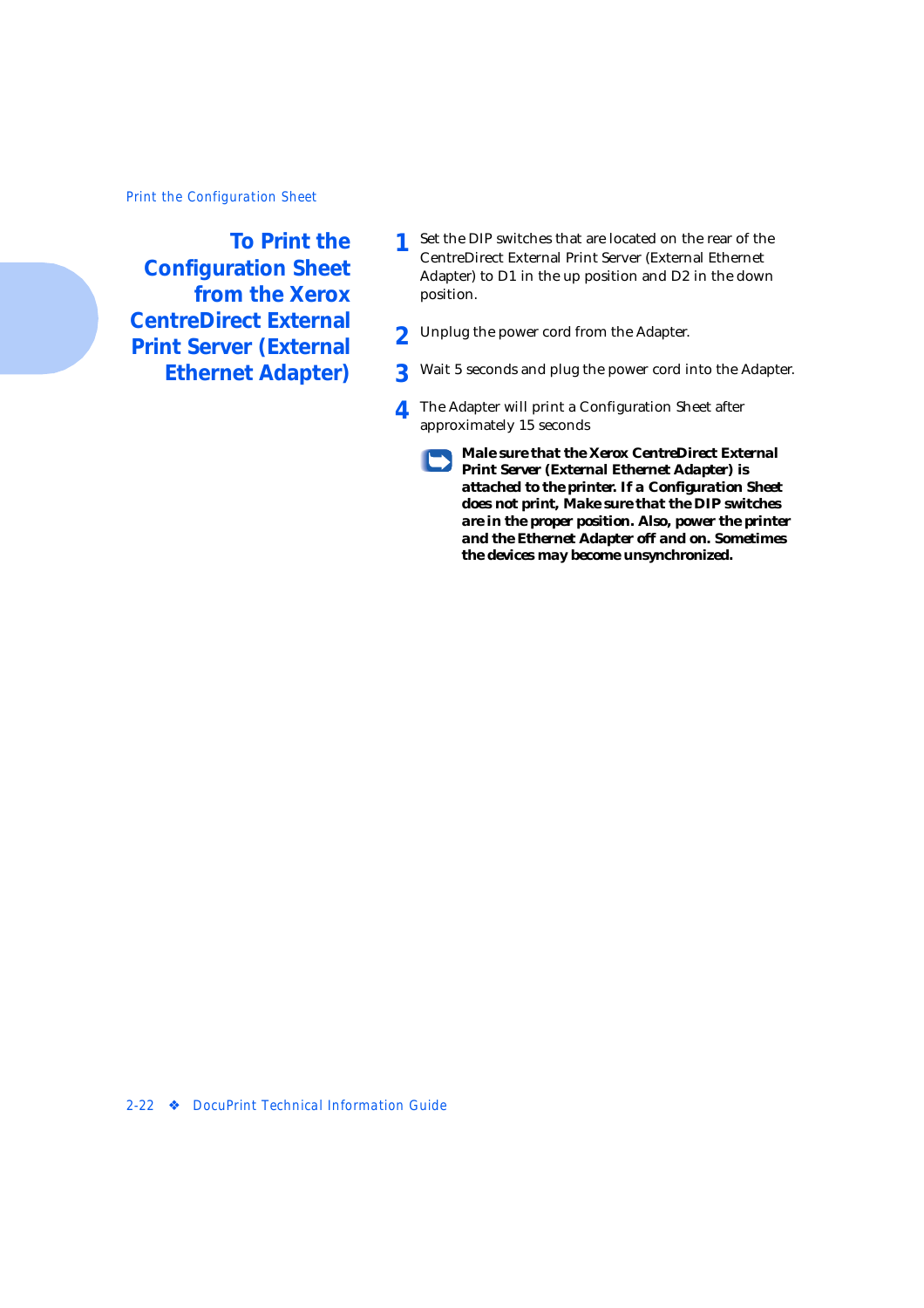# **Resetting the Printer**



*If you are using the Xerox CentreDirect External Print Server (External Ethernet Adapter) to connect your printer to the network, you cannot use the control panel to reset the printer.*

**To Reset your printer from the Control Panel:**

- **1** Press **Menu Up** or **Menu Down** until you see: Menus Job Menu
- **2** Press **Item Up** or **Item Down** until you see:

```
Job Menu
Restart Printer
```
**3** Press **Value Up** or **Value Down** until you see:

```
Restart Printer=
Yes
```
**4** Press **Enter**. You will see:

Job Menu Restart Printer

**5** Press **On Line**. You will see:

Ready

**To Reset your CentreDirect External Print Server (External Ethernet Adapter)**

- **1** Unplug the power cord from the CentreDirect.
- **2** Wait 5 seconds and plug the power cord into the CentreDirect.
- **3** Power cycle the printer.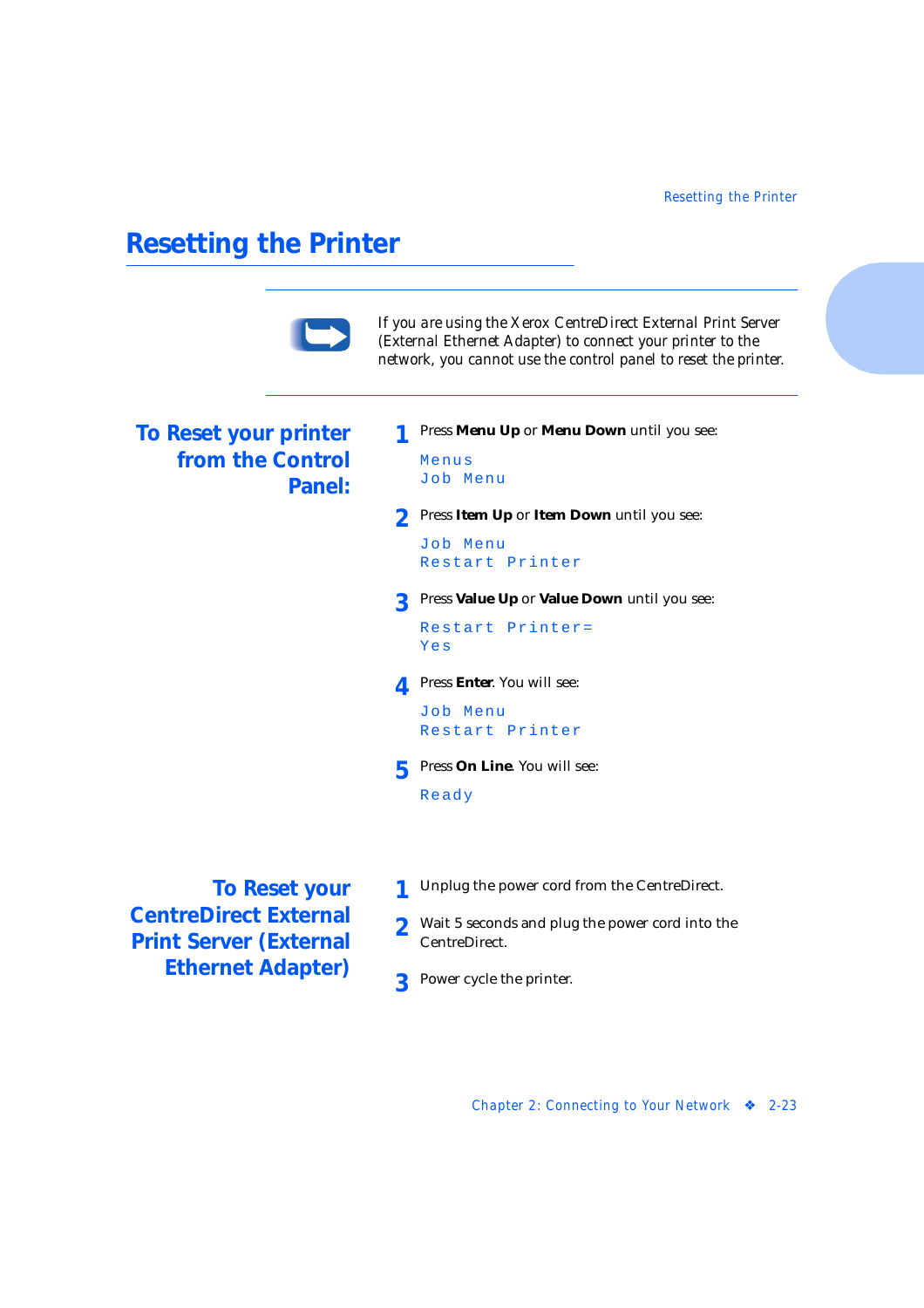**To Reset your CentreDirect External Print Server (External Ethernet Adapter) to factory defaults**

- **1** Set the DIP switches that are located on the rear of the CentreDirect External Print Server (External Ethernet Adapter) to D1 in the down position and D2 in the down position.
- **2** Unplug the power cord from the CentreDirect.
- **3** Wait 5 seconds and plug the power cord into the CentreDirect.
- **4** Wait 30 seconds for the Centre|Direct to start up (reboot).
- **5** Quickly toggle DIP Switch D1 up and down at least 10 times.
- **6** Return the DIP switches to normal operation settings (i.e. D1 up / D2 up or D1 up / D2 down). **[See "DIP Switch](#page-38-0)  [settings for your CentreDirect External Print](#page-38-0)  [Server \(External Ethernet Adapter\)" on page 25](#page-38-0).**
- **7** Unplug the power cord from the CentreDirect.
- **8** Wait 5 seconds and plug the power cord into the CentreDirect.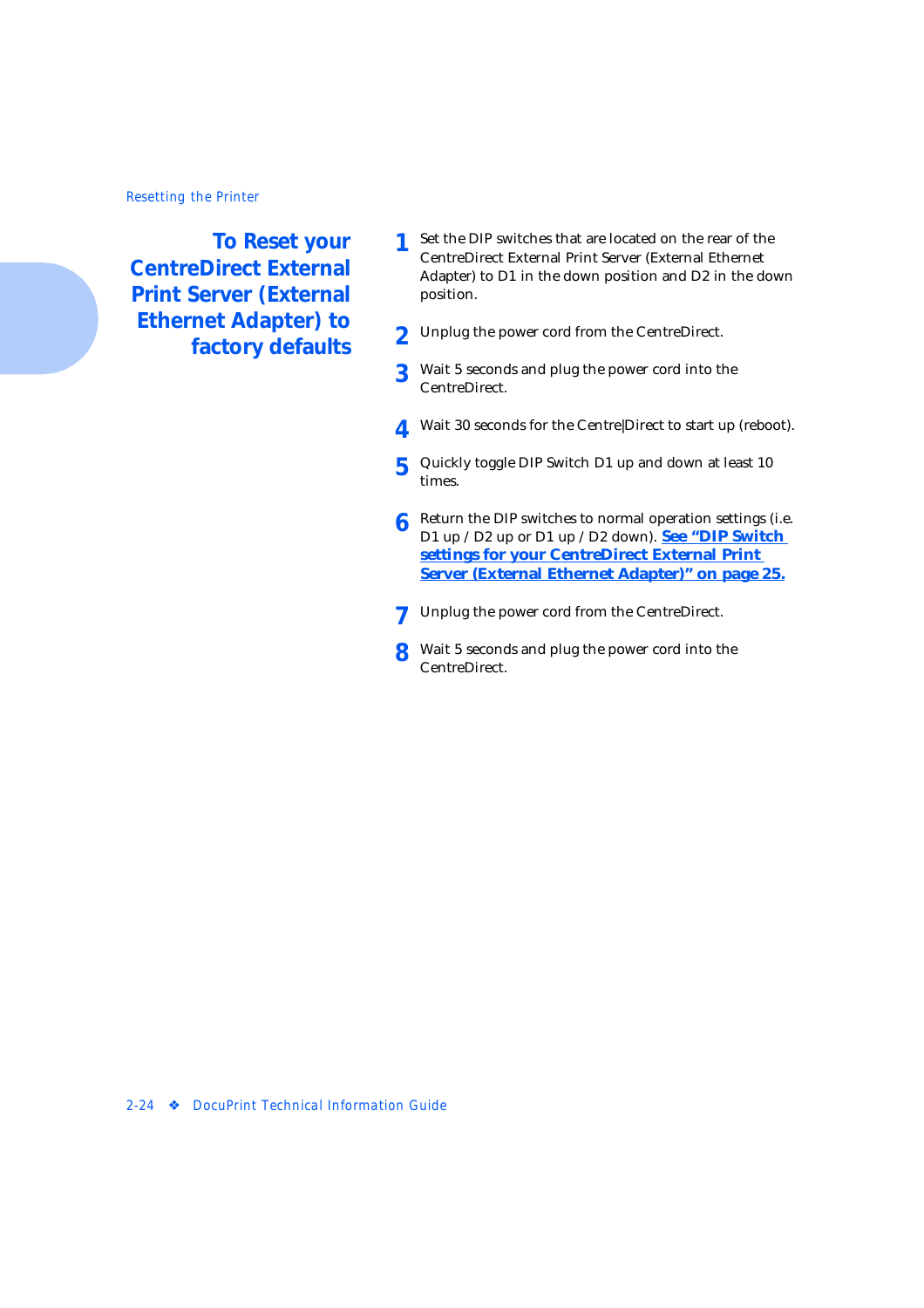<span id="page-38-0"></span>**DIP Switch settings for your CentreDirect External Print Server (External Ethernet Adapter)**

| <b>Switch</b><br><b>Positions:</b> |                | <b>Operation Mode</b>                                    |
|------------------------------------|----------------|----------------------------------------------------------|
| D <sub>1</sub>                     | D <sub>2</sub> |                                                          |
| Up                                 | Up             | • Services print jobs.                                   |
|                                    |                | Allows CentreWare DP administration.                     |
|                                    |                | • Configuration Page not printed at start up.            |
|                                    |                | Telnet and NBMON sessions not allowed.                   |
| Up                                 | Down           | • Services print jobs.                                   |
|                                    |                | Allows CentreWare DP administration.                     |
|                                    |                | • Configuration Page is printed at start up.             |
|                                    |                | Telnet and NBMON sessions are allowed.                   |
| Down                               | Up             | • Reserved. (Do not use)                                 |
| Down                               | Down           | Factory Reset Mode (see instruction on<br>previous page) |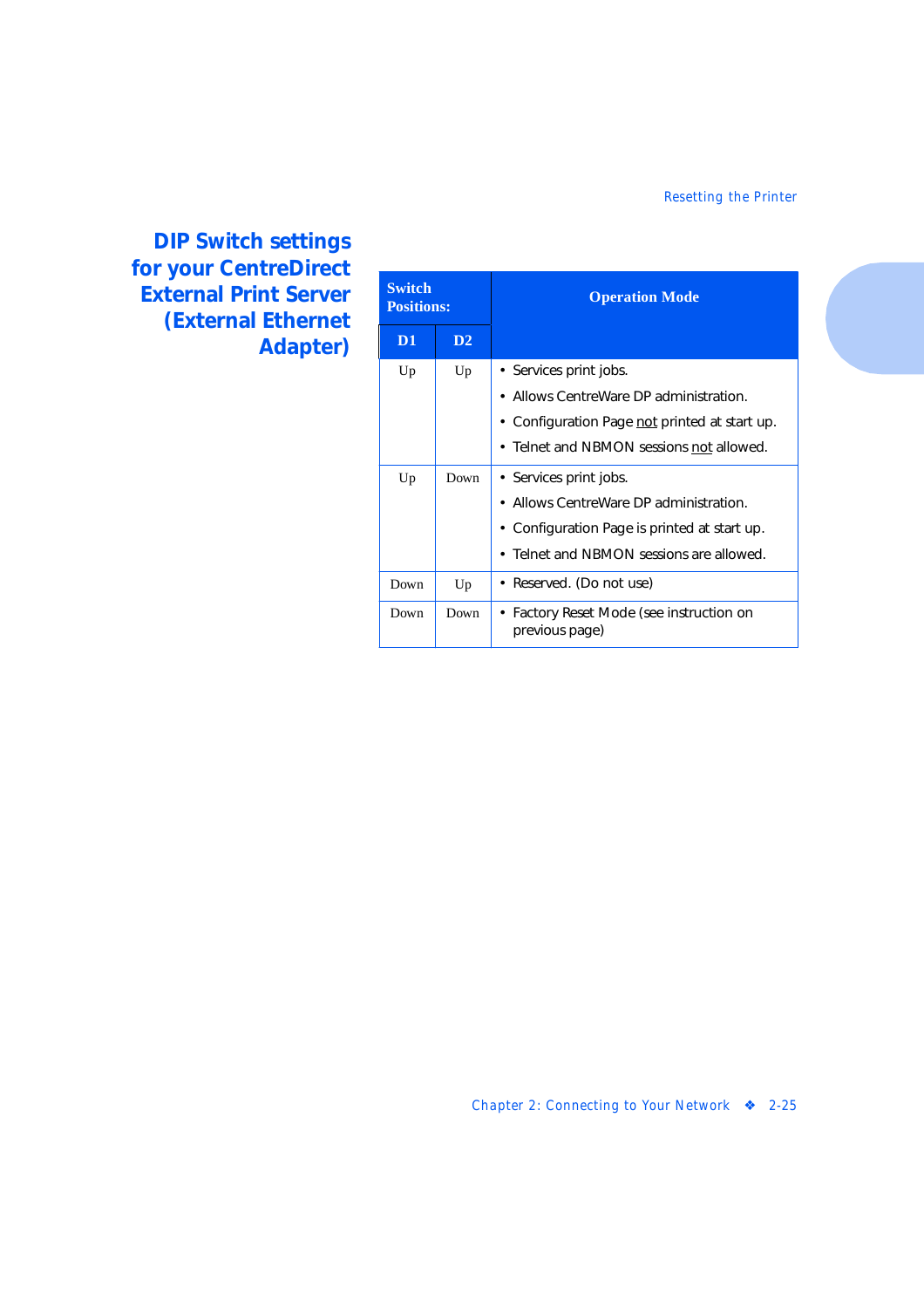*Where do I go from here?*

# **Where do I go from here?**

The information provided in this chapter enabled you to connect your printer to your network.

Retain the Configuration Sheet you printed as a reference to the network configuration of your printer.

Proceed next to the chapter within this TIG that covers your workstation Operating System and follow the setup instructions provided.

*["How Do I Proceed?" \(page 1-5](#page-12-0))*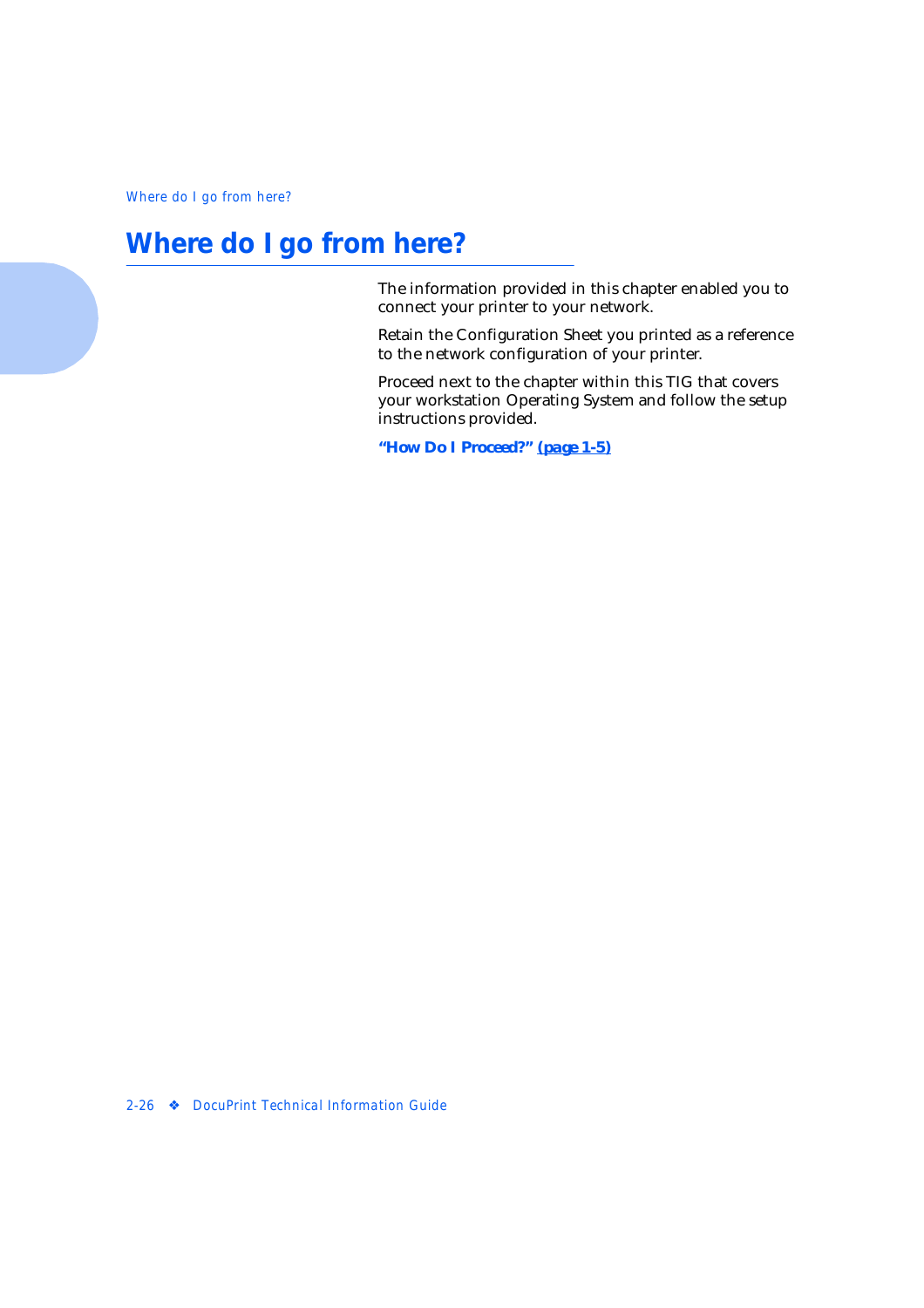

# **Novell NetWare Setup**

| NetWare 3.1X Print Server Setup NetWare 4.X/5.0 (NDS) Print |         |
|-------------------------------------------------------------|---------|
|                                                             |         |
| Advanced Setup in Bindery Mode or for NDS (NetWare Direc-   |         |
| Netware (NDPS/NEPS) Novell Distributed Print Services™ 3-4  |         |
|                                                             |         |
|                                                             |         |
| NetWare Troubleshooting Quick Check  3-6                    |         |
| Novell NetWare Troubleshooting Step-by-Step                 | $3 - 7$ |
| Novell NetWare Hardware Step-by-Step                        | $3 - 7$ |
| Novell NetWare Software Step-by-Step  3-9                   |         |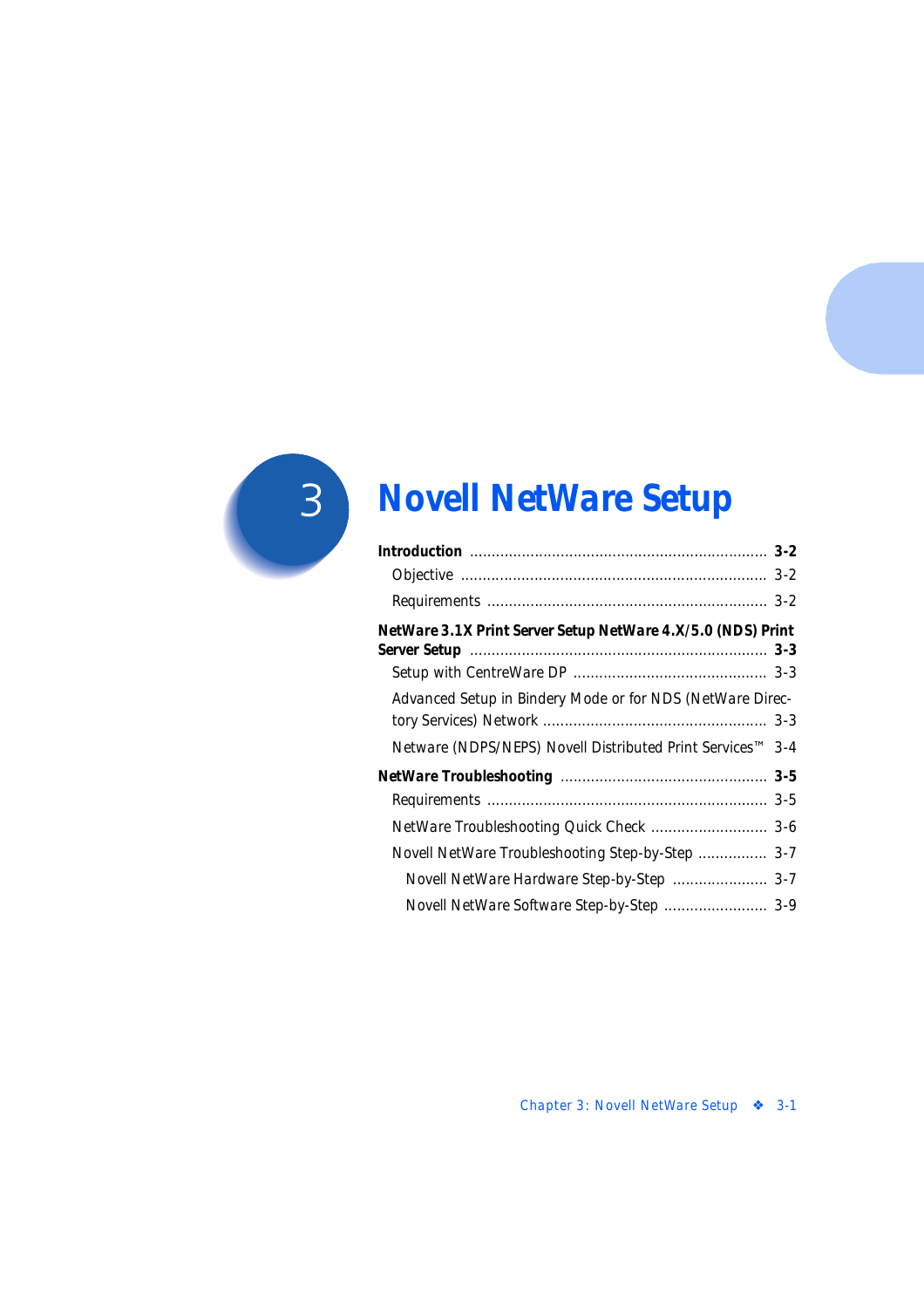# <span id="page-41-0"></span>**Introduction**

The purpose of this chapter is to direct you to the best information on Print Server Installation and Initial Testing. Also Troubleshooting (if required) is provide for the setup of your DocuPrint printer operating under the various Novell NetWare versions.

This task would ordinarily be performed by an experienced System Administrator.

**Objective** The objective of this chapter is to help you find the required information to enable you to connect and set up your DocuPrint printer on your network as quickly as possible.

#### **Requirements** In general, the requirements needed for printer connection and setup include:

- A workstation with the Windows operating system software installed for that station and a working knowledge of the operating system.
- CentreWare DP and appropriate print driver software loaded on your workstation.
- For a NetWare 3.1X or later network running the IPX protocol, you must be logged in with SUPERVISOR or ADMIN privileges.
- The DocuPrint Network printer or your printer with a Xerox CentreDirect External Print Server (External Ethernet Adapter) installed, together with appropriate cabling to link the printer to your network.
- A Configuration Sheet from your DocuPrint printer.

Refer to *[Chapter 2: Connecting to Your Networ](#page-14-0)k* for details on network information, as well as how to print a Configuration Sheet.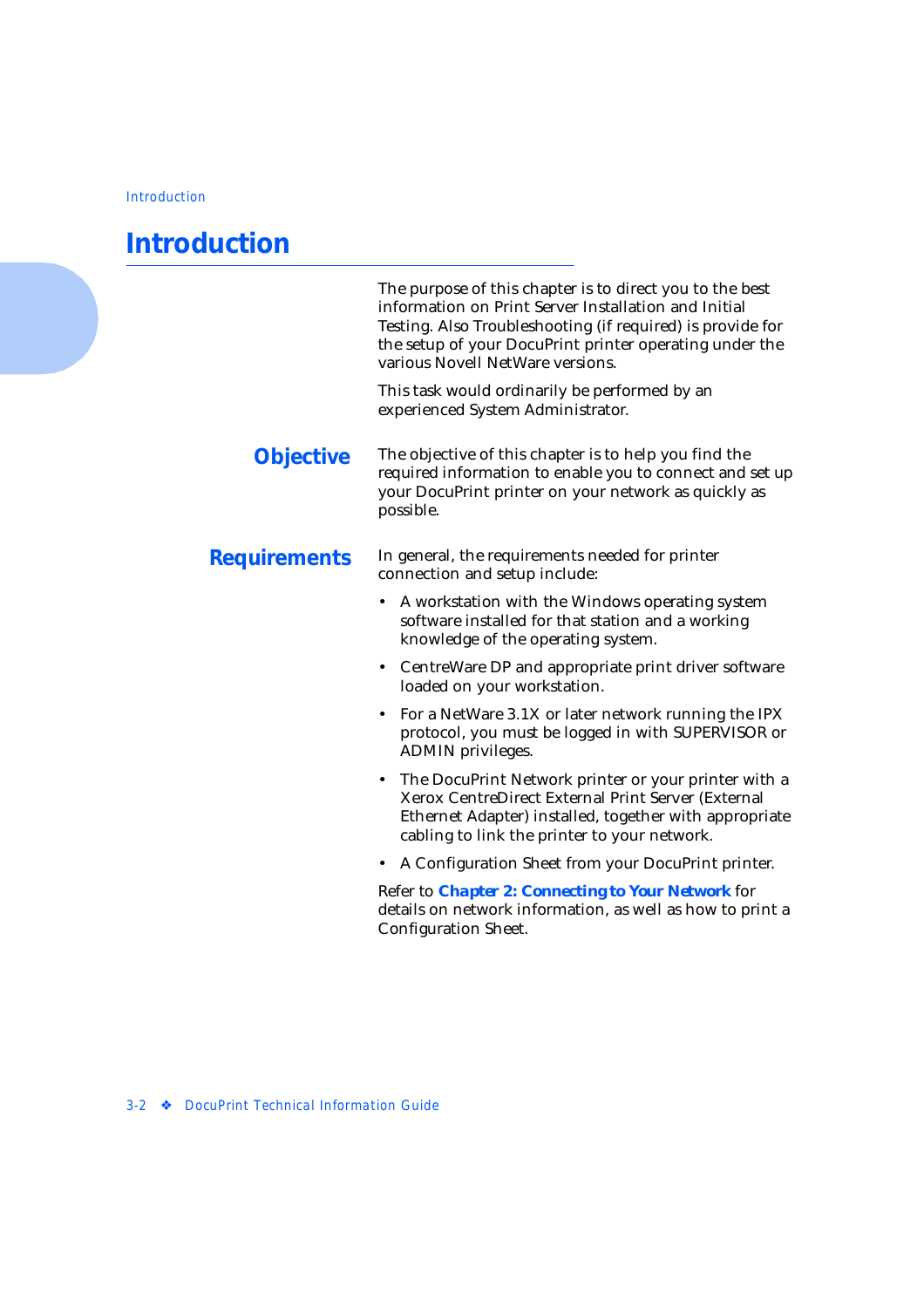# <span id="page-42-0"></span>**NetWare 3.1X Print Server Setup NetWare 4.X/5.0 (NDS) Print Server Setup**

The DocuPrint printer defaults will, in most cases, enable connection to Novell NetWare without adjustment.

Review the Configuration Sheet and VERIFY the following settings:

- Netware is enabled.
- Frame Type matches the frame type of the desired fileserver.
- PDL is set to your desired PDL (PostScript or PCL) or to Auto. You may wish to set PDL to the desired type if only one PDL will be used.
- Desired Novell mode is set: NDS/BEM, NDS or BEM
- Print Server Name.

### **Setup with CentreWare DP**

The CentreWare DP software supplied on your Printer Management Software CD will provide you with the quickest and easiest method for installing your printer on a network. Everything you need to know to use this software is contained in the help files. If you prefer, a User Guide in several languages is provided in pdf form on the Printer Management software CD in the \Doc\ folder. Please take a minute to examine this software. You will be pleasantly surprised at how easy the installation of your printer on your network can be.

**Advanced Setup in Bindery Mode or for NDS (NetWare Directory Services) Network** The Advanced Setup option of CentreWare DP gives you an additional tool to control how your printers are configured in your Novell NetWare network environment. This tool is only necessary for connecting your printer to more than one file server or queue.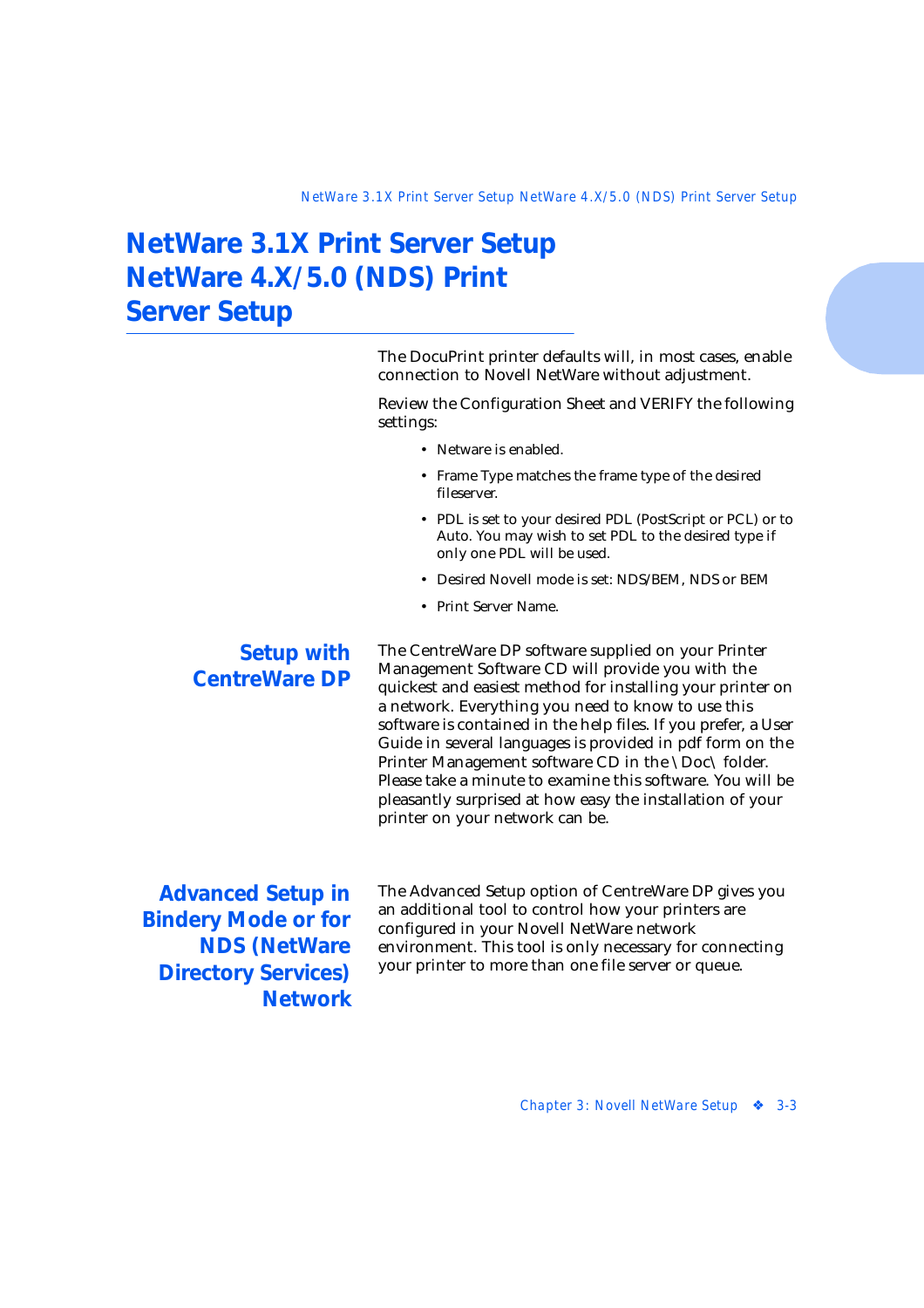### <span id="page-43-0"></span>**Netware (NDPS/ NEPS) Novell Distributed Print Services**™

In order to access Xerox printers in this environment you will need the Xerox Gateway software installed on your system. The latest version of the Xerox Gateway Software is available on the Xerox Web sit[e](http://www.xerox.com), **[www.xerox.com](http://www.xerox.com)** 

Instruction are available on the web site on how to install your printer for use with NDPS. They are contained in the CentreWare for NDPS User Guide.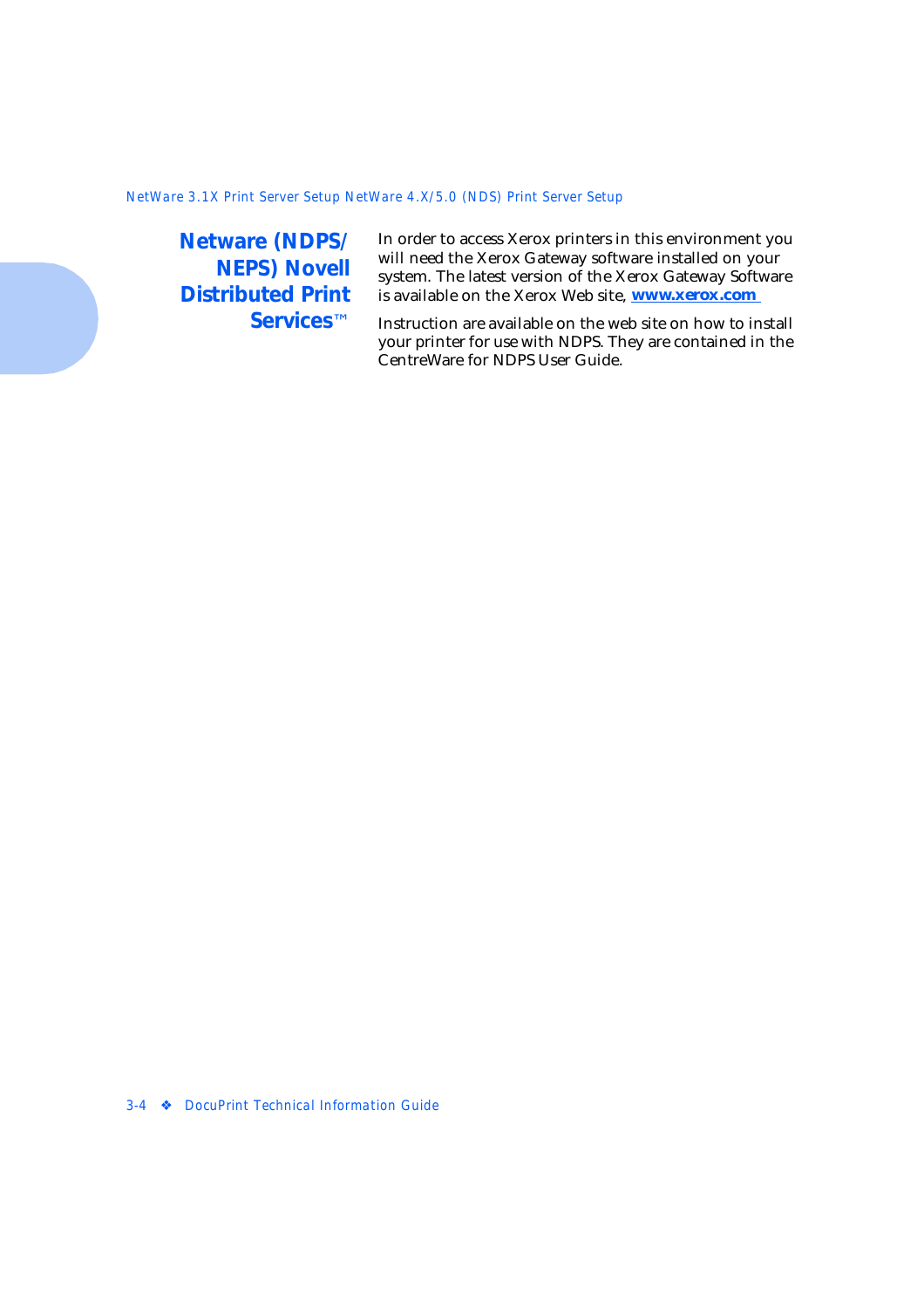# <span id="page-44-0"></span>**NetWare Troubleshooting**

Troubleshooting for the Windows-based PC consists of both hardware and software procedures.

The steps in each of these procedures should eliminate cabling, communication, and connection problems associated with direct-connected ports.

Complete one of these procedures (based on the type of port being used), then run a test print from your software application. If the job prints, no further system troubleshooting will be necessary.

For problems with the appearance of your document, once it has printed, consult the Troubleshooting chapter of the DocuPrint System Administrator Guide.

- **Requirements** You are operating a Windows-based system with the CentreWare DP software and at least one print driver installed.
	- You are a NetWare Network Administrator OR administrative person with ADMIN/SUPERVISOR or ADMIN/SUPERVISOR EQUIVALENT login rights to the NetWare Server(s) servicing the DocuPrint printer.
	- The instructions for these troubleshooting tasks assume a base knowledge of NetWare.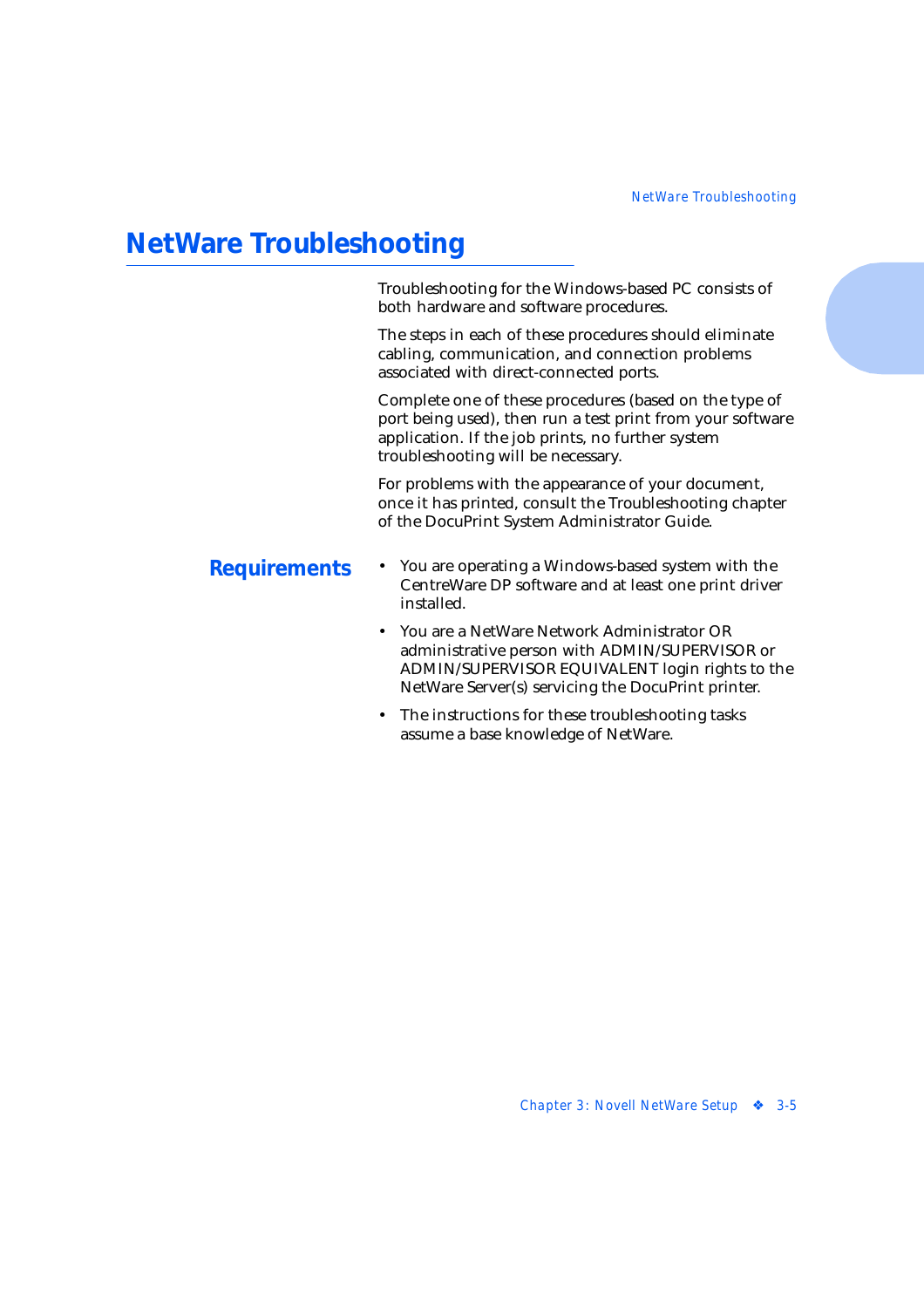### <span id="page-45-0"></span>**NetWare Troubleshooting Quick Check**

**1** Verify that the printer is plugged in, turned on, and connected to an active network.

*If you use the Xerox CentreDirect External Print Server (External Ethernet Adapter) to connect your printer to the network, ensure that it is plugged in and connected to the printer's parallel port.*

- **2** Verify that the printer is receiving network traffic by monitoring the LEDs on the back of the printer or on the External Ethernet Adapter. When the printer is connected to a functioning network receiving traffic, its link LED will be green, and its orange traffic LED will be flashing rapidly.
- **3** Verify that the client is logged into the network and printing to the correct print queue. Also verify that the user has access to the DocuPrint printer queue.
- **4** Verify that the DocuPrint NetWare print queue exists, is accepting jobs, and has a Print Server attached. If not, try using Setup Wizard in CentreWare DP to reconfigure the print queue.
- **5** Print out a Configuration Sheet. Verify that Printer Server is enabled. Try setting the frame type to the frame type your NetWare Server is using.

*To determine your NetWare IPX frame type, type config at the Novell console screen. On networks using multiple IPX frame types, it is CRITICAL that the frame type be set correctly.*

**6** Verify that the Primary Server is set. (Primary Server should have been set during initial queue setup and installed using CentreWare DP.) If it is not set, use CentreWare DP to set it and reset the printer.

#### *Setting the Primary Server is extremely important on large networks.*

**7** If the above quick checks fail to fix the printing problem, Contact Xerox Customer Service.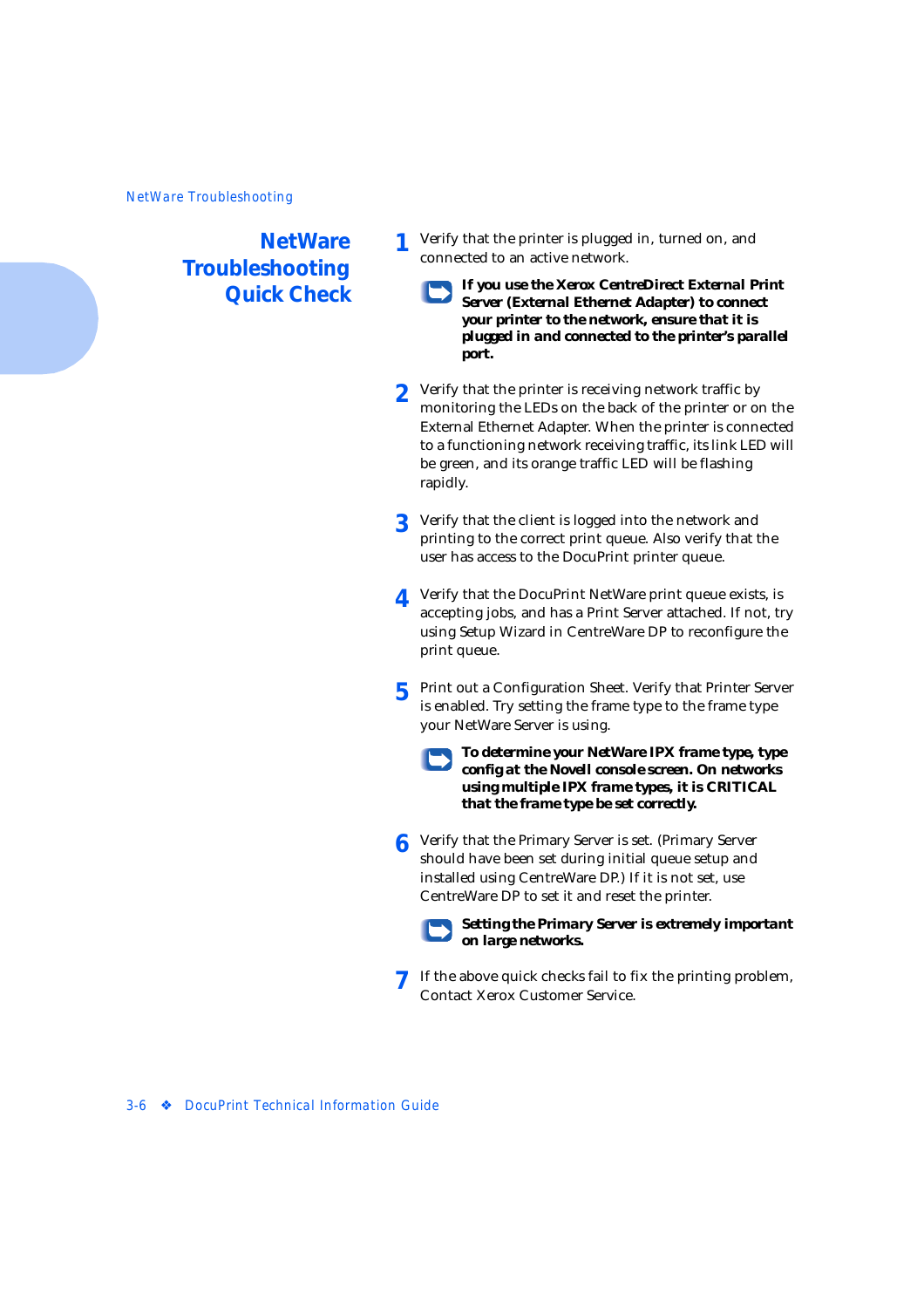## <span id="page-46-0"></span>**Novell NetWare Troubleshooting Step-by-Step**

The steps in this procedure should eliminate cabling, communication, and connection problems associated with network connected printers.

The steps are divided into two groups:

- Hardware Step-by-Step
- Software Step-by-Step

Software Step-by-Step assumes that you are connected to a Novell NetWare network with a Windows OS loaded on the client workstation.

Complete both of these procedures, then run a test print from your software application. If the job prints, no further system troubleshooting will be necessary.

### **Novell NetWare Hardware Step-by-Step**

- **1** Check LED activity on the printer. Link (green) LED should be ON whenever it is connected to an active network. Traffic (orange) LED should flicker with data reception.
- **2** VERIFY cable connections. If possible, substitute a new cable or connectors from a known good system or printer.
- **3** Check the port to which your printer is attached (concentrator or MAU). Connect a known good network device to it and test.
- **4** Print a Configuration Sheet from your printer.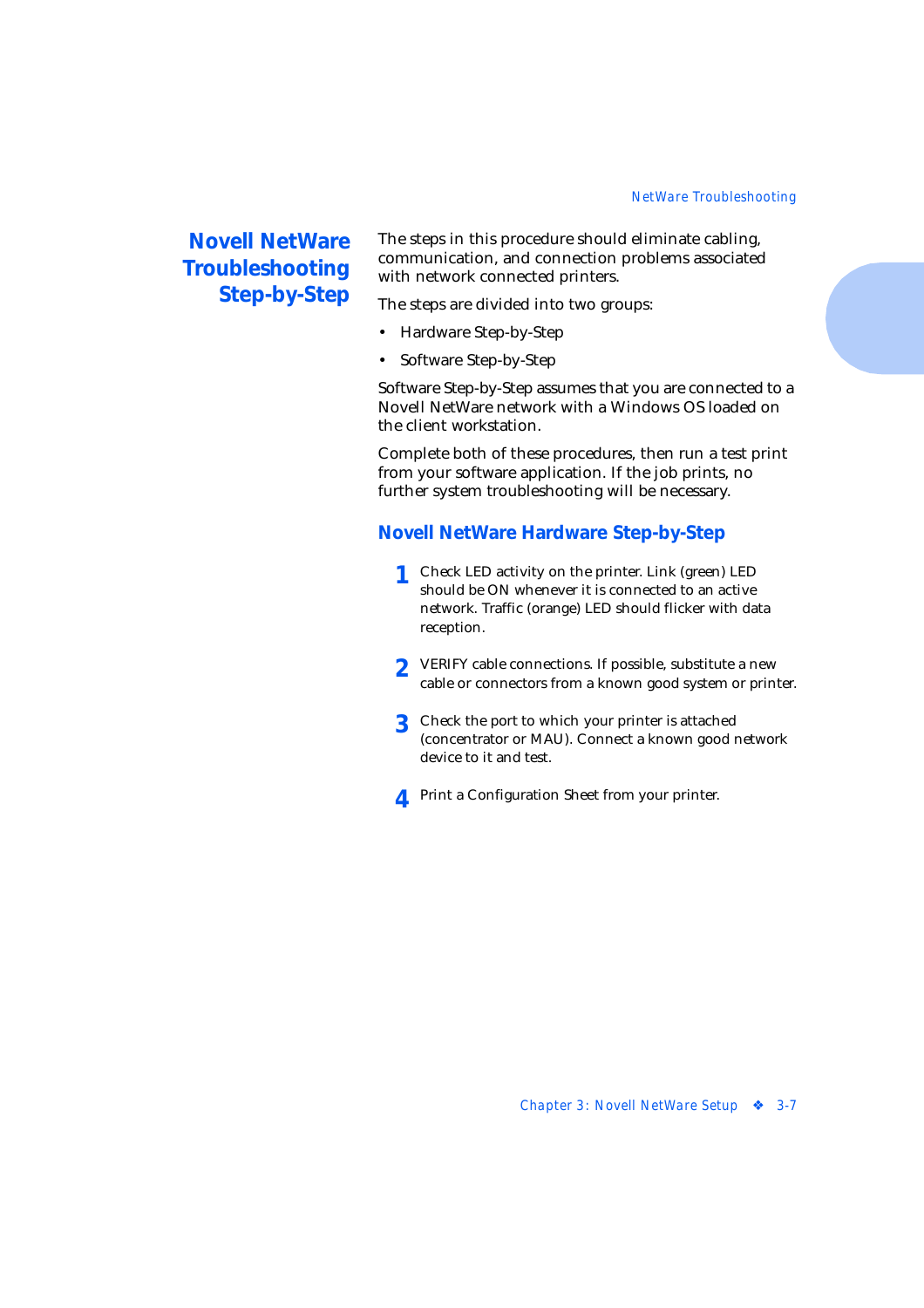- **5** Review the Connectivity Settings and check for these things:
	- NetWare is enabled.
	- Frame Type matches the frame type of the desired fileserver.
	- *To determine your NetWare IPX frame type, type config at the Novell console screen. On large networks, using multiple IPX frame types, it is CRITICAL that the frame type be set correctly.*
	- PDL is set to your desired PDL (PostScript or PCL 5e) or to Auto.
	- Primary Server (for NetWare 3.1X only) is set to the name of the server which serves the print queue you have assigned to the DocuPrint printer.
	- NDS Tree (for NetWare 4.1X NDS and later) is set for the correct NDS tree name.
	- NDS Context (for NetWare 4.1X NDS and later) is set for the correct NDS Context.
	- Print Server (PServer) Name is set for the name selected for this DocuPrint printer to act as a print server.
	- Novell Mode is correctly set.
- **6** If any changes are made, reset the or if connected to the network with an External Ethernet Adapter, power cycle the Adapter. Once the printer has been reset, allow the printer approximately two minutes to go through self test and then log into the network server.
- **7** Print out another Configuration Sheet to verify the items you modified were set and retained.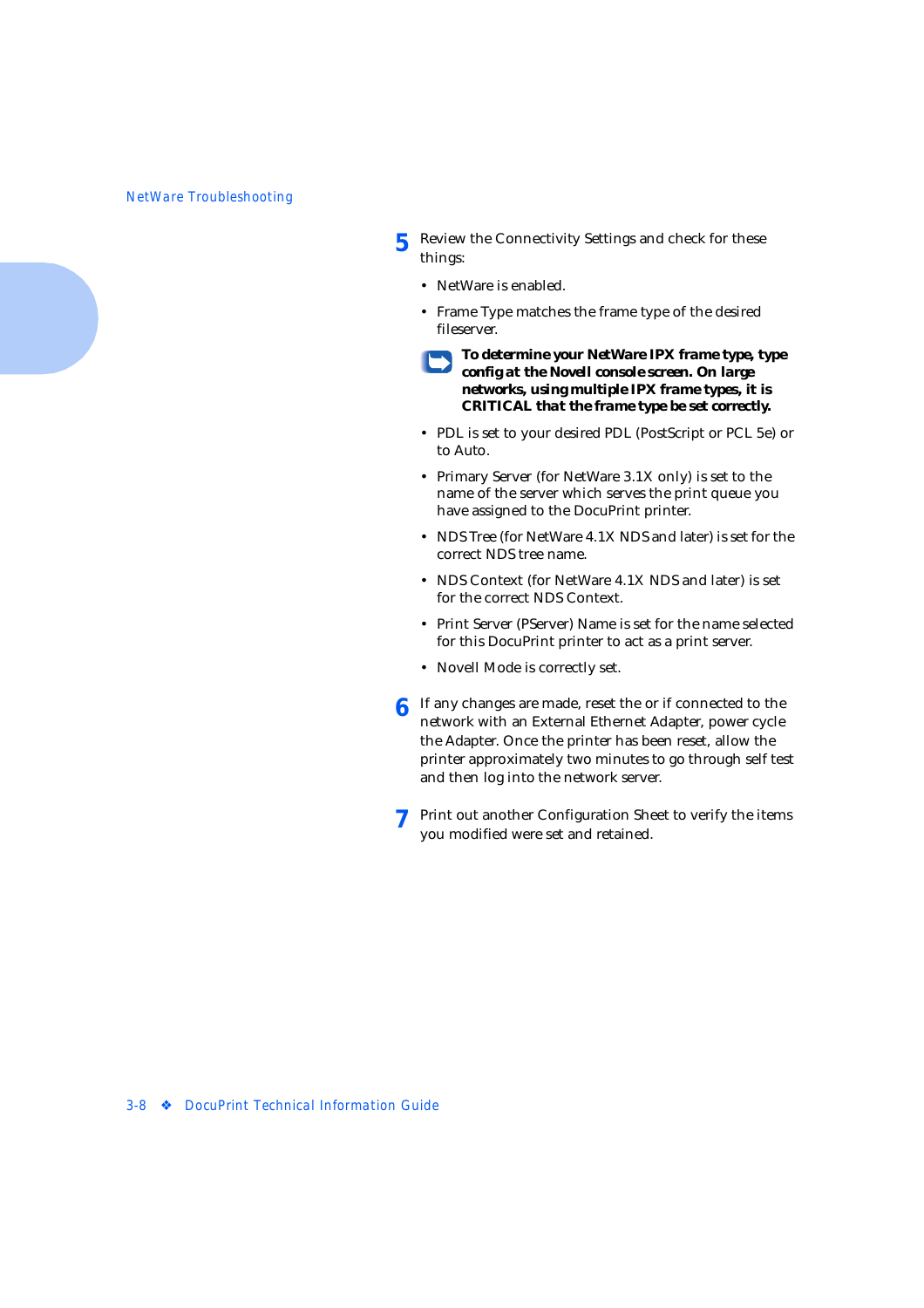### <span id="page-48-0"></span>**Novell NetWare Software Step-by-Step**

- **1** Verify that CentreWare DP and a DocuPrint printer driver have been loaded on the workstation.
	- In Windows 95/98, WindowsNT 4.0 or Windows 2000, double click on My Computer (you may have changed this name). Open the Printers folder to verify that there is an entry for the type of printer you installed.
- **2** Launch the CentreWare DP software.
	- In Windows 95/98, WindowsNT 4.0 or Windows 2000, click on the Start button and slide the highlight up to the Programs entry. In the next fold-out window, slide the highlight up or down until you reach the CentreWare DP entry. Release the mouse button to launch.
- **3** If the desired printer's name appears, your printer is communicating through the network. Select the desired printer. If a communications error message appears, your printer is not able to communicate with your workstation. Verify your printer's settings, then return to this procedure.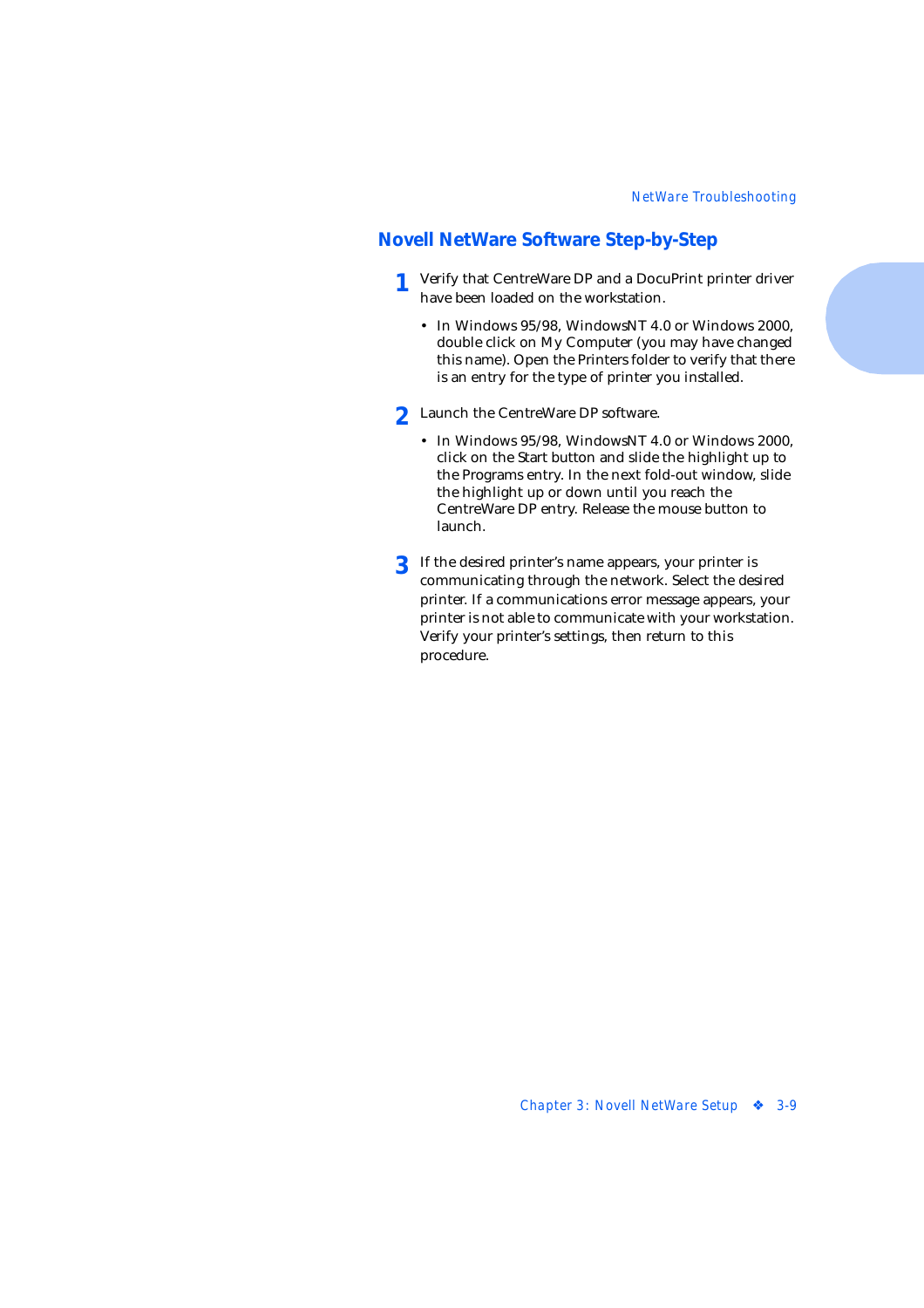- **4** With the printer still selected, select the Printer drop-down menu and highlight the Advanced Setup entry.
- **5** Under this menu will be a sub-menu for NetWare. Select this option.
- **6** When the Advanced Setup dialog appears, verify the information contained on this screen against the information contained on the Configuration Sheet. Check for BOTH of these items:
	- Primary Server has the server name listed on the Configuration Sheet.
	- Check the queue name the DocuPrint printer is set to service. If necessary, create a new queue to test the printer.
	- If your printer is configured to service both NDS and Bindery mode queues, make sure the Primary Server is not in the NDS tree the printer is configured for.
- **7** Exit this window and select the Tools drop-down menu.
- **8** Select the **Send File**... menu item.
- **9** When the dialog box appears, select the proper directory and file for downloading. Be sure this is a known good file with no errors.
- **10** Click **OK** to download the file to your printer.
- **11** Check the printer to verify that the print job has printed. If the job has not printed, check the Novell Menu settings on the Configuration Sheet.
- **12** At the CentreWare DP main screen, select the Printer drop-down menu. Highlight the Properties entry.
- **13** Once Properties is selected, highlight Connections.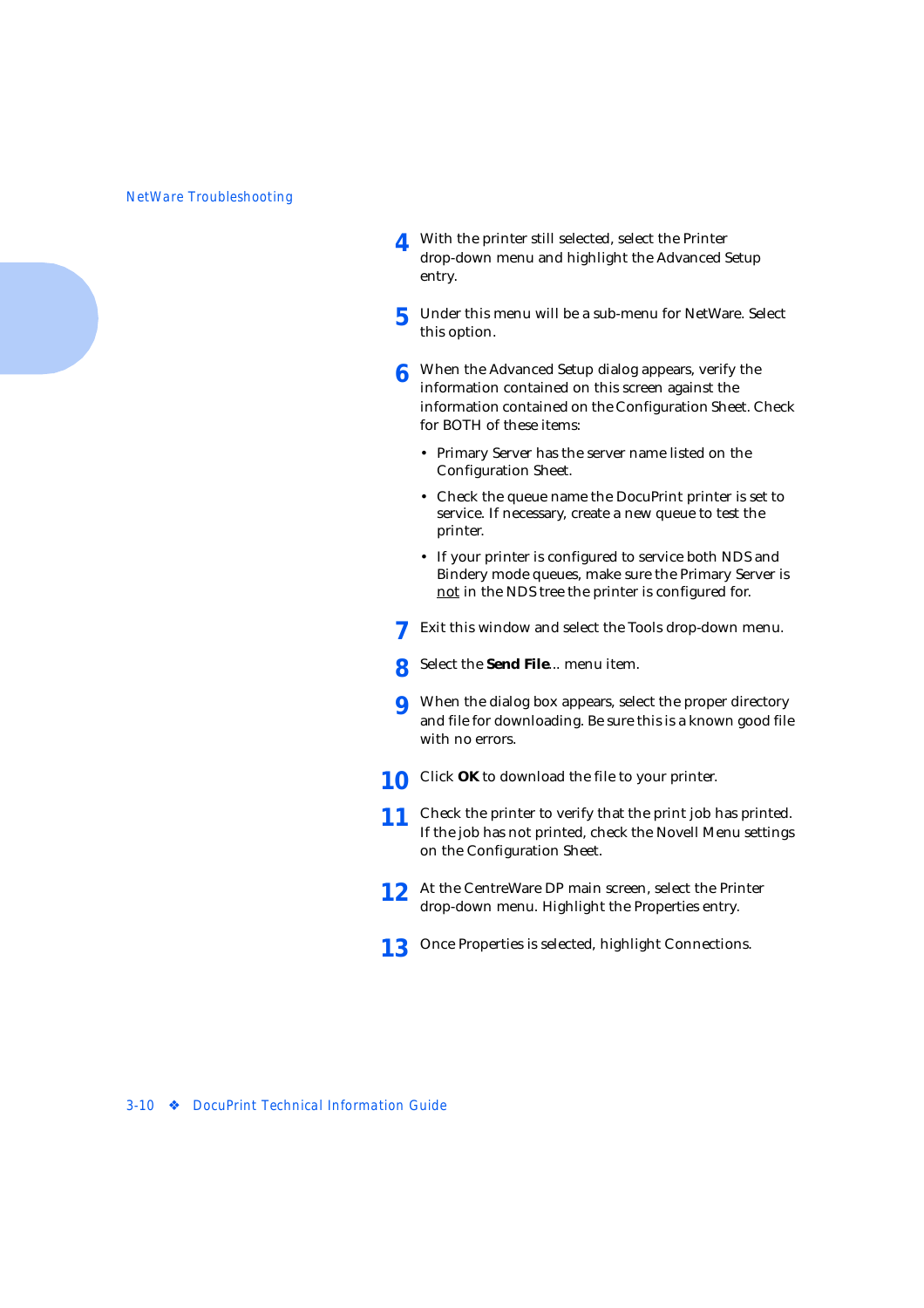- 14 Select the Network Card Tab. A new dialog box is brought to the front and displays information about frame type and connectors.
- **15** Be certain the printer is enabled and the connector and frame type are correct.

*The Xerox CentreDirect External Print Server (External Ethernet Adapter) has only an RJ45 connector.*

- **16** If any changes are made, reset the printer from the Control Panel or if connected to the network with a Xerox External Ethernet Adapter, cycle the power to the Adapter off and on and allow two minutes for the printer to reattach to the desired fileserver.
- **17** Run a test print again. If the test print does not print, contact Xerox Customer Service.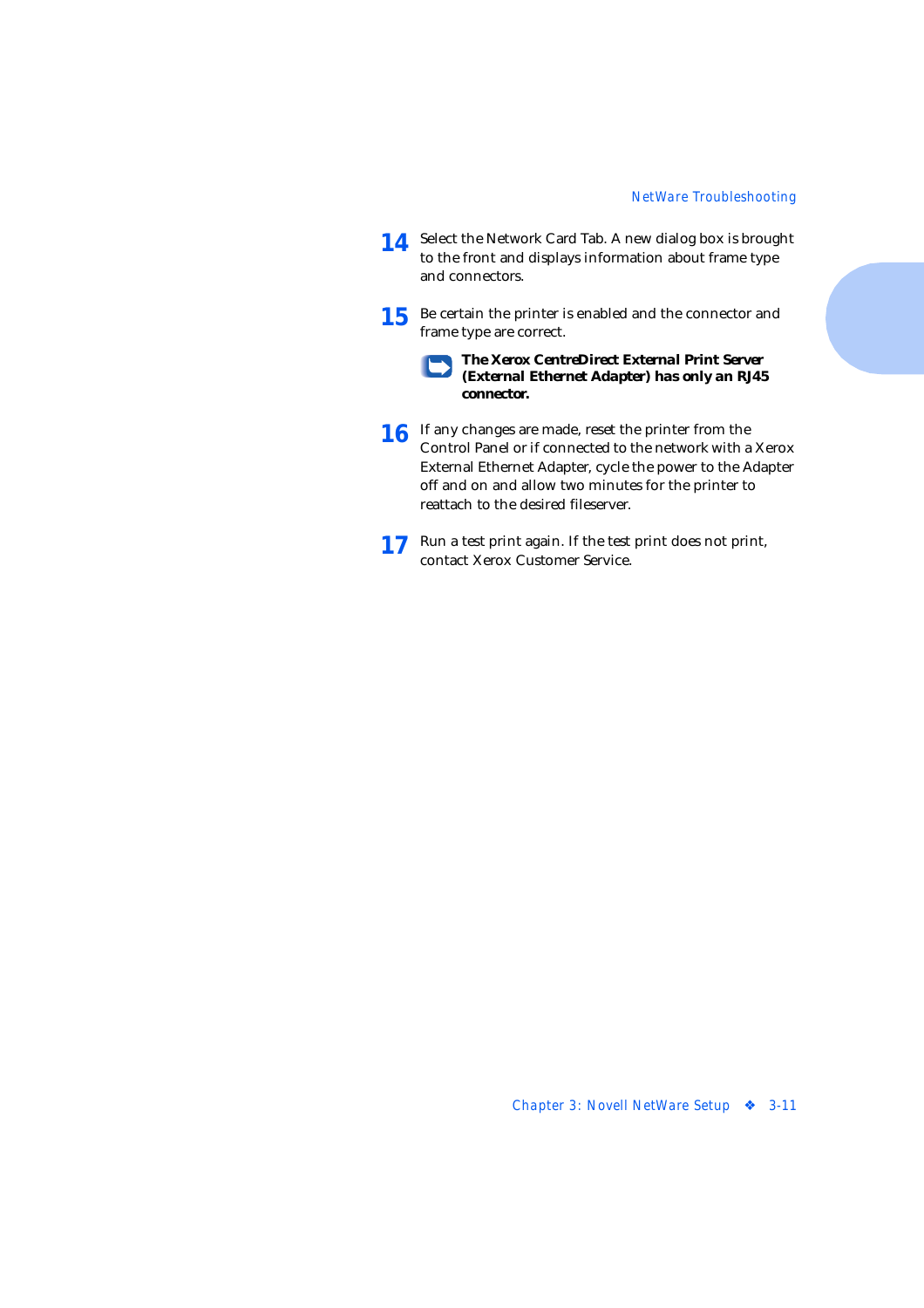*NetWare Troubleshooting*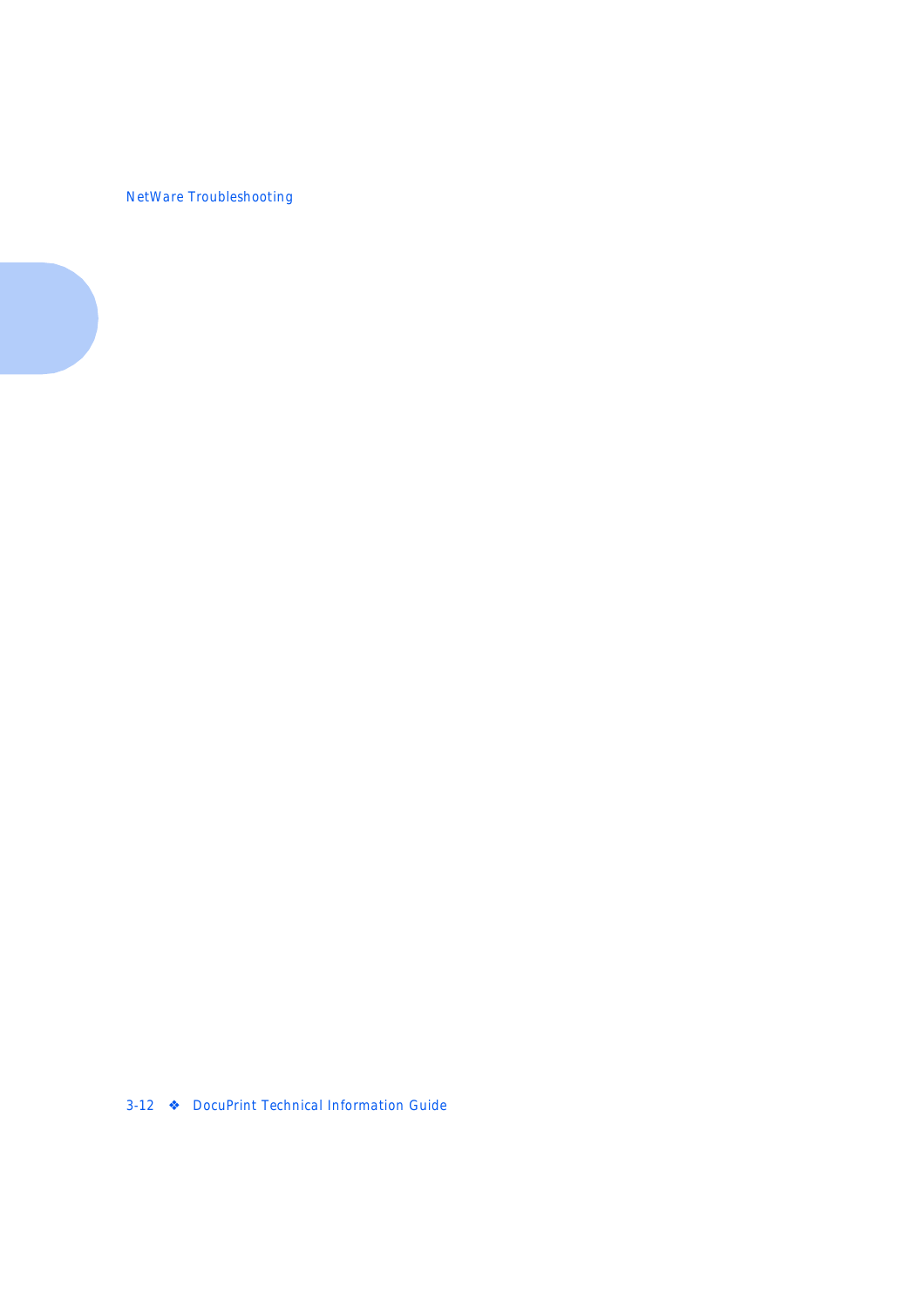

# *Windows / Peer-to-Peer*  **Network Setup**

| $4 - 3$                                                                    |
|----------------------------------------------------------------------------|
| $4 - 3$                                                                    |
| $4 - 3$                                                                    |
| Windows 95/98 Peer-to-Peer Network (NetBEUI)<br>$4 - 4$                    |
|                                                                            |
| For Centre Direct External Print Server (External Ethernet Adapter)<br>4-7 |
| Windows 95/98 Peer-to-peer Network (Peer-ro-Peer IPP)  4-11                |
|                                                                            |
|                                                                            |
|                                                                            |
|                                                                            |
| $4 - 12$                                                                   |
| Quick Install Steps (TCP/IP Protocol)  4-13                                |
| Quick Install Steps (DLC/LLC Protocol)<br>$4 - 16$                         |
| Quick Install Steps (AppleTalk Protocol)  4-18                             |
|                                                                            |
| Windows (all versions) Quick Check  4-20                                   |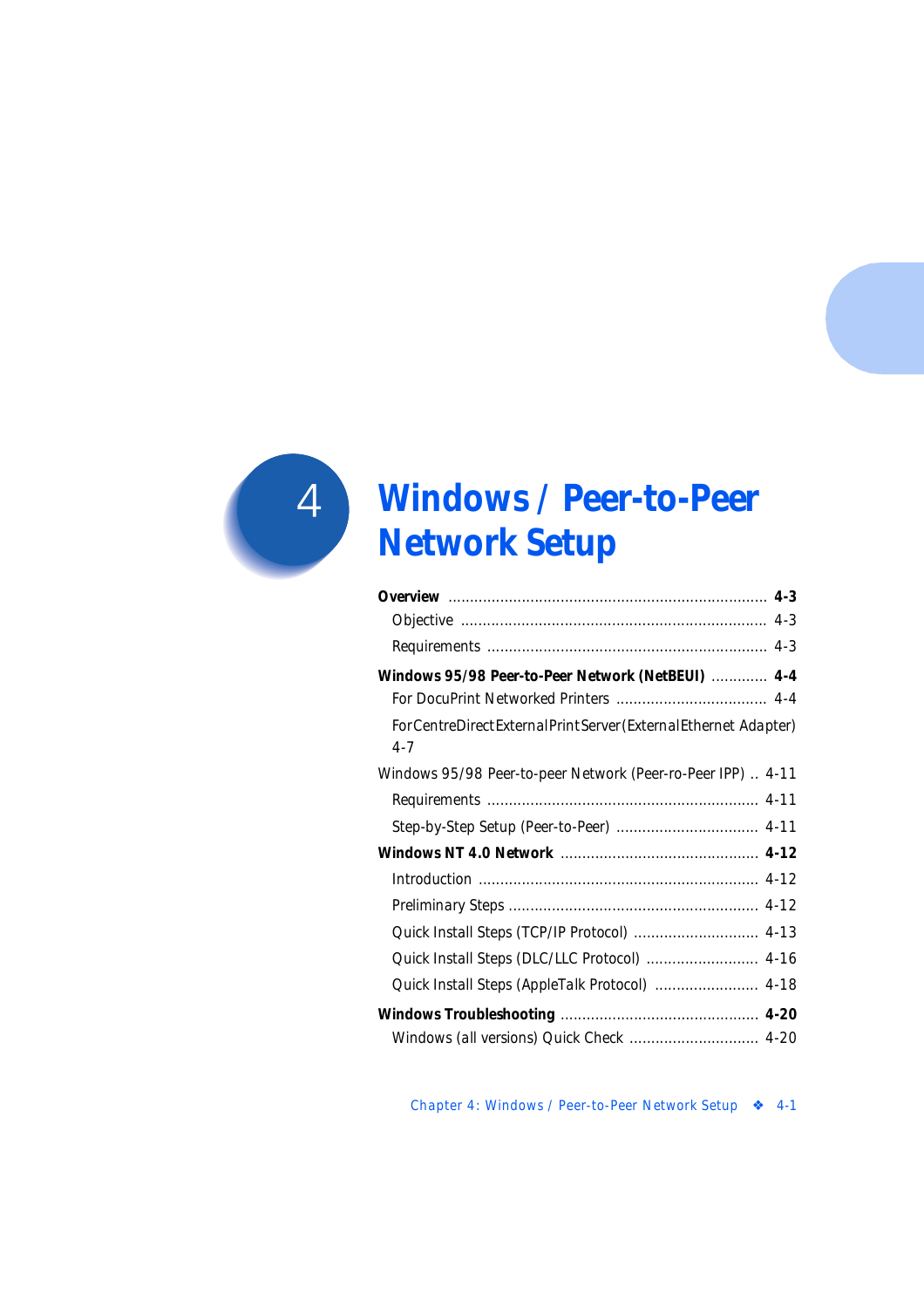| Quick Check For CentreDirect External Print Server (External             |  |
|--------------------------------------------------------------------------|--|
| Windows 95/98 Troubleshooting for DocuPrint Network Printers<br>$4 - 23$ |  |
| Windows 95/98 For CentreDirect External Print Server (Exter-             |  |
| Windows NT 4.0 Troubleshooting (TCP/IP)  4-26                            |  |
| Windows NT 4.0 Troubleshooting (DLC/LLC)  4-28                           |  |
| Windows NT 4.0 Troubleshooting (AppleTalk)  4-30                         |  |
|                                                                          |  |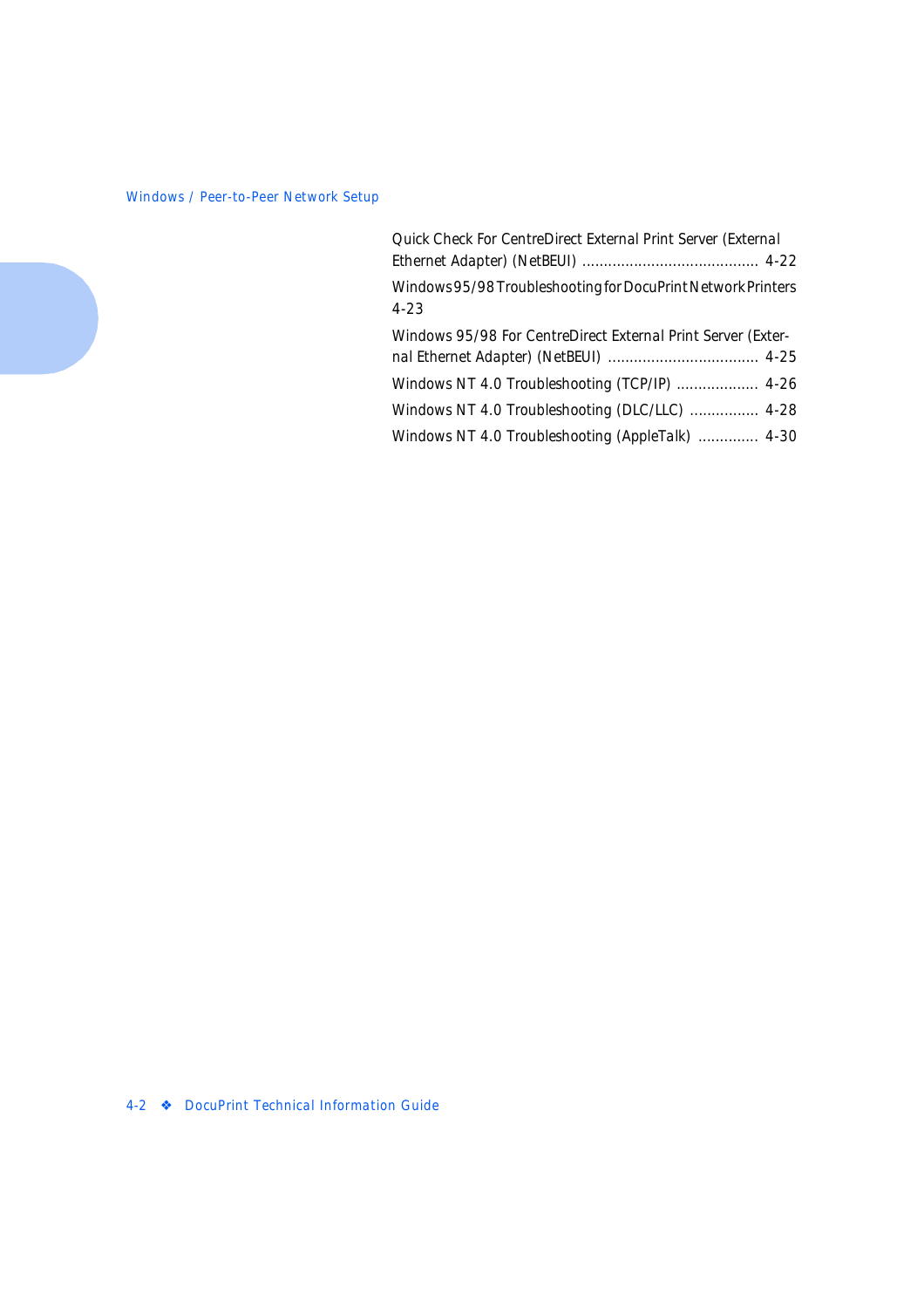# <span id="page-54-0"></span>**Overview**

The purpose of this chapter is to provide detailed information on Software Installation, Initial Testing, and Troubleshooting (if required) for the setup of your DocuPrint printer operating under the various Windows versions.

This task would ordinarily be performed by an experienced System Administrator.

#### **Objective** The objective of this chapter is to provide the required information to enable you to connect and set up your DocuPrint printer on your network as quickly as possible.

#### **Requirements** Basic requirements for network printer connection and setup are listed for various workstation operating systems within the sections contained in this chapter.

In general, the requirements needed for printer connection and setup include:

- A workstation with the appropriate operating system software installed for that station.
- A working knowledge of the operating system being used on your workstation.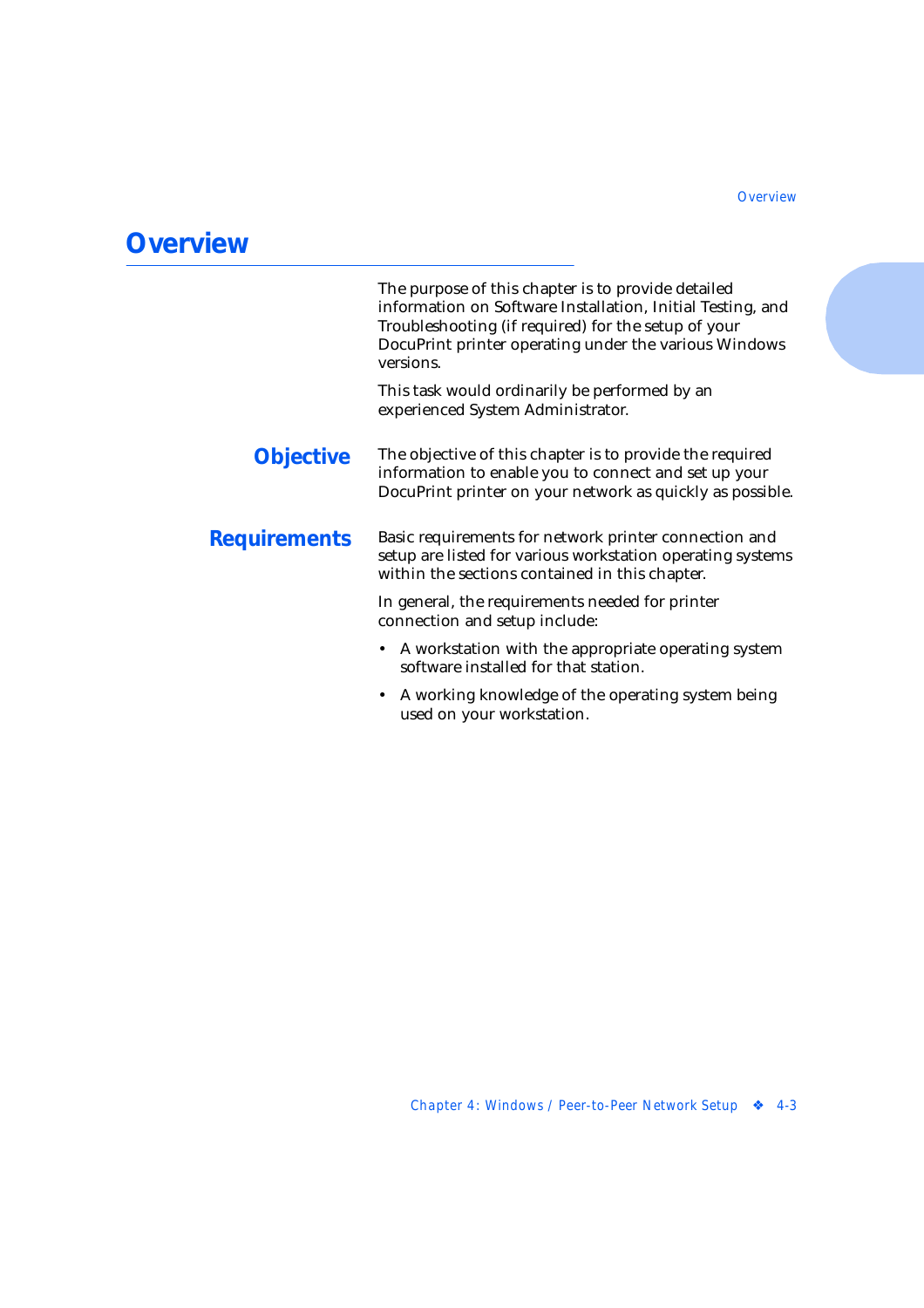<span id="page-55-0"></span>*Windows 95/98 Peer-to-Peer Network (NetBEUI)*

# **Windows 95/98 Peer-to-Peer Network (NetBEUI)**

## **For DocuPrint Networked Printers**

### **Quick Install Steps**

- **1** Load your DocuPrint CD-ROM.
- **2** Run the **CD Navigator** on your DocuPrint CD-ROM (run setup32.exe). Select your language. Select "Install Printer Drivers." Follow the instructions on the screen.
- **3** Return to the **CD Navigator** on your DocuPrint CD-ROM. Select "Additional Software Utilities." Select "Install Win95/98 Peer to Peer Tool."

#### *OR*

Run the Setup program located on your DocuPrint CD-ROM in the folder <CD drive>:\instal\utility\Win95 Peer to Peer\.

- **4** At the Welcome screen click **Next>**.
- **5** The Destination Location screen will appear, showing where the files will be installed. Change the directory with the Browse button or click **Next>**.
- **6** A new screen will appear requesting a backup directory. Change the directory with the Browse button or click **Next>**.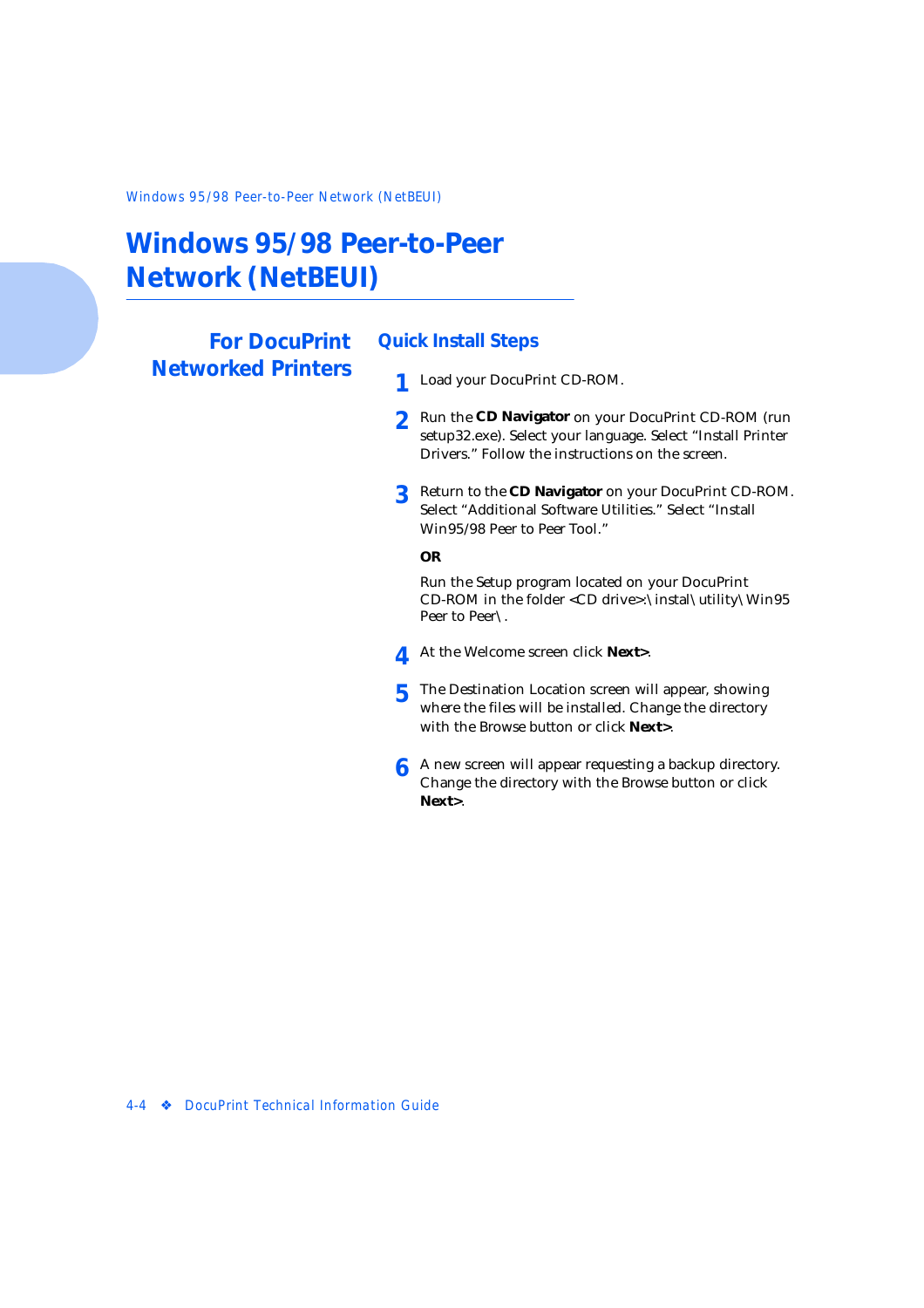- **7** A new screen will appear requesting a spool directory. Change the directory with the Browse button or click **Next>**.
- **8** A new screen will appear requesting a new folder's name. You may type a new folder name or select an existing folder from the list, then Click **Next>**.
- **9** An information screen will appear and display the spool directory and print queue name for the queue you just installed. Note this information to be used when connecting a port to this queue.
- **10** The Setup Complete window will appear. Select the radio button to reboot your computer. Click **Finish**.
- **11** If you wish to view the ReadMe file click Yes, otherwise click **No**.
- **12** When your system restarts find the DLL Tool program group and double-click the **Xerox DLL Config** icon.
- **13** The Configuration Option screen appears. Choose Add Xerox Printer Queue and click **Next>**.
- **14** Enter the MAC address of your printer's network card and click **Next>**.
- **15** A new screen entitled Adding a New Queue will appear. Choose the Xerox Printer Model and click **Next>**.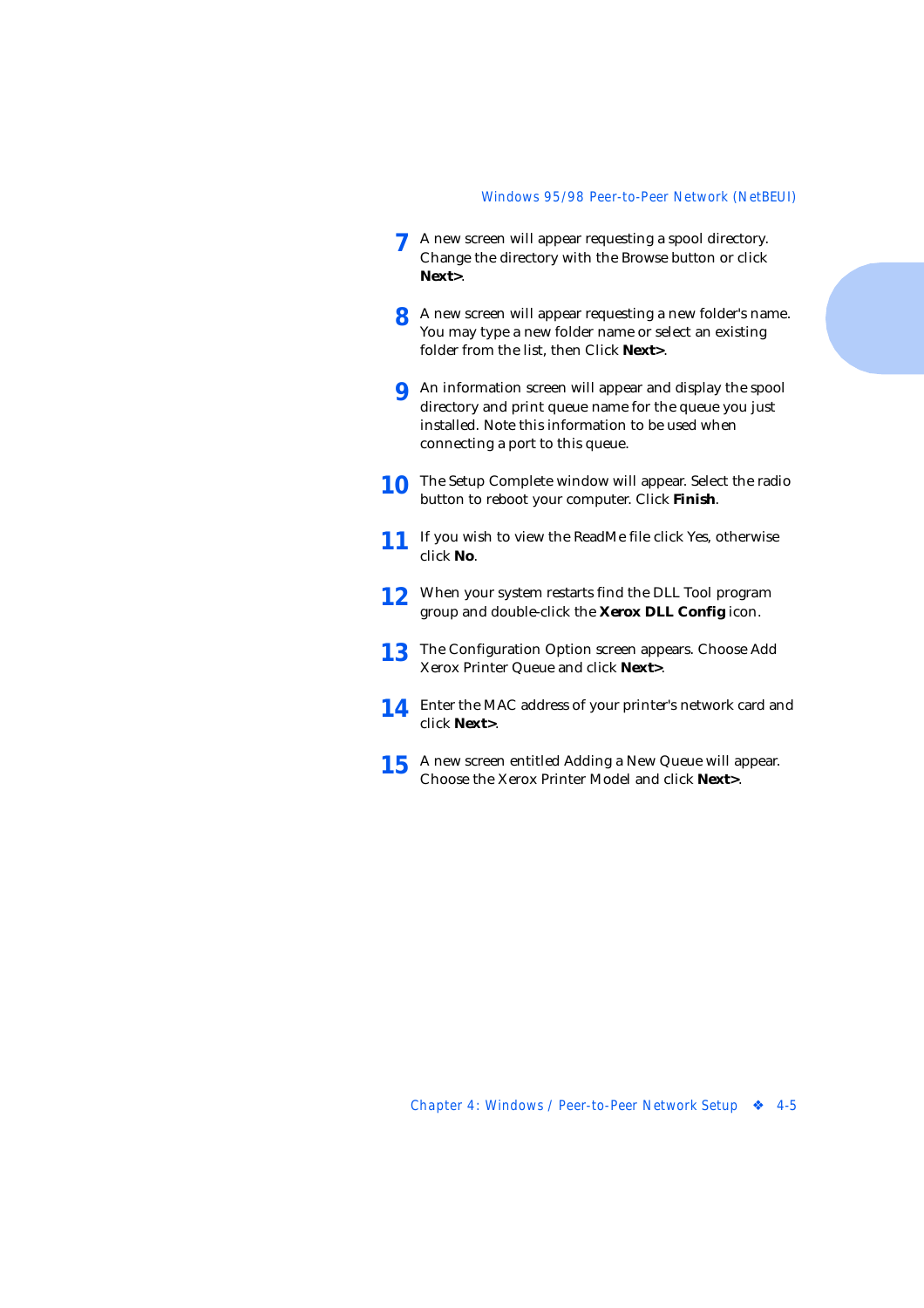- **16** A new screen entitled Adding a New Queue will appear. Enter the desired printer port name and click **Next>**.
- **17** An information screen will appear. Note the port name displayed. It should contain the logical drive name and path of the location your spool directory.
- **18** You will be returned to the configuration screen Select the Exit radio button to reboot your computer. Click **Finish**.
- **19** The print queue will be created. Start your windows control panel and double-click **Printers**.

#### **Windows 95/98 Users**

- **1** Select a printer with the right mouse button. Select the **Properties** entry in the cascade menu.
- **2** Select the **Details** TAB and use the Ports drop-list menu to choose the queue you created during installation. Click **OK**.
- **3** Open an application and print a test page to verify operation.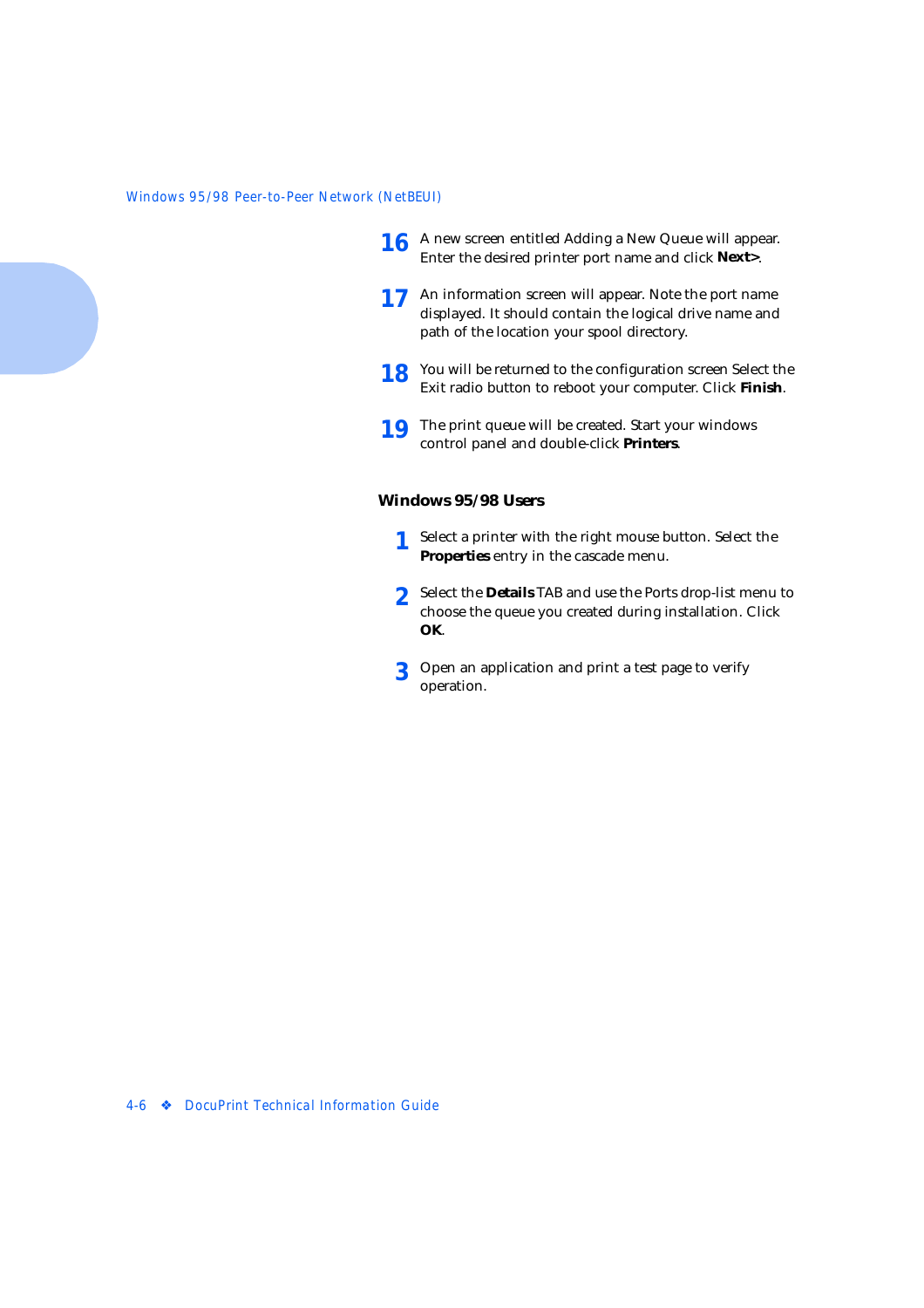<span id="page-58-0"></span>**For CentreDirect External Print Server (External Ethernet Adapter)**



*You must have NetBEUI protocol loaded on your Windows 95/ 98 workstation (see your Windows documentation for help in loading this protocol).*

### **Quick Install Steps**

In order to find your CentreDirect External Print Server (External Ethernet Adapter), it must have a NetBEUI group name that matches a valid group in your network. The CentreDirect External Print Server (External Ethernet Adapter) comes with the default group name of "WORKGROUP". This is the same default name used by Microsoft Windows. If you have changed the NetBEUI group name on your workstation, the group name of the CentreDirect External Print Server (External Ethernet Adapter) must be changed to match that of your workstation.

If you are running IPX or TCP/IP on your network in addition to NetBEUI, you may use CentreWare DP to change the NetBEUI group name. See the **CentreWare DP User Guide** on the Printer Management Software CD for more details.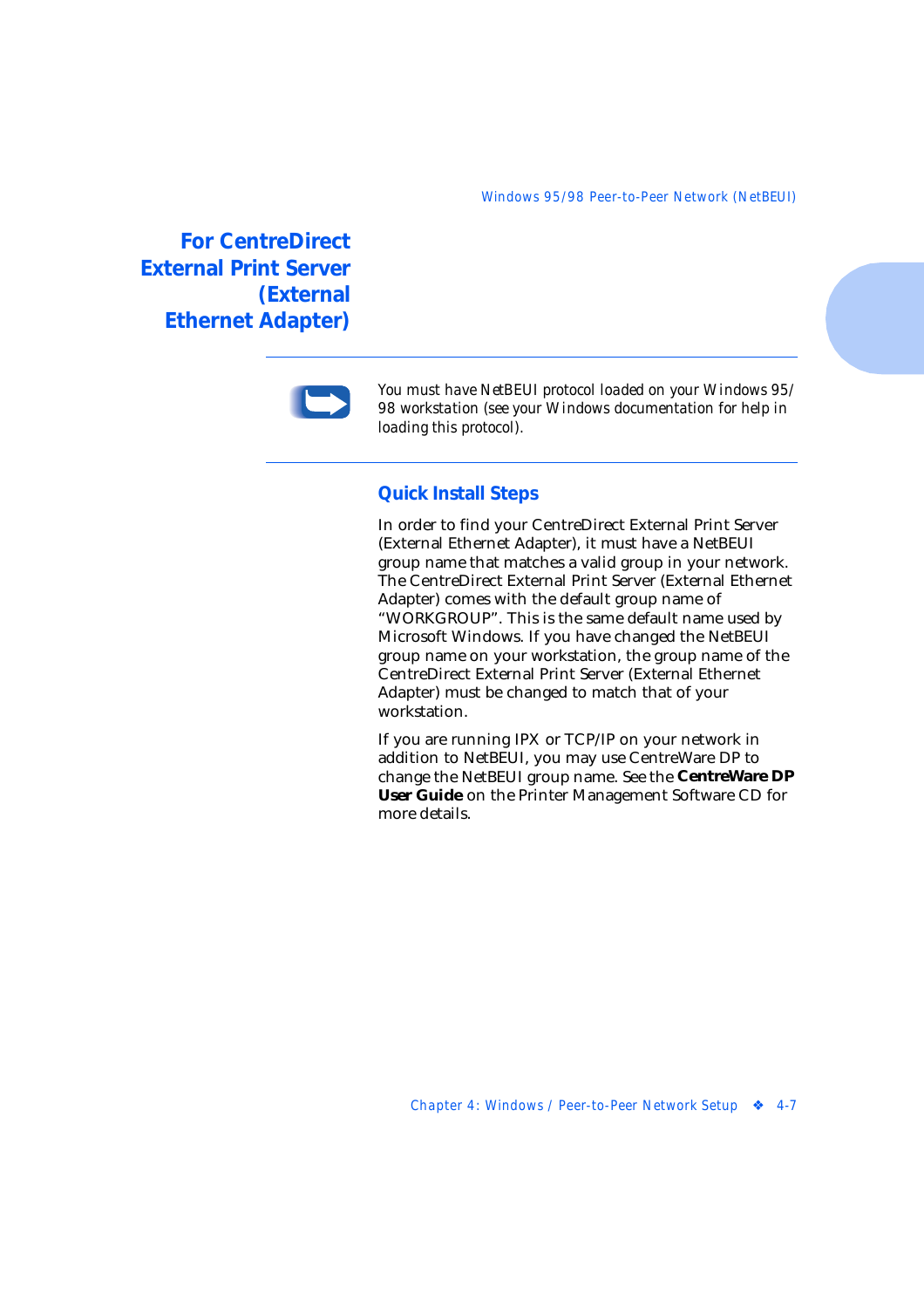To change the group name in a NetBEUI-only network:

- **1** Load the Printer Management Software CD-ROM.
- **2** Copy **showprn.exe** and **nbmon.exe** to your Windows directory from the Printer Management Software CD. The path is: <CD drive>:\INSTAL\UTILITY\NETBIOS
- **3** Open a DOS shell and type **showprn.exe**. A list of CentreDirect External Print Servers on your local network segment should appear.
	- *If NETBEUI is not your default protocol, it may be necessary to use the* **-d#** *command option to show the list of CentreDirect External Print Servers. In this case, the syntax is* **showprn.exe -d#***, where* **#** *is a number between 0 and 7. Some experimentation may be required to find the correct port number.*
- **4** Verify that the CentreDirect External Print Server appears in the list. The default name is of the format "XRXaaaaaa", where "aaaaaa" are the last six digits of the CentreDirect Ethernet address.
- **5** Type **nbmon.exe XRXaaaaaa** to open a session with the CentreDirect External Print Server (External Ethernet Adapter). If the **-d#** option was required for showprn.exe, it should be used with nbmon.exe also.
- **6** The CentreDirect External Print Server (External Ethernet Adapter) will return a list of options. Type **!** to enter a monitor session.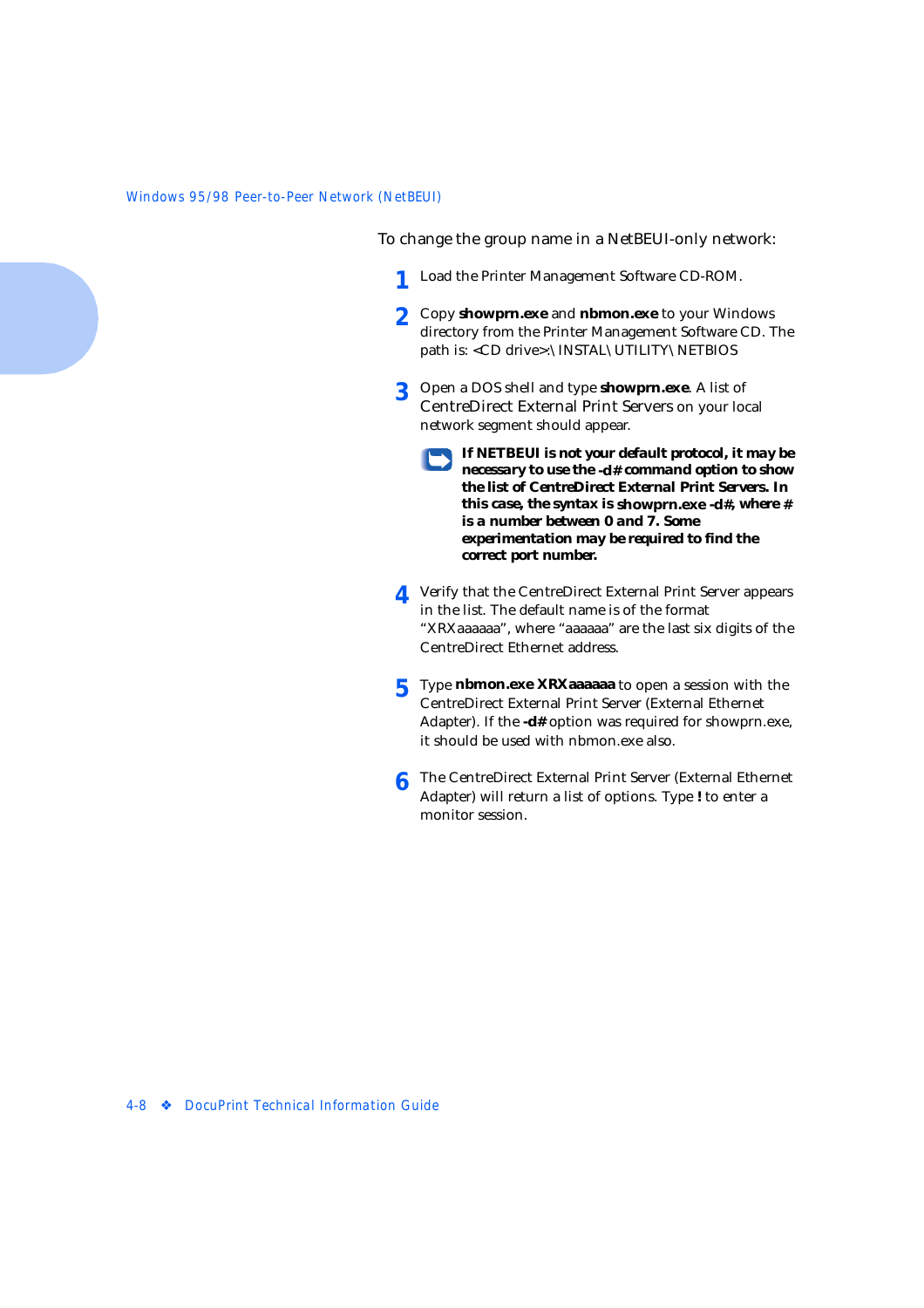- **7** Type **yes** to confirm the monitor session.
- **8** Type **n** to select network settings from the option list.
- **9** Type **m** tot select Microsoft Networking settings from the network setting option list.
- **10** Type **y** to modify the current settings.
- **11** Type **y** to modify the group name. Enter the new group name so that it matches the group name of your workstation.
- **12** If you wish to modify the NetBEUI name of the CentreDirect External Print Server (External Ethernet Adapter), type **y**. Otherwise type **n**.
- 13 Return to the network settings option list.
- **14** Type **X** to return to the monitor options list.
- **15** Type **R** to reset the CentreDirect External Print Server (External Ethernet Adapter).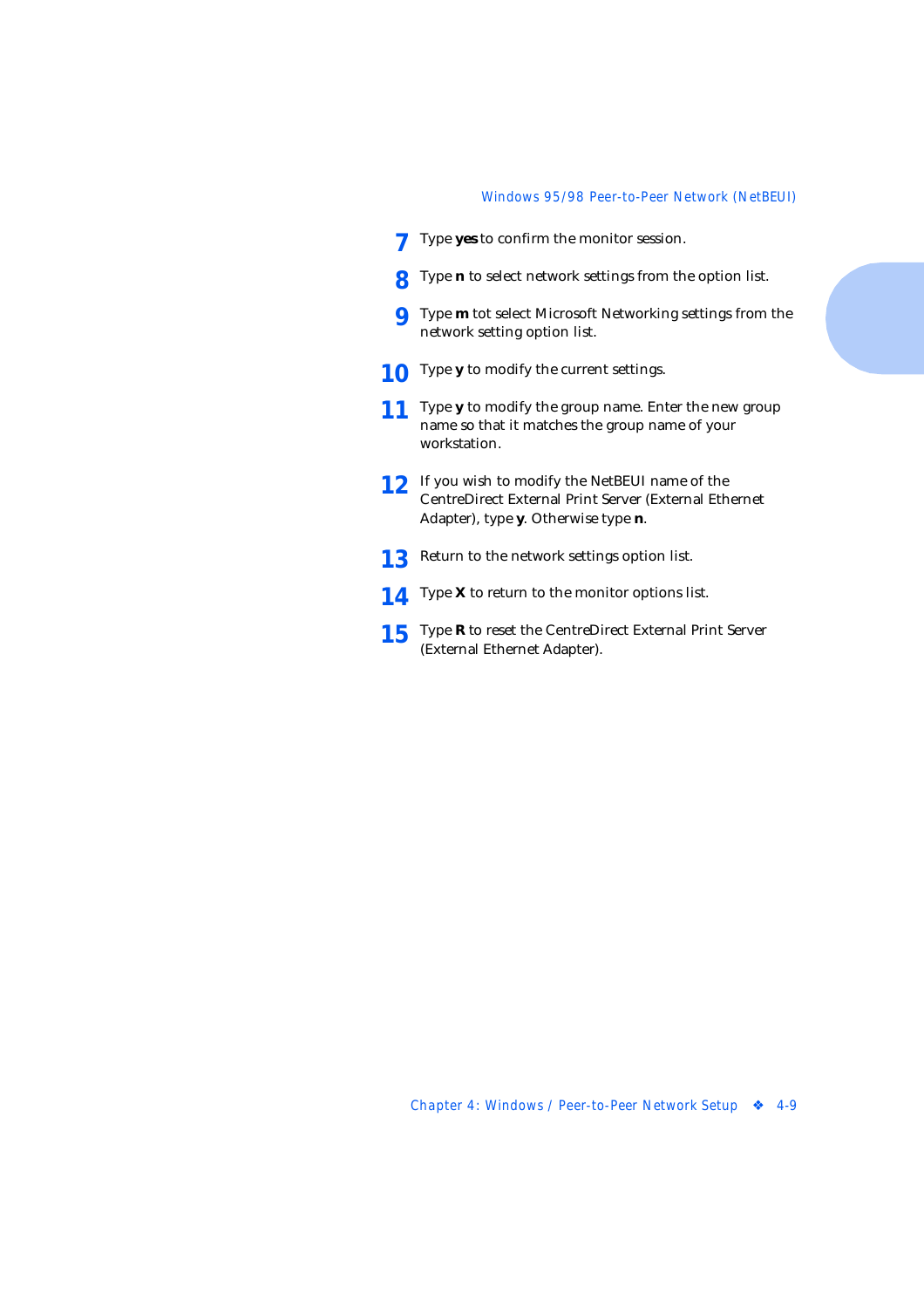#### **Windows 95/98 Users**

To connect to the CentreDirect External Print Server (External Ethernet Adapter):

- **1** Open the Network Neighborhood. Find the computer named "XRXaaaaaa".
- **2** Open the CentreDirect External Print Server (External Ethernet Adapter) icon by double-clicking.
- **3** Double-click on the printer icon inside the CentreDirect External Print Server (External Ethernet Adapter).
- **4** Follow the Add Printer Wizard to install the correct print driver.
- **5** Send a test print to verify correct setup.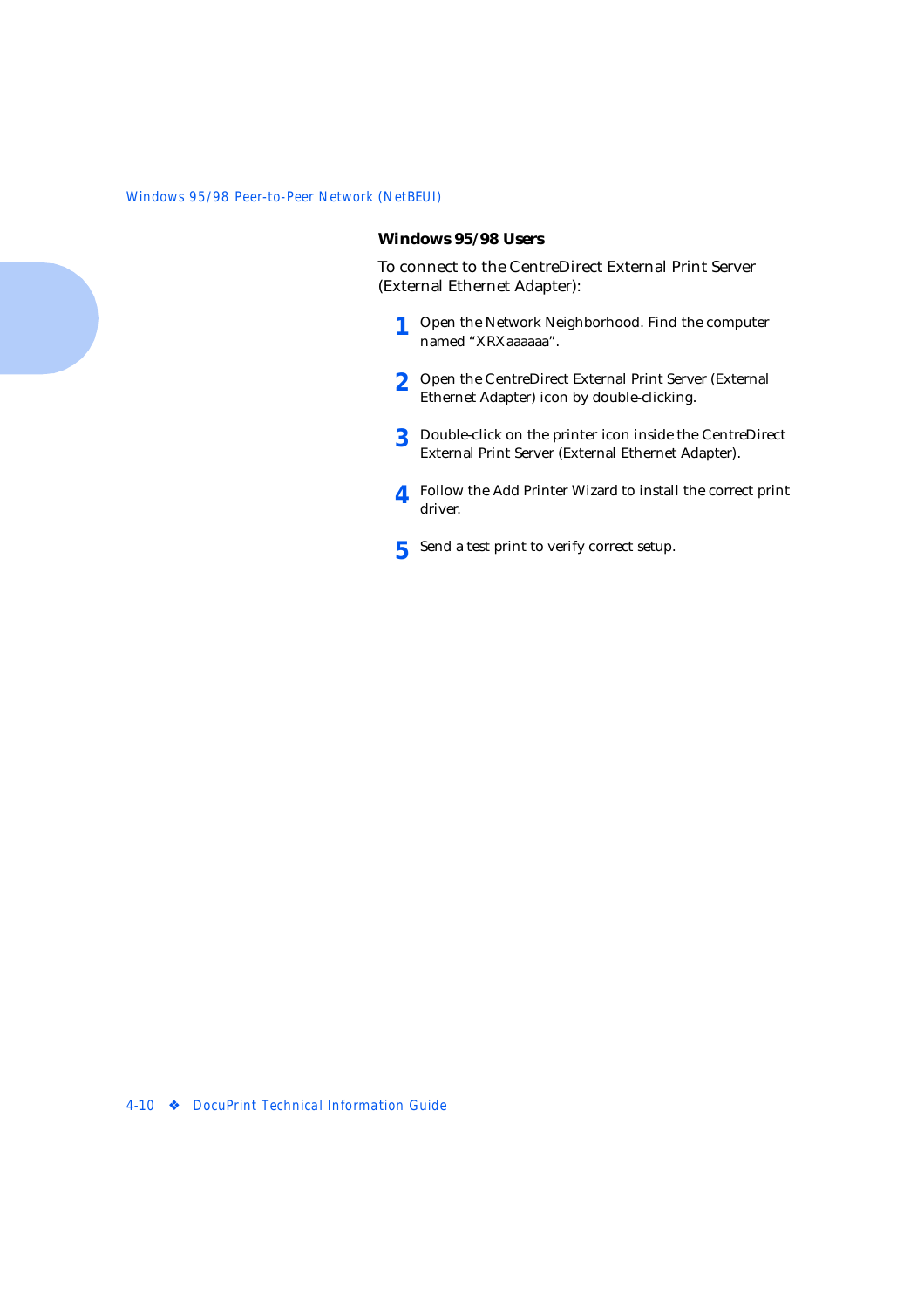# <span id="page-62-0"></span>**Windows 95/98 Peer-to-peer Network (Peer-ro-Peer IPP)**

| <b>Requirements</b>                         | A printer with appropriate cabling connected to your<br>network.                                                                                                                       |
|---------------------------------------------|----------------------------------------------------------------------------------------------------------------------------------------------------------------------------------------|
|                                             | A workstation with Windows 95/98 software and the<br>$\bullet$<br>Microsoft IPP Client for Windows 95/98 installed.                                                                    |
|                                             | The Microsoft IPP Client can ve down-<br>waued from the Microsoft Corporatio web site.                                                                                                 |
|                                             | A working knowledge of Windows 95/98                                                                                                                                                   |
| <b>Step-by-Step Setup</b><br>(Peer-to-Peer) | Print a Configuration Sheet. Details are in<br><b>Chapter 2: Connecting to Your Network, "Print the</b><br><b>Configuration Sheet"</b> (page 2-21). Retain this page for<br>reference. |
|                                             | Check the Configuration Sheet and verify that the IPP<br>$\mathbf{p}$<br>protocol is enabled and note the IPP print queue name.                                                        |
|                                             | Load your DocuPrint CD.                                                                                                                                                                |
|                                             | Run the CD Navigator on your DocuPrint CD-ROM (run<br>Д<br>setup32.exe). Select your language. Select "Install Printer<br>Drivers." Follow the instructions on the screen.             |
|                                             | Restart your PC.                                                                                                                                                                       |

- **6** Select the **Start** button, select **Settings**, select **Printers.**
- **7** Select the printer model you just installed.
- **8** Select **File**, then select **Properties**.
- **9** Select **Add Port. . .**
- **10** Select **Network** and then enter the IPP print qurur name, including the URL, in the network path field, click **OK**.
- **11** Back in the properties for the printer, select **General** and click **Print Test Page.**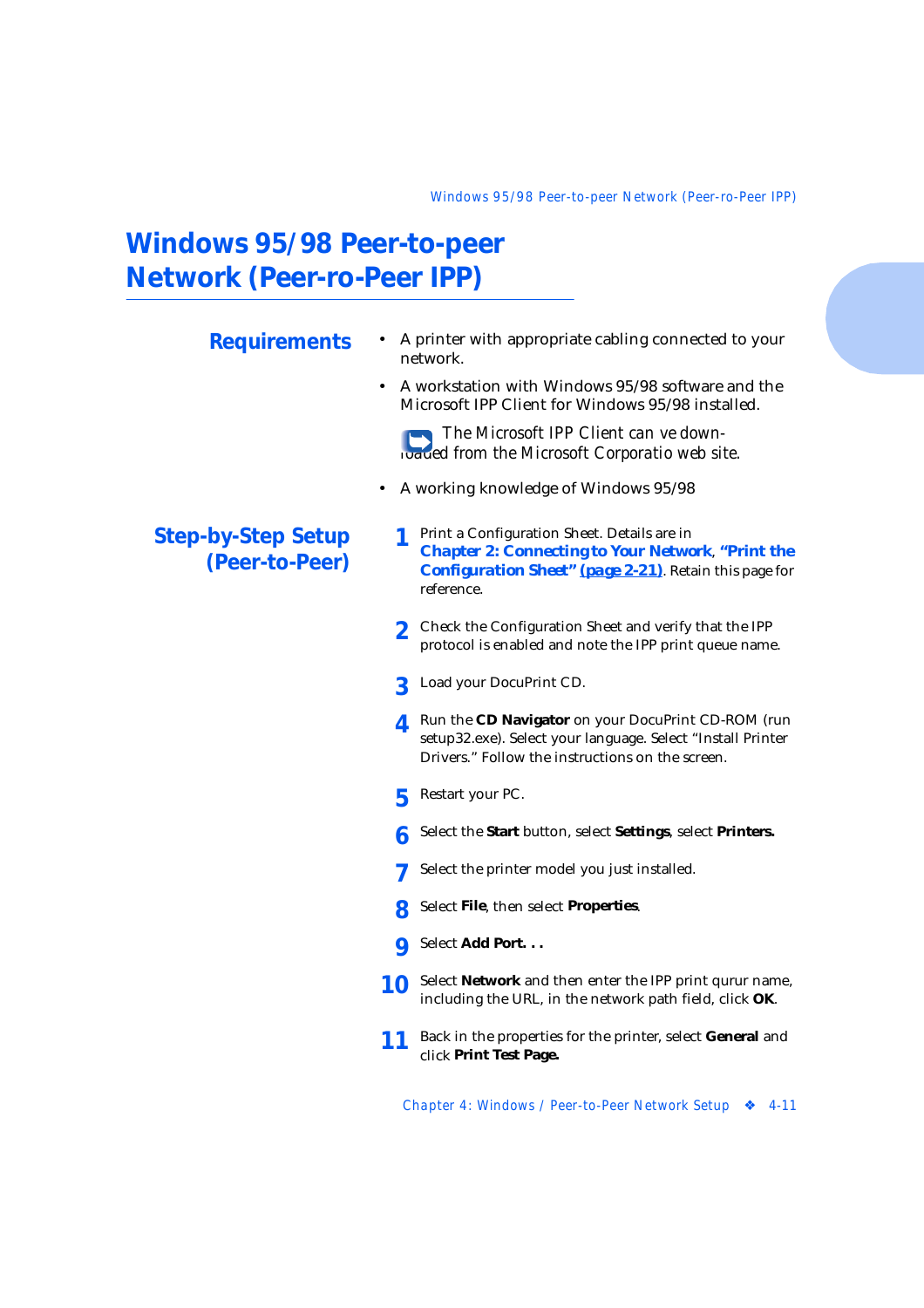# <span id="page-63-0"></span>**Windows NT 4.0 Network**

| <b>Introduction</b>      | Your printer can be installed on a Windows NT network<br>using one of three methods:                                                                                                                                                   |
|--------------------------|----------------------------------------------------------------------------------------------------------------------------------------------------------------------------------------------------------------------------------------|
|                          | • TCP/IP protocol                                                                                                                                                                                                                      |
|                          | • DLC/LLC protocol                                                                                                                                                                                                                     |
|                          | • AppleTalk protocol                                                                                                                                                                                                                   |
|                          | The Preliminary Steps given below must be accomplished<br>for all printers regardless of the protocol that is being used.<br>Then, the Quick Install Steps will detail the installation<br>based on the protocol used on your network. |
|                          | The CentreWare DP program on your Printer<br>Management Software CD-ROM can also be used to<br>monitor and configure the printer.                                                                                                      |
| <b>Preliminary Steps</b> | Print the Configuration Sheet. Details are in<br><b>Chapter 2: Connecting to Your Network, "Print the</b><br><b>Configuration Sheet"</b> (page 2-21). Retain this page for                                                             |

reference.

- **2** Check the Configuration Sheet and verify that both the desired protocol and connector are enabled.
- **3** Proceed to the Quick Install Steps for your network protocol.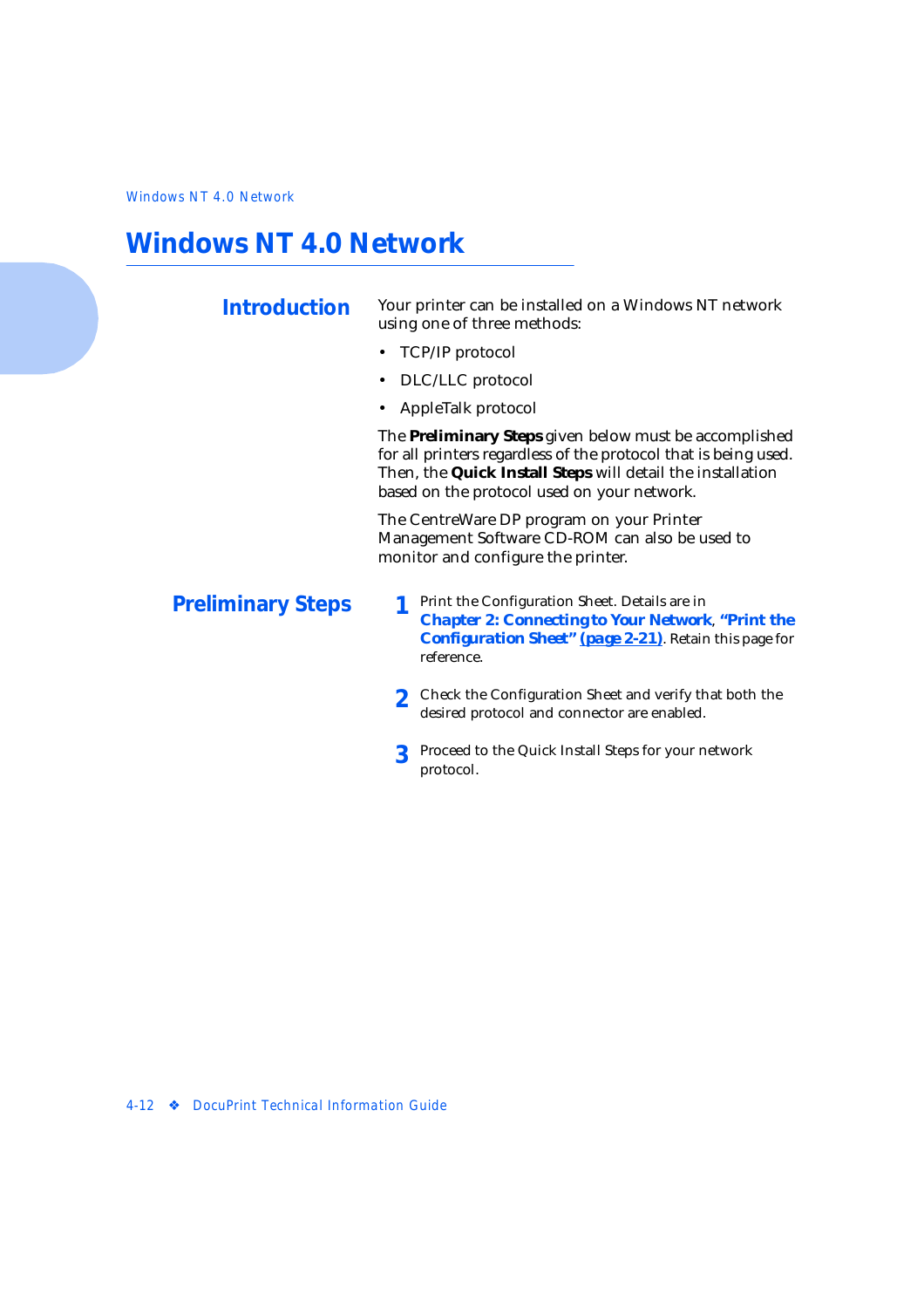## <span id="page-64-0"></span>**Quick Install Steps (TCP/IP Protocol)**

- **1** At the Desktop, right mouse click the Network Neighborhood icon and select **Properties**.
- **2** Click on the **Protocols TAB** and verify that the TCP/IP protocol has been loaded.
- **3** Select the **Services TAB** and verify that "Microsoft TCP/IP Printing" is loaded.
- **4** If this software is not present, install it using the documentation provided by Microsoft. Then return to this document.
- **5** Open the **Control Panel** and double-click the **Printers** icon.
- **6** Double-click **Add Printer**.
- **7** The **Add printer Wizard** starts.
- **8** Verify that My Computer is selected and click **Next>**.
- **9** Click **Add Port**.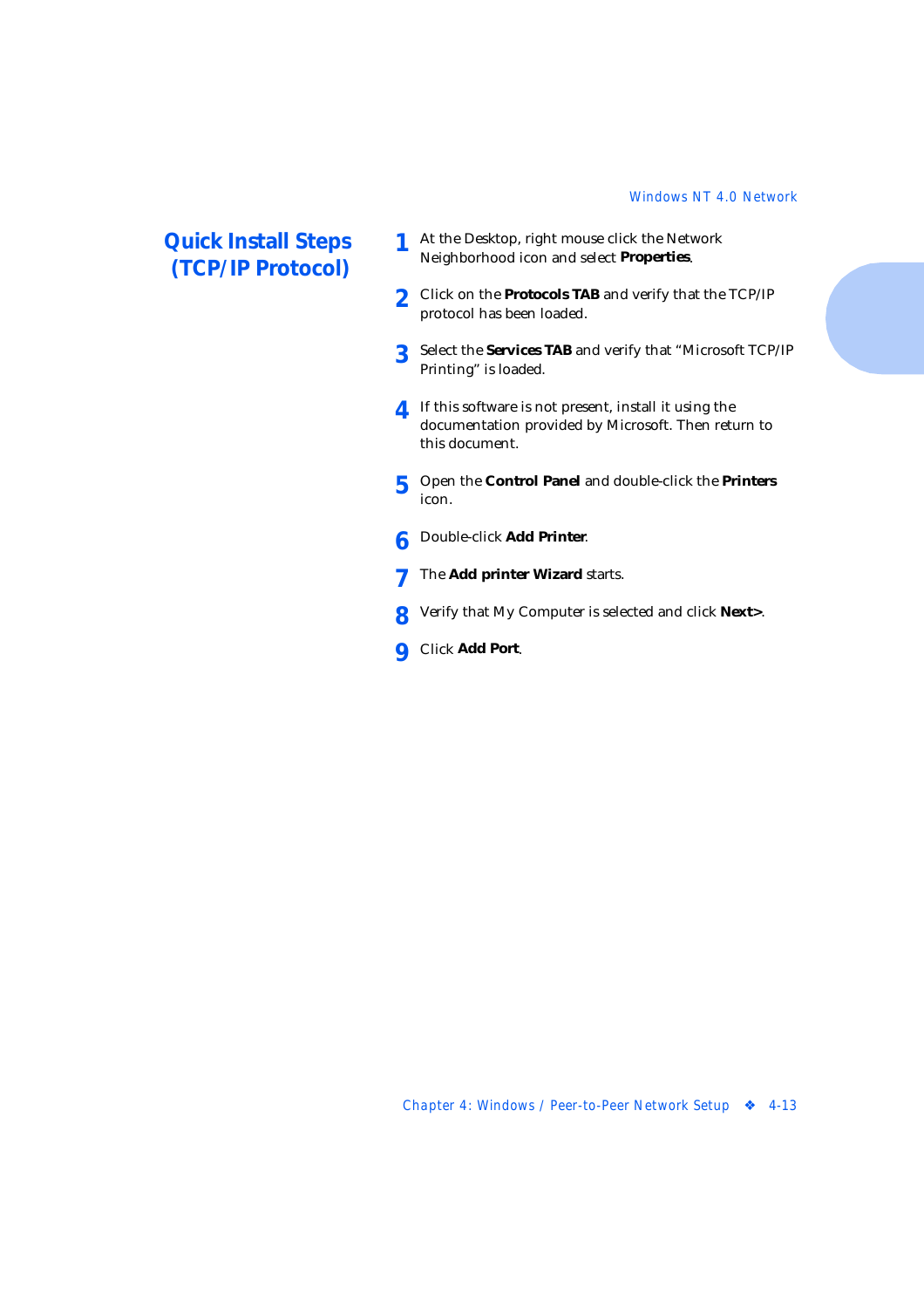- **10** From the list that appears select LPR Port.
- **11** Click **New Port**.
- **12** This will open up the **Add LPR compatible printer** window. Type in the IP address of your printer and a printer name of up to 31 characters (no spaces) and select OK.
- **13** The Wizard will return you to the previous dialog. Verify the new IP address you entered is in the list and correct. The check box to the left of the address must be checked if it is not, check it then select **Next>**.
- **14** Insert the DocuPrint CD-ROM and click **Have Disk**.
- **15** Click the **Browse** button and select the directory containing the Windows NT drivers. The path is <CDdrive>\instal\winnt40
- **16** Select the **\*.INF** file then click **Open**.
- **17** The Wizard will return you to the previous dialog. Verify the path and filename are correct and click **OK**.
- **18** At the next dialog, enter a name for the printer and select whether you want that printer to be the default then click **Next>**.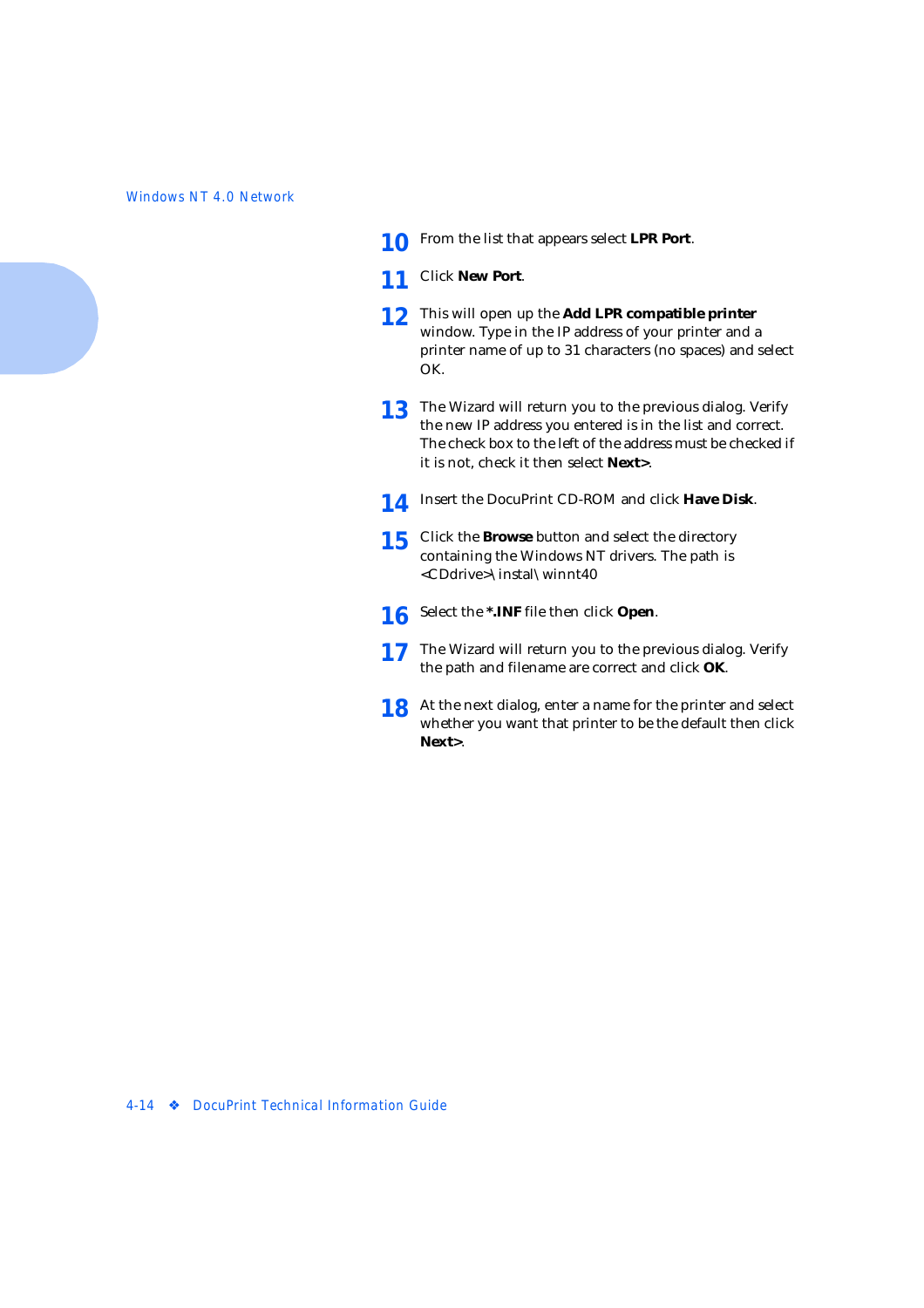- **19** If the printer will not be shared, click **Next>**. To share the printer, enter a **Share Name**, check the share checkbox, then click **Next>**.
- 20 At the next dialog it is recommended that you print a test page. Click **Finish**.
- **21** Wait for the Test Print to print. A new dialog will ask for confirmation of the test print, click **Yes**.
- 22 Send a print job to the printer.
- 23 Check the print job for print quality. If print quality problems exist, use the print quality section of the **DocuPrint System Administrator Guide** to correct the problem.
- **24** If your print job did not print, see the *["Windows](#page-71-0)  [Troubleshooting" \(page 4-20](#page-71-0))* for your operating system to correct the problem.



*For printers connected to a Windows NT network with TCP/IP protocol enabled, you can use a Web Browser to monitor and configure your printer. Refer to the sectio[n Chapter 9: Internet](#page-108-0)  [Printer Services](#page-108-0).*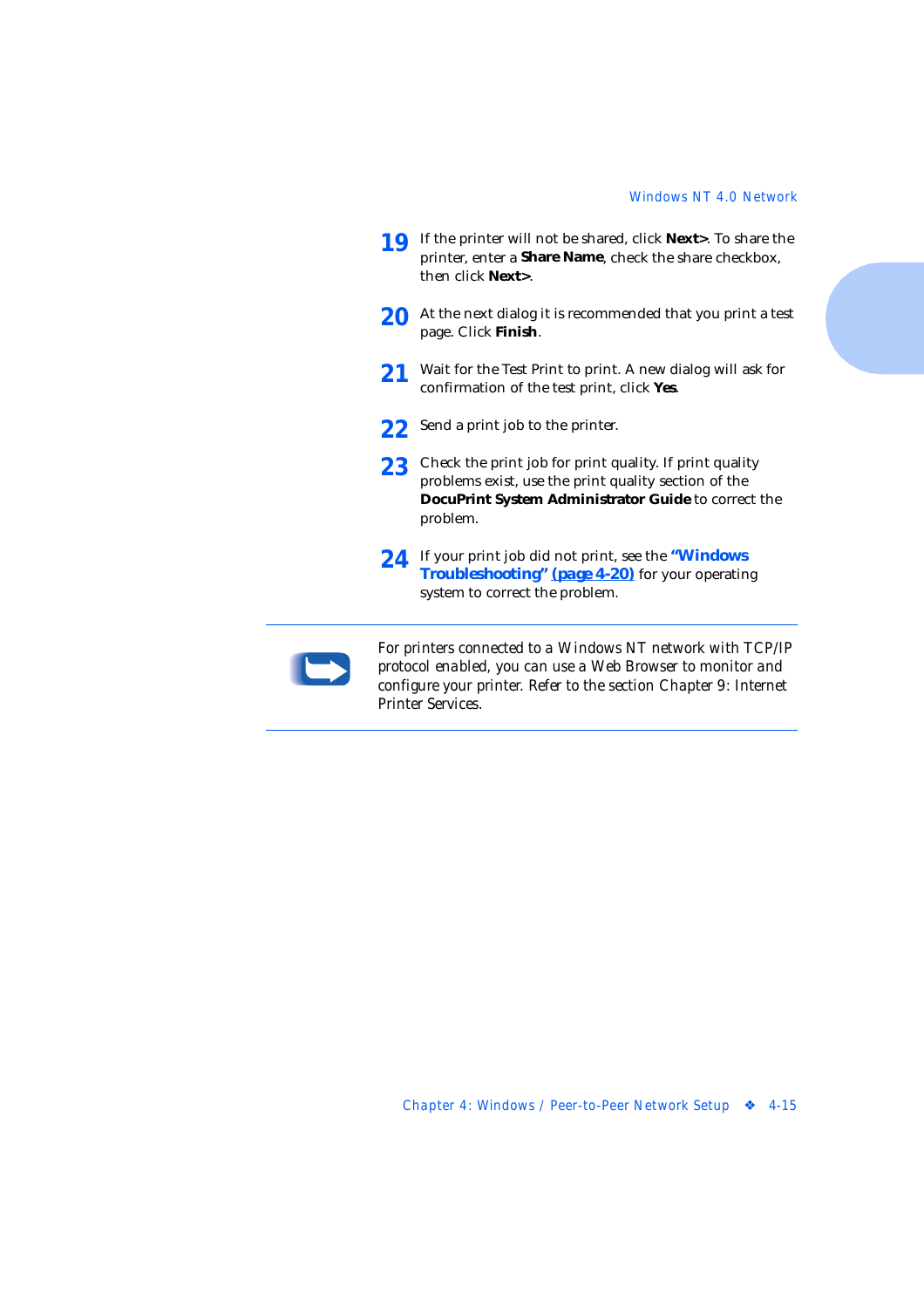## <span id="page-67-0"></span>**Quick Install Steps (DLC/LLC Protocol)**

- **1** At the Desktop, right mouse click the Network Neighborhood icon and select **Properties**.
- **2** Click on the **Protocols TAB** and verify that the **DLC/LLC protocol** has been loaded.
- **3** If this software is not present, install it using the documentation provided by Microsoft. Then return to this document.
- **4** Open the **Control Panel** and double-click **Printers** icon.
- **5** Double-click **Add Printer**.
- **6** The **Add printer Wizard** starts.
- **7** Verify that My Computer is selected and click **Next>**.
- **8** Click **Add Port**.
- **9** Select the **Hewlett-Packard Network Port** in the Available Print Monitors box and click **OK**.
- **10** Enter a unique name for the port to be used in the area provided.
- **11** Choose the **Port Address** from the list of ports.
- **12** Click **Timers** and verify that the **Job Based** connection is selected then click **OK**.
- **13** Click **OK**. The Wizard will return you to the previous dialog. Verify the new port name you entered is in the list and correct. The check box to the left of the port name must be checked if it is not, check it then select **Next>**.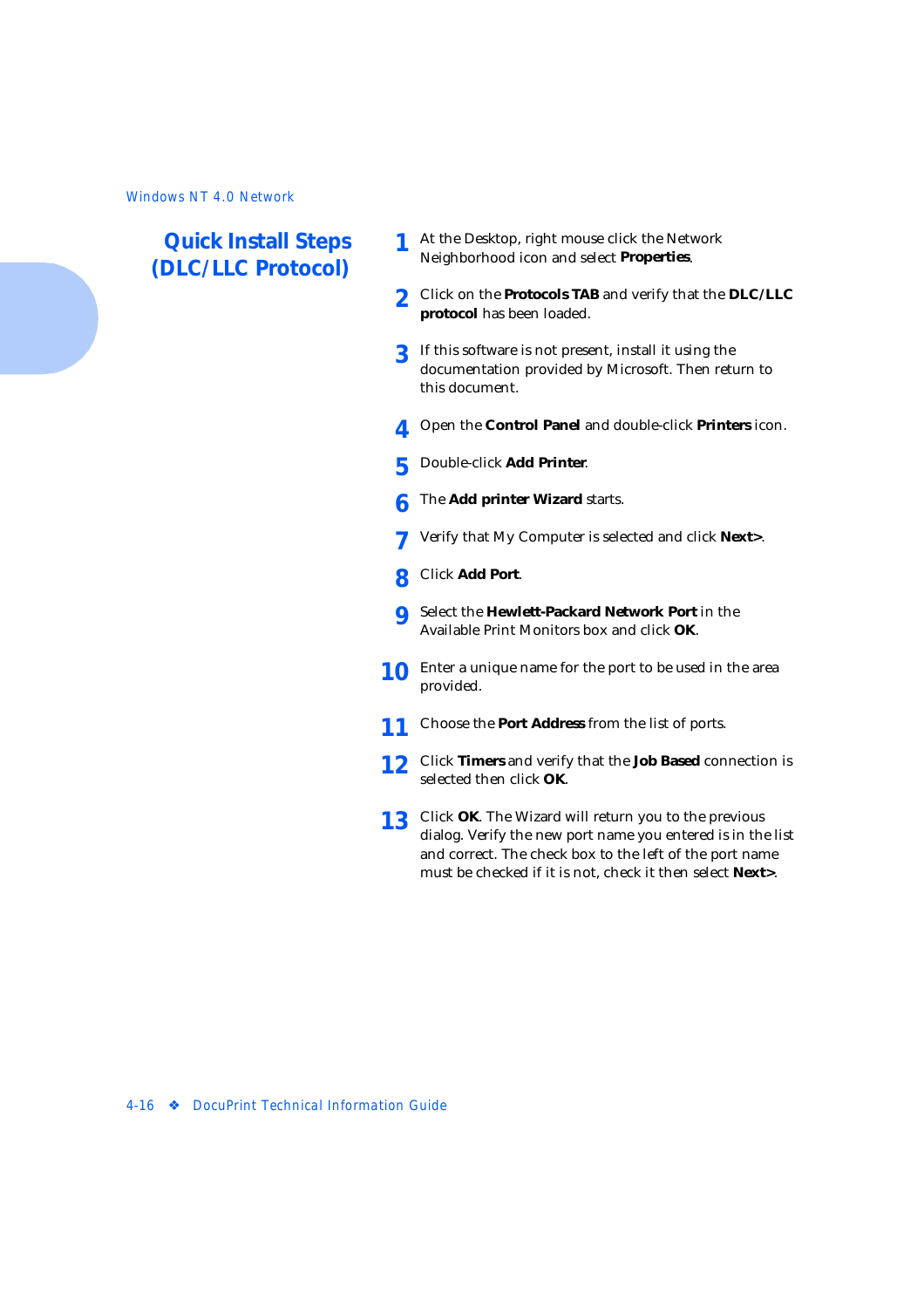- **14** Insert the DocuPrint CD-ROM and click **Have Disk**.
- **15** Click the **Browse** button and select the directory containing the Windows NT drivers. The path is <CDdrive>\instal\winnt40
- **16** Select the **\*.INF** file then click **Open**.
- **17** The Wizard will return you to the previous dialog. Verify the path and filename are correct and click **OK**.
- **18** At the next dialog, enter a name for the printer and select whether you want that printer to be the default then click **Next>**.
- **19** If the printer will not be shared, click **Next>**. To share the printer, enter a **Share Name**, check the share checkbox, then click **Next>**.
- **20** At the next dialog it is recommended that you print a test page. Click **Finish**.
- **21** Wait for the Test Print to print. A new dialog will ask for confirmation of the test print, click **Yes**.
- 22 Send a print job to the printer.
- 23 Check the print job for print quality. If print quality problems exist, use the print quality section of the **DocuPrint System Administrator Guide** to correct the problem.
- **24** If your print job did not print, see the section *["Windows](#page-71-0)  [Troubleshooting" \(page 4-20](#page-71-0))* to correct the problem.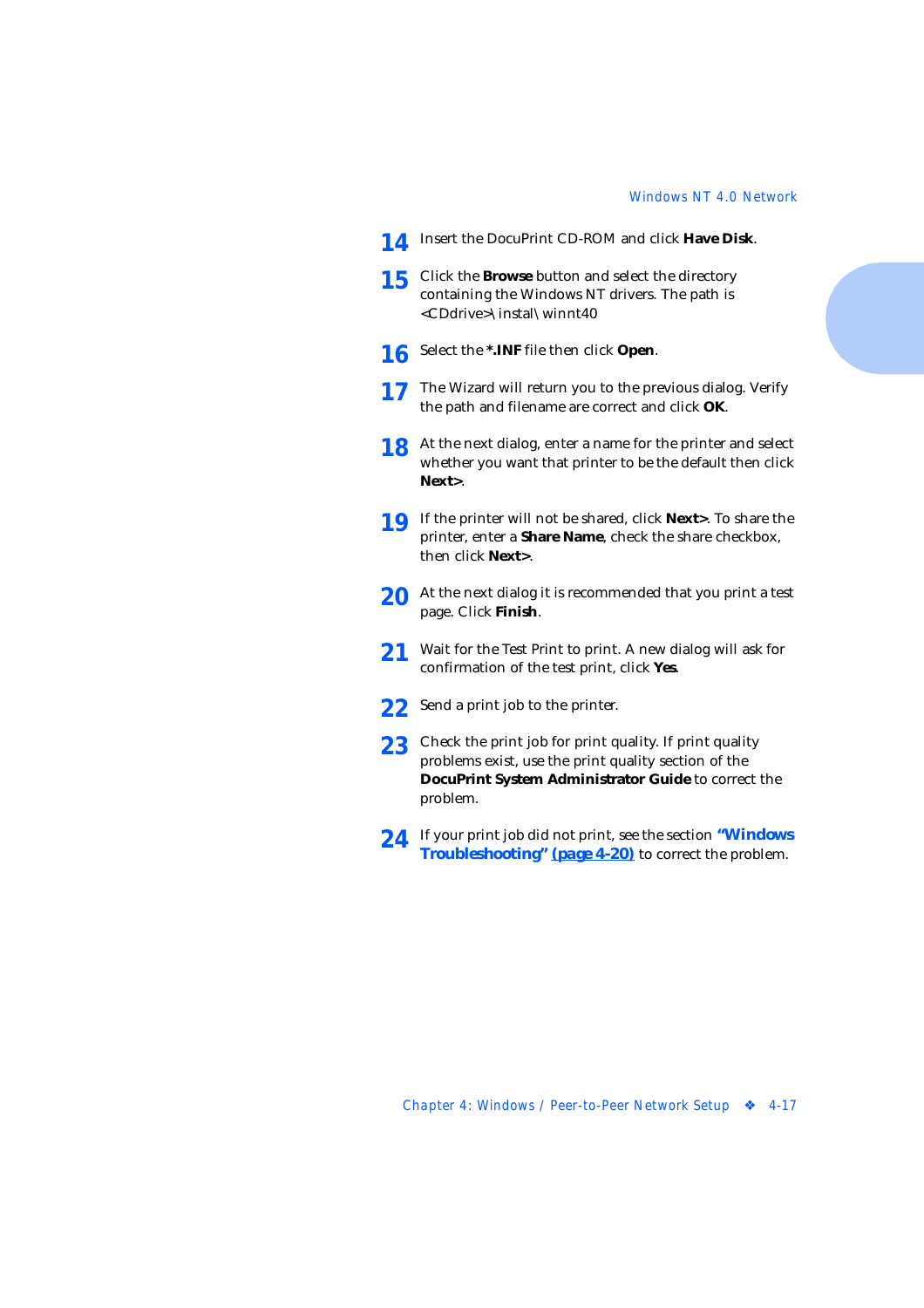## <span id="page-69-0"></span>**Quick Install Steps (AppleTalk Protocol)**

- **1** At the Desktop, right mouse click the Network Neighborhood icon and select **Properties**.
- **2** Click on the **Protocols TAB** and verify that the **AppleTalk** protocol has been loaded.
- **3** If this software is not present, install it using the documentation provided by Microsoft. Then return to this document.
- **4** Open the **Control Panel** and double-click **Printers** icon.
- **5** Double-click **Add Printer**.
- **6** The **Add printer Wizard** starts.
- **7** Verify that My Computer is selected and click **Next>**.
- **8** Click **Add Port**.
- **9** Select the **AppleTalk Printing Devices** and click **New Port**.
- **10** Click on **Ethernet** and select the device.
- **11** Choose the DocuPrint device from the list then click **OK**.
- **12** Click **OK**. The Wizard will return you to the previous dialog. Verify the port name you entered is in the list and correct. The check box to the left of the port name must be checked if it is not, check it then select **Next>**.
- **13** Insert the DocuPrint CD-ROM and click **Have Disk**.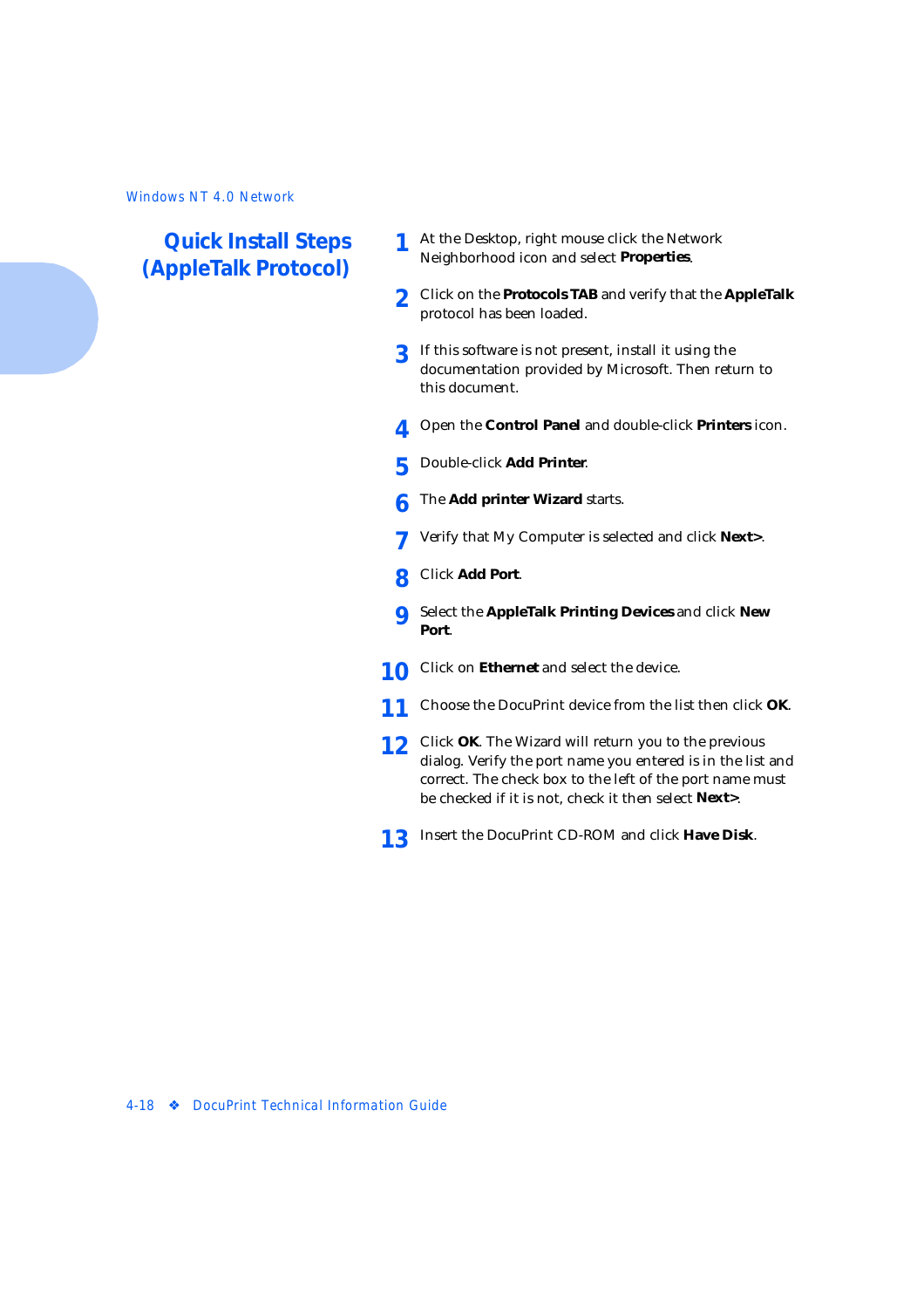- **14** Click the **Browse** button and select the directory containing the Windows NT drivers (<CD Drive>:\instal\winnt40) then click **Open**.
- **15** Select the **\*.INF** file then click **OK**.
- **16** The Wizard will return you to the previous dialog. Verify the path and file name are correct and click **OK**.
- **17** At the next dialog, enter a name for the printer and select whether you want that printer to be the default then click **Next>**.
- **18** If the printer will not be shared, click **Next>**. To share the printer, enter a **Share Name**, check the share checkbox, then click **Next>**.
- **19** At the next dialog it is recommended that you print a test page. Click **Finish**.
- 20 Wait for the Test Print to print. A new dialog will ask for confirmation of the test print, click **Yes**.
- 21 Send a print job to the printer.
- 22 Check the print job for print quality. If print quality problems exist, use the print quality section of the **DocuPrint System Administrator Guide** to correct the problem.
- **23** If your print job did not print, see the section *["Windows](#page-71-0)  [Troubleshooting" \(page 4-20](#page-71-0))* to correct the problem.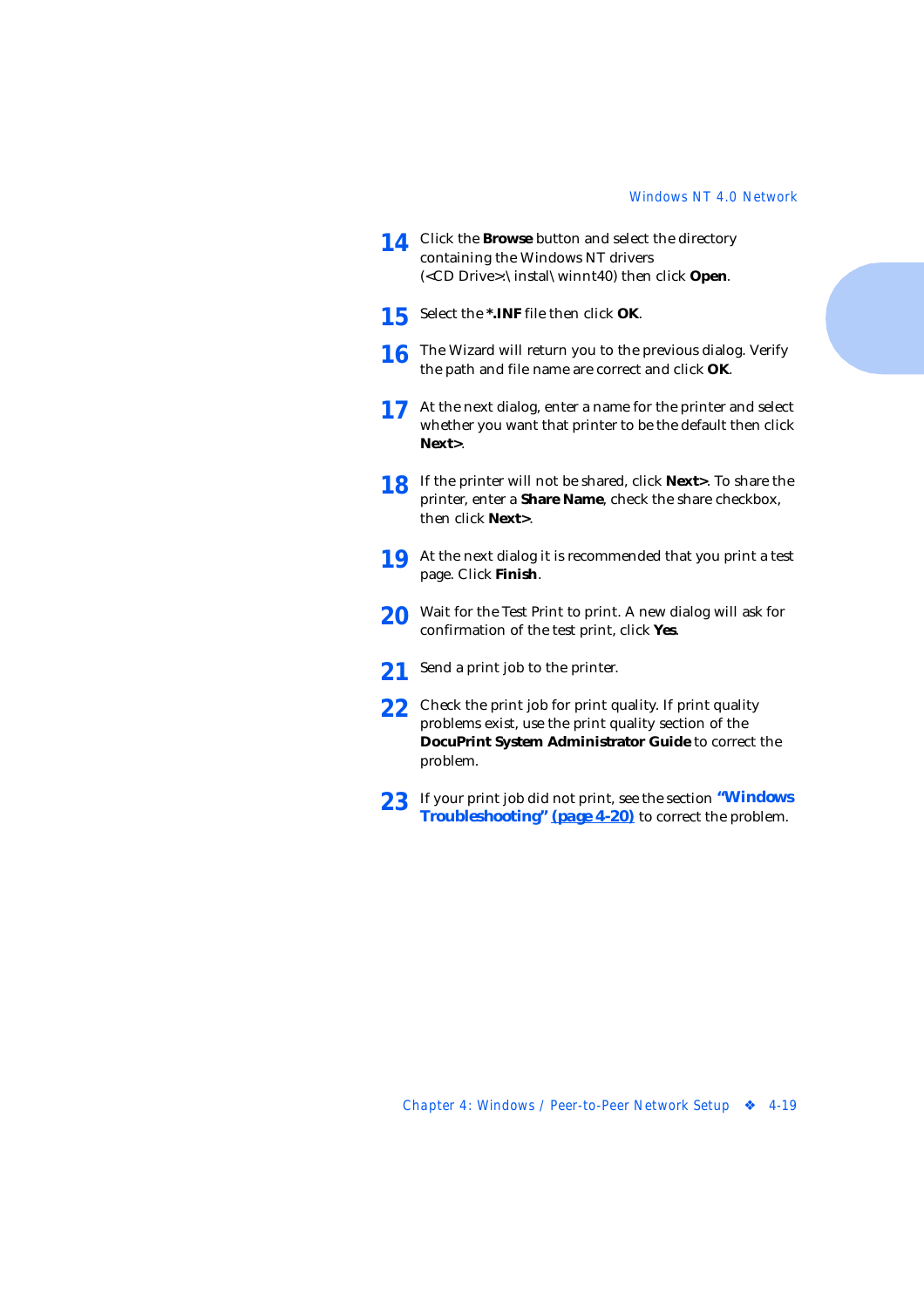# <span id="page-71-0"></span>**Windows Troubleshooting**

Troubleshooting for the Windows-based PC is comprised of a set of procedures for each Windows version.

The steps in these procedures should eliminate cabling, communication, and connection problems.

Complete one set of procedures (based on your version of Windows), then run a test print from your software application. If the job prints, no further system troubleshooting will be necessary.

For problems with the appearance of your document, once it has printed, consult the DocuPrint System Administrator Guide on your DocuPrint CD.

- **Requirements** A Windows-based system with the CentreWare DP software and at least one print driver installed.
	- A basic operating knowledge of your Windows version.

### **Windows (all versions) Quick Check**

- **1** Verify that the printer is plugged in, turned on, and connected to an active network.
	- *If you use the Xerox CentreDirect External Print Server (External Ethernet Adapter) to connect the printer to the network, ensure that is is plugged in and connected to the printer's parallel port.*
- **2** Verify that the printer is receiving network traffic by monitoring the LED's on the back of the printer or on the CentreDirect External Print Server. When the printer is connected to a functioning network receiving traffic, its link LED will be green, and its traffic LED (orange) will be flashing rapidly.
- **3** Verify that the client is logged into the network and printing to the correct print queue. Also verify that the user has access to the DocuPrint Printer Queue.
- **4** Verify that the DocuPrint NetWare print queue exists, is accepting jobs, and has a Print Server attached. If not, try using Setup Wizard in CentreWare DP to reconfigure the print queue.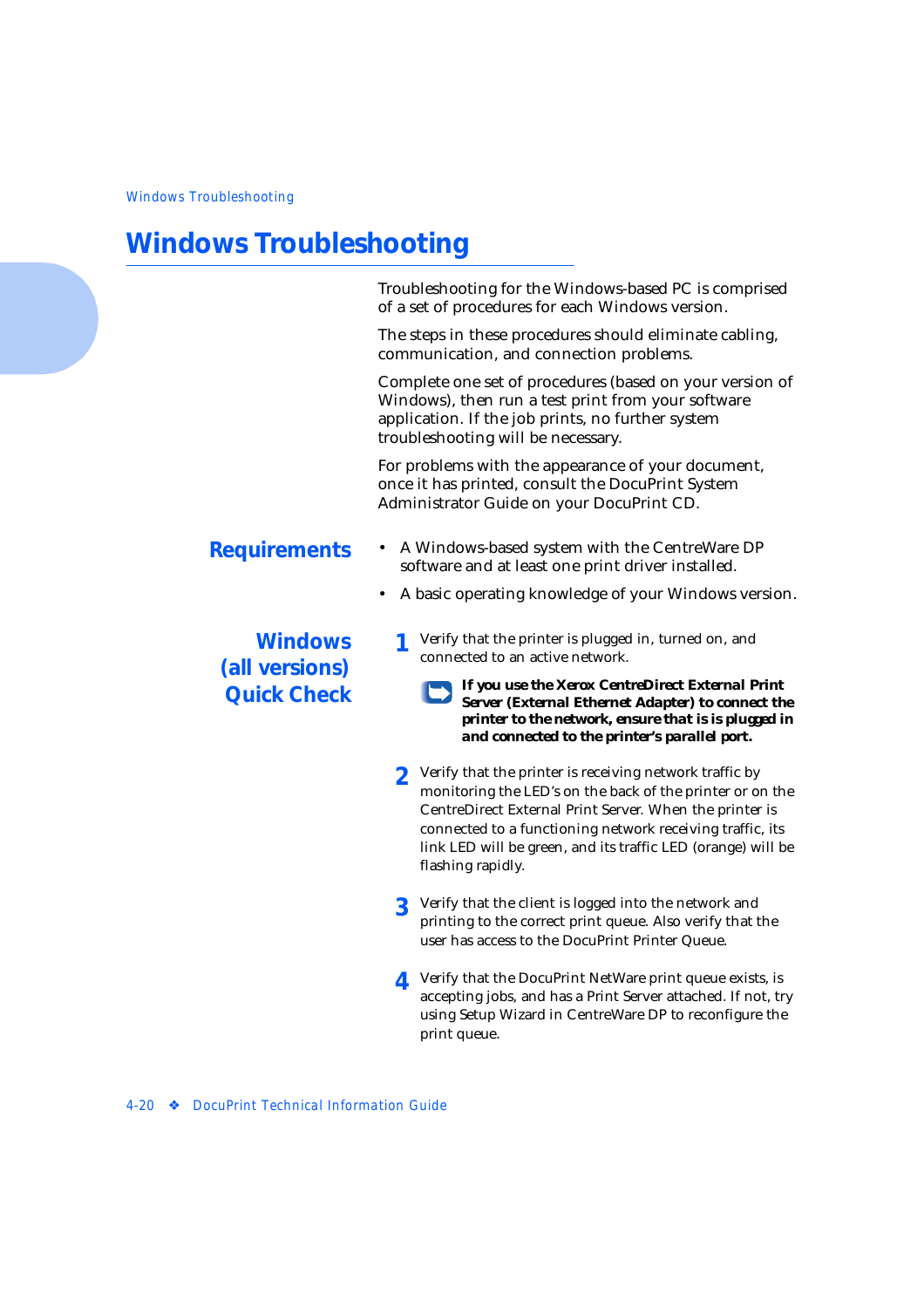- **5** Review the Configuration Sheet and check for these things:
	- NetWare is enabled.
	- Frame Type matches the frame type of the desired fileserver.

5 *To determine your NetWare IPX frame type, type config at the Novell console screen. On large networks using multiple IPX frame types, it is CRITICAL that the frame type be set correctly.*

**6** Verify that the Primary Server is set. (Primary Server should have been set during initial queue setup and installed using CentreWare DP.) If it is not set, use CentreWare DP to set it and reset the printer.



*Setting the Primary Server is extremely important on large networks.*

**7** If the above quick checks fail to fix the Network Print problem, Contact Customer Service.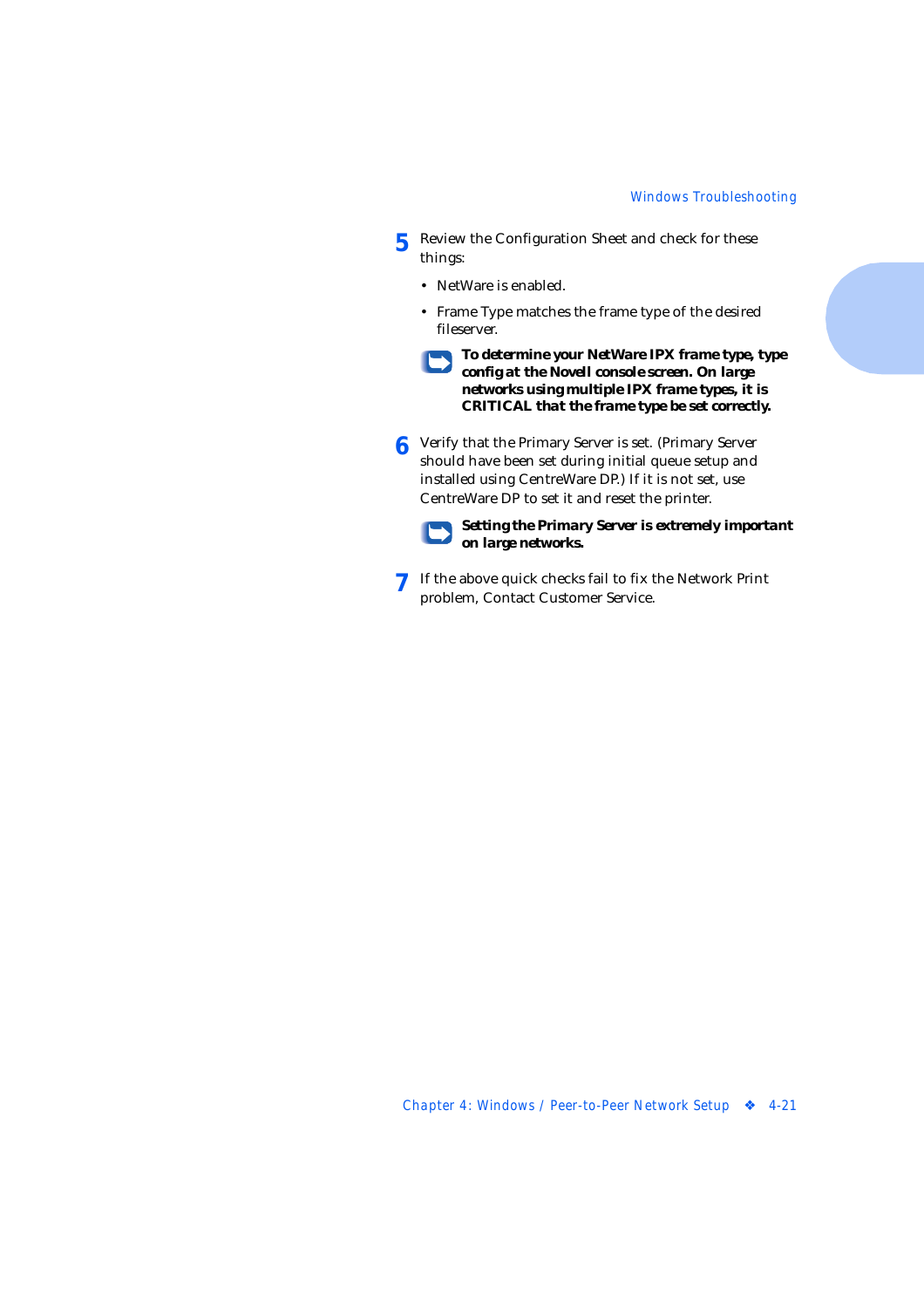**Quick Check For CentreDirect External Print Server (External Ethernet Adapter) (NetBEUI)**

- **1** Make sure that the NetBEUI workgroup name set on the CentreDirect External Print Server is a valid workgroup on your network. The CentreDirect will not appear on the network if the workgroup name does not match a valid workgroup. Print a Configuration Sheet to verify that the workgroup name is correctly set.
- **2** Print and Configurtion Sheet and verify that the "Microsoft Windows Print Services" are enabled on the CentreDirect.
- **3** Verify that the Windows workstation has the NetBEUI protocol correctly loaded and bound to the ethernet adapter in the workstation.
- **4** If there are multiple workgroups on your network, make sure that you look in the correct workgroup for the CentreDirect. In some cases, this may different from the workgroup of your workstation. The CentreDirect should appear in the workgroup listed on the Configuration Sheet.
- **5** Verify that your workstation is on the same ethernet segment as the CentreDirect. The NetBEUI protocol is not routable.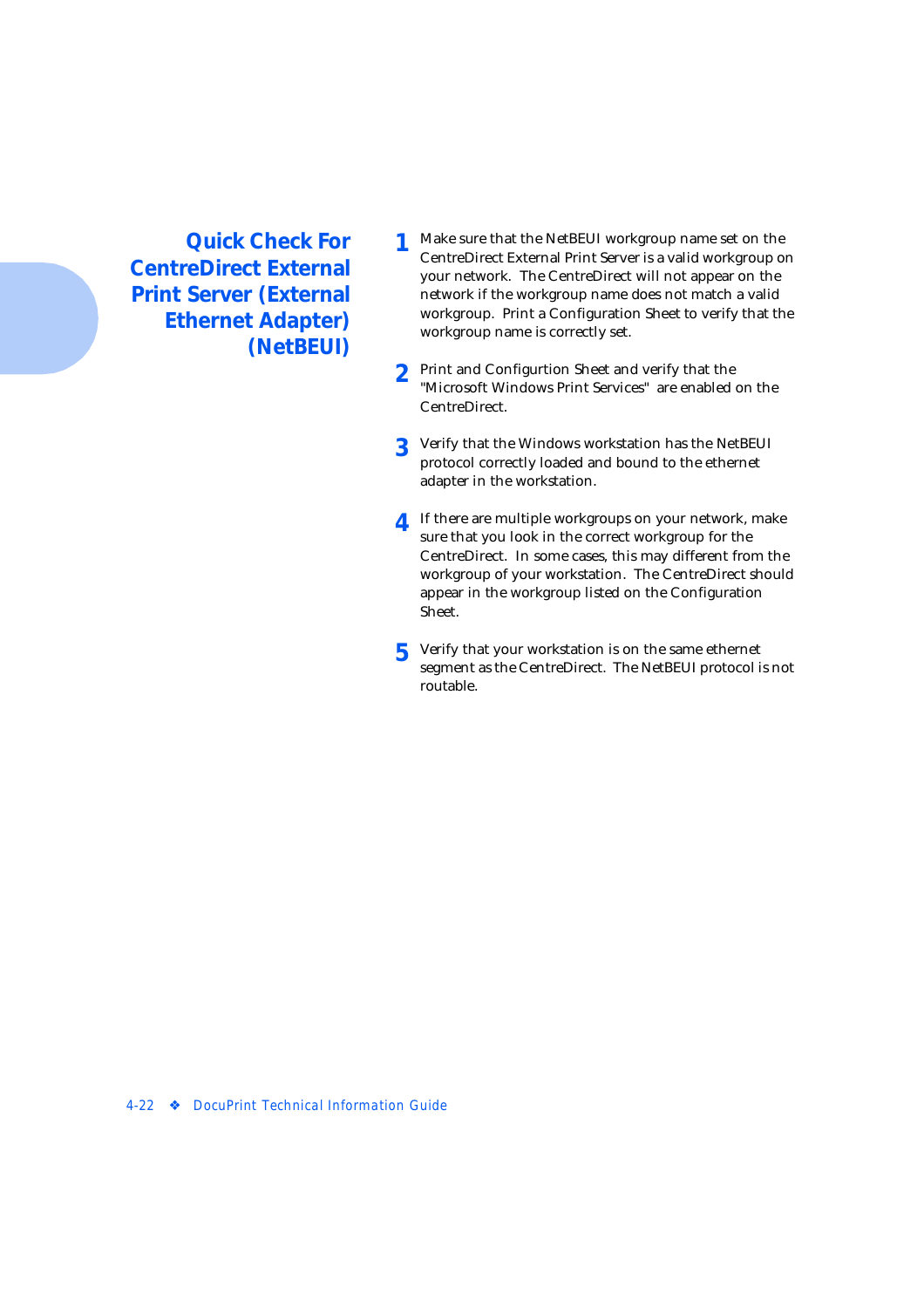**Windows 95/98 Troubleshooting for DocuPrint Network Printers** This troubleshooting section assumes:

- You have verified the operation of the printer using the procedures found in *[Chapter 2: Connecting to Your](#page-14-0)  [Network](#page-14-0)*.
- You have loaded a DocuPrint PCL or PostScript print driver.
- You have printed and retained a current copy of the Configuration Sheet.
	- **1** Verify this item in the Ethernet Menu area of the Configuration Sheet:
		- NetBEUI Enable is set to On.
	- **2** Verify that the NetBEUI PDL is properly set depending on your driver.
	- **3** From a workstation desktop use the right mouse button and select Network Neighborhood then with the left mouse button select Properties from the cascade menu.
	- **4** The Network dialog will appear. Select the **Configuration**  tab.
	- **5** Check the list of installed network components for the following items:
		- Xerox Peer to Peer
		- Client for Microsoft networks
		- NetBEUI
	- **6** If you have elected to run CentreWare DP, make sure of the following:
		- Novell Networks:

You are required to load Novell IntraNetWare Client or Client for IPX printer discovery.

• TCP/IP Networks:

No additional software is required but your printer must have a valid TCP/IP address assigned.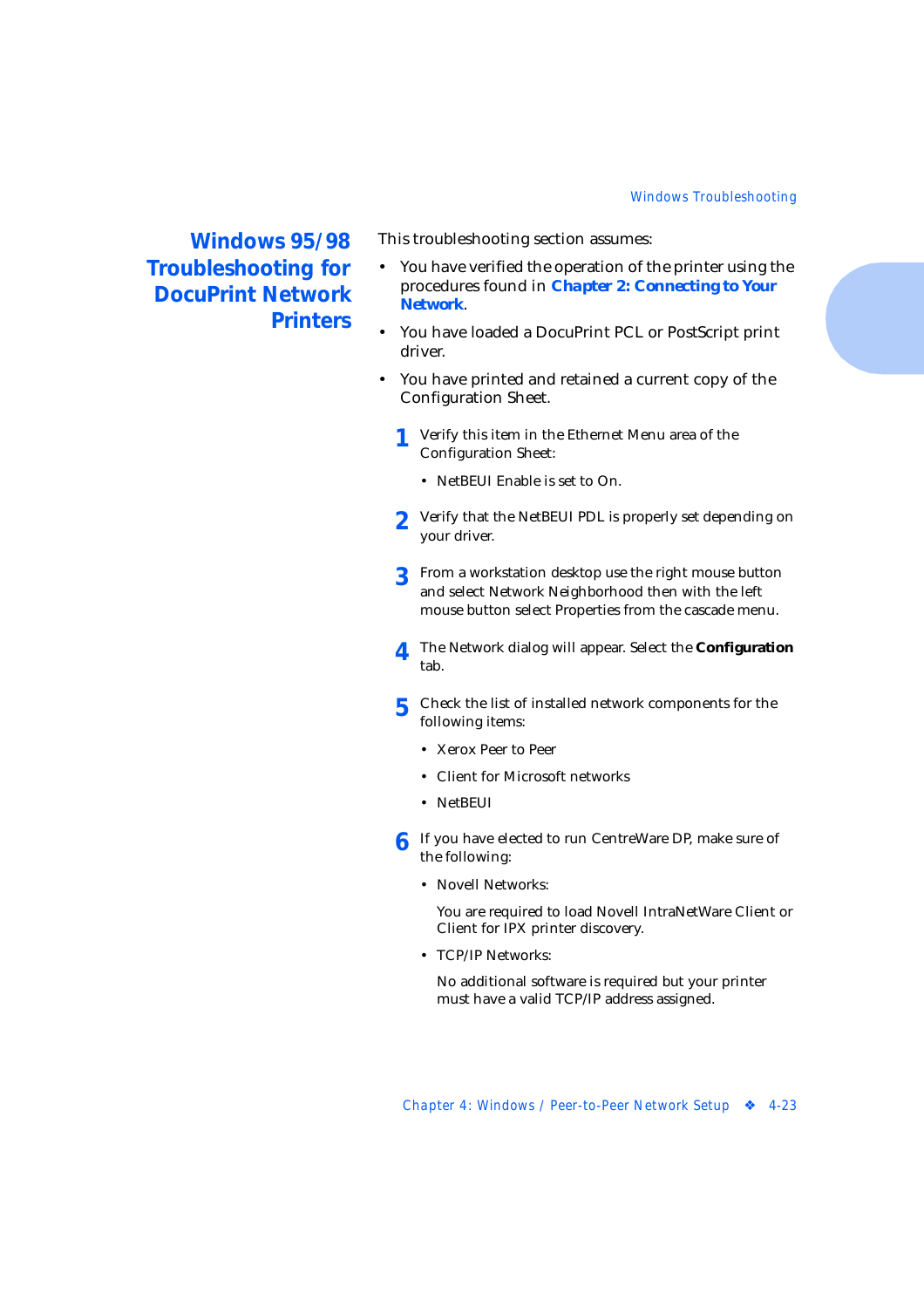- **7** If any of the above protocols or services were not installed, install any components necessary and restart the system.
- **8** Once rebooted, select the **Start** button and **Settings**, then select the **Printers** folder. The printers window will appear.
- **9** Verify that you have selected the correct driver for your printer.
- **10** Right mouse click on the printer icon and select **Properties**.
- **11** Select the **Details** tab.
- **12** Verify the driver name in the **Print using the following driver** list. If necessary reselect or install a new driver.
- **13** Verify the **port name** in the **Print to the following port** list. If necessary reselect the correct name.
- **14** Start an application and send a print job to the printer. If printer still does not print contact your Customer Support representative.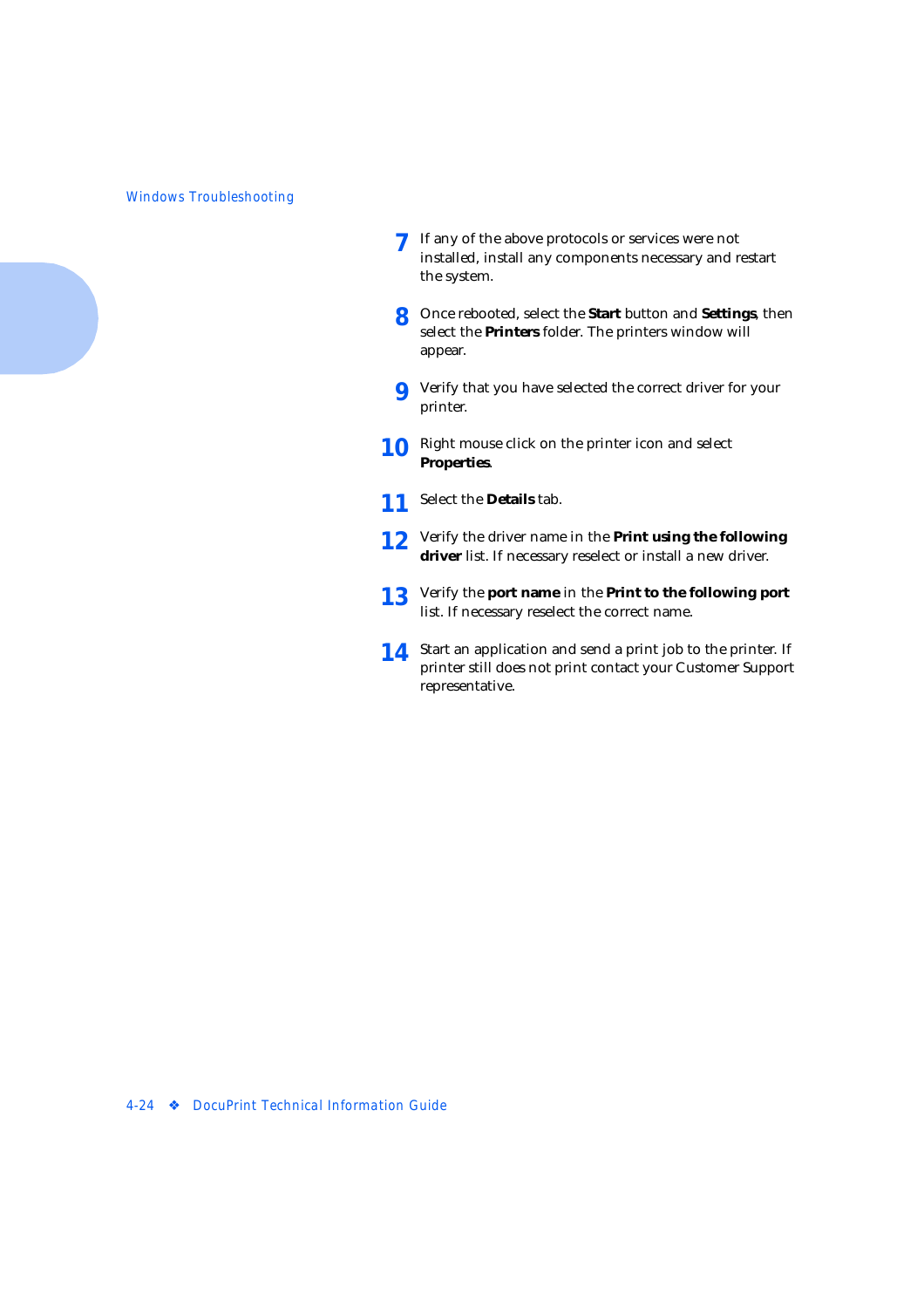**Windows 95/98 For CentreDirect External Print Server (External Ethernet Adapter) (NetBEUI)**

In some network environments, it may be necessary to set NetBEUI as the default protocol.

- **1** Right click on the Network Neighborhood icon on the desktop.
- **2** Select **Properties** from the context menu.
- **3** Select **NetBEUI** from the list of installed components.
- **4** Select the **Properties** button.
- **5** Select the **Advanced** tab in the NetBEUI properties dialog.
- **6** Check the **Set this protocol to be the default protocol** checkbox.
- **7** Select the **OK** button.
- **8** Close the Network dialog and restart the workstation.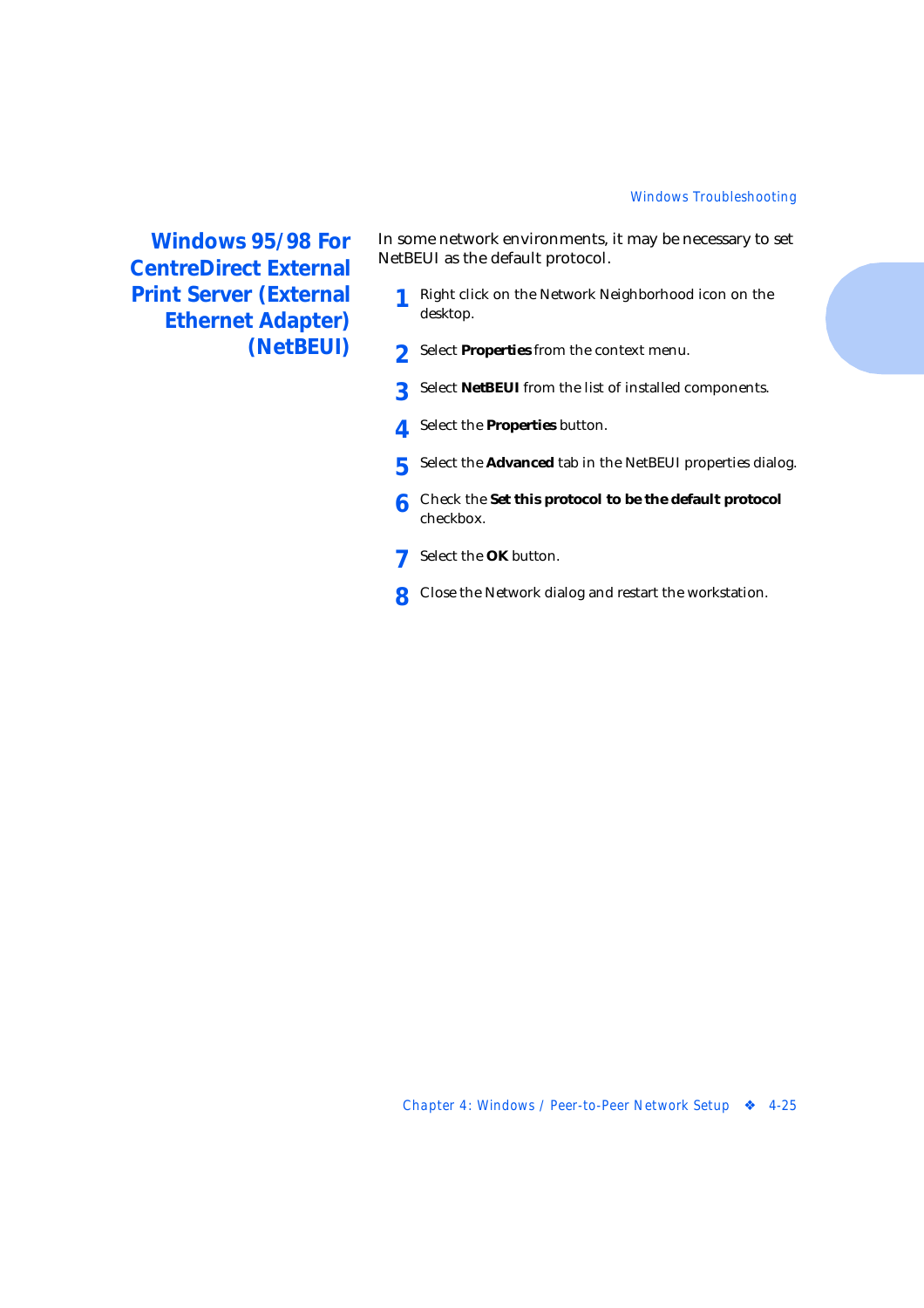## **Windows NT 4.0 Troubleshooting (TCP/IP)**

This troubleshooting section assumes:

- You have verified the operation of the printer using the procedures found in *[Chapter 2: Connecting to Your](#page-14-0)  [Network](#page-14-0)*.
- You have loaded a DocuPrint PCL or PostScript print driver.
- You have printed and retained a current copy of the Configuration Sheet.
	- **1** Verify these items in the Ethernet Menu area of the Configuration Sheet:
		- IP Address Resolution: is set to DHCP, Control Panel, or RARP/BOOTP (depending on your network configuration).
		- Current IP Address: is set correctly (note this address if it is assigned dynamically).
		- Subnet Mask: is set correctly (if used).
		- Default Gateway: is set correctly (if used).

Check the LPR and AppSocket settings and verify they are set as desired. These settings are not critical to operation but provide some security and usability features.

- **2** Verify the PDL in the Ethernet Menu area of the Configuration Sheet:
	- Interpreters: PCL or PostScript (depending on your driver).
- **3** From the server desktop use the right mouse button and select Network Neighborhood then with the left mouse button select Properties from the cascade menu.
- **4** The Network dialog will appear. Select the Protocols tab.
- **5** Check the list of installed network protocols for the following item:
	- TCP/IP Protocol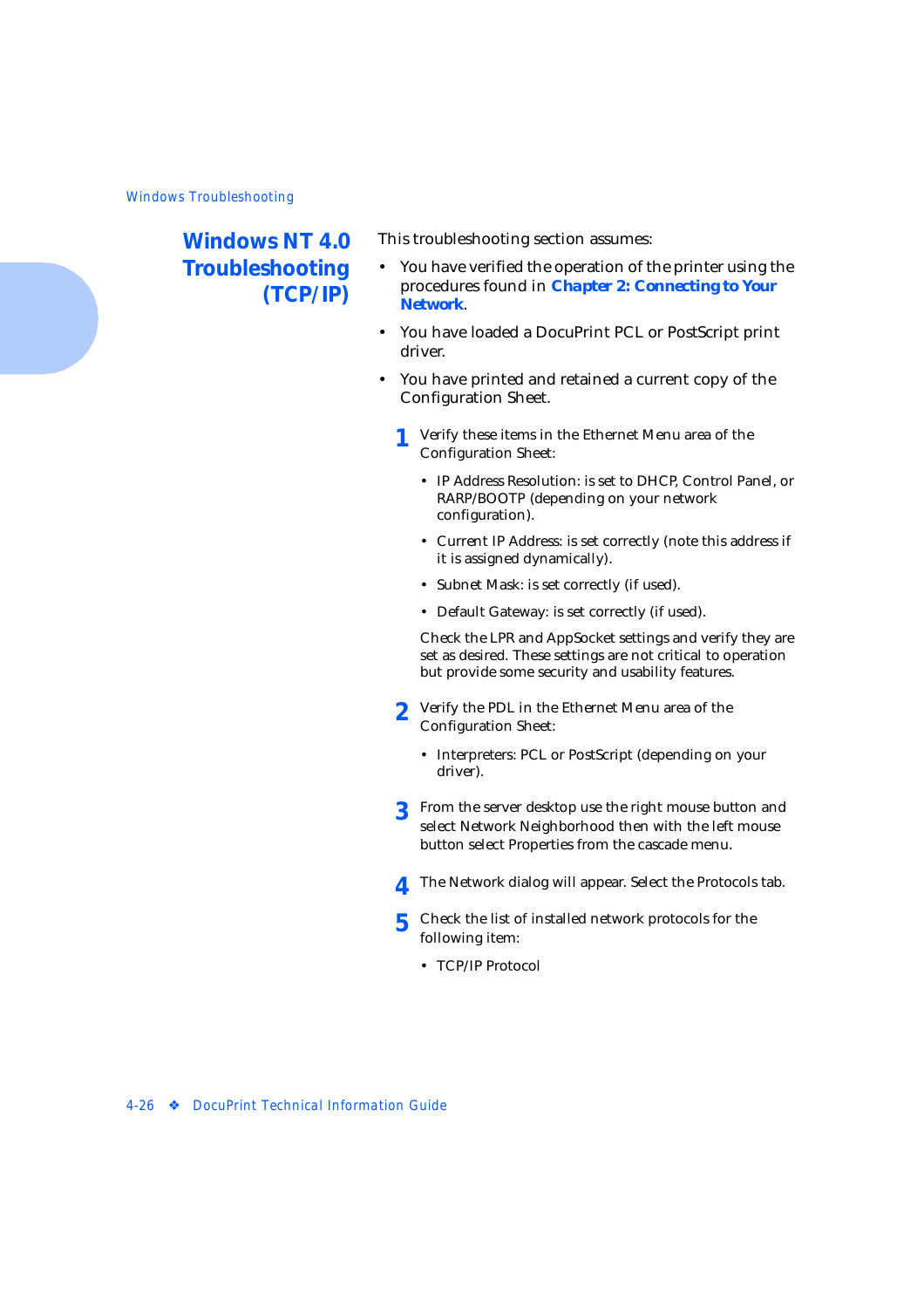- **6** If you have elected to run CentreWare DP you must also have loaded Novell NetWare Client 32 and an NWLink IPX/SPX Compatible transport protocol component. You may also discover printers that have been assigned a TCP/ IP address.
- **7** As required, click Add and install any components not listed and restart the system.
- **8** Once rebooted, select the Start button and Settings, then select the Printers folder. The printers window will appear.
- **9** Verify that you have loaded and selected the correct driver for your printer.
- **10** Right mouse click on the printer icon and select Properties.
- **11** Select the Ports tab.
- **12** Verify that the IP Address in the Print to the following port list is the same as the one from the Configuration Sheet. If necessary reselect the TCP/IP number used for your printer.
- **13** Start an application and send a print job to the printer. If printer still does not print contact Xerox Customer Support.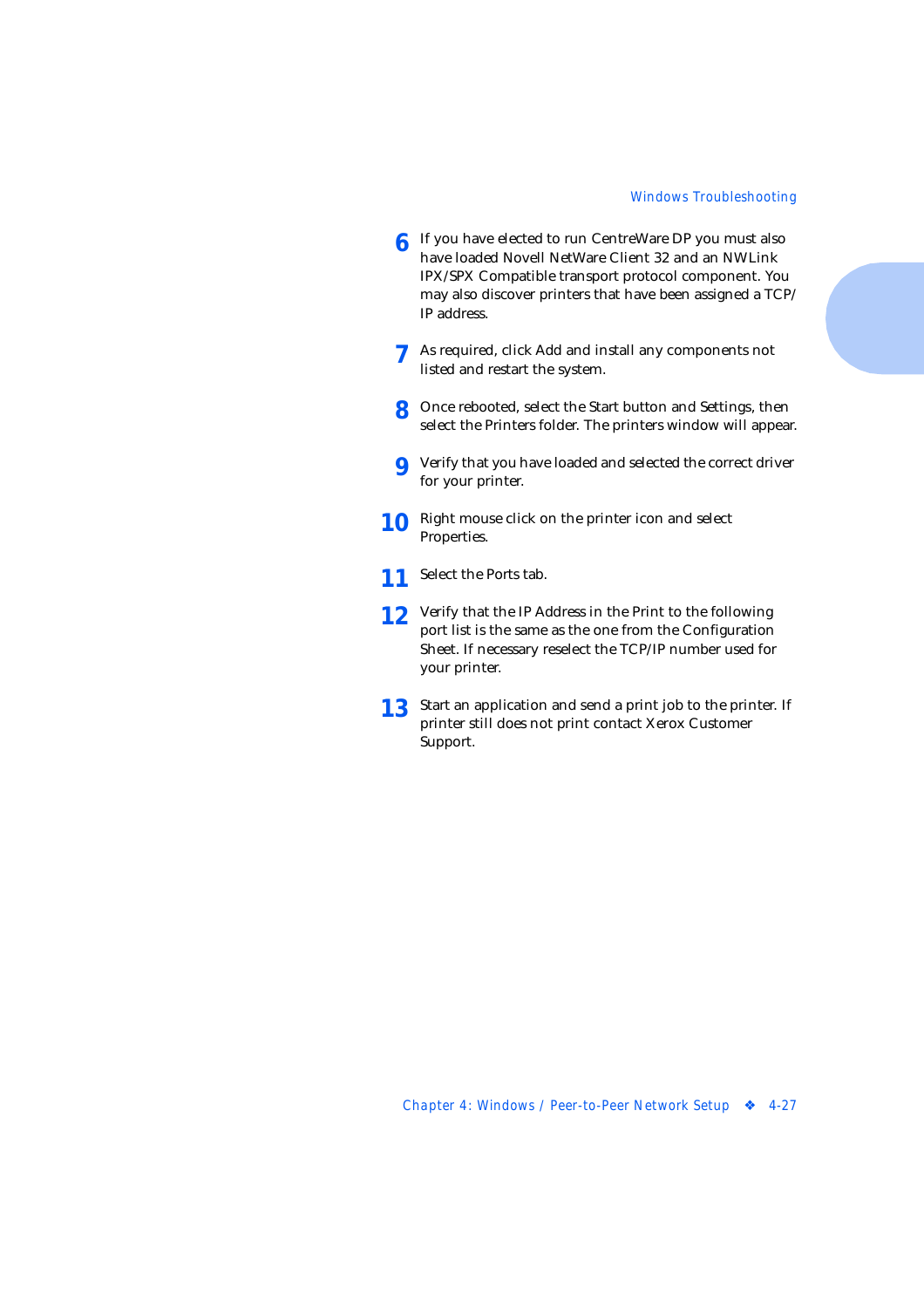# **Windows NT 4.0 Troubleshooting (DLC/LLC)**

This troubleshooting section assumes:

- You have verified the operation of the printer using the procedures found in *[Chapter 2: Connecting to Your](#page-14-0)  [Network](#page-14-0)*.
- You have loaded a DocuPrint PCL or PostScript print driver.
- You have printed and retained a current copy of the Configuration Sheet.
	- **1** Verify this item in the upper left corner of the Configuration Sheet:
		- Hardware Address: (Note this address for later use).
	- **2** From a workstation desktop use the right mouse button and select Network Neighborhood then with the left mouse button select Properties from the cascade menu.
	- **3** The Network dialog will appear. Select the Protocols tab.
	- **4** Check the list of installed network components for the following item:
		- DLC Protocol
	- **5** If you have elected to run CentreWare DP you must also have loaded Novell NetWare Client 32 and an IPX/SPX Compatible protocol component. You may also discover printers that have been assigned a TCP/IP address.
	- **6** As required, install any components not listed and restart the system.
	- **7** Once rebooted, select the Start button and Settings, then select the Printers folder. The printers window will appear.
	- **8** Verify that you have selected the correct driver for your printer.
	- **9** Right mouse click on the printer icon and select Properties.
- **10** Select the Ports tab.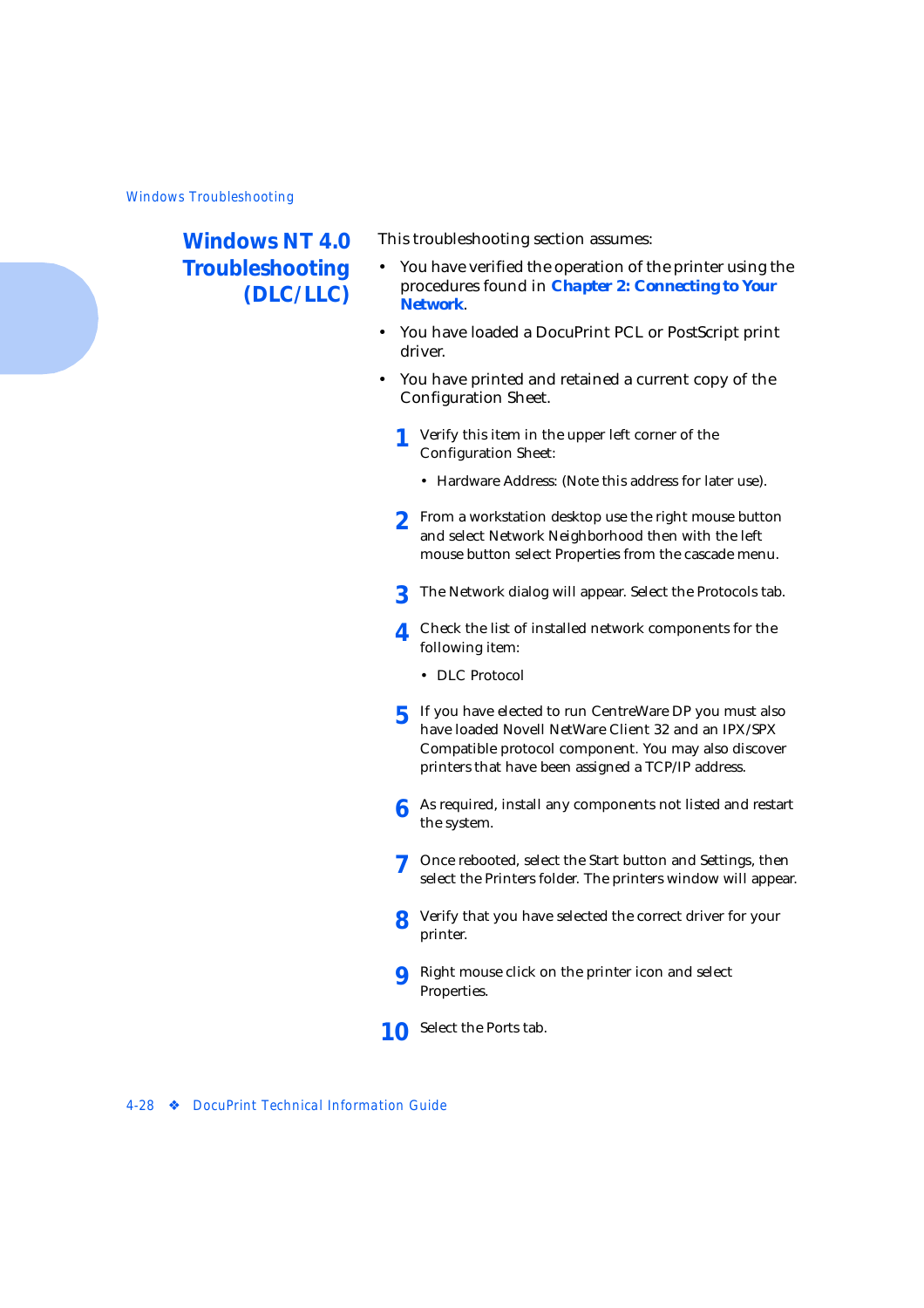- **11** Verify that the port name in the Print to the following port list matches the name given when the printer was installed. If necessary reselect the correct name.
- **12** Start an application and send a print job to the printer. If printer still does not print contact Xerox Customer Support.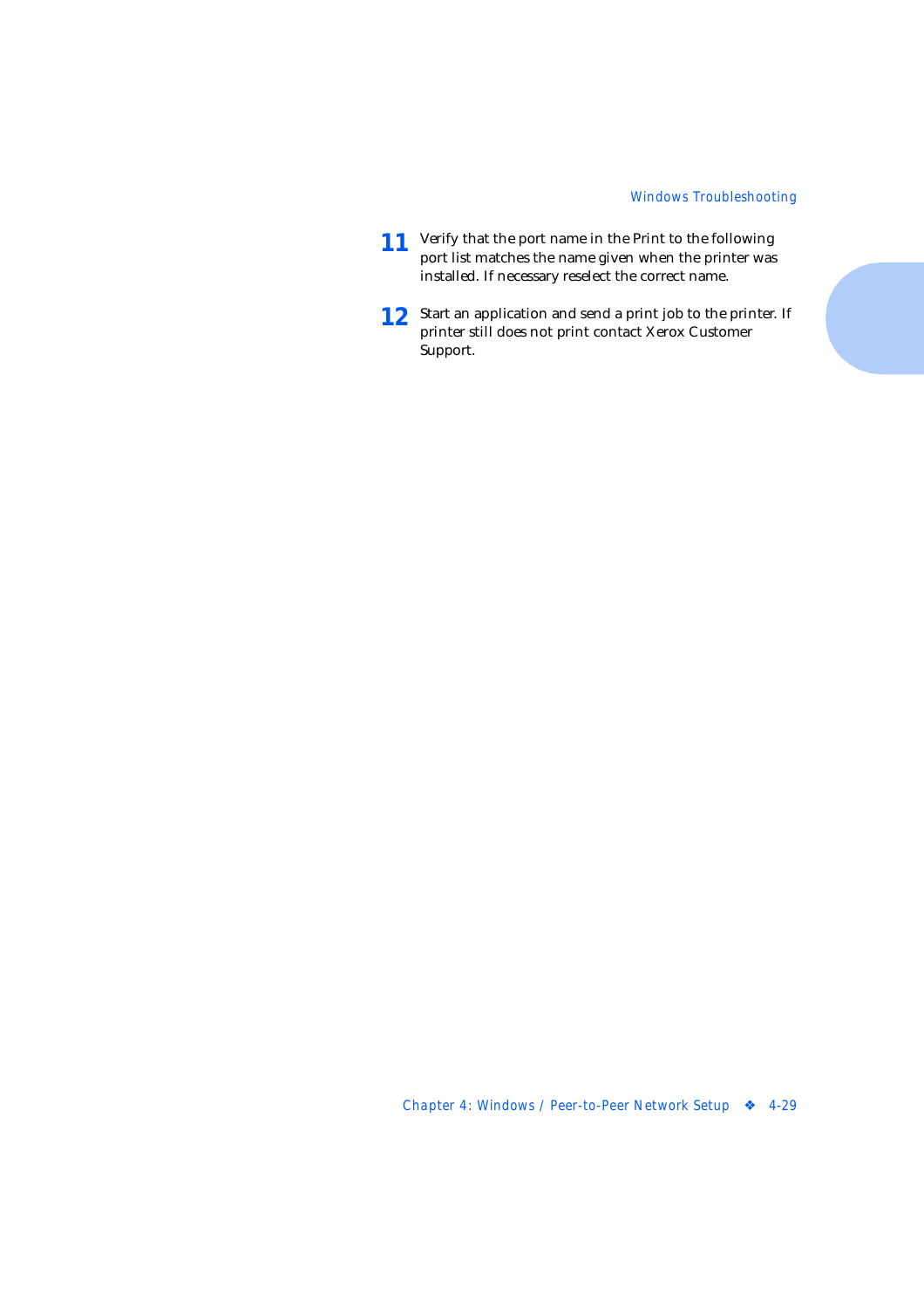# **Windows NT 4.0 Troubleshooting (AppleTalk)**

This troubleshooting section assumes:

- You have verified the operation of the printer using the procedures found in *[Chapter 2: Connecting to Your](#page-14-0)  [Network](#page-14-0)*.
- You have loaded a DocuPrint PCL or PostScript print driver.
- You have printed and retained a current copy of the Configuration Sheet.
	- **1** Verify this item in the upper left corner of the Configuration Sheet:
		- EtherTalk Name is correct.
	- **2** Verify these items in the EtherTalk and Ethernet Menu areas of the Configuration Sheet:
		- Enabled: is set to Yes.
		- Zone: contains the desired zone name or \* (\*=all zones).
	- **3** From the server desktop, use the right mouse button and select Network Neighborhood then with the left mouse button select Properties from the cascade menu.
	- **4** The Network dialog will appear. Select the configuration tab.
	- **5** Check the list of installed network components for the following item:
		- AppleTalk Protocol
	- **6** If you have elected to run CentreWare DP you must also have loaded Novell NetWare Client 32, Novell NetWare Client, a Novell server on the network, and an IPX/SPX Compatible protocol component. You may also discover printers that have been assigned a TCP/IP address.
	- **7** As required, install any components not listed and restart the system.
	- **8** Once rebooted, select the Start button and Settings, then select the Printers folder. The printers window will appear.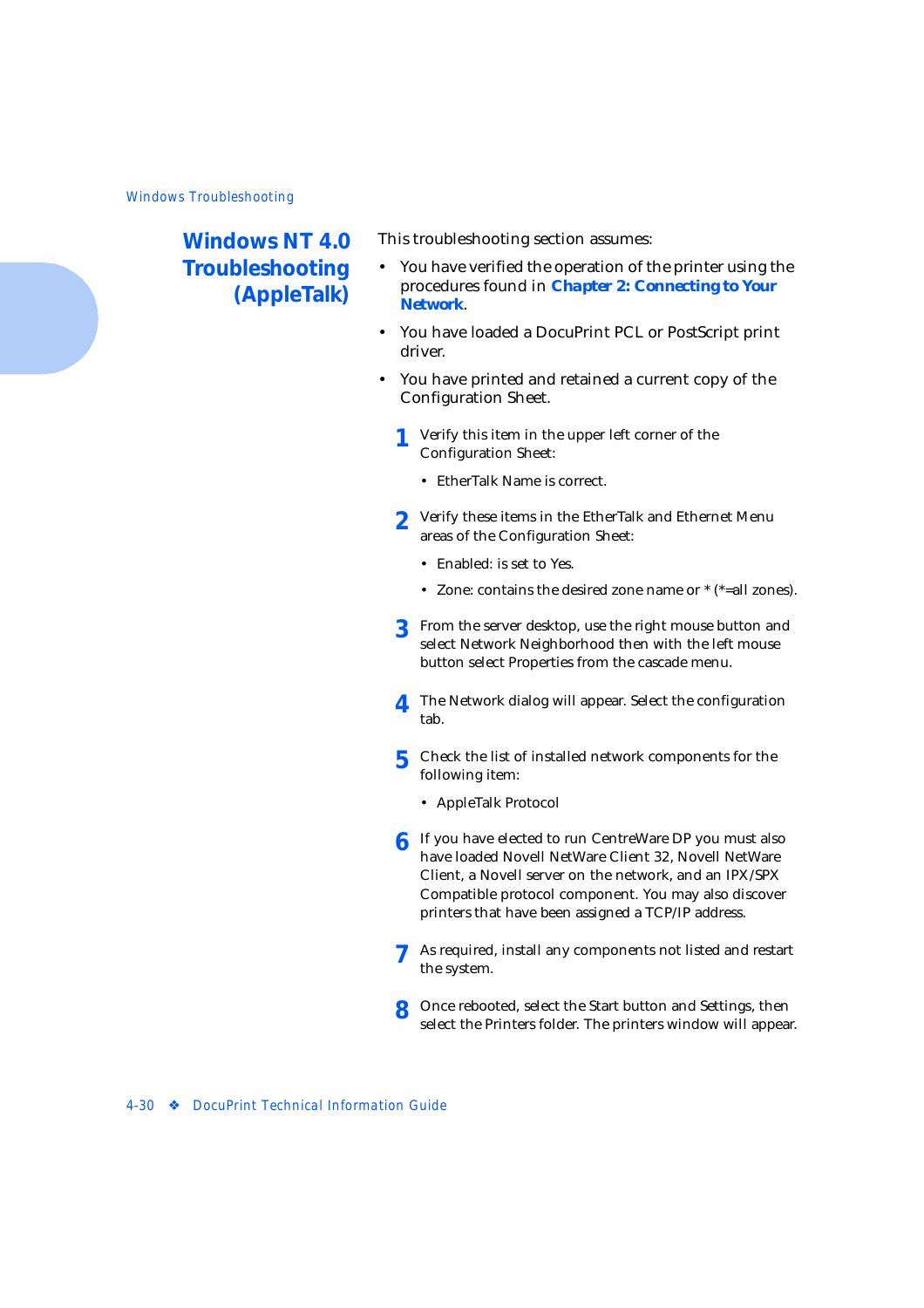- **9** Verify that you have selected the correct driver for your printer.
- **10** Right mouse click on the printer icon and select **Properties**.
- **11** Select the **Ports** tab.
- **12** Verify the AppleTalk name in the Print to the following port list. If necessary reselect the correct name.
- **13** Start an application and send a print job to the printer. If printer still does not print contact your Customer Support.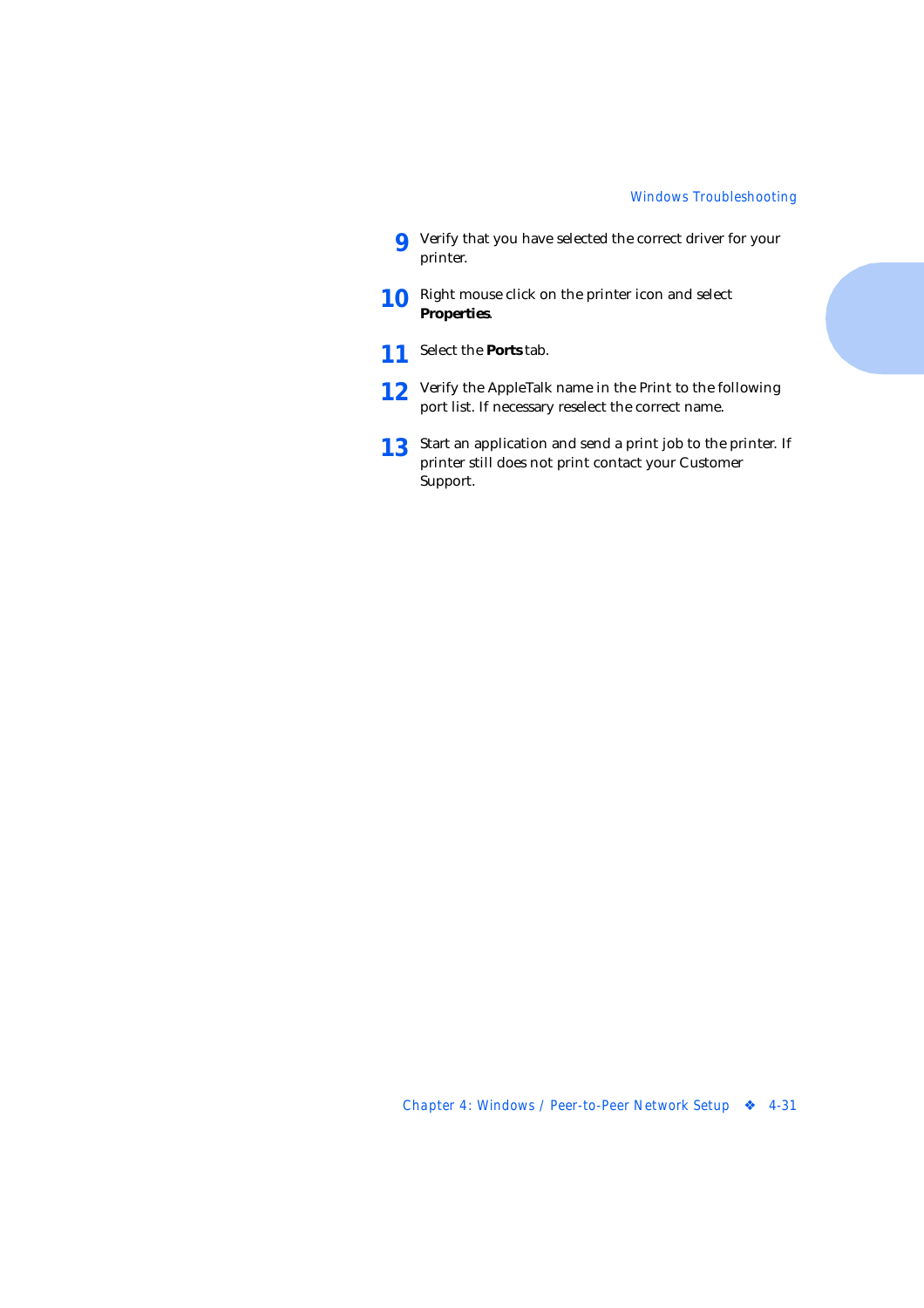*Windows Troubleshooting*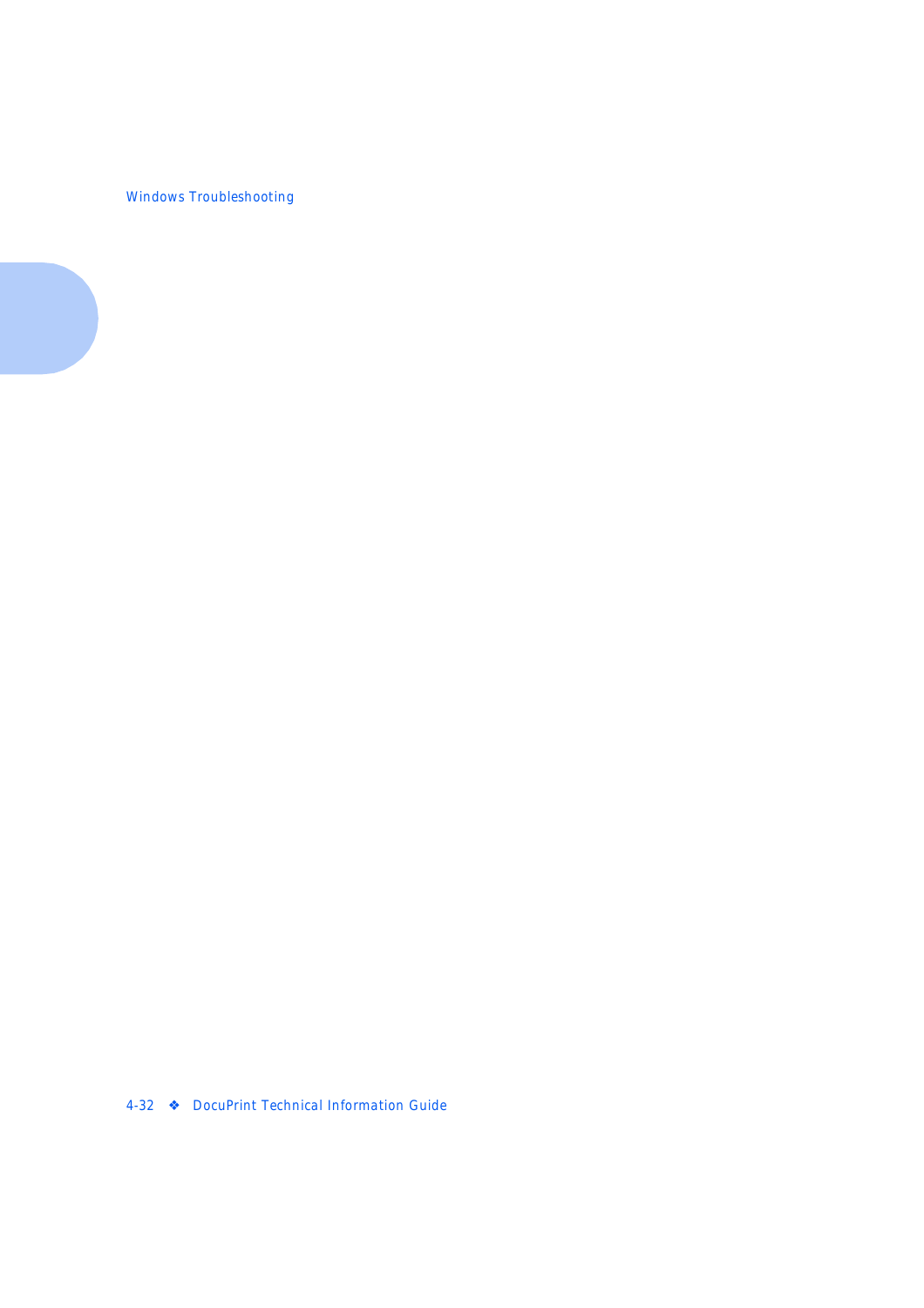

# **Macintosh Network Setup**

| Driver Installation for Macintosh System 7.0+  5-4 |  |
|----------------------------------------------------|--|
|                                                    |  |
|                                                    |  |
|                                                    |  |
|                                                    |  |
| Macintosh Troubleshooting Step-by-Step  5-9        |  |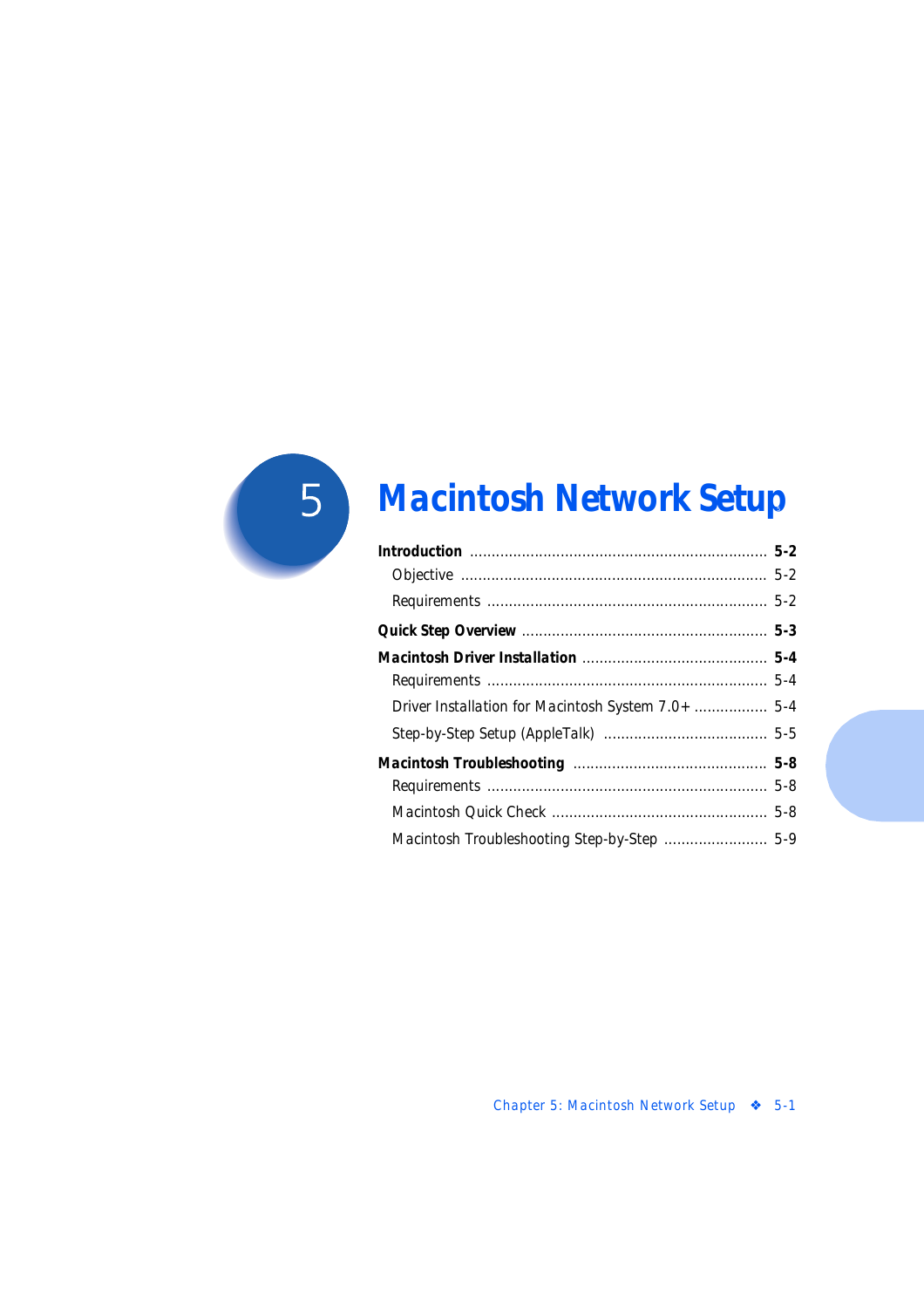# <span id="page-85-0"></span>**Introduction**

The purpose of this chapter is to provide detailed information on Software Installation, Configuration, Initial Testing, and Troubleshooting of the DocuPrint printer for use on your network. This task would ordinarily be performed by an experienced System Administrator.

**Objective** The objective of this chapter is to provide the required information to enable you to connect and set up your DocuPrint printer on your network using your specific workstation operating system.

### **Requirements** In general, the requirements needed for printer connection and setup include:

- A workstation with the appropriate operating system software installed for that station.
- A working knowledge of the operating system being used on your workstation.
- A DocuPrint printer, together with appropriate cabling to link the printer to your network. Refer to *[Chapter 2: Connecting to Your Networ](#page-14-0)k* for details on cabling information.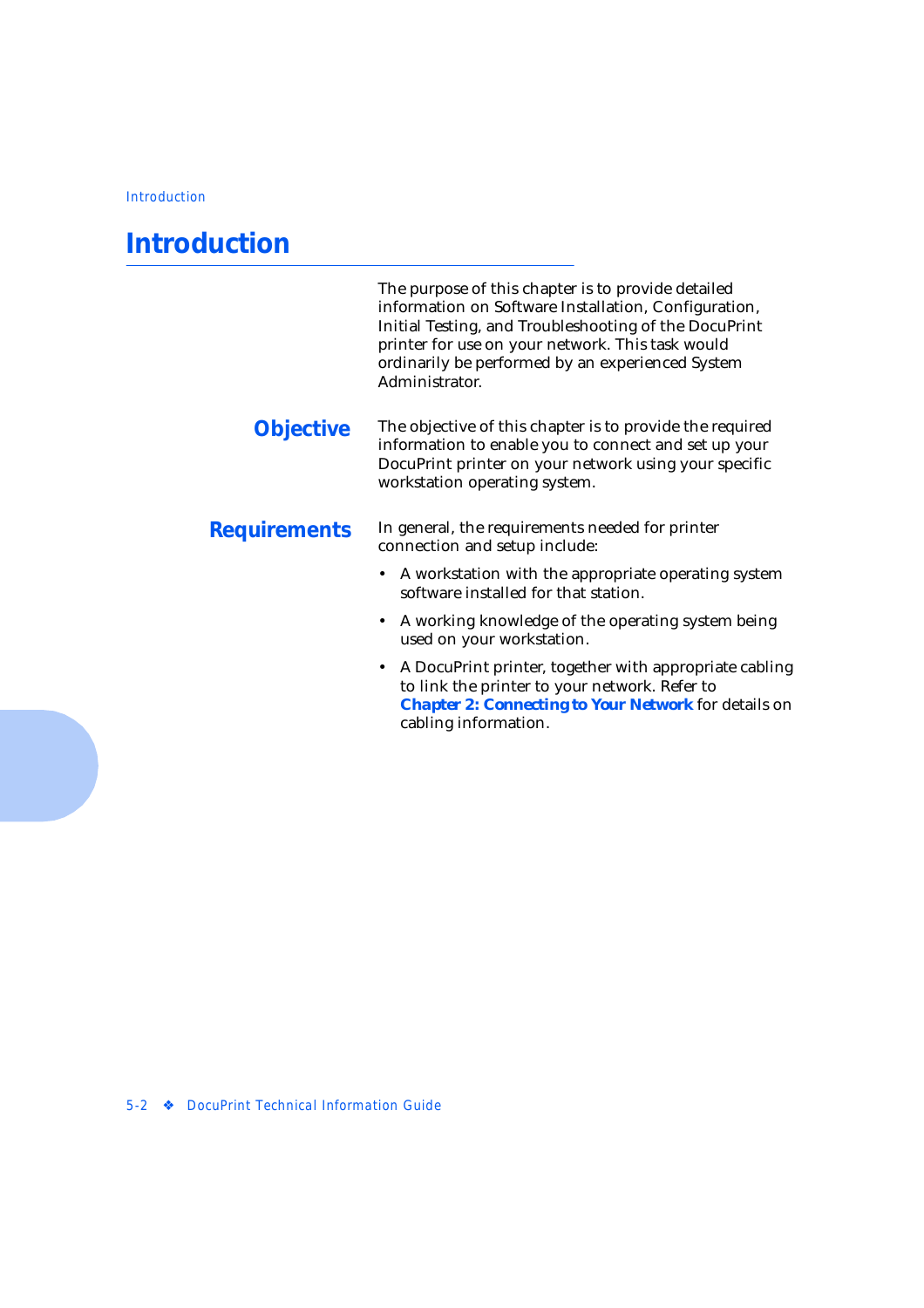# <span id="page-86-0"></span>**Quick Step Overview**

- **1** Configure the DocuPrint printer for use on an EtherTalk network from the Control Panel (if necessary). See **[page 5-5](#page-88-0)** for step-by-step instructions.
- **2** Install the DocuPrint Macintosh Driver per the instructions provided in the section **["Macintosh Driver](#page-87-0)  [Installation" \(page 5-4](#page-87-0))**.
- **3** Select DocuPrint printer and zone (if used) in the Chooser.
- **4** Print a one-page job from your software application.
- **5** If you are not able to print, consult the section **["Macintosh Troubleshooting" \(page 5-8](#page-91-0))** for information on your network configuration.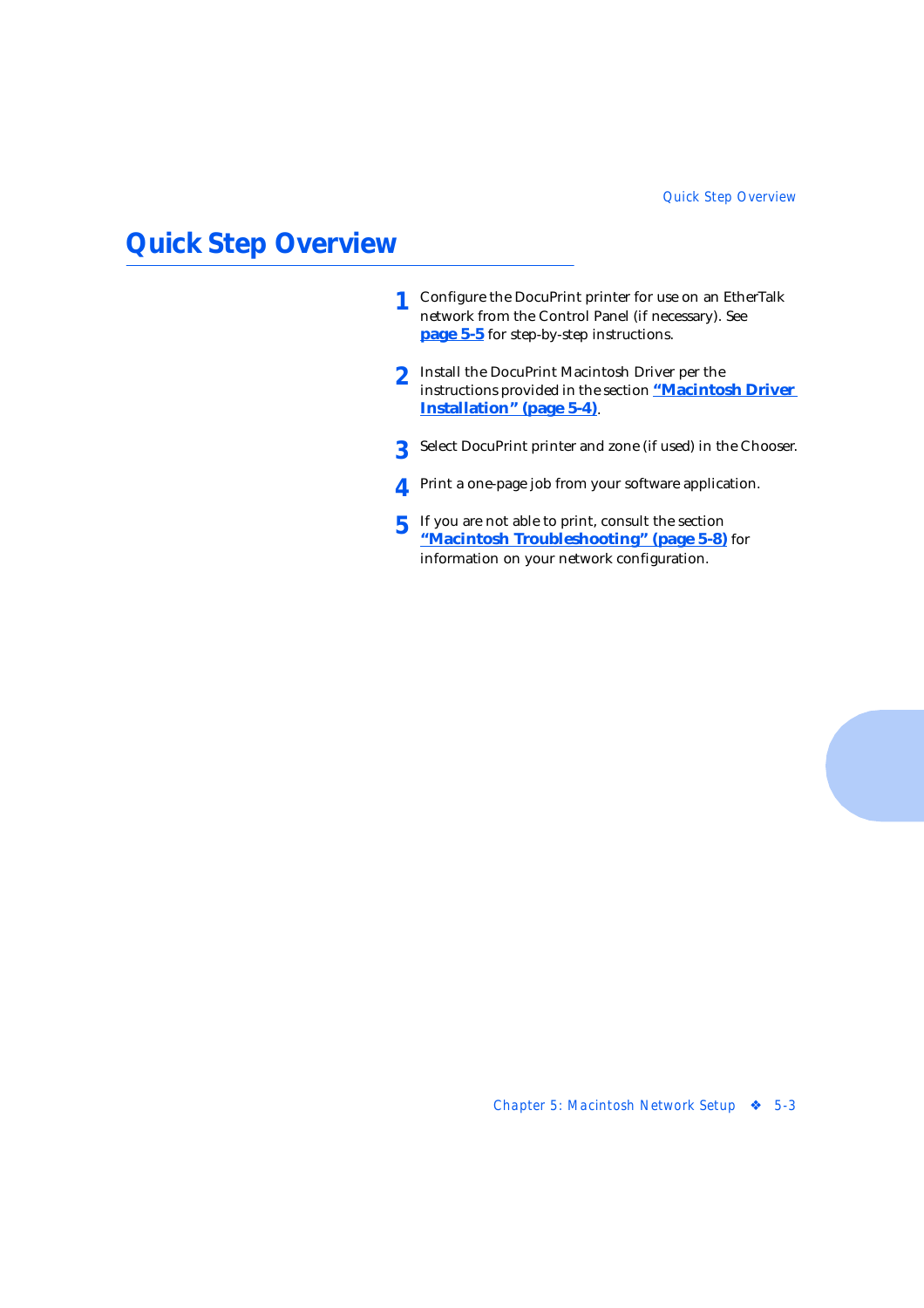# <span id="page-87-0"></span>**Macintosh Driver Installation**

# **Requirements** • A working knowledge of your Macintosh 7.0+ or higher operating system. • The DocuPrint CD. **Macintosh System 7.0+ 1** Insert the CD in your CD-ROM drive. **2** Double click on the disk icon. **3** Double click on **Instal** folder. **4** Double click on **Driver** folder. **5** Double click on the DocuPrint Installer icon. **6** Follow the Installation Instructions when prompted.

**7** Click on the Install button for Easy Installation.

*For more up-to-date information on installing your DocuPrint driver, refer to the Readme File.*

**Driver Installation for**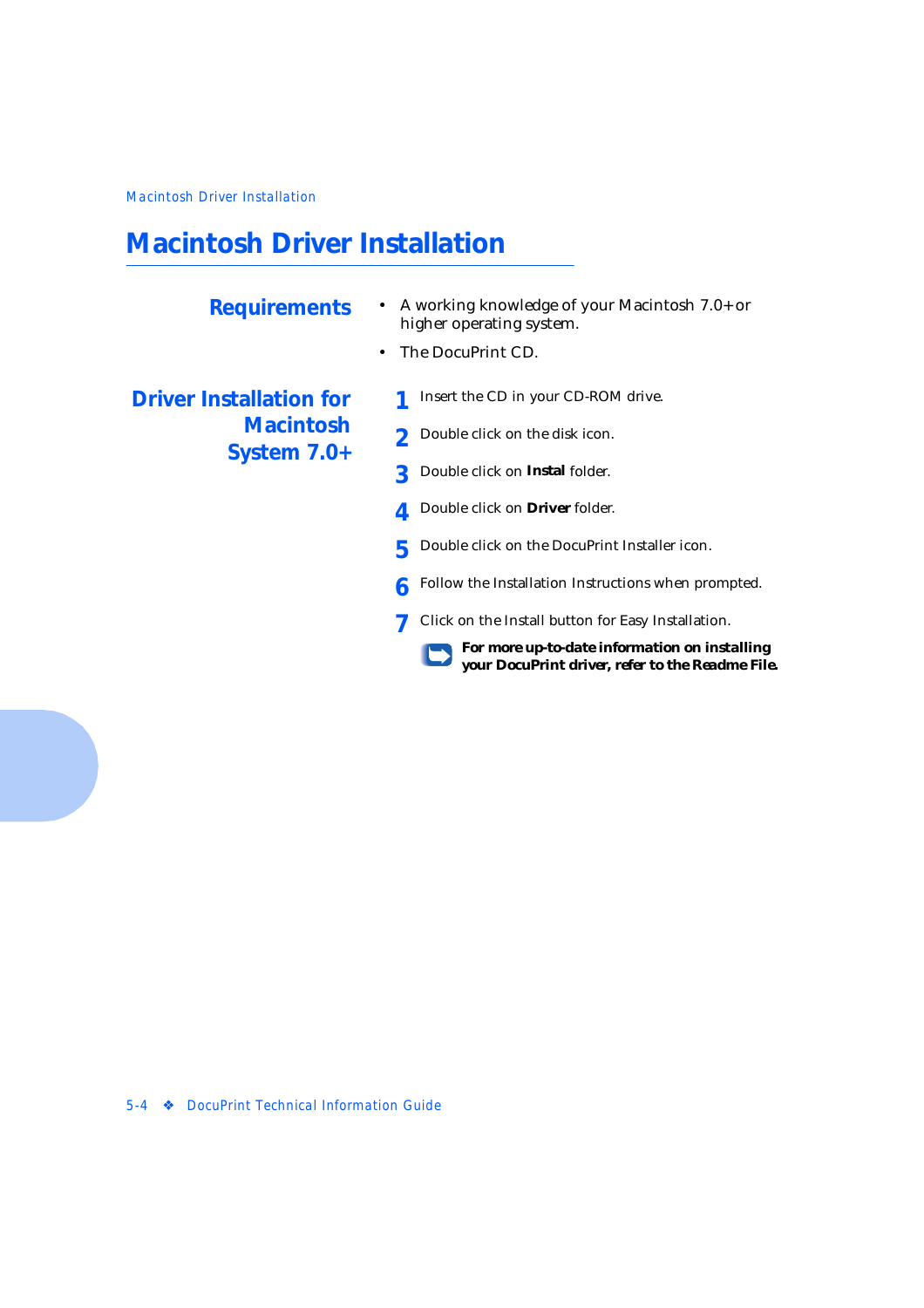# <span id="page-88-0"></span>**Step-by-Step Setup (AppleTalk)**

### **Configuring EtherTalk at the Control Panel**

To enable the EtherTalk protocol at the printer's Control Panel, follow these steps:

**1** Press **Menu Up** or **Menu Down** until you see:

Menus Ethernet Menu

**2** Press **Item Up** or **Item Down** until you see:

Ethernet Menu ETalk Enable

**3** Press **Value Up** or **Value Down**. You will see:

ETalk Enable = On

**4** Press **Enter**. You will see:

Ethernet Menu ETalk Enable

**5** Press **On Line**. You will see: Ready

**6** Restart the printer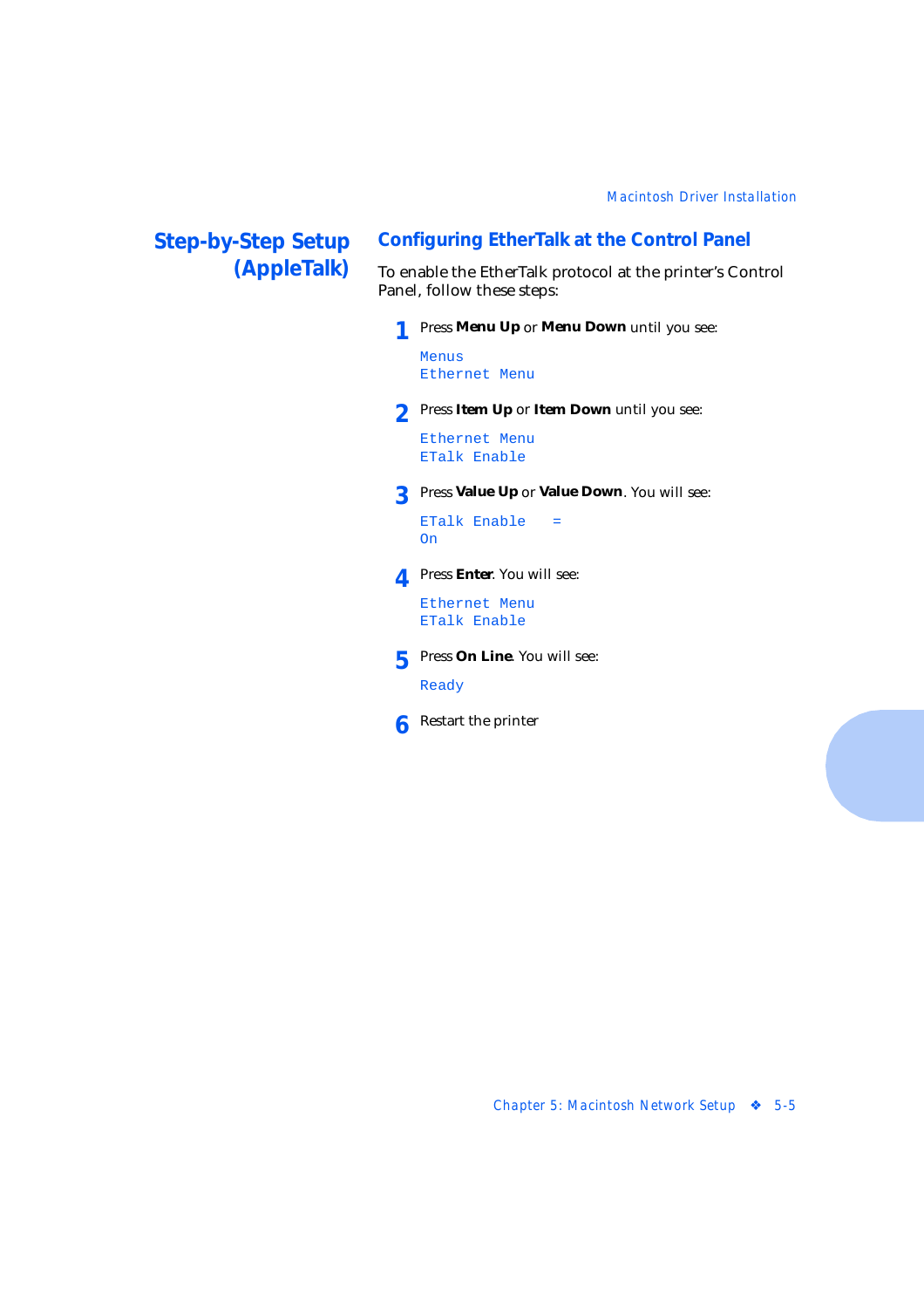### **Selecting the Printer from the Chooser**



*Before continuing, make sure that the software included with your customer documentation set has been loaded into each Macintosh computer that will be sending jobs to the DocuPrint printer.*

Before you send a print job to the DocuPrint printer, make sure that it is selected as the current printer in the Chooser.

- **1** At the printer, print a configuration sheet and note the **printer address**. Refer to the section **["Print the](#page-34-0)  [Configuration Sheet" \(page 2-21](#page-34-0))**.
- **2** At your computer, select the APPLE in the upper left corner of the Desktop.
- **3** Select the **Chooser** entry in the menu.
- **4** Make sure that **AppleTalk** is active.
- **5** In the left window of the Chooser, click on the **Adobe PS** icon to select it. You may have to use the scroll bars at the right side of this box to locate the icon.
	- *Your network may be divided into AppleTalk Zones. You can tell if there are zones by the appearance of the CHOOSER window. When the CHOOSER program detects multiple zones, the left window will be reduced in size. The lower half of the CHOOSER window will be a zone list. Identify, then select the zone in which the DocuPrint printer is located.*
- **6** When you select a zone, printer names appear in a box to the right.
- **7** Select the **printer address** from the window to the right.
- **8** Click **Setup**...

*If you do not use the DocuPrint driver, you may not be able to take advantage of all of the printer's features.*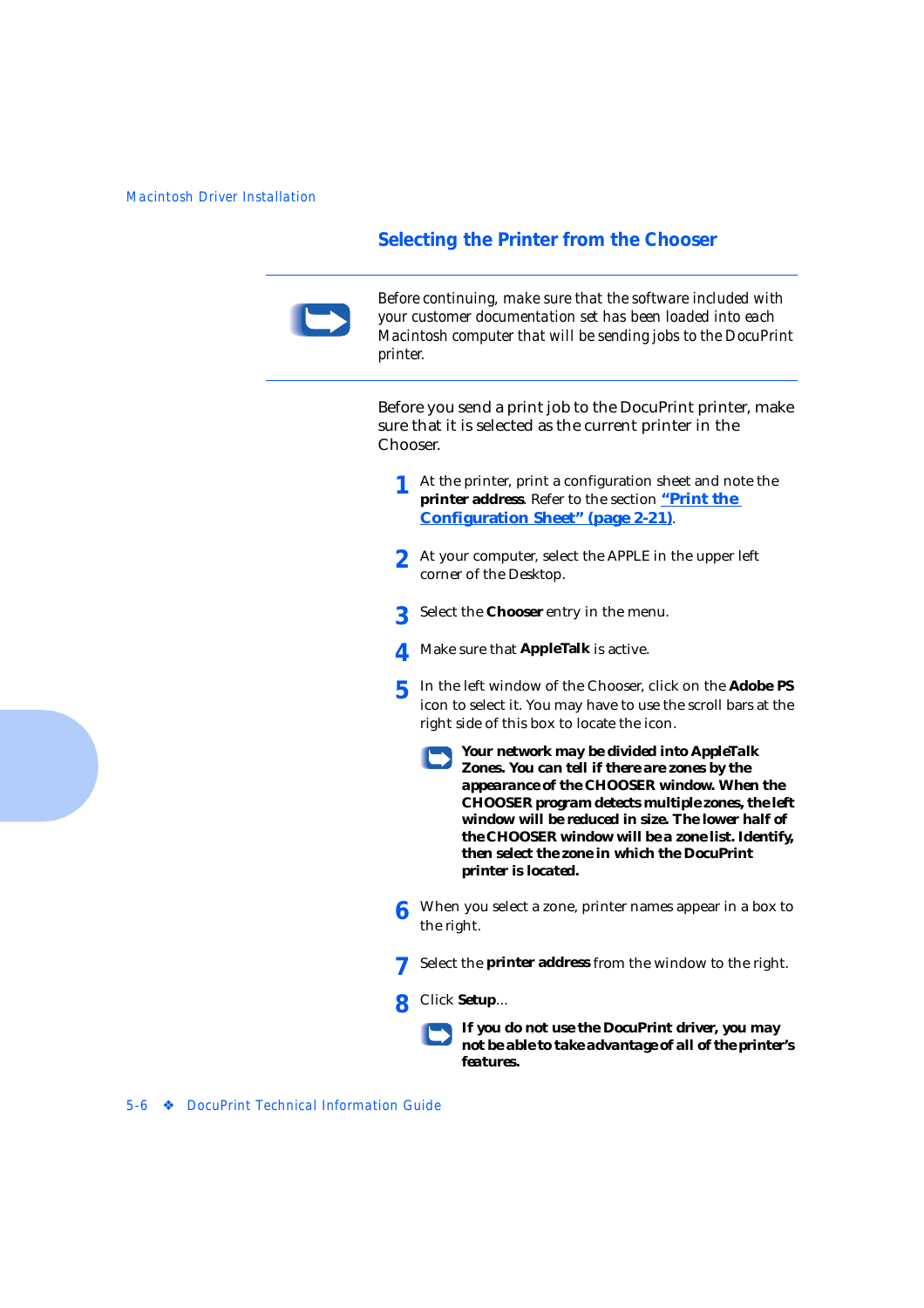#### **FOR FIRST TIME INSTALLATIONS**

- **9** Highlight the PPD for your DocuPrint printer. Click **Select**.
- **10** Configure your driver with the options installed on your printer.
- **11** Go to *Step 16*.

### **FOR RECONFIGURATION OF EXISTING PRINTERS**

- **12** Click on **Select PPD**. The window displays a list of PostScript printer description files.
- **13** Highlight the PPD file for the desired printer.
- **14** Click **Select**.
- **15** Select **Configure** and set your driver with the options installed on your printer.
- **16** Click **OK** when finished.
- **17** Close the window to exit the Chooser.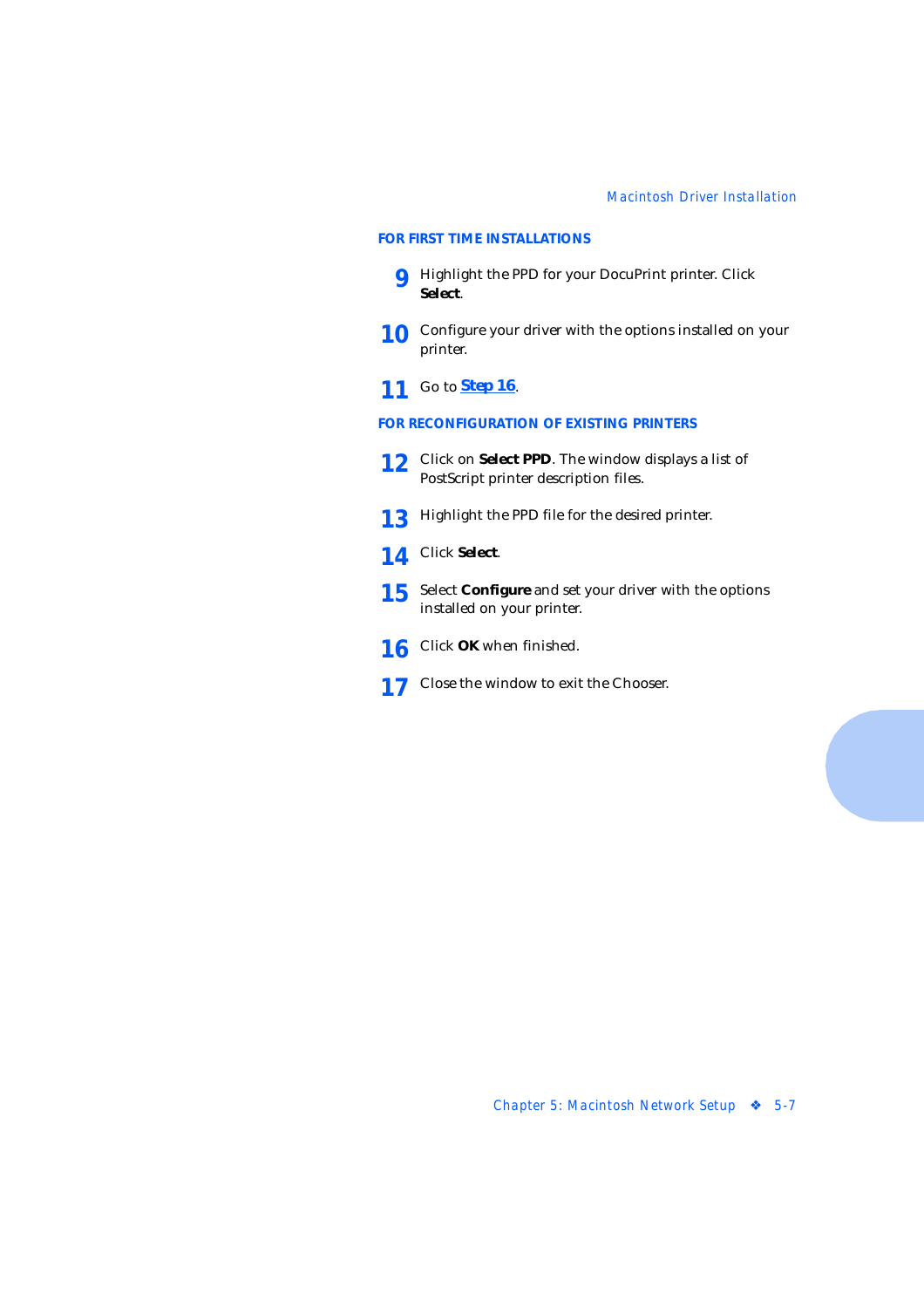# <span id="page-91-0"></span>**Macintosh Troubleshooting**

The steps in this procedure should eliminate cabling, communication, and connection problems.

Complete these steps, then run a test print from your software application. If the job prints, no further system troubleshooting will be necessary.

For problems with the appearance of your document once it has printed, consult of the DocuPrint System Administrator Guide.

- **Requirements** A workstation with the appropriate DocuPrint print driver installed.
	- A working knowledge of the operating system (System 7.0+ or higher) being used on your workstation.
	- Proper cabling in use to connect your printer to the network.

# **Macintosh Quick Check**

- **1** Start the Chooser in Operating System 7.0+ or greater software.
- **2** If the printer name appears, your printer is communicating through the network. You do not need to perform any of the checks outlined in this section.
- **3** If your printer name does not appear, proceed to the section **["Macintosh Troubleshooting Step-by-Step"](#page-92-0)  [\(page 5-9\)](#page-92-0)**.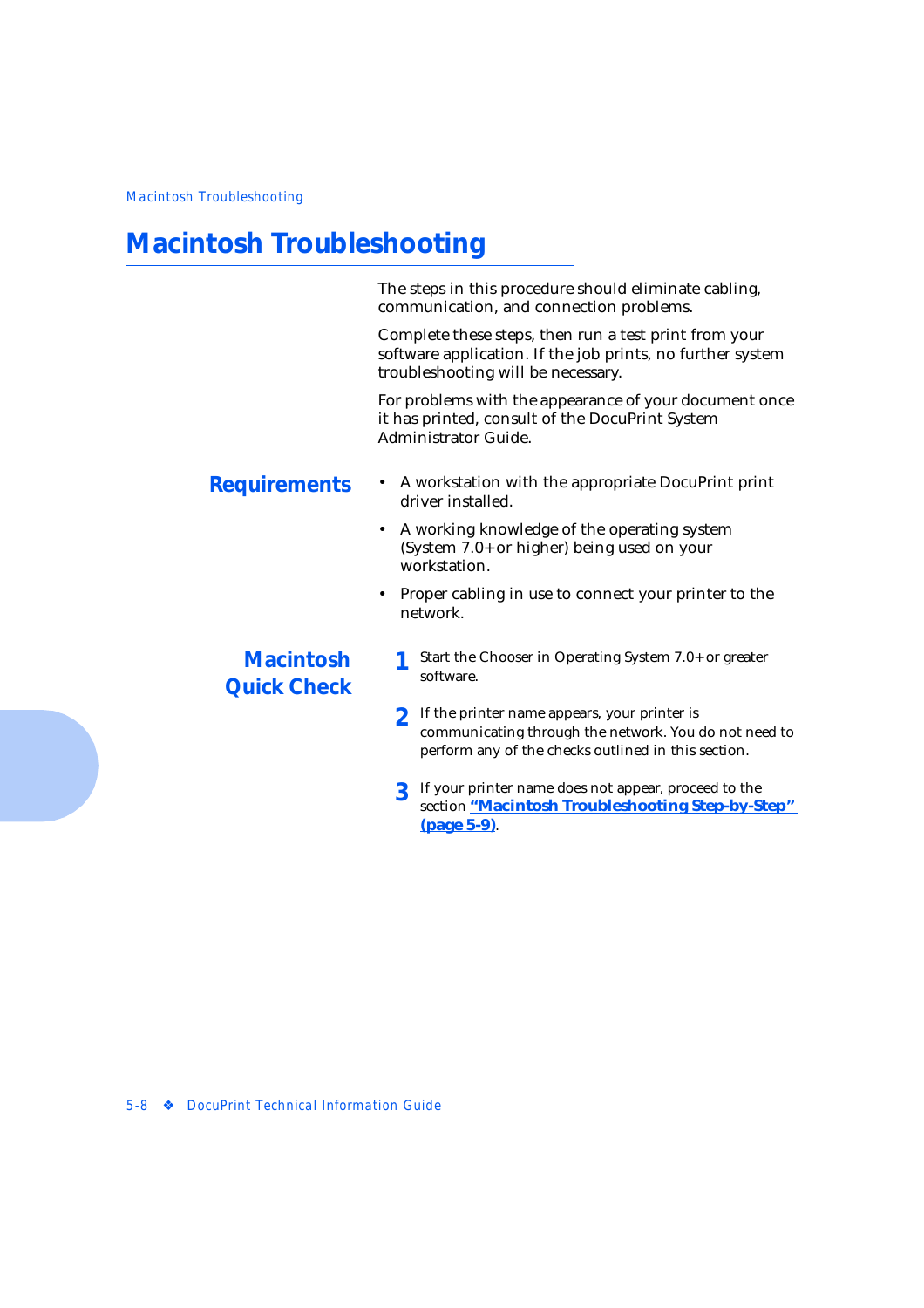# <span id="page-92-0"></span>**Macintosh Troubleshooting Step-by-Step**

- **1** Verify that the printer is plugged in, turned on, and connected to an active network.
- **2** Verify cable connection to the printer from the EtherTalk network. (BNC connections should have the locking pins of the plug snapped into the slots of the jack. RJ45 connections should be fully inserted and the locking clip engaged.)
- **3** Verify that the printer is receiving network traffic by monitoring the LEDs on the back of the printer. When the printer is connected to a functioning network receiving traffic, its link LED will be green, and its orange traffic LED will be flashing rapidly.
- **4** From the Control Panel, verify that EtherTalk is enabled. If not, enable it in the Control Panel (see **[page 5-](#page-88-0)5**) and reset the printer.
- **5** Print a Configuration sheet and verify that EtherTalk is enabled. Refer to the section **["Print the Configuration](#page-34-0)  [Sheet" \(page 2-21](#page-34-0))**.
- **6** From the Configuration Sheet, verify the Zone. If you have multiple zones on your network, be certain your printer is set to advertise in the desired zone.
- **7** If you are still unable to print, contact Xerox Customer Service.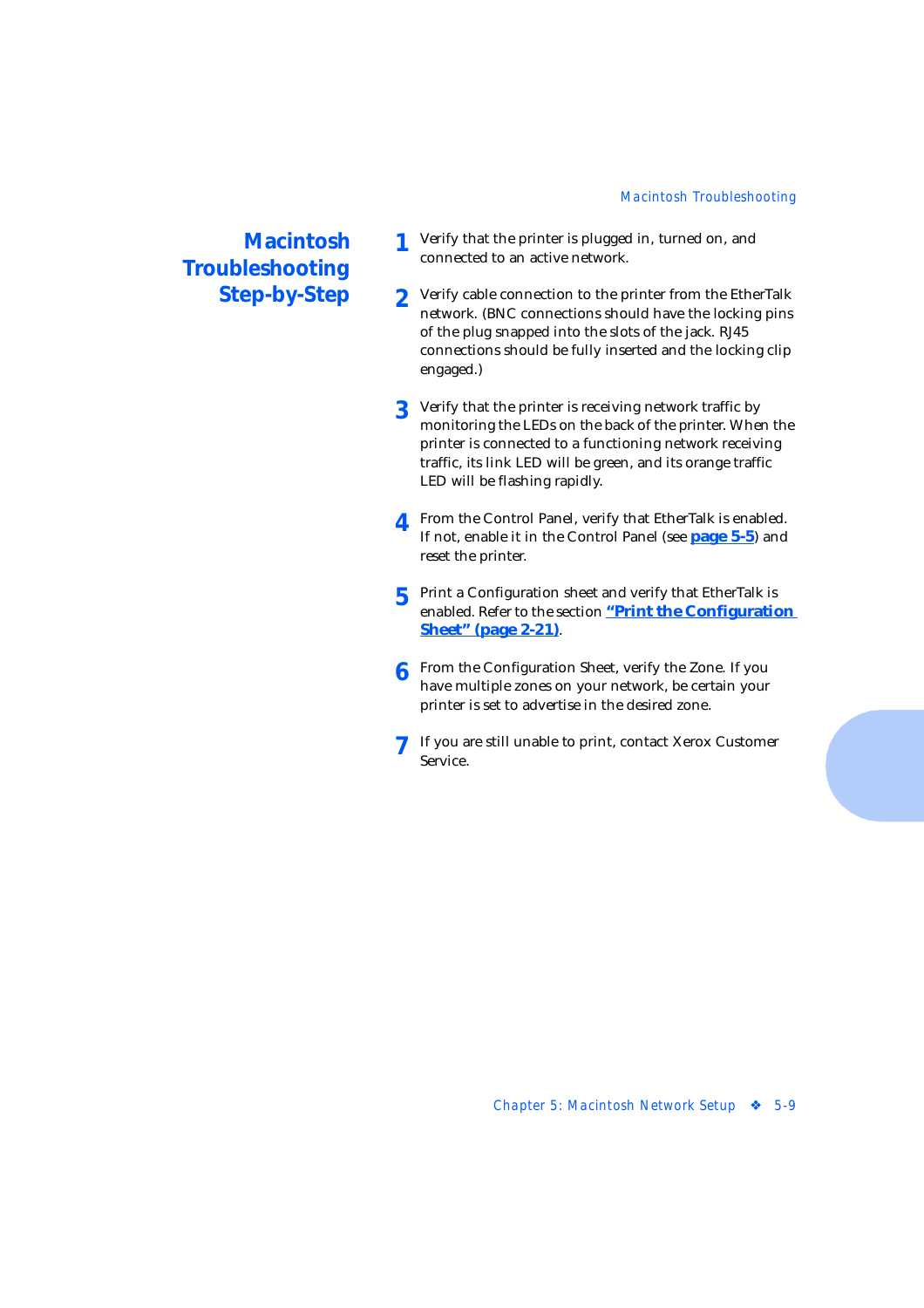*5-10* ❖ *DocuPrint Technical Information Guide*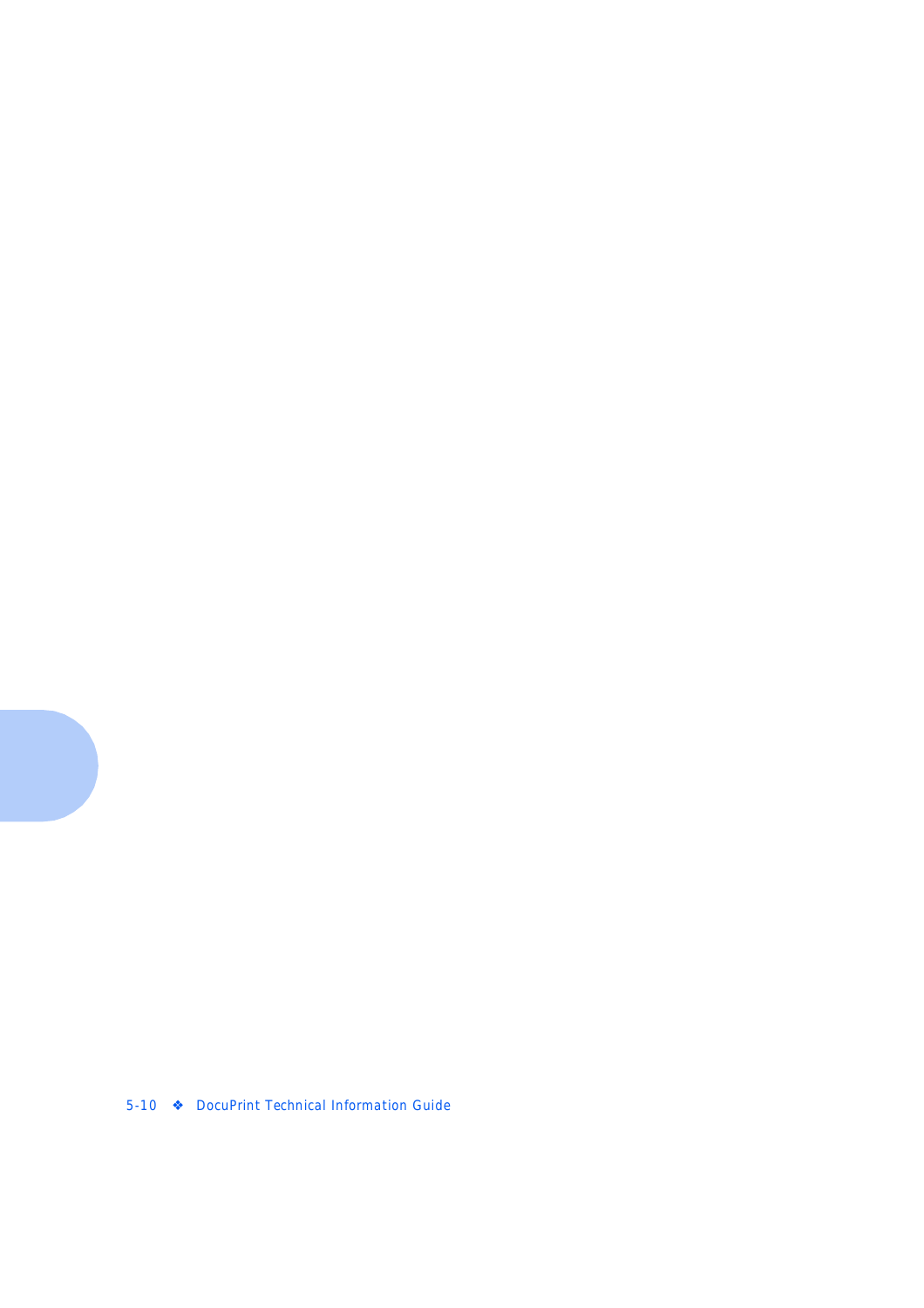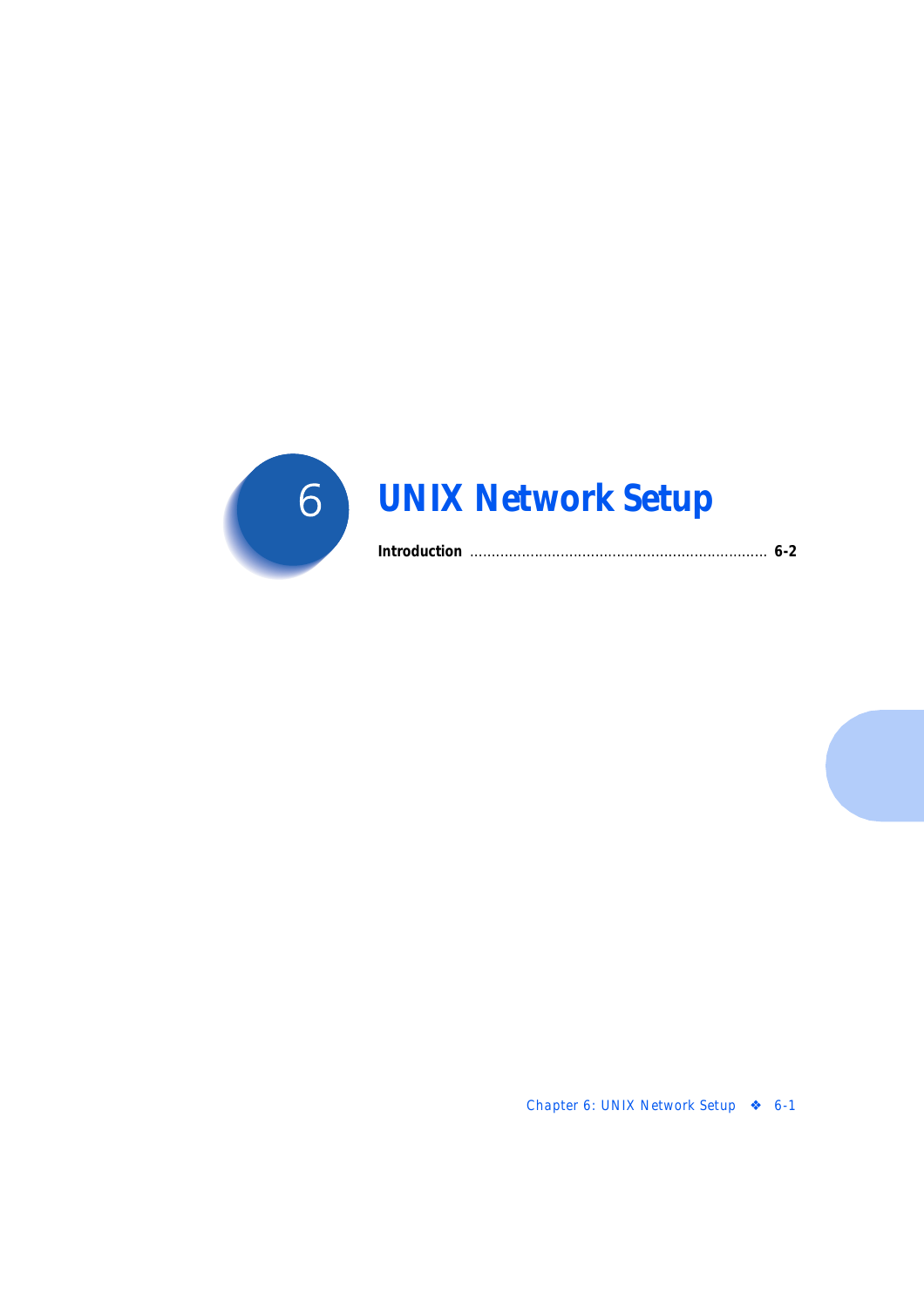# <span id="page-95-0"></span>**Introduction**

For information about the connection and configuration of your printer in UNIX environments, refer to the following documentation also included on your Printer Management Software CD in the \doc\unix\ folder.

For Solaris systems:

• CentreWare for UNIX Systems User Guide

For TTY:

• TTY Printer Services User Guide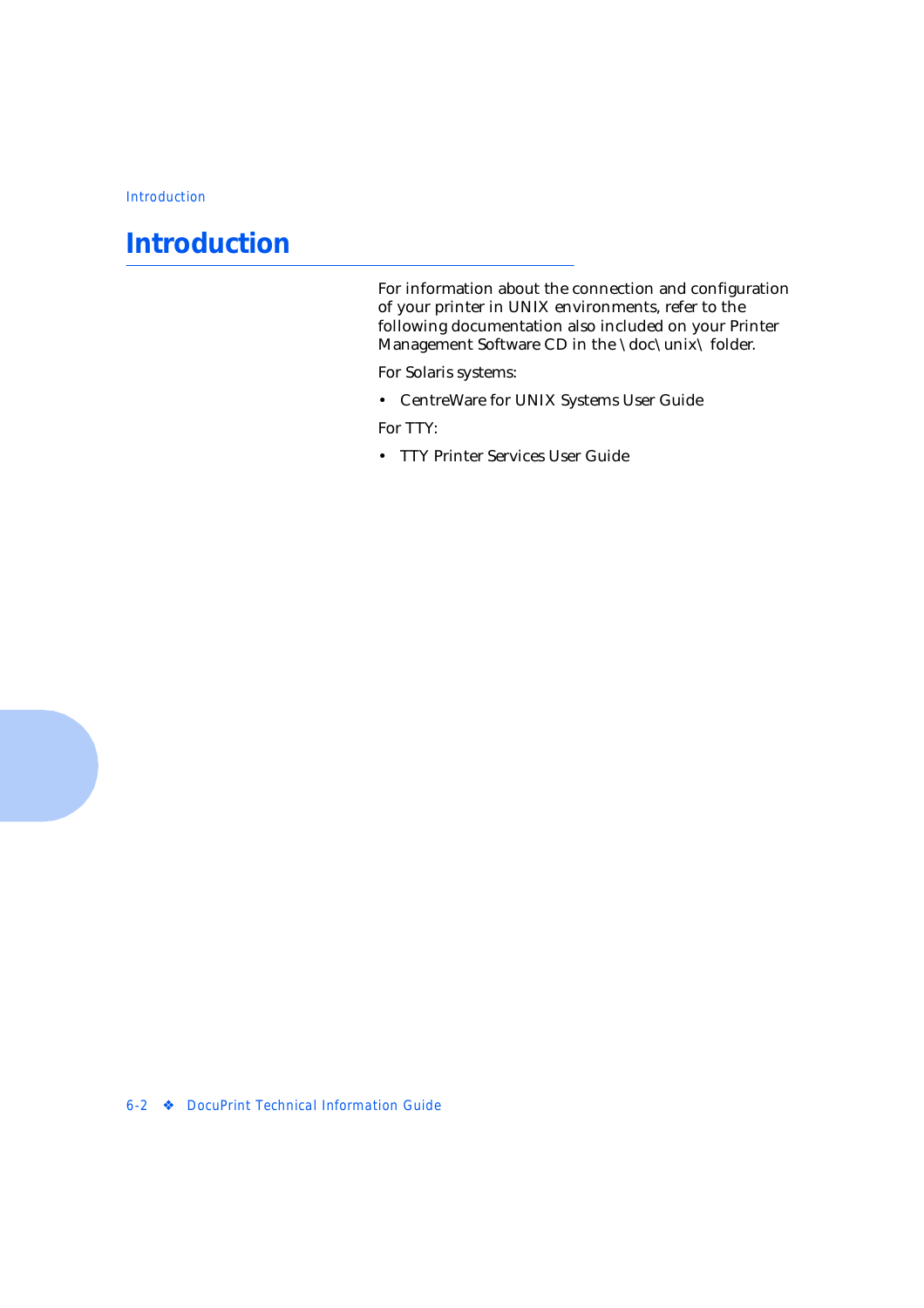

# **OS/2 Network Setup**

| <i>Objective ………………………………………………………</i>      | $7 - 2$ |
|---------------------------------------------|---------|
|                                             |         |
|                                             |         |
|                                             | $7 - 4$ |
|                                             | $7 - 4$ |
|                                             |         |
| Step-by-Step Setup for IBM TCP/IP for OS/2  | 7-6     |
|                                             |         |
| Installing the DocuPrint OS/2 Print Driver  | $7 - 7$ |
|                                             | $7 - 8$ |
|                                             | 7-8     |
|                                             | 7-8     |
| TCP/IP for OS/2 versions 2.0, 3.0, 3.1, 4.0 | $7 - 9$ |
|                                             |         |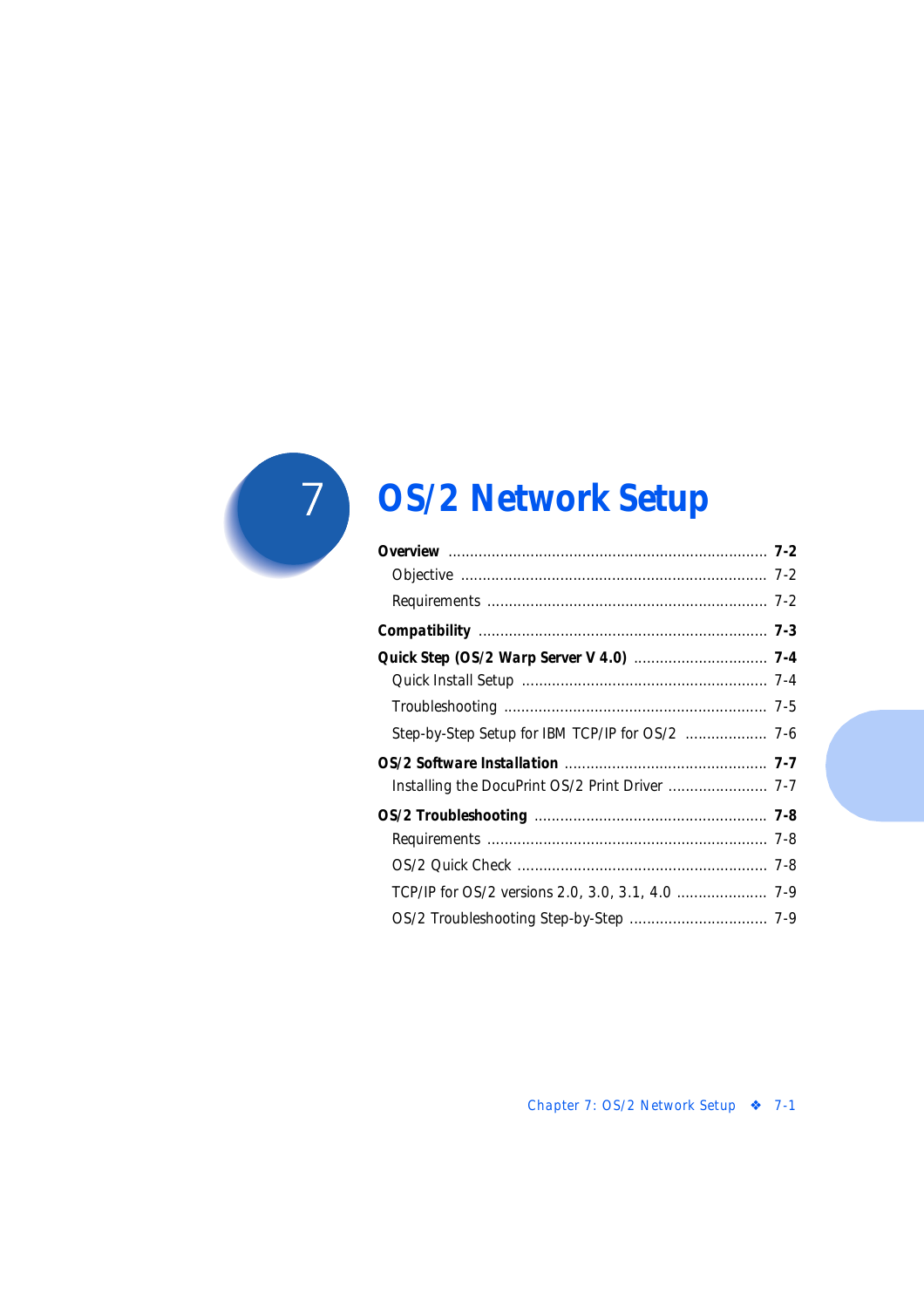# <span id="page-97-0"></span>**Overview**

The purpose of this chapter is to outline the connection and configuration of your DocuPrint printer for use on your network. This task would ordinarily be performed by an experienced System Administrator.

**Objective** The objective of this chapter is to provide the required compatibility, configuration, print driver installation, and troubleshooting information to enable you to successfully connect and set up your DocuPrint printer on your network using your specific workstation operating system.

- **Requirements** Working knowledge of OS/2 and TCP/IP for OS/2.
	- Appropriate cabling connected to your network.
	- Warp Server V 4.0
	- Lan Server V 4.0 and TCP/IP for OS/2 V 2.0
	- OS/2 Warp V  $4.0$
	- OS/2 Warp Connect V 3.0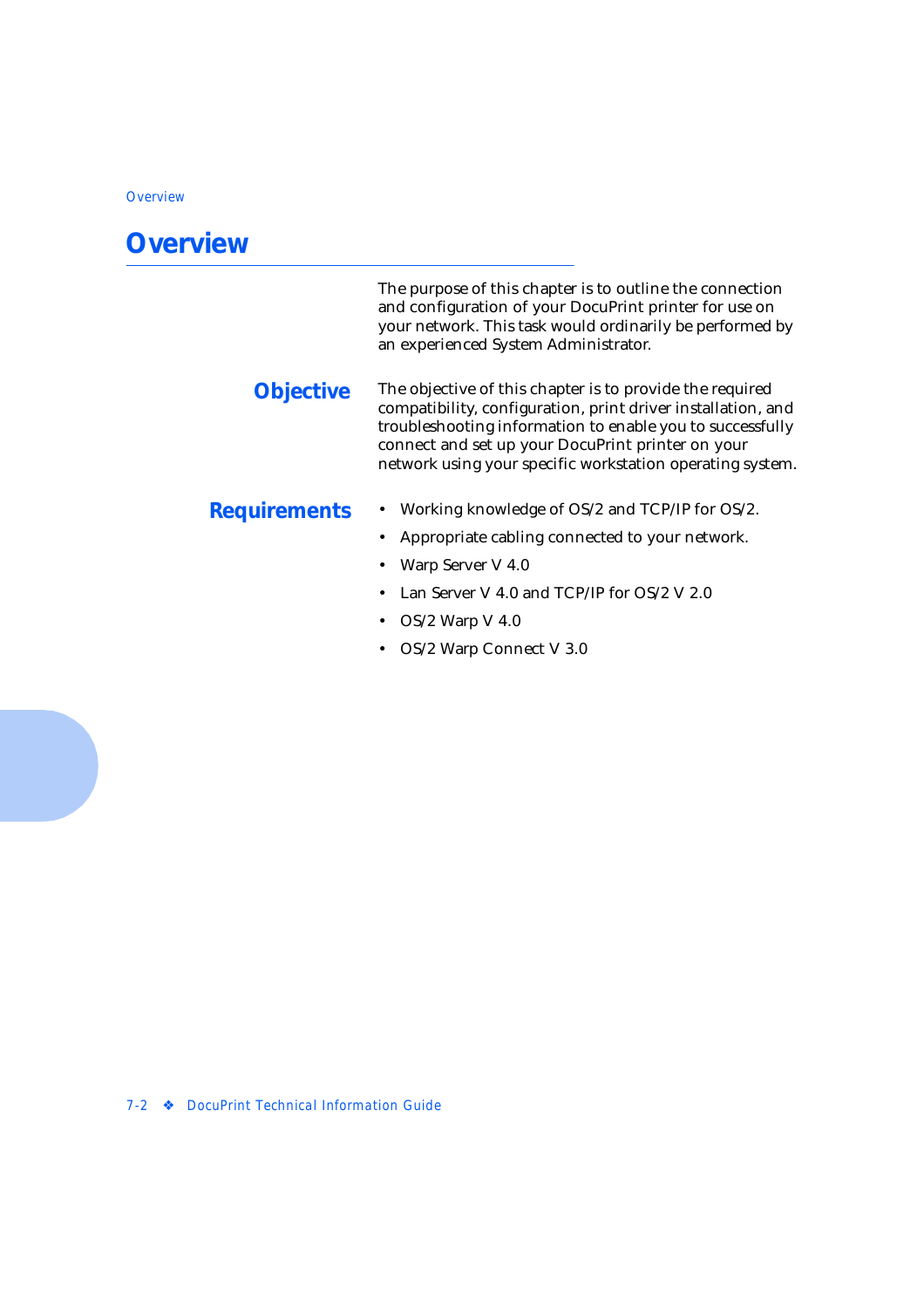# <span id="page-98-0"></span>**Compatibility**

The DocuPrint printer has been tested in the following environments.

### **Network Operating Systems**

- Warp Server V 4.0 (with TCP/IP installed)
- Lan Server V 4.0 with TCP/IP for OS/2 V 2.1
- OS/2 Warp V 4.0 (Peer to Peer) (with TCP/IP installed)
- OS/2 Warp Connect V 3.0 (Peer to Peer) (with TCP/IP installed)

### **Required OS/2 FIXPACKS**

• **Warp Server**:

APAR 11017 - or -

MPTS Fixpack WR08415 (converged) and "LATEST" TCP/IP V 4.0 PRINT Fixpack (including any requisite fixes/apars) - or -

TCP/IP Fixpack UN00959 and "LATEST" TCP/IP V 3.1 PRINT Fixpack (including any requisite fixes/apars)

**• Lan Server V 4.0 with TCP/IP V 2.0**

APAR 11017 (PN 70015)

**• OS/Warp V 4.0**

MPTS Fixpack WR08415 (converged) and "LATEST" TCP/IP V 4.0 PRINT Fixpack (including any requisite fixes/apars)

**• OS/2 Warp Connect V 3.0**

MPTS Fixpack WR08415 (converged) and "LATEST" TCP/IP V 4.0 PRINT Fixpack (including any requisite fixes/apars) - or -

TCP/IP Fixpack UN00067 and "LATEST" TCP/IP V 3.0 PRINT Fixpack (including any requisite fixes/apars)

**OTHER VERSIONS:** Other versions of Lan Server with TCP/IP for OS/2 may work, but have not been tested and are not supported.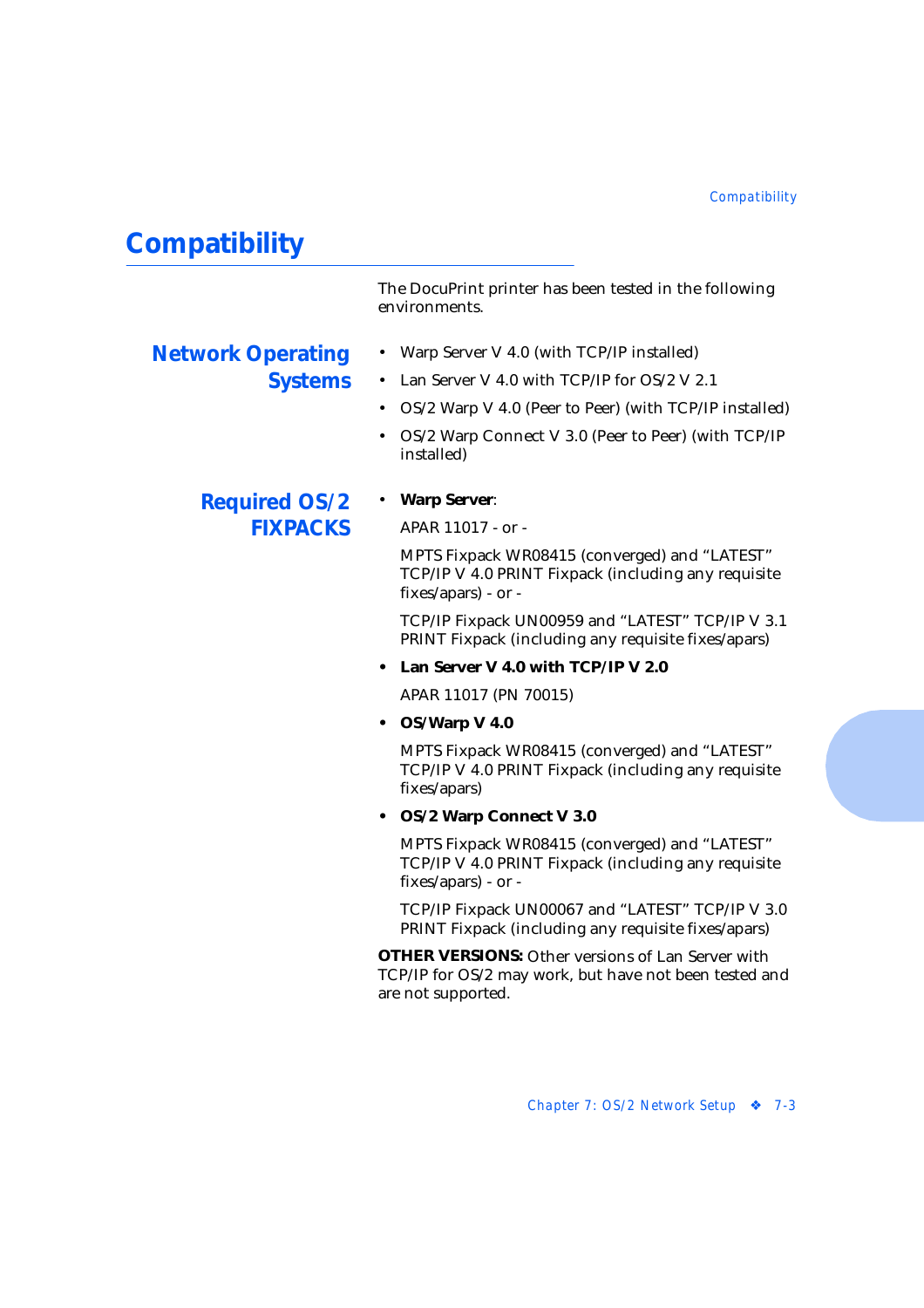<span id="page-99-0"></span>*Quick Step (OS/2 Warp Server V 4.0)*

# **Quick Step (OS/2 Warp Server V 4.0)**

To install and use your DocuPrint printer in an IBM Warp Server environment, you will need to perform several administrative tasks in order to install the printer and configure your server.

- **Quick Install Setup** 1 NETWORK CABLE CONNECTION Attach RJ45/DB15/ BNC.
	- **2** CONFIGURATION SHEET Print the Configuration Sheet from the Control Panel.
	- **3** CREATE OS/2 PRINTER OBJECT Install/create printer driver& printer and share.
	- **4** TEST PRINT Start LPRPORTD/LPRMON, ping printer, open EPM and test print.
	- **5** PRINT QUALITY Refer to the DocuPrint System Administrator Guide.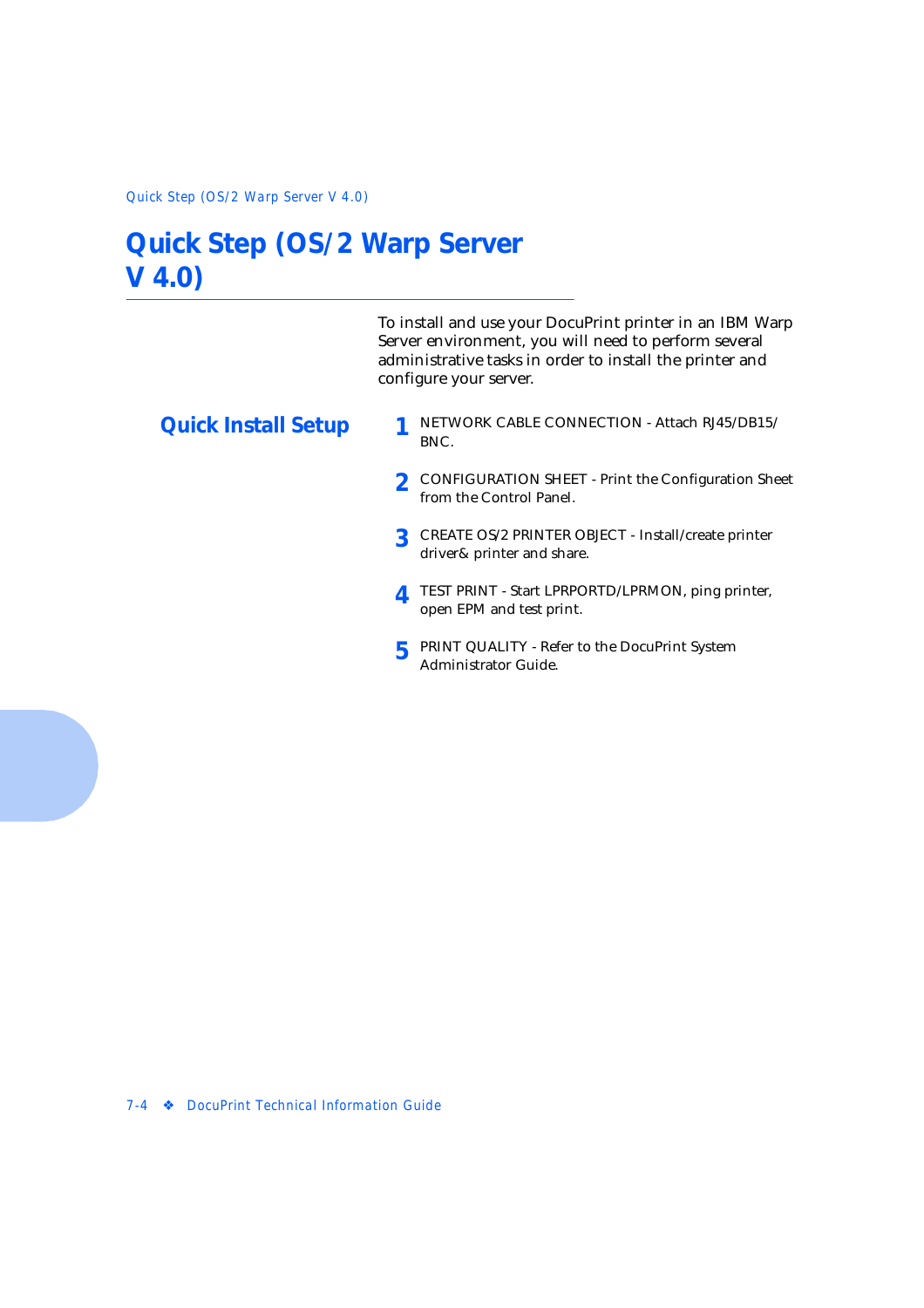- <span id="page-100-0"></span>**Troubleshooting** 1 Check cables/drops. Are the LEDs active?
	- **2** Print Settings. Check Enabled=ON, IPADDRESS=dhcp/ bootp/static (make sure the IP Address resolution is set properly. Use DHCP if your network uses a DHCP server to assign IP addresses. Use RARP/BOOTP if your network uses BOOTP to assign IP addresses, and use STATIC if you wish to assign a specific IP address).
		- *You may set a Static IP Address form the control panel if your printer has one. If you are connected to a network with a Xerox CentreDirect External Print Server (External Ethernet Adapter) then use ARP or NBMON Utility to set a Static IP Address.*
	- **3** Printer Properties Using LPD Output Port. WIN-OS2 using LPRMON.
	- **4** Watch LPRPORTD Screen Is there Activity? In printer input light processing?
	- **5** It may take a few prints before initial quality responds. Print 10-20 pages first.
	- **6** Refer to the DocuPrint System Administrator Guide for additional information.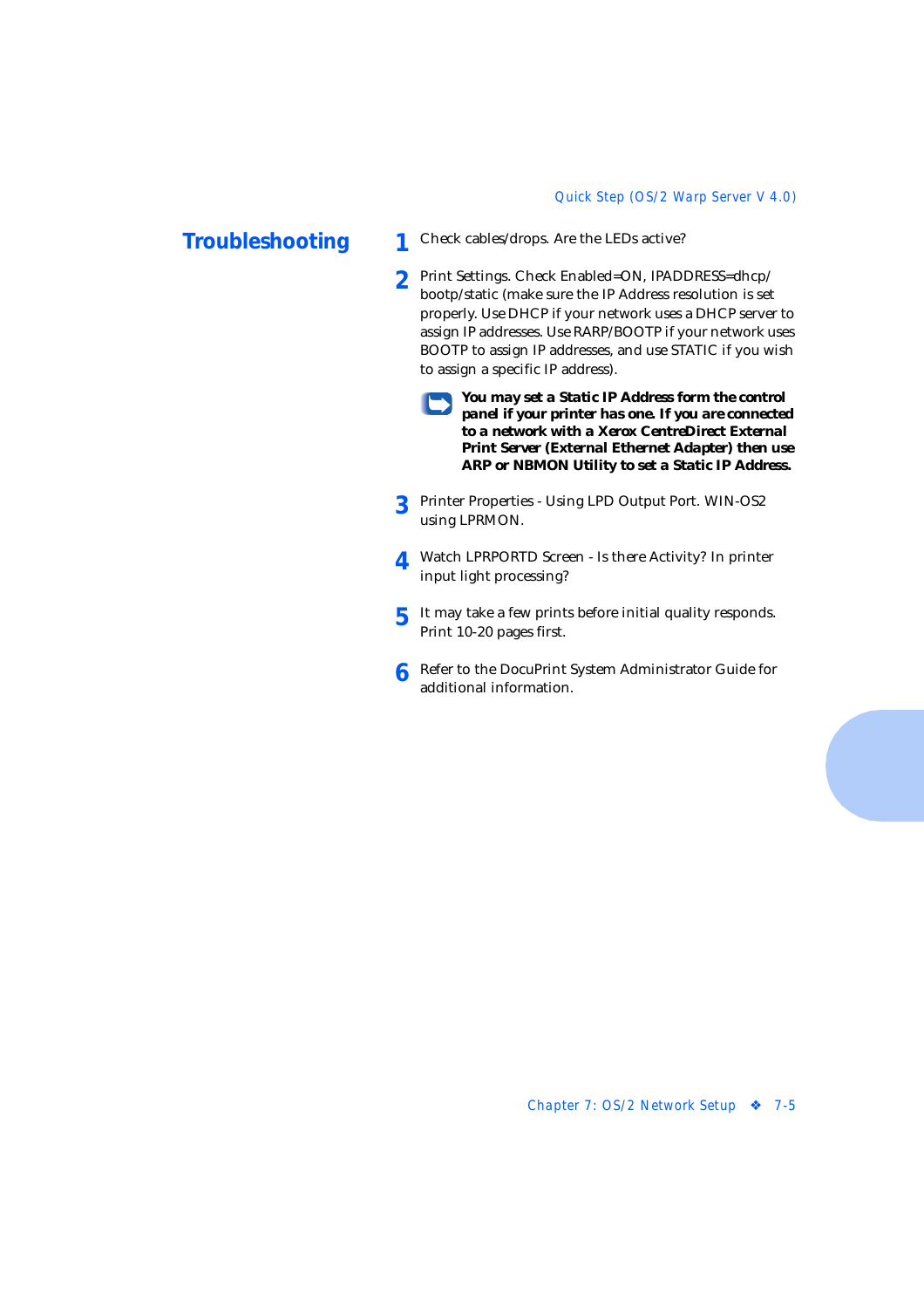## <span id="page-101-0"></span>**Step-by-Step Setup for IBM TCP/IP for OS/2**

### **TCP/IP Protocol Configuration**

- **1** Acquire two IP addresses for use on your server and your DocuPrint printer.
- **2** Install TCP/IP for OS/2. Remember to open LAN Adapter and Protocol Support (LAPS/MPTS, etc.) and configure the TCP/IP protocol for your network adapter. (See your OS/2 documentation for configuring network adapters for the TCP/IP protocol.)
- **3** Open (double-click) TCP/IP Configuration Object.
	- Click the **Printing** tab and enter the following:
	- REMOTE PRINT SERVER = Printer IP Address in 32-bit dotted decimal notation (e.g. 127.0.0.0).
	- REMOTE PRINT SERVER'S PRINTER = ps (Enter **ps** without quotes and in lowercase.)
	- MAXIMUM NUMBER OF LPD PORTS = Enter a number between 2 and 64 inclusive.
	- FOR OS/2 PRINTING ONLY (NO WIN-OS/2) Click the **Autostart** tab. Highlight **lprportd**, then click **Autostart Service**, **Foreground Session** and **Minimized**.
	- Close the TCP/IP Configuration Windows. Click SAVE, then reply **YES** to Update CONFIG.SYS.
	- Shutdown your server/workstation and reboot.
		- *Once completed and you have rebooted, use the "ping" command at an OS/2 Command Prompt to ping your server/workstation's IP address. Repeat the ping command using your DocuPrint printer's IP Address to confirm that your printer is configured properly for using TCP/IP.*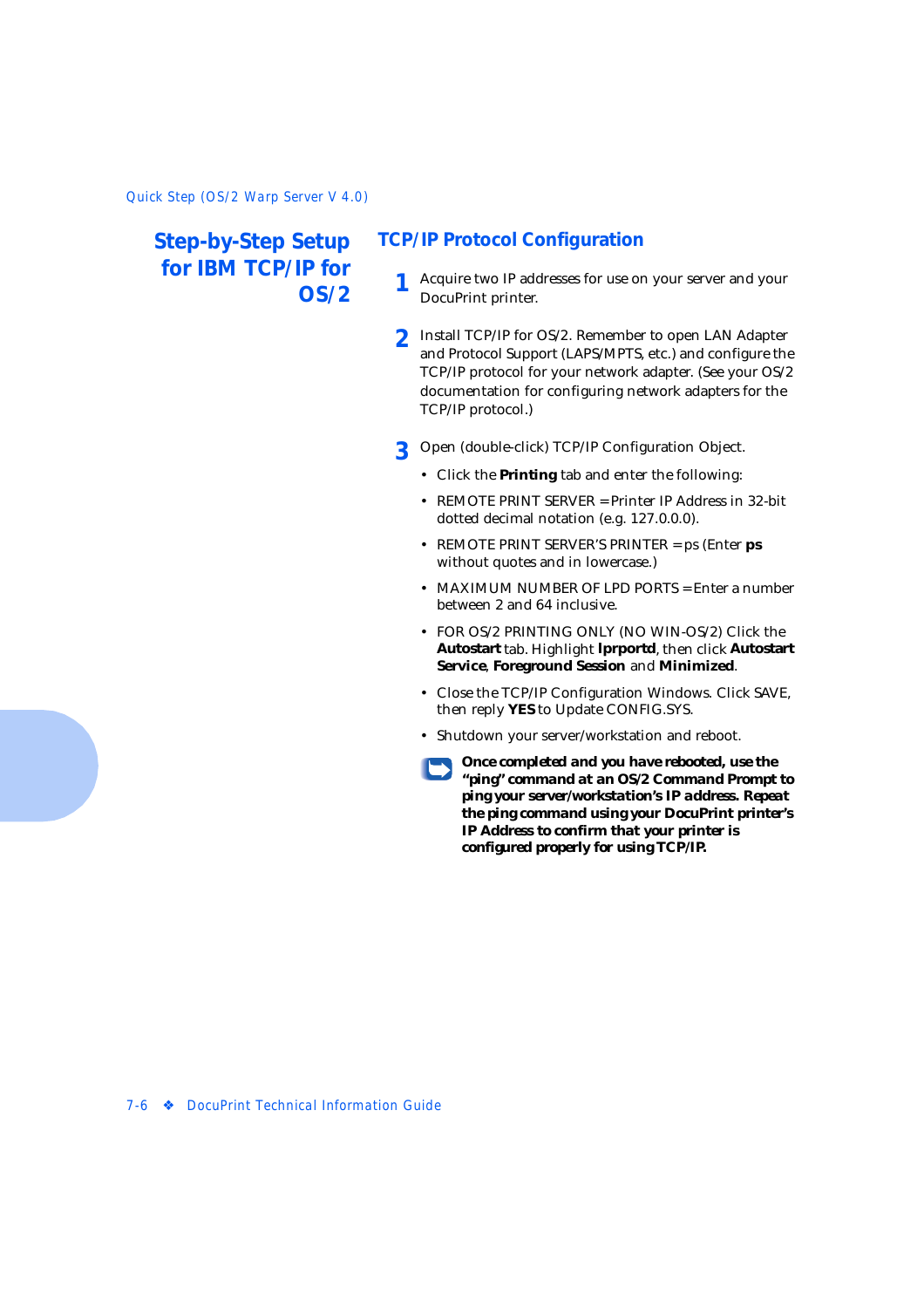# <span id="page-102-0"></span>**OS/2 Software Installation**

## **Installing the DocuPrint OS/2 Print Driver**

- **1** From your OS/2 desktop, use your mouse to double-click on **Templates**.
- **2** Scroll, if necessary, until you see the Printer Template.
- **3** Place the cursor over the Printer Template. Press and hold mouse button 2 to drag the Printer icon onto the desktop.
- **4** When the **Create a Printer** screen appears, enter the desired printer name in the text box at the upper left corner of the screen.
- **5** Click on **Install new printer driver**.
- **6** In the box at the top left labeled **Printer Driver Selection,** click the radio button for **Other OS/2 Printer Driver**.
- **7** Click **Install**.
- **8** Insert the CD-ROM supplied with your DocuPrint printer and reference the OS/2 Install instructions.
- **9** In the Directory text box, enter the path in which the drivers reside. Click **Refresh**. The system will take a minute or two to read the driver files from the CD.
- **10** Scroll the list and use your mouse to select the DocuPrint printer.
- **11** Click on **Install**.
- **12** When the **Create a Printer** screen appears, press **Create**. In a moment, the window will close and there will be an icon, representing the printer you just created, on your desktop.
- **13** Configure the printer for network use, according to your specific network connections.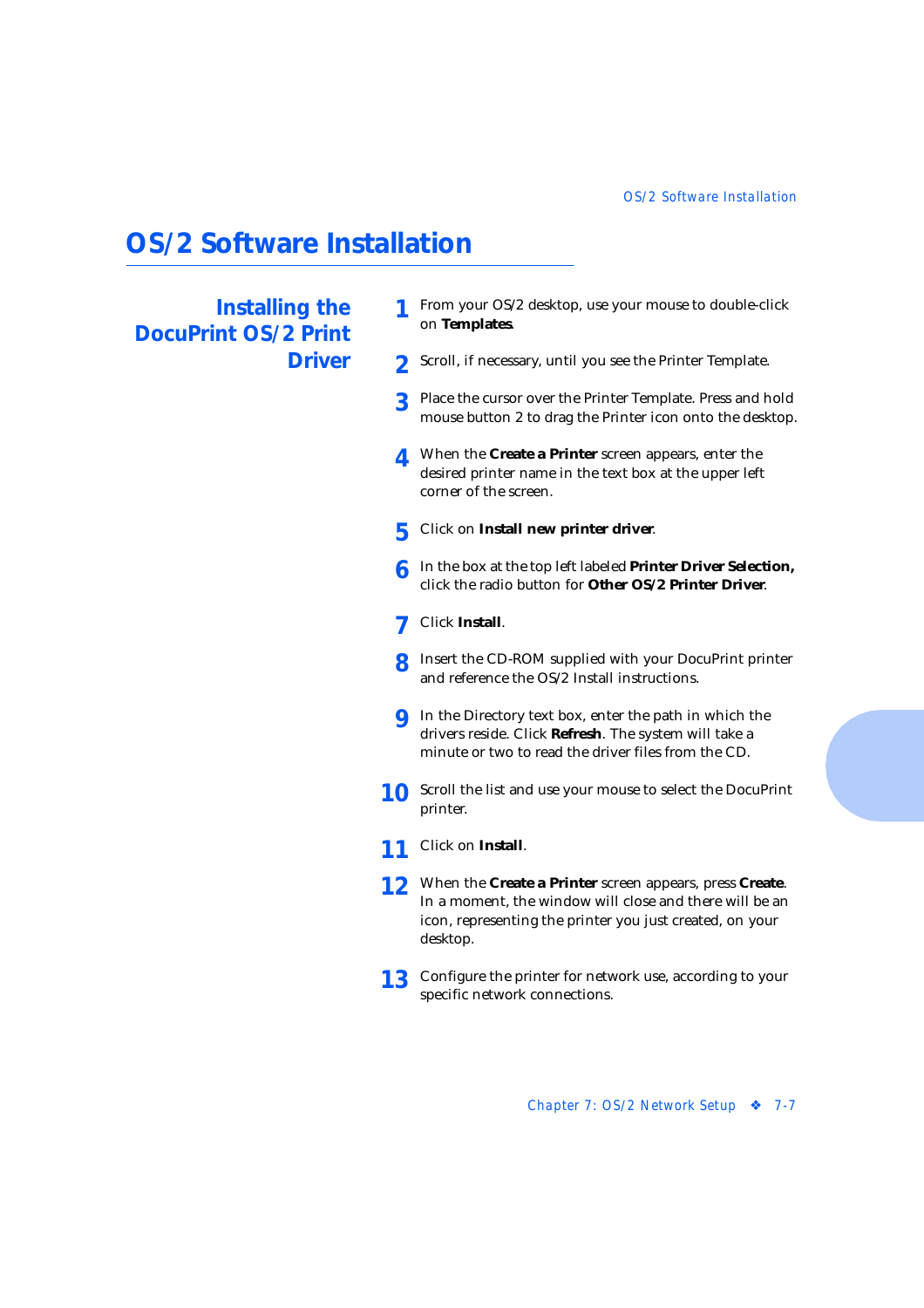# <span id="page-103-0"></span>**OS/2 Troubleshooting**

This section contains OS/2 quick check and step-by-step troubleshooting procedures.

- **Requirements** A workstation/server with the appropriate DocuPrint print driver installed.
	- A working knowledge of the operating system being used on your workstation.
	- Proper cabling in use to connect the printer to the network.

### **OS/2 Quick Check** 1 Print a Configuration sheet and check ALL IP addresses and verify that you have set the DocuPrint printer's address correctly. Refer to the section "Print the Configuration Sheet" in Chapter 2.

- **2** Use the "ping" command to see if your server responds. If the server does not respond you may have an addressing or network problem.
- **3** Use the "ping" command to see if your DocuPrint printer responds. If the printer does not respond, you may have an addressing or network problem. Correct these conditions and retry.
- **4** Use the "ping" command to see if your gateway responds. If the gateway does not respond, you may have an addressing or network problem. Correct these conditions and retry.
- **5** Check your router, subnet (if applicable), and gateway addresses. (Incorrect addressing can render your lpr/lpd printing system unusable.)
- **6** For OS/2 printing only, is LPRPORTD.EXE running?
- **7** For OS/2 and WIN-OS/2 printing, is LPRMON.EXE running?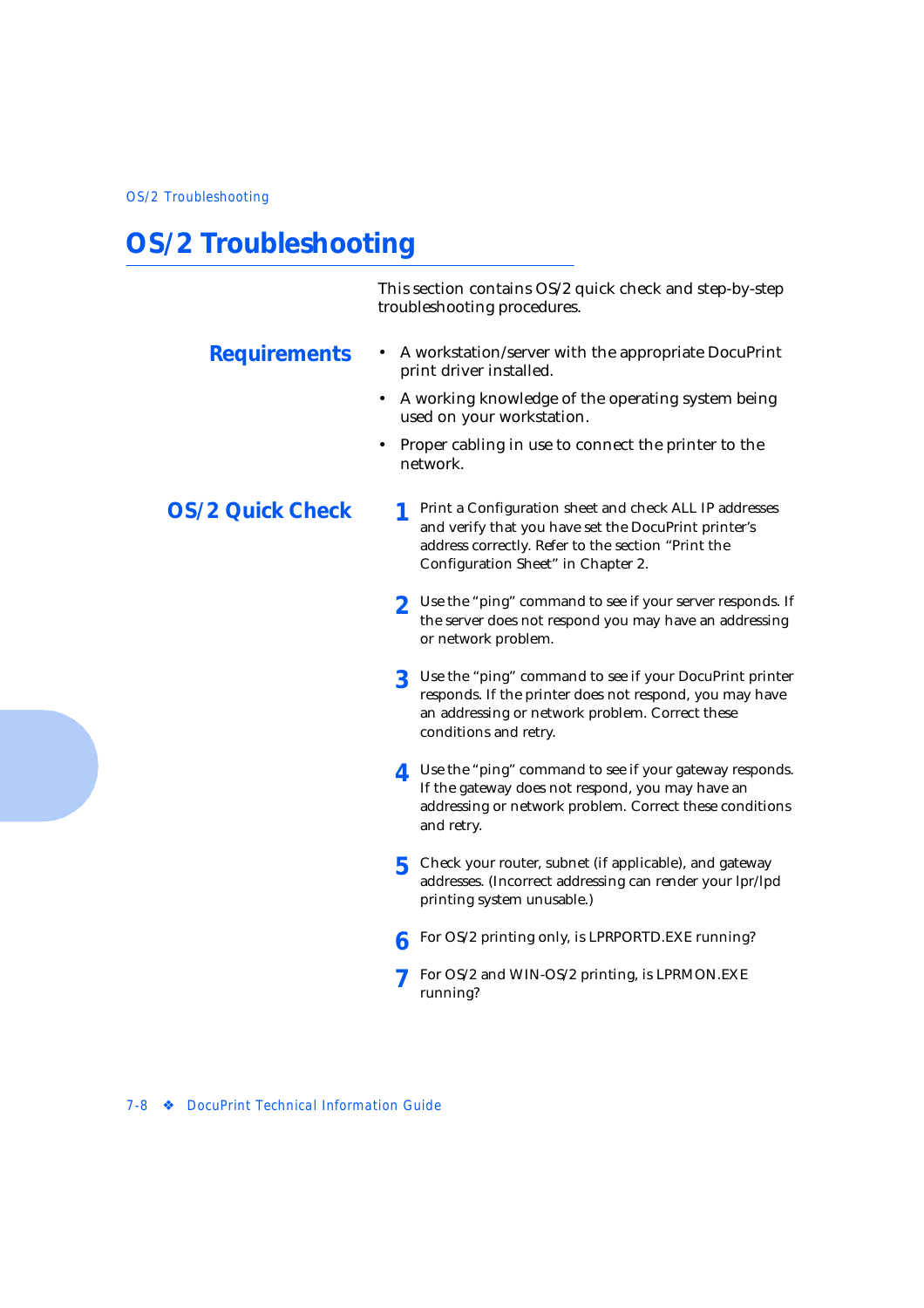**8** Have you applied appropriate fixpacks, APARs (see Compatibility for required fixpacks)? If not, the proper fixpack must be applied.

### <span id="page-104-0"></span>**TCP/IP for OS/2 versions 2.0, 3.0, 3.1, 4.0**

- **1** Make sure the OS/2 Spooler Print Priority is at the maximum value of 189 (lowering this value frees up memory resources but can have adverse affects on printing graphics). Try adjusting the value to "tune" your server/workstation performance.
- **2** Changes to TCP/IP Configuration may require system reboot rather than the OS/2 Command "TCPSTART."

## **OS/2 Troubleshooting Step-by-Step**

**OS/2 Warp V 4.0, OS/2 Warp V 3.0 (all versions), Warp Server, LAN Server 4.0, & Warp Connect using TCP/IP for OS/2 versions 2.0, 3.0, 3.1, 4.0**

**1** At the OS/2 Command Prompt, issue the command:

#### **ping xxx.xxx.xxx.xxx**,

where, xxx.xxx.xxx.xxx is your server IP address (i.e. 109.108.145.22). If you receive a correct ping reply, go to step 2; otherwise check your TCP/IP configuration and your LAPS/MPTS/APS configurations. (See IBM Documentation for configuring TCP/IP for OS/2 and TCP/ IP LAPS/MPTS/APS configuration.)

**2** At the OS/2 Command Prompt, issue the command:

#### **ping xxx.xxx.xxx.xxx**

where, xxx.xxx.xxx.xxx is your DocuPrint printer IP address (e.g.109.108.145.22). If you receive a correct ping reply, go to step 3; otherwise, check to see that the DocuPrint printer IP address has been correctly entered on the printer. Print a Configuration Sheet and confirm that the IP address is entered correctly. If necessary, reenter your IP addresses (IP address, Gateway Address, Subnet Address).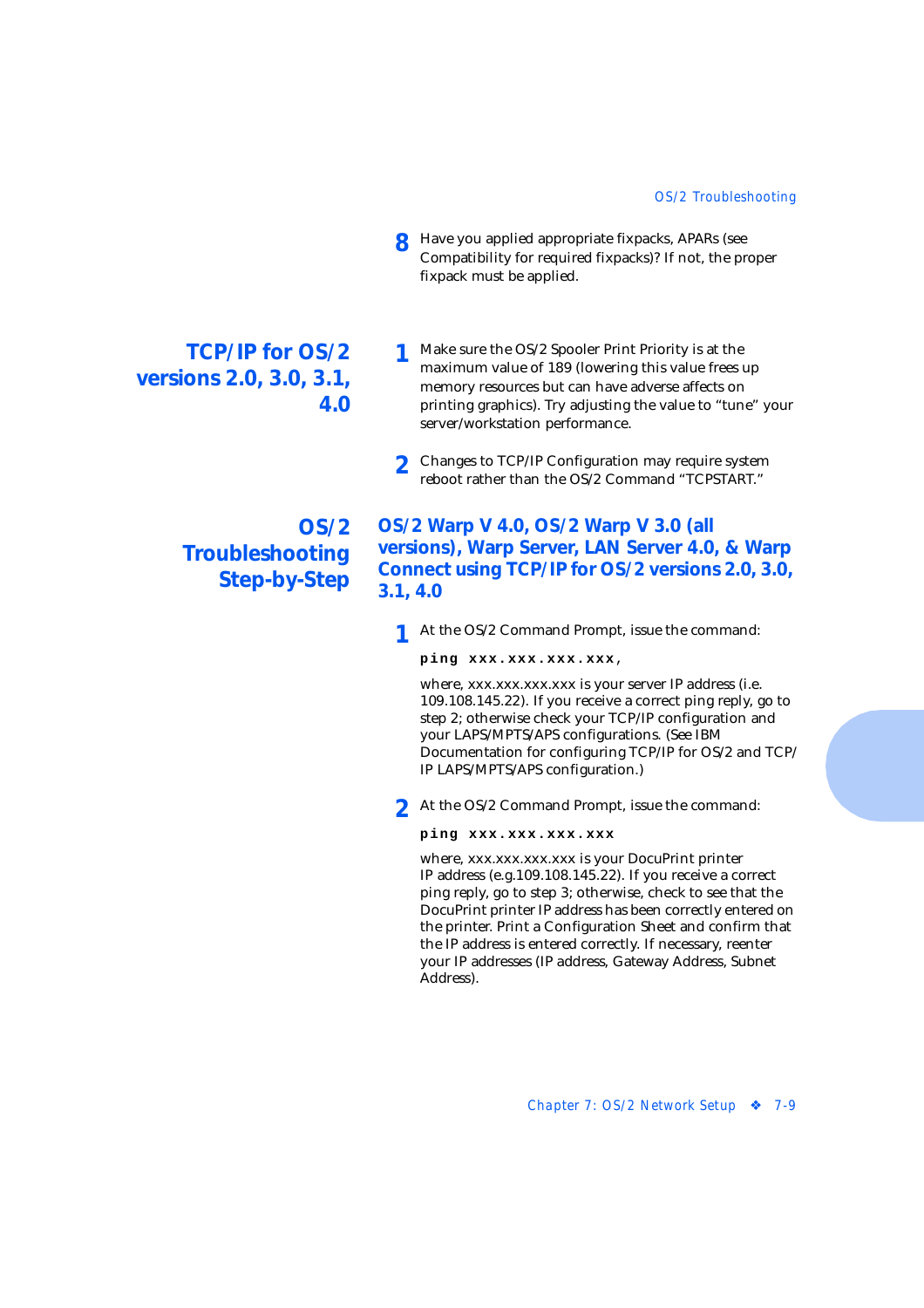**3** At the OS/2 Command Prompt, issue the command:

```
ping xxx.xxx.xxx.xxx
```
where, xxx.xxx.xxx.xxx is your gateway/router IP address (i.e. 100.101.22.5). If you receive a correct ping reply, go to step 4; otherwise, check to see that TCP/IP for OS/2 configuration is correct. (See IBM Documentation for configuring TCP/IP for OS/2 and TCP/IP LAPS/MPTS/APS configuration.)

- **4** From the OS/2 Desktop, go to OS/2 System, System Setup, Spooler, Open Spooler Settings and confirm that Spooler Print Priority is set to a maximum of 189. If currently set to 189, go to Step 5
- **5** Insert your DocuPrint CD into your CD-ROM drive.
- **6** At the OS/2 Command Prompt, issue this exact command:

#### **lpr -p ps -s xxx.xxx.xxx.xxx a:\sample.ps\***

(where xxx.xxx.xxx.xxxx is the IP address of your DocuPrint printer). If the test page test.ps prints, you have an OS/2 configuration problem. Make sure that you have LPRPORTD or LPRMON running. (If not, activate by issuing the OS/2 command: LPRPORTD or LPMON.) (For LPRMON, see IBM Documentation for correct parameters.)

- **7** If your printer does not print the test page, check with your TCP/IP, domain, system administrator to confirm the correctness of all TCP/IP settings and configurations. If you are unable to print, call XEROX Customer Service.
	- *Create a test file with the name "sample.ps" by opening any word processor/text editor. Create a document, then print the document using the*  **print to file** *option in the Postscript Job Properties window of the DocuPrint printer driver. Save the file with the name* **sample.ps***.*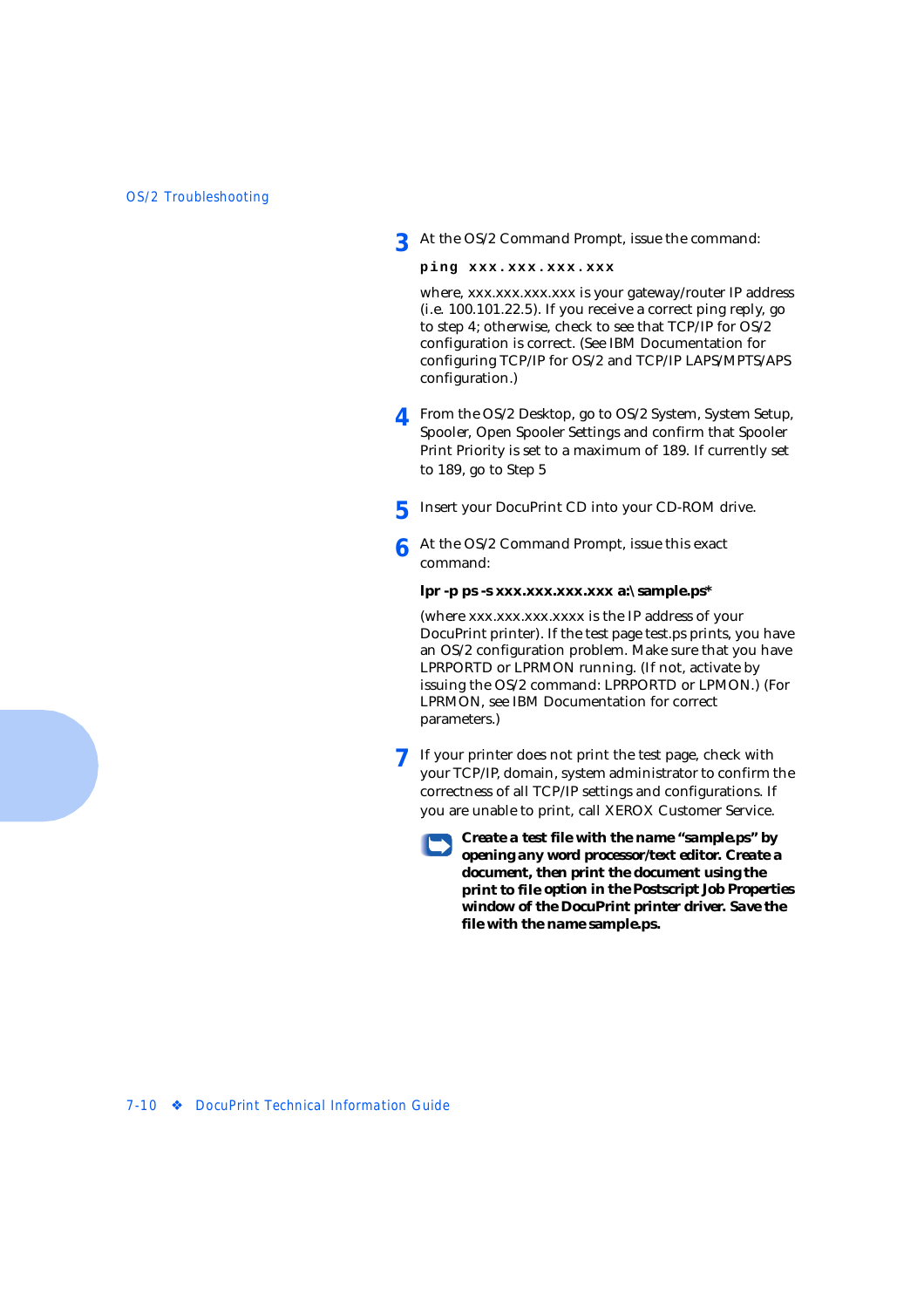

*Introduction [.....................................................................](#page-107-0) 8-2*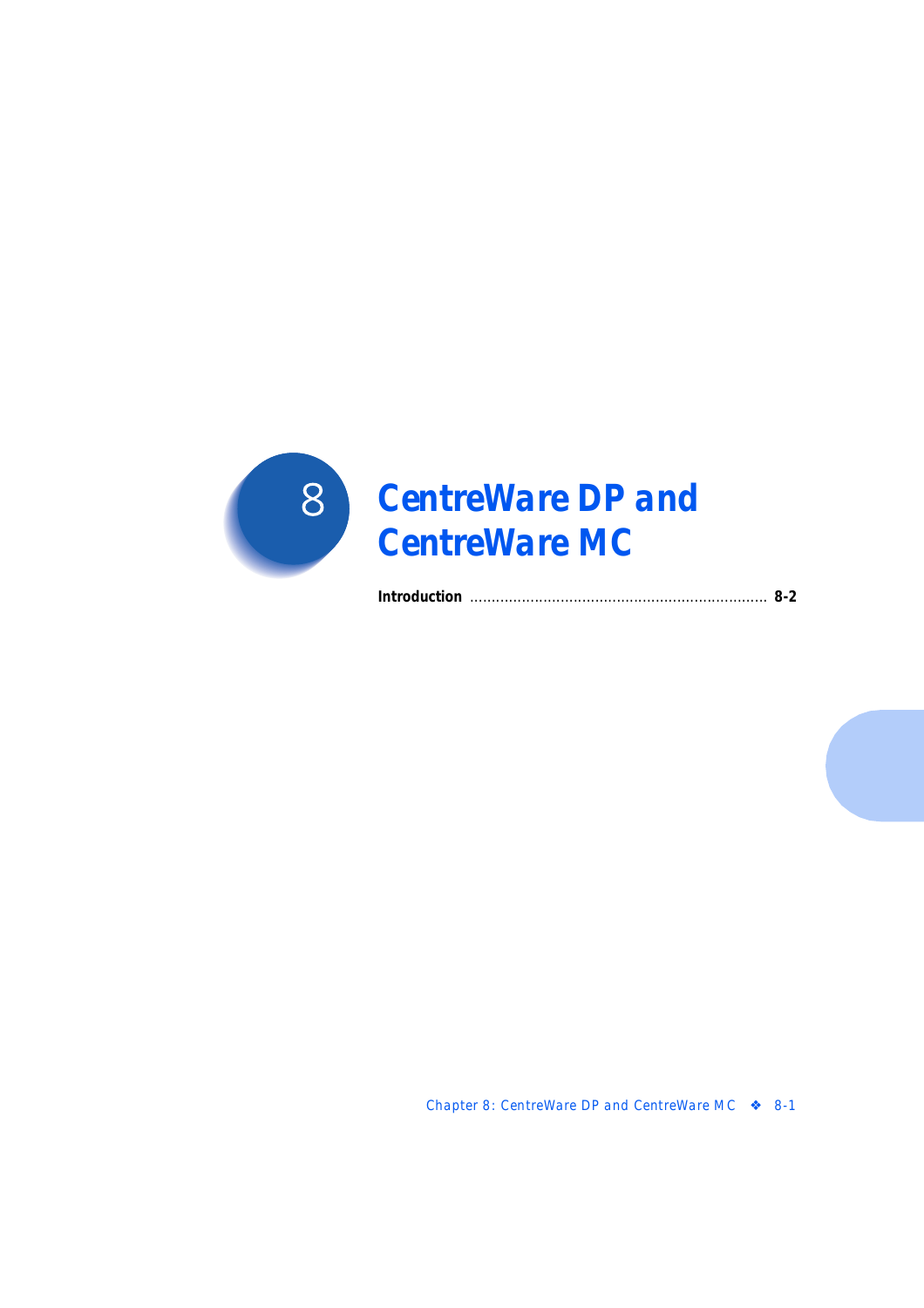# <span id="page-107-0"></span>**Introduction**

Xerox CentreWare DP provides an easy way for you to configure and check the status of network connected printers in IPX and TCP/IP environments. A CentreWare DP User Guide is provided in several languages on your Printer Management Software CD. Refer to this guide for information about configuring and montoring your printer using this utility.

Xerox CentreWare MC provides group management of Xerox and competitive network printers that have a built-in web server. Xerox CentreWare MC snaps in to the Microsoft Management Console (MMC). A CentreWare MC User Guide is provided in several languages on your Printer Management Software CD. Refer to this guide for information regarding Xerox CentreWare MC.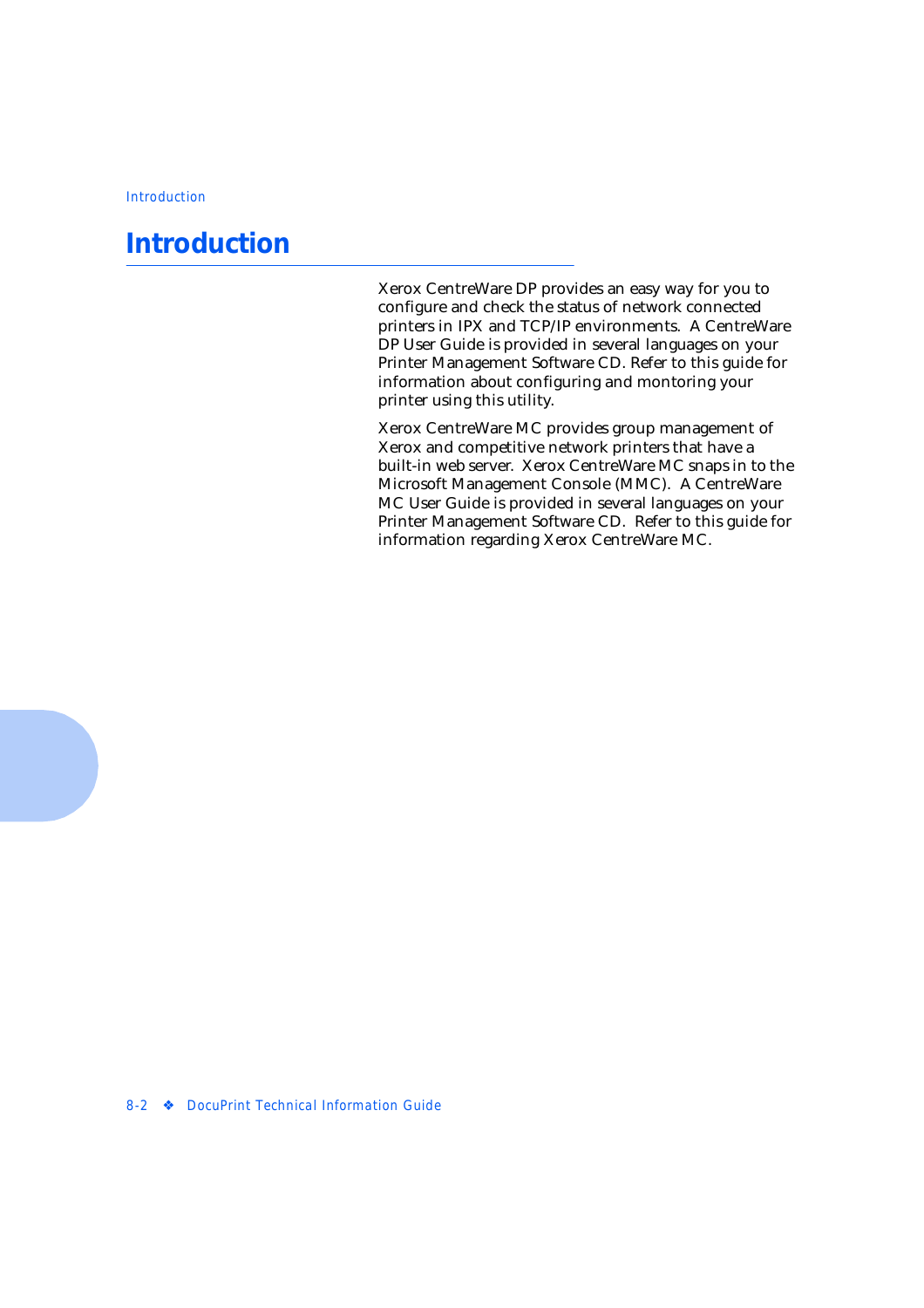

# **Internet Printer Services**

| Additional information on Internet Services  9-4 |  |
|--------------------------------------------------|--|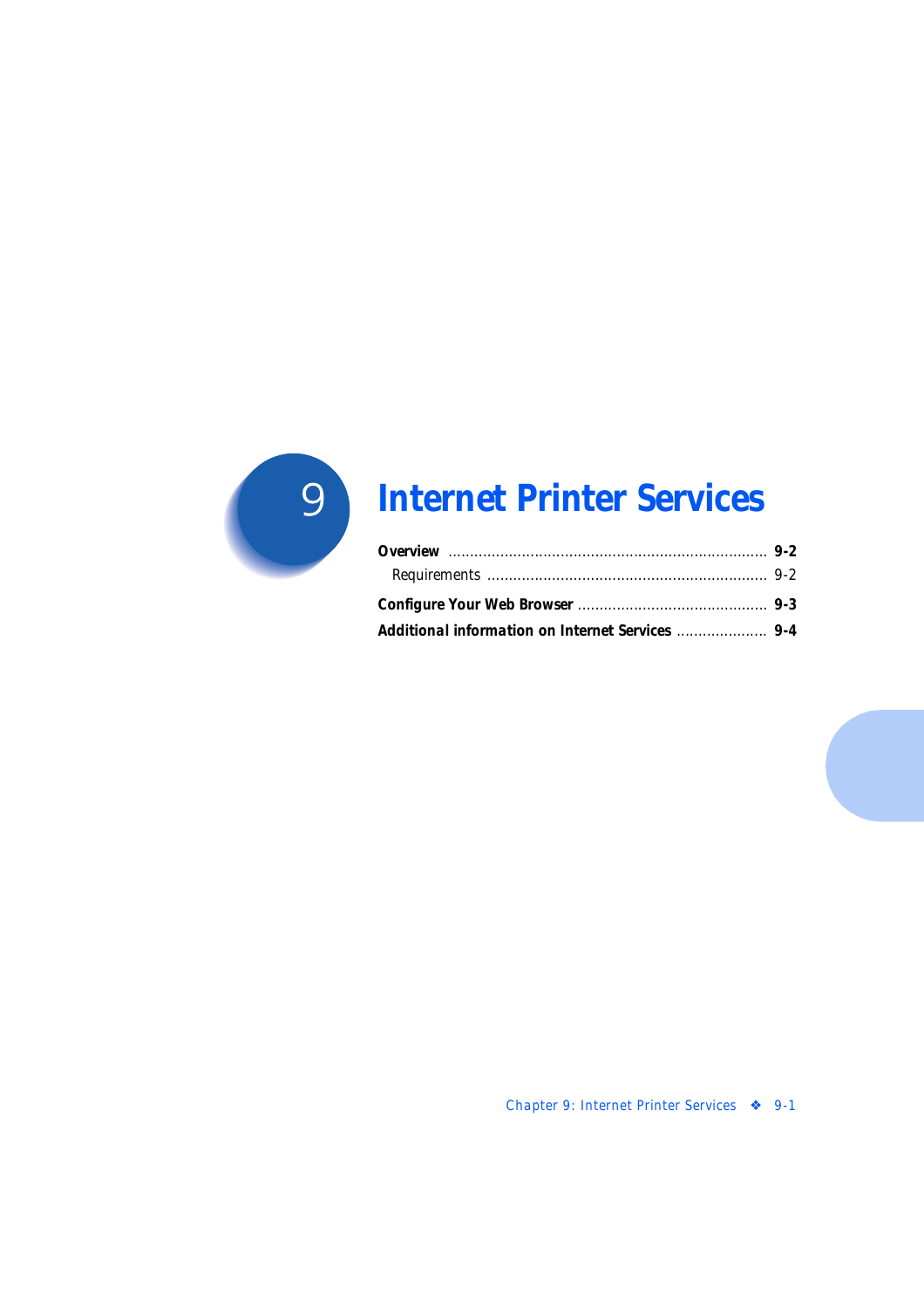### <span id="page-109-0"></span>**Overview**

Your DocuPrint printer includes an integrated Web Server. This means you can now check up on your printer status using your favorite Web Browser software. This section will show you how to set up this feature.

In addition to monitoring your printer this tool can be used to change the configuration of your printer, submit print jobs, and, once configured, use the printer's settings to set up additional printers.

The type of network (Internet or Intranet) to which your DocuPrint printer is connected will determine how Internet Services will be enabled.

- **Requirements** It is recommended but not mandatory that you install a Java-enabled browser on the workstation(s) which will use the Internet Services Tool. For best performance and compatibility use Netscape Navigator 3.0 or Microsoft Internet Explorer 3.0 or later.
	- You printer and workstation(s) must be connected to a network which has the TCP/IP protocol enabled.
	- These procedures assume a general knowledge of your network type and the operation of your web browser software.
	- It is recommended that you set both Subnet Mask and Default Gateway parameters if your printer is on an inter-network with more than 1 segment. These parameters are optional if you are not communicating to your printer over a WAN.



*The Xerox CentreDirect External Print Server (External Ethernet Adapter) does not include an integrated Web Server.*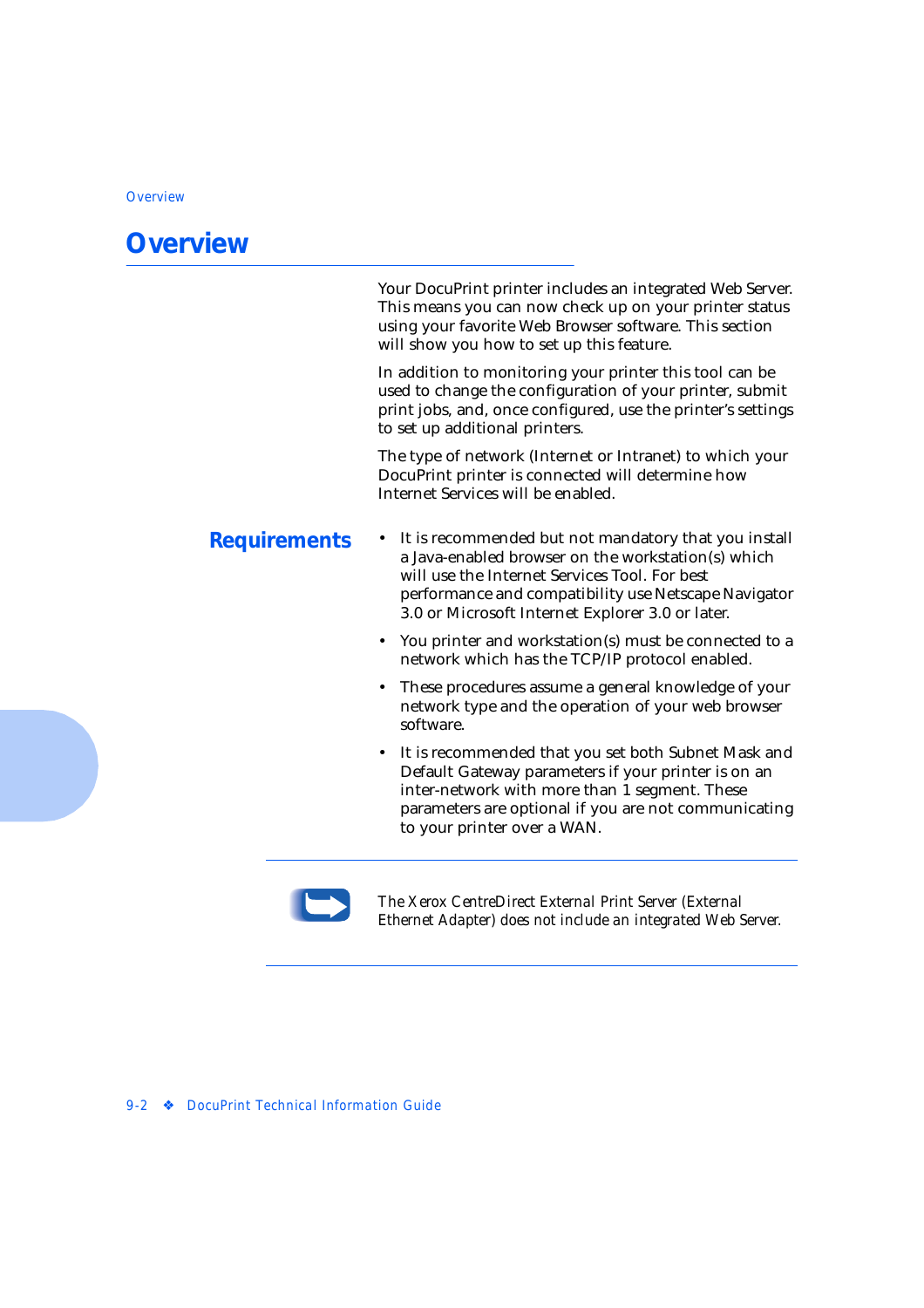### <span id="page-110-0"></span>**Configure Your Web Browser**

This procedure will configure your web browser software to connect to your printer on the network.

- **1** Consult the section *[Chapter 2: Connecting to Your](#page-14-0)  [Network](#page-14-0)*, *["Set An IP Address" \(page 2-6](#page-19-0))* and assign your printer a TCP/IP address.
- **2** Perform the steps in the section *["Print the](#page-34-0)  [Configuration Sheet" \(page 2-21](#page-34-0))* and retain the page for the steps below.
- **3** Launch your web browser software.
- **4** Enter your printer's TCP/IP address from your Configuration Sheet into the Address or Location field on your browser (this name is browser dependent) and press **[Enter]**.
- **5** Your browser will connect to the embedded web server on your printer and display the printer's "Home Page."
- **6** Once you have established communication with your printer, be sure to save the URL in your Favorites or Bookmarks (this name is also browser dependent), so you can quickly reconnect when necessary.
	- *To make it easier for browser software to find the printer, be sure to update your DNS or NIS to include the printer.*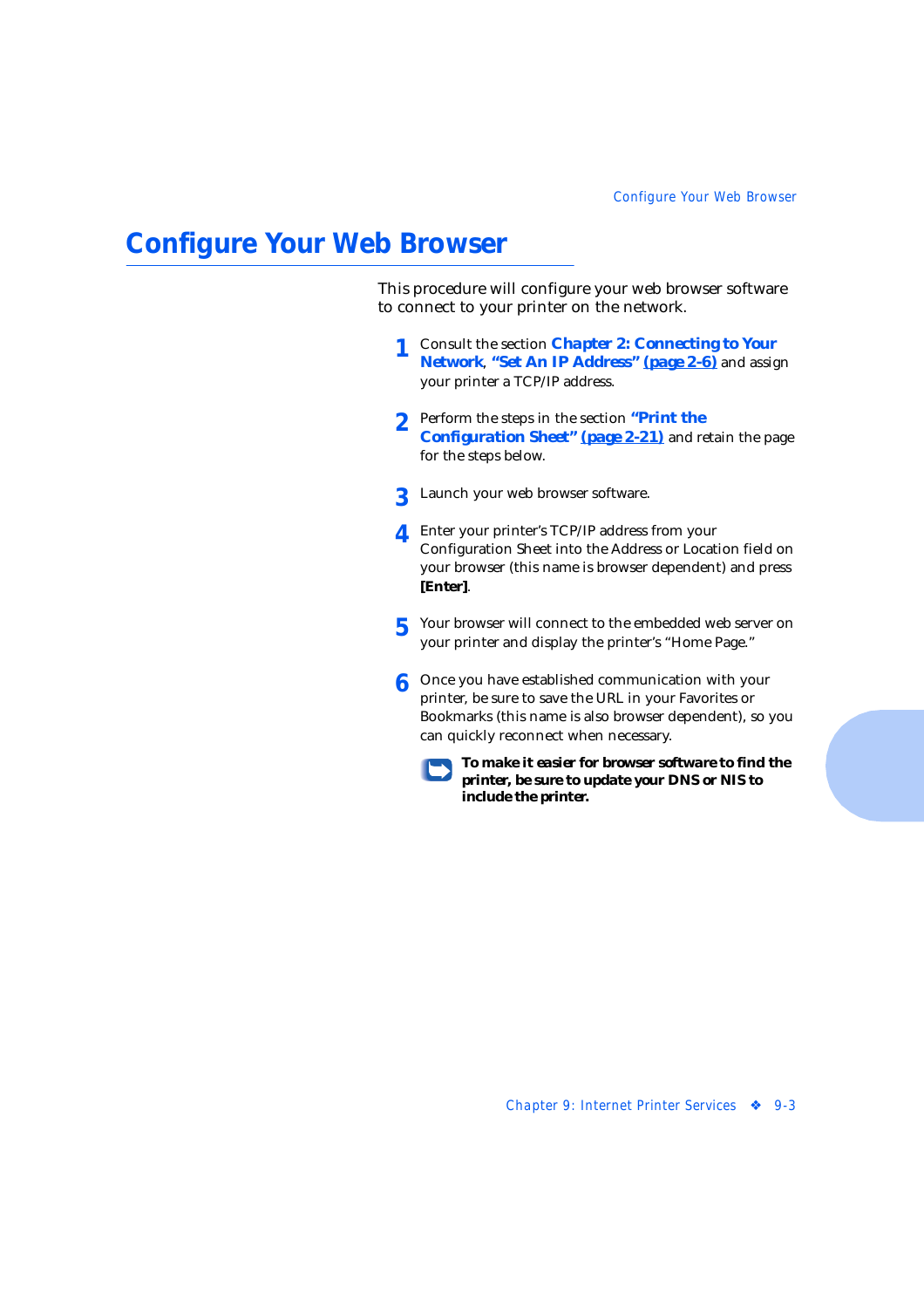### <span id="page-111-0"></span>**Additional information on Internet Services**

The most common uses of Internet Services are sending print jobs, and monitoring consumables (toners, developers, paper). Detailed information on to use this feature can be found in the CentreWare Internet Services User Guide included on the Printer Management Software CD.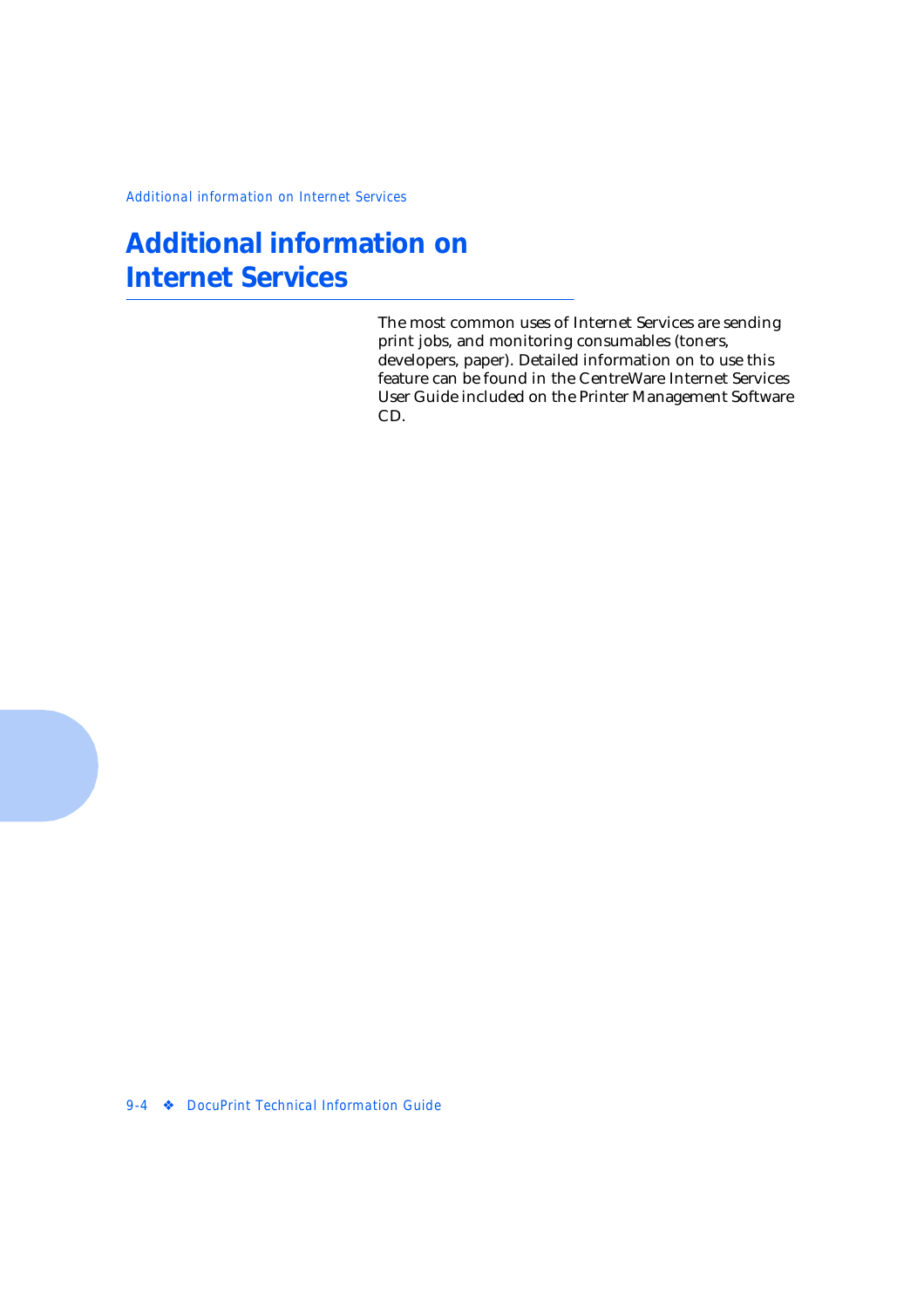

# **Telnet and NBMON** command mode options

| Display summary configuration parameters:  A-4    |  |
|---------------------------------------------------|--|
|                                                   |  |
| Flash firmware load enable/disable:  A-5          |  |
|                                                   |  |
| Limit monitor network access by password:  A-6    |  |
|                                                   |  |
|                                                   |  |
|                                                   |  |
| Microsoft Windows print services options:  A-8    |  |
|                                                   |  |
|                                                   |  |
|                                                   |  |
| Display/set parallel port parms and status:  A-11 |  |
|                                                   |  |
|                                                   |  |
|                                                   |  |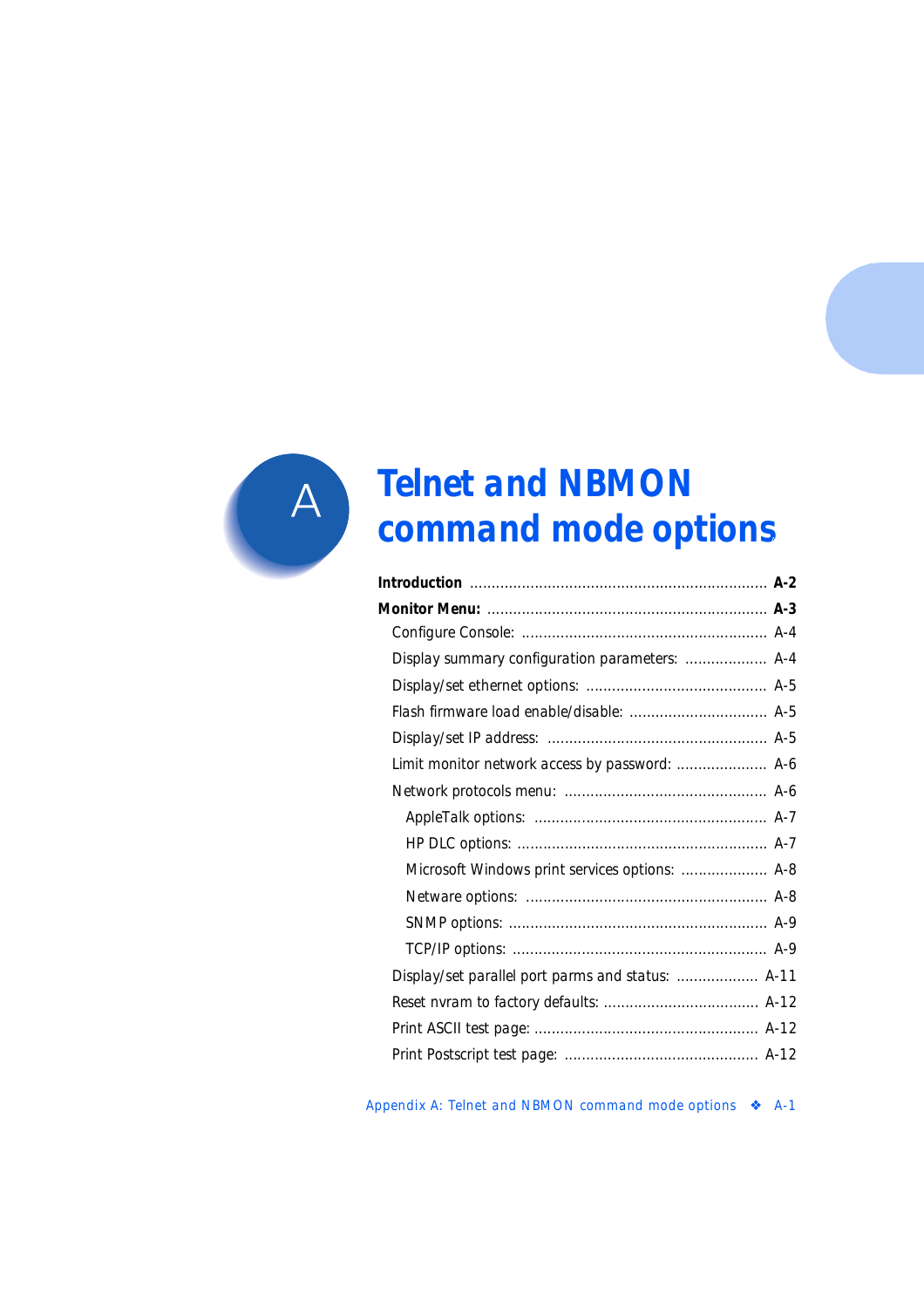### <span id="page-113-0"></span>**Introduction**

The menus listed in this section may be accessed via a telnet session or by using NBMON. They allow the parameters on the CentreDirect External Print Server to be set without using CentreWare DP.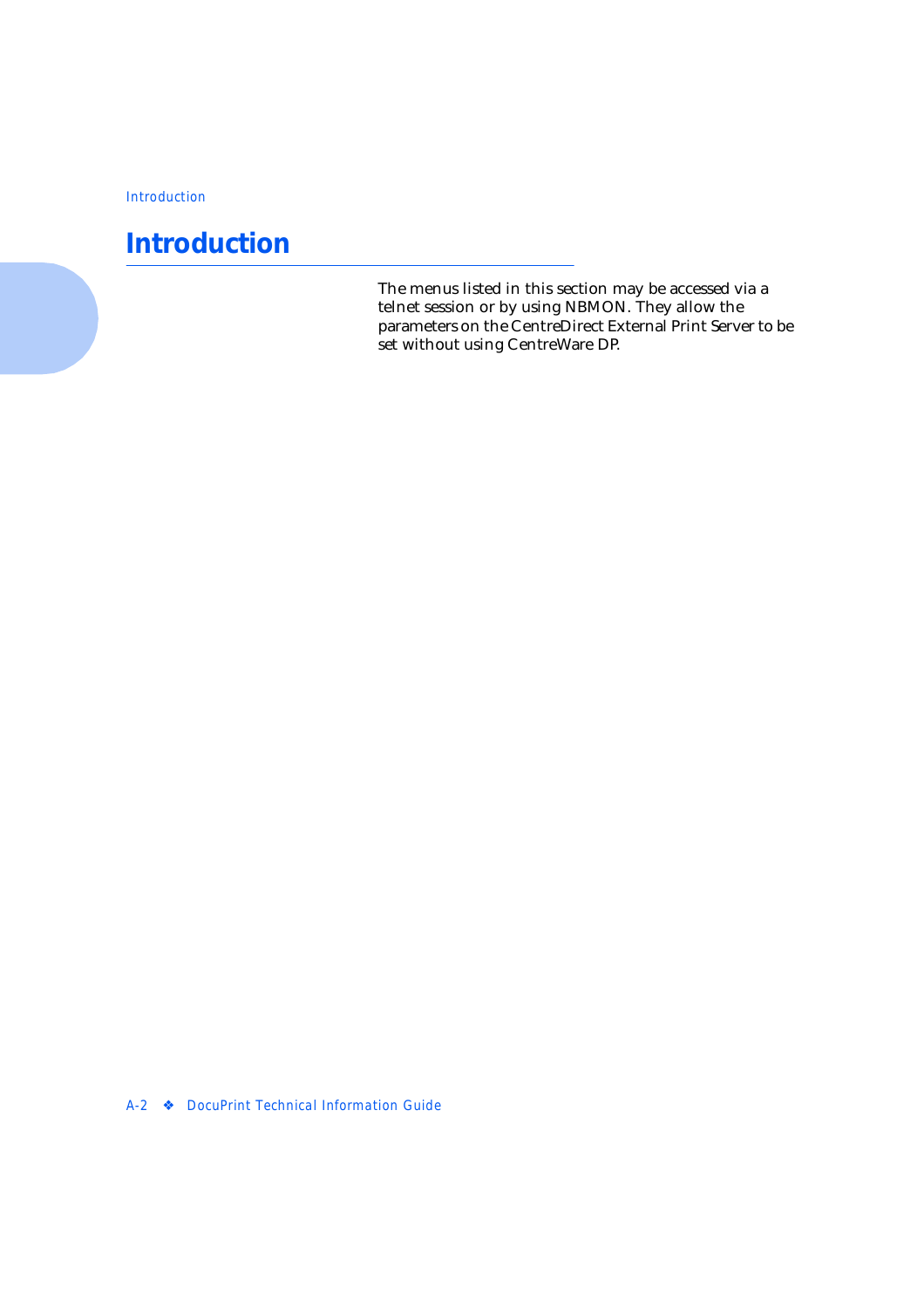- <span id="page-114-0"></span>--- Available commands ---
- C Configure console (for status monitoring)
- D Display summary configuration parameters
- E Display/set ethernet options
- F Flash firmware load enable/disable
- I Display/set IP Address
- L Limit monitor Network access by password
- N Network Protocols menu
- P Display/set parallel port parms and status
- R Reset the MicroPort
- S Display/set serial port parms
- Z Reset nvram to factory defaults
- \* Print ASCII test page
- + Print Postscript test page
- Command [?,C,D,E,F,H,I,L,N,P,Q,R,S,Z,\*,+] --> C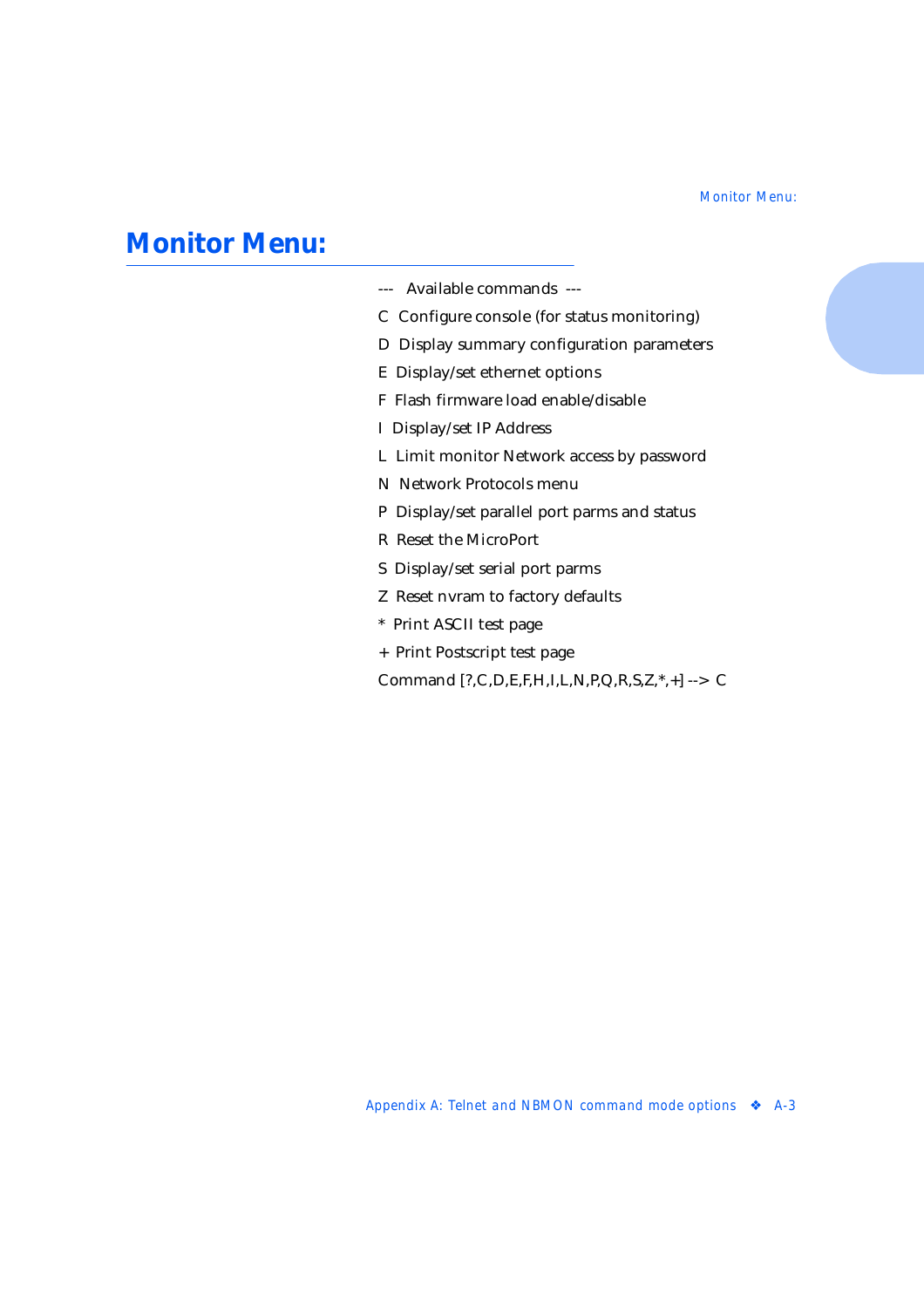#### <span id="page-115-0"></span>**Configure Console:**

Console status monitoring: Network

#### Console options

- 1 (Off)
- 2 (Network)
- 3 (Parallel port)

<enter> (don't change/continue)

Console status monitoring: Off

#### **Display summary configuration parameters:**

Command  $[?,C,D,E,F,H,I,L,N,P,Q,R,S,Z,*,+] \rightarrow d$ 

Xerox CentreDirect External Print Server (External Ethernet Adapter)

Firmware revision 1.56Datecode 8.25 1998 14:48

Ethernet address: 00 40 C8 04 6B 2F

IP address: not set. ( 13.231.38.195 set by DHCP ).

Console status monitoring: Off Network monitor password security: disabled TCP Sockets (fpfilter) enabled LPD enabled Netware enabled Microsoft Windows print services. enabled HP DLC enabled AppleTalk enabled Parallel port mode: Standard (type 'N' in monitor to view network protocol parameters)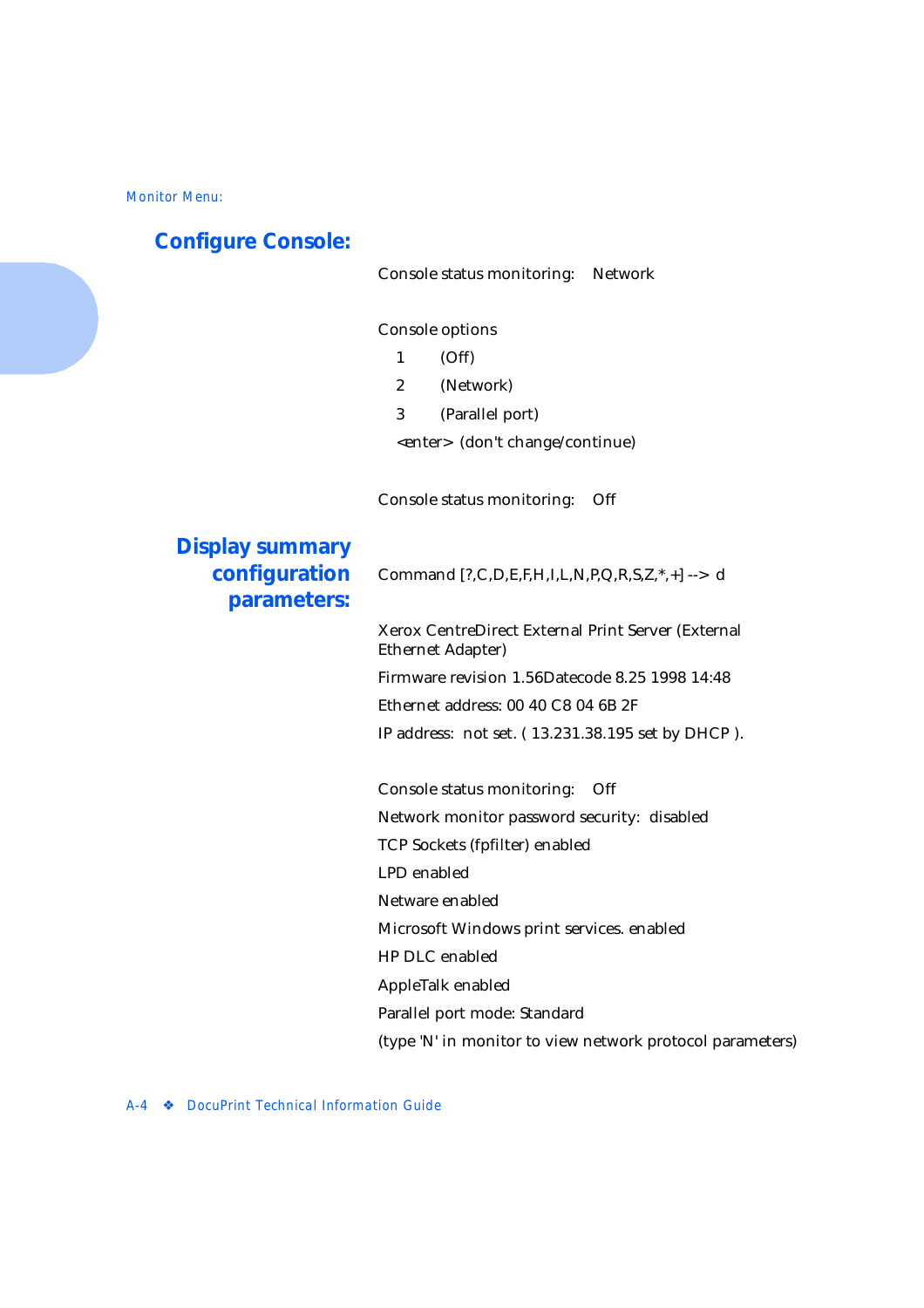<span id="page-116-0"></span>

| <b>Display/set ethernet</b><br>options:       | Command [?, C, D, E, F, H, I, L, N, P, Q, R, S, Z, *, +] --> E                      |
|-----------------------------------------------|-------------------------------------------------------------------------------------|
|                                               | (note: Aux port is now set in the sockets section of the<br>Network protocols menu) |
|                                               | Link test is enabled                                                                |
|                                               | Link test                                                                           |
|                                               | (disabled)<br>$\mathbf{1}$                                                          |
|                                               | (enabled)<br>$\mathbf{2}^{\prime}$                                                  |
|                                               | <enter> (don't change/continue)</enter>                                             |
|                                               | Link test is now enabled                                                            |
| <b>Flash firmware load</b><br>enable/disable: | Command [?, C, D, E, F, H, I, L, N, P, Q, R, S, Z, *, +] --> F                      |
|                                               | Flash load is enabled.                                                              |
|                                               | Ver 1.56, dt 8/25/1998 14:48, (seqNum=1)                                            |
|                                               | Flash load currently is enabled. Disable, yes or no (y or<br>$n$ ?:n                |
| <b>Display/set IP</b>                         |                                                                                     |
| address:                                      | Command [?, C, D, E, F, H, I, L, N, P, Q, R, S, Z, *, +] --> I                      |
|                                               | current IP address: not set. (13.231.38.195 set by DHCP).                           |
|                                               | Enter new IP address ( <cr> for no change):</cr>                                    |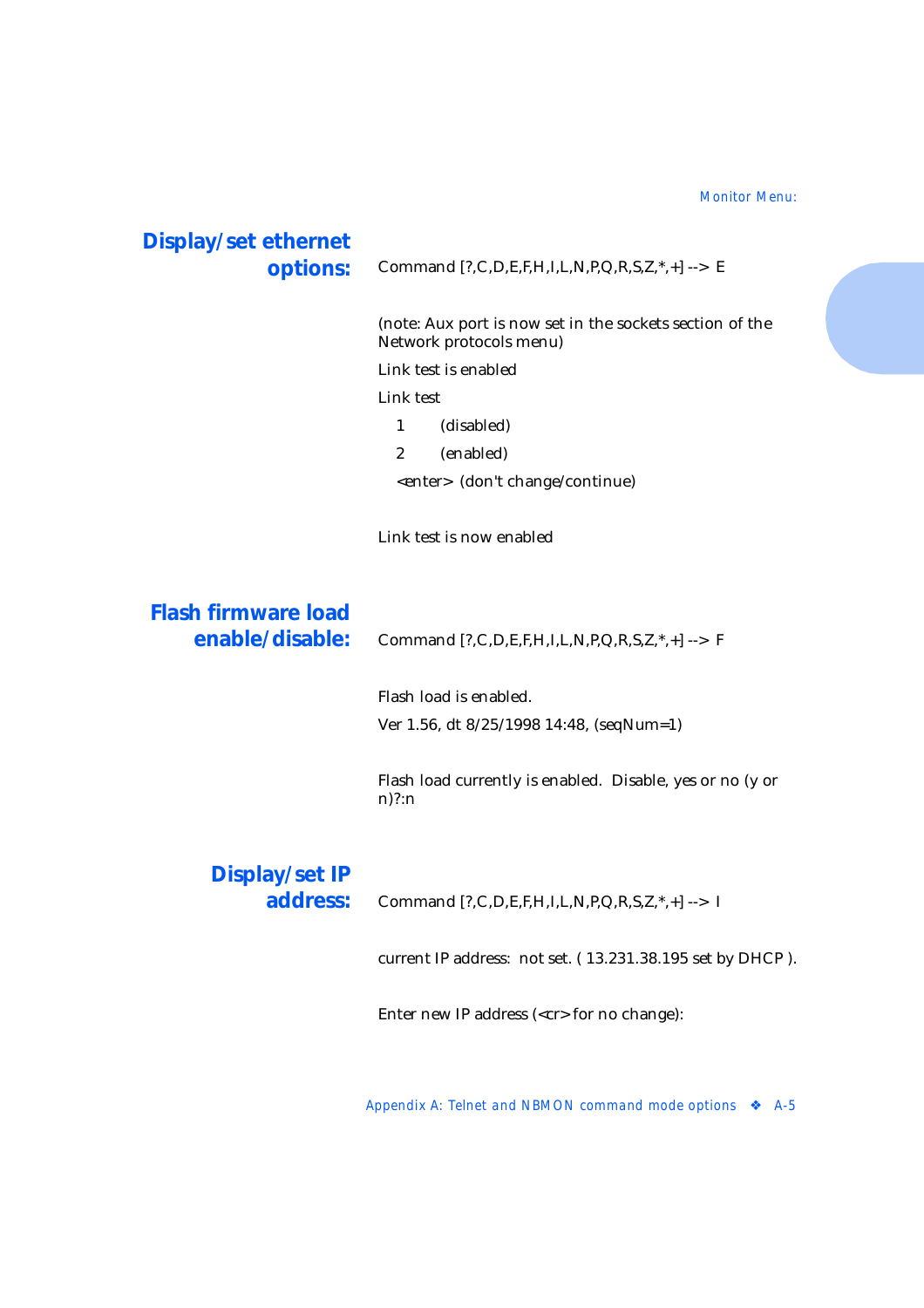### <span id="page-117-0"></span>**Limit monitor network access by password:**

Command [?,C,D,E,F,H,I,L,N,P,Q,R,S,Z,\*,+] --> L

Network monitor password security currently Off Monitor Security

- 1 (Off)
- 2 (On/New Password)

<enter> (don't change/continue)

## **Network protocols**

**menu:** Command [?,C,D,E,F,H,I,L,N,P,Q,R,S,Z,\*,+] --> N

Network Protocols Menu

- A AppleTalk options
- H HP DLC options
- M Microsoft Windows print services options
- N Netware options
- S SNMP options
- T TCP/IP (sockets, lpd, rarp, bootp, tftp) options
- X Return to Main Menu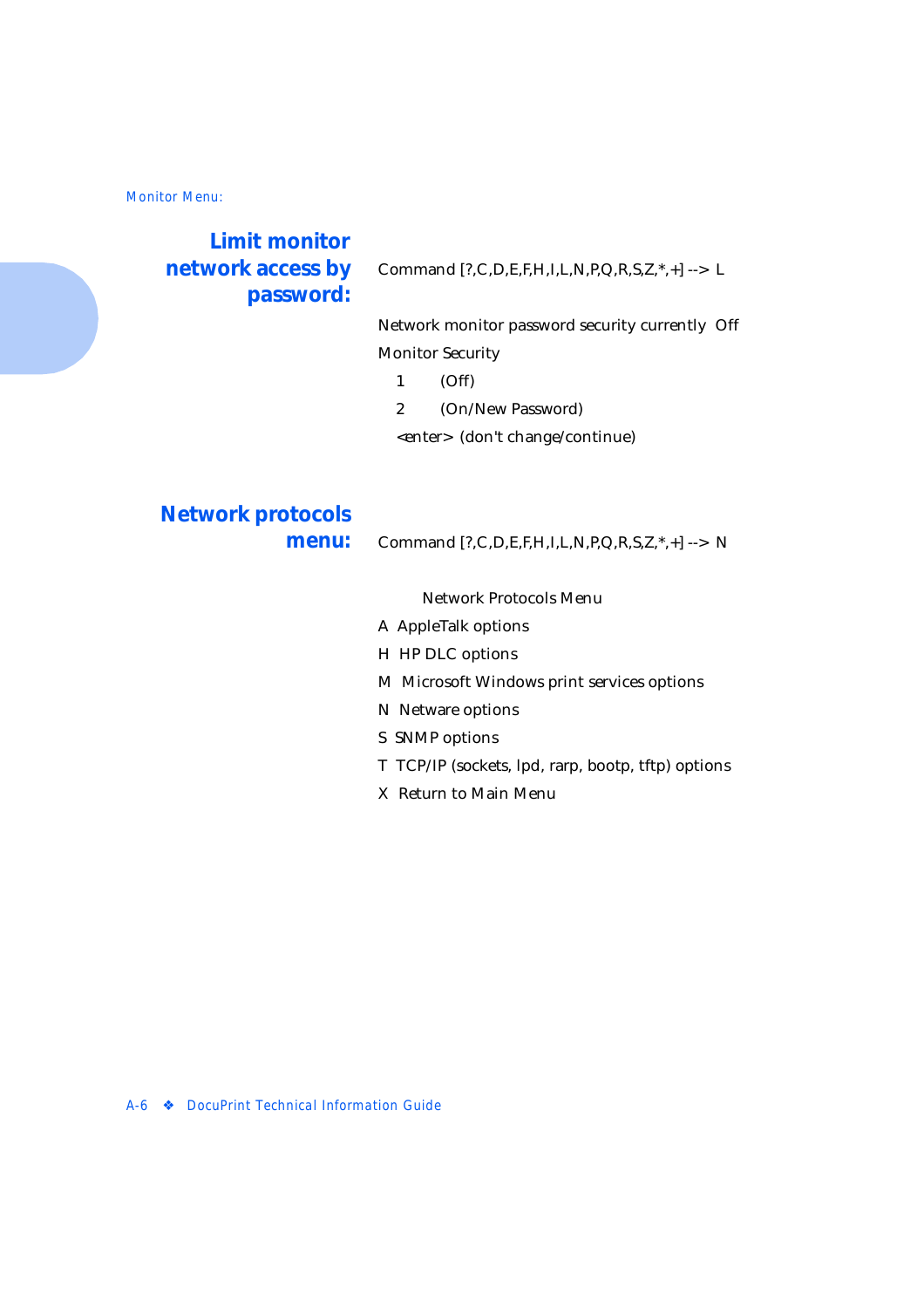#### <span id="page-118-0"></span>**AppleTalk options:**

Command [A,H,M,N,S,T,X] --> A

AppleTalk options:

 AppleTalk enabled AppleTalk Phase 2 Default zone name : dp\_file\_servers Parallel port: printer name: Xerox046B2F-par printer in chooser only if connected PostScript binary disabled delay before reset = 15 sec delay after reset = 45 sec Modify? , yes or no (y or n)?:n

#### **HP DLC options:**

Command [A,H,M,N,S,T,X] --> H

HP DLC options:

HP DLC enabled HPDLC active on port Parallel1 Modify? , yes or no (y or n)?:n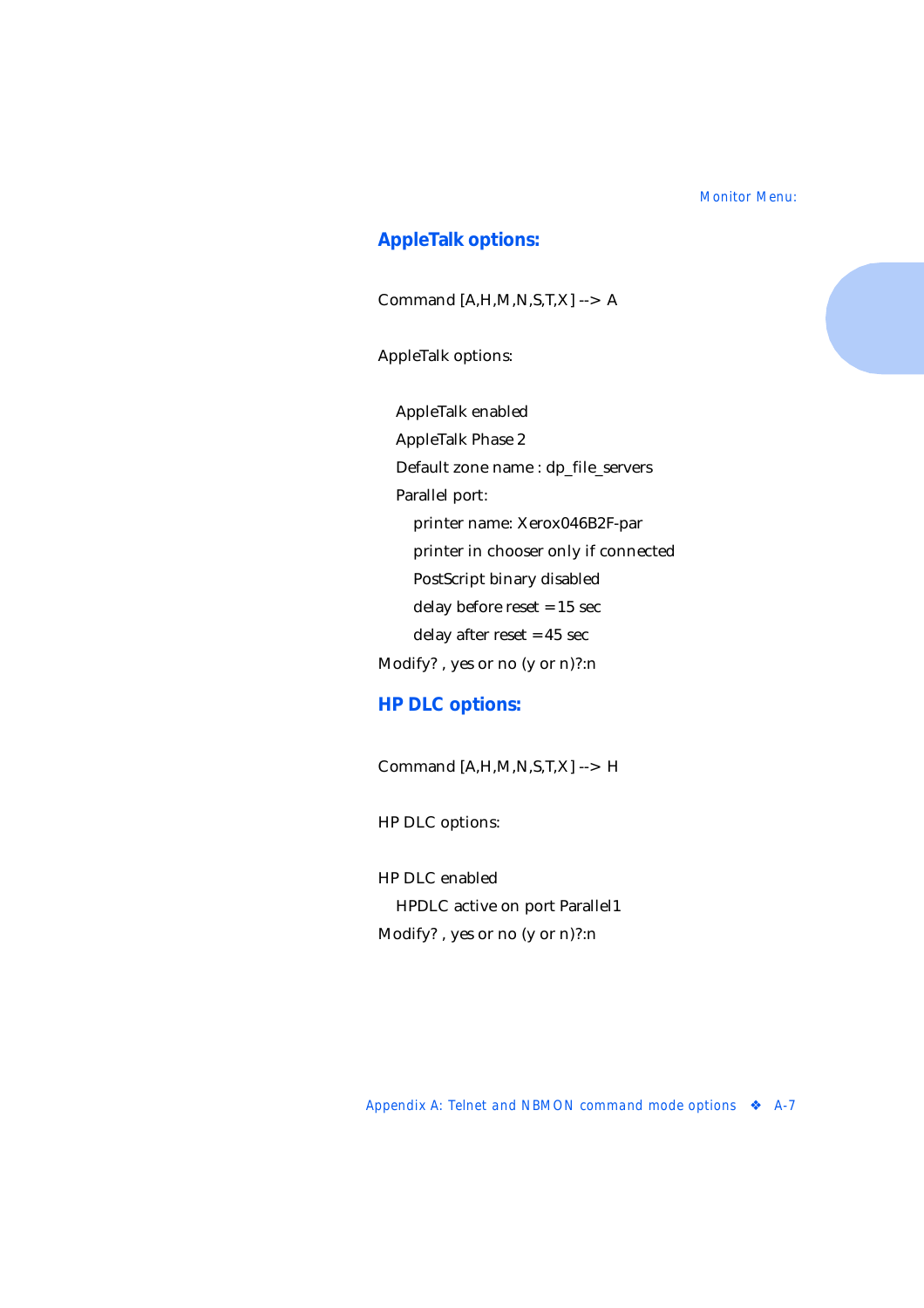#### <span id="page-119-0"></span>**Microsoft Windows print services options:**

Command [A,H,M,N,S,T,X] --> M

Microsoft Windows options:

 Microsoft Windows print services enabled Workgroup / Domain: WORKGROUP Machine Name: XRX046B2F Services: PARALLEL Description: parallel-port #1 Modify? , yes or no (y or n)?:n

#### **Netware options:**

Command [A,H,M,N,S,T,X] --> N

Netware options:

Netware enabled

Print Server name used in SAP packets XRX046B2F

Auto-sense frame type

No primary server configured

Notification disabled

Queue scan rate: 1 sec

Netware Directory Services (NDS) enabled

Tree name:

Context:

Modify? , yes or no (y or n)?:n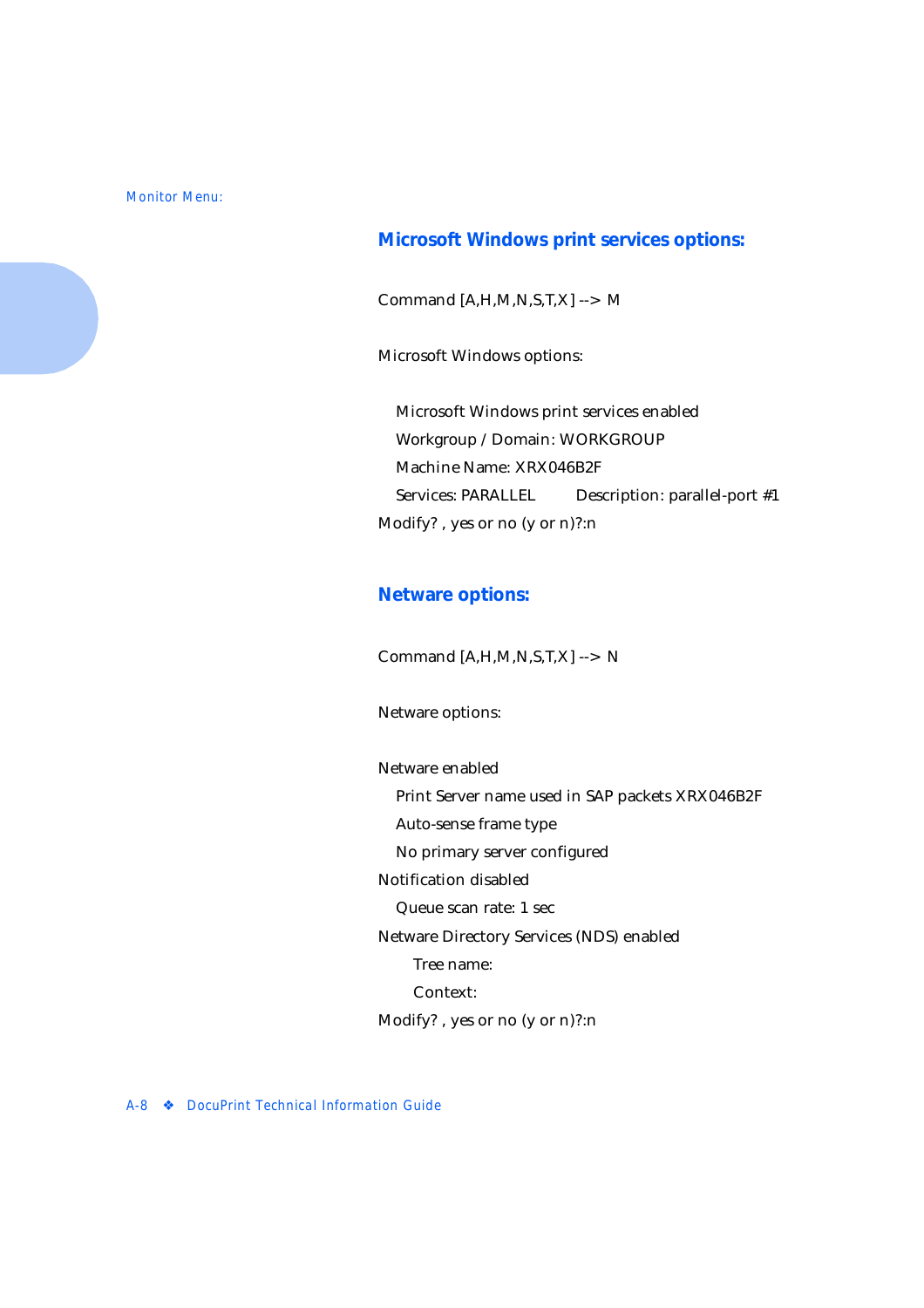#### <span id="page-120-0"></span>**SNMP options:**

Command  $[A,H,M,N,S,T,X] \rightarrow s$ 

SNMP Options:

 Current SNMP Trap Hosts: 0.0.0.0 0.0.0.0 Get Community String is public Set Community String is private Modify ?, yes or no (y or n)?:n

#### **TCP/IP options:**

Command  $[A,H,M,N,S,T,X] \rightarrow t$ TCP/IP menu options (E) Engine options (ipaddress, rarp, bootp etc) (S) Socket Options (L) LPD Options (X) Exit

#### **Engine options:**

TCP/IP engine options:

IP address: not set. ( 13.231.38.195 set by DHCP ).

RARP enabled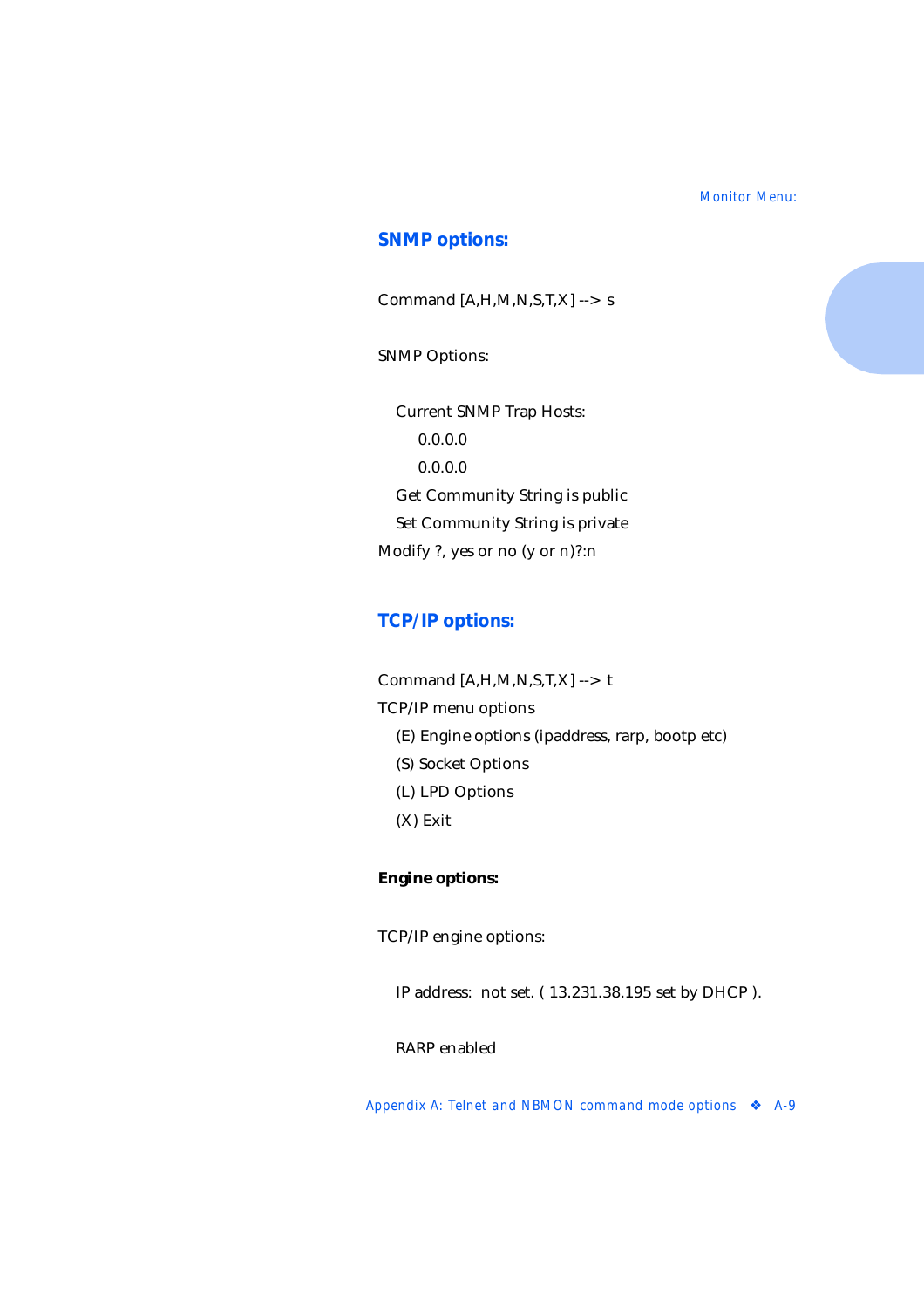BOOTP enabled BOOTP request interval: 2 hours. DHCP enabled Subnet Mask: 255.255.252.0 Default Router: 13.231.36.1 Syslog Host: 0.0.0.0 Syslog Priority: 2

Modify? , yes or no (y or n)?:n

#### **Socket options:**

TCP Sockets (fpfilter) options:

 TCP Sockets (fpfilter) enabled Auxilliary parallel data port  $= 0$ Modify? , yes or no (y or n)?:n TCP/IP menu options

#### **LPD options:**

LPD options:

LPD enabled

 LPD mode : Don't timeout on printer error Output Control-D at end of job on Postscript queues Output FF at end of job on ASCII queues Print banner page (after job) Modify? , yes or no (y or n)?:n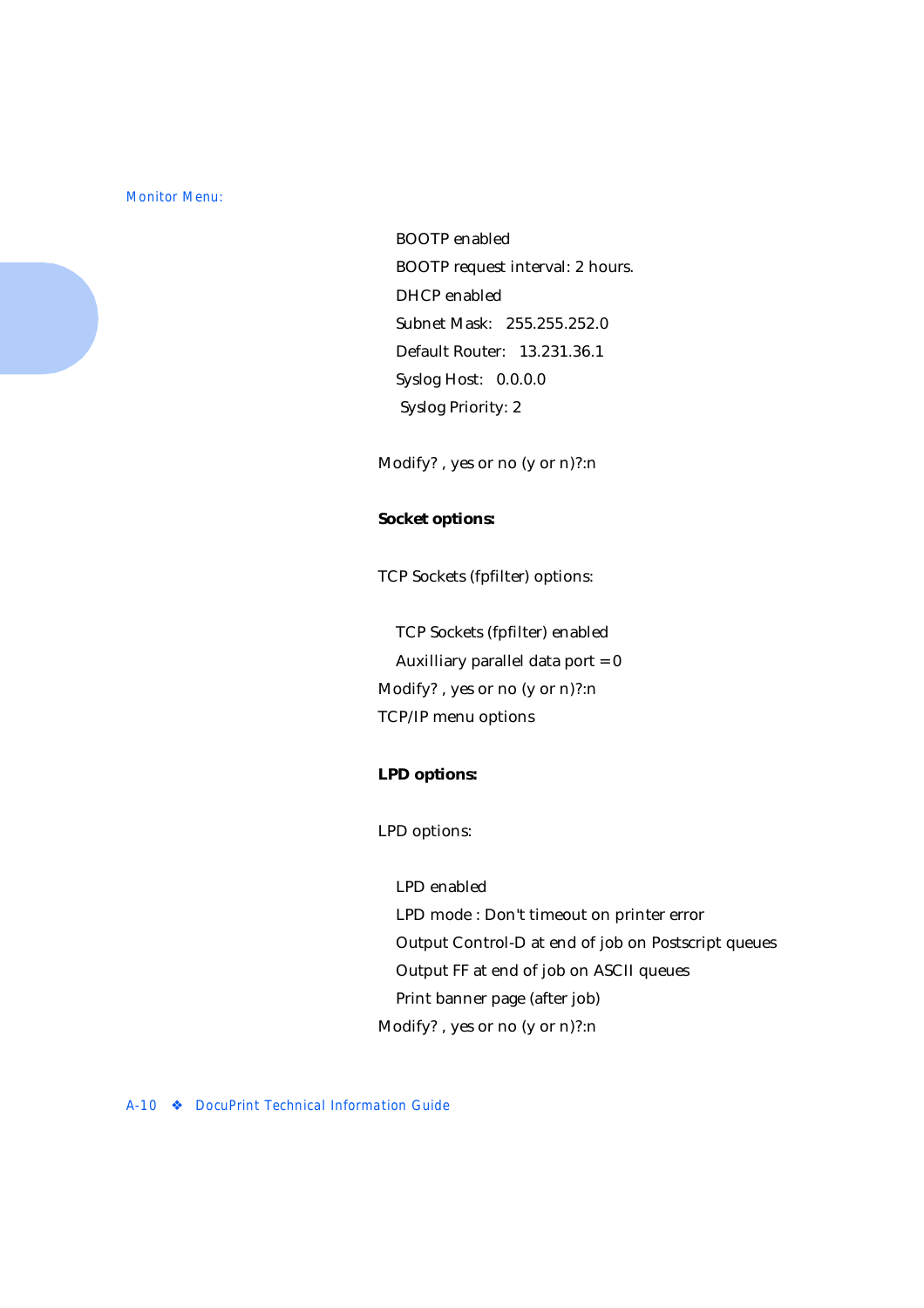### <span id="page-122-0"></span>**Display/set parallel port parms and status:**

| Parallel port 1 status: (NOT_CONNECTED)      |                                         |                                     |                 |  |
|----------------------------------------------|-----------------------------------------|-------------------------------------|-----------------|--|
|                                              | <b>Current Parallel port config:</b>    |                                     |                 |  |
| mode<br>bidirection                          |                                         | setup/strobe (us) console/test page |                 |  |
| Standard                                     | 2.7                                     | PostScript                          | <b>Disabled</b> |  |
|                                              | Parallel port mode:                     |                                     |                 |  |
| 1                                            | (Standard)                              |                                     |                 |  |
| $\overline{2}$                               | (Fifo-ACK)                              |                                     |                 |  |
| 3                                            | (Fifo-BUSY)                             |                                     |                 |  |
| <enter> (don't change/continue)</enter>      |                                         |                                     |                 |  |
| Select data-setup/strobe-width (in microsec) |                                         |                                     |                 |  |
| 1                                            | (2.7)                                   |                                     |                 |  |
| $\mathbf{2}$                                 | (5.4)                                   |                                     |                 |  |
| 3                                            | (8.1)                                   |                                     |                 |  |
| 4                                            | (10.8)                                  |                                     |                 |  |
| <enter> (don't change/continue)</enter>      |                                         |                                     |                 |  |
| Select parallel console/test page type       |                                         |                                     |                 |  |
| 1                                            | (PostScript)                            |                                     |                 |  |
| 2                                            | (Ascii text)                            |                                     |                 |  |
| <enter> (don't change/continue)</enter>      |                                         |                                     |                 |  |
| <b>Enable Bidirection Interface?</b>         |                                         |                                     |                 |  |
| $\mathbf{1}$                                 | (No)                                    |                                     |                 |  |
| $\overline{2}$                               | (Yes)                                   |                                     |                 |  |
|                                              | <enter> (don't change/continue)</enter> |                                     |                 |  |
| New Parallel port config:                    |                                         |                                     |                 |  |
| mode<br>bidirection                          |                                         | setup/strobe (us) console/test page |                 |  |

Standard 2.7 PostScript Disabled